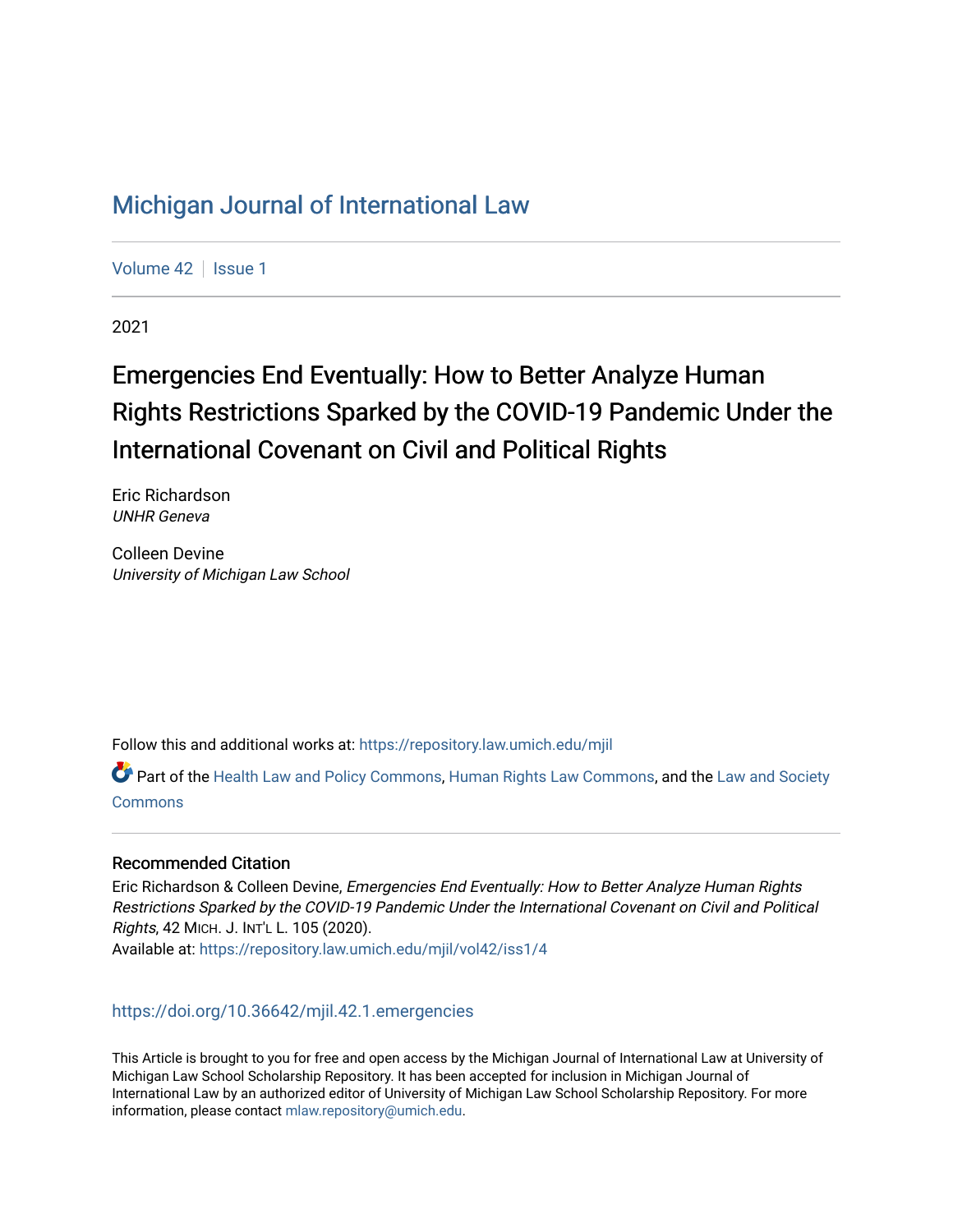# **EMERGENCIES END EVENTUALLY: HOW TO BETTER ANALYZE HUMAN RIGHTS RESTRICTIONS SPARKED BY THE COVID-19 PANDEMIC UNDER THE INTERNATIONAL COVENANT ON CIVIL AND POLITICAL RIGHTS**

*Eric Richardson\* Colleen Devine\*\**

#### I. INTRODUCTION

On March 11, 2020, the World Health Organization declared the novel coronavirus ("COVID-19") a pandemic, but even before the official declaration, UN member states began implementing emergency measures aimed at curbing its spread.<sup>1</sup> Restricting travelers from countries with high infection rates; preventing inter- and intra-state movement; quarantines; surveillance using mobile telephone data; contact tracing digital apps; stay-at-homeorders; limits on the number of people assembling in one place and other restrictions on public gatherings have all been heralded as important tools for bringing the global pandemic under control.<sup>2</sup> But at the same time, the

<sup>∗</sup> President, UNHR Geneva, an NGO dedicated to leveling the UN playing field, and Lecturer, U. California-Berkeley Law School. Former U.S. State Department attorney and diplomat, 1996-2017. Michigan Law School, JD, 1991, U. Michigan, MA (Law & World Politics), 1991, Stanford University, BA, 1988.

<sup>\*\*</sup> Michigan Law School, JD, 2020, U. Michigan, BA (Women's Studies), 2016, Former UNHR Legal Fellow at the Permanent Mission of Afghanistan to the United Nations in Geneva.

<sup>1.</sup> *See, e.g., COVID-19 Civic Freedom Tracker*, INT'L CTR. FOR NOT-FOR-PROFIT L., https://www.icnl.org/covid19tracker/ (last accessed Sept. 30, 2020) (documenting government responses to the pandemic that affect civic freedoms and human rights, focusing on emergency laws) [hereinafter *COVID-19 Tracker*]. The International Center for Not-for-Profit Law notes regarding the methodology of the tracker that "[w]hile the Tracker seeks to represent all countries' responses to the pandemic, it reflects only the information that we have collected or received. The absence of an entry for a particular country does not mean that country has not taken measures that affect rights and freedoms." *Methodology: COVID-19 Civic Freedom Tracker*, INT'L CTR. FOR NOT-FOR-PROFIT L., https://www.icnl.org/methodology-covid-19 civic-freedom-tracker (last visited Oct. 1, 2020). We use the Tracker in this article to highlight trends in governments' response and recognize that the Tracker my not be completely comprehensive for all measures taken by states in response to COVID-19 that may impact civic freedoms.

<sup>2.</sup> *See* World Health Organization, COVID-19 Strategy Update, 11 (Apr. 14, 2020); *see also Coronavirus Restrictions in Each State*, NAT'L PUB. RADIO (May 20, 2020),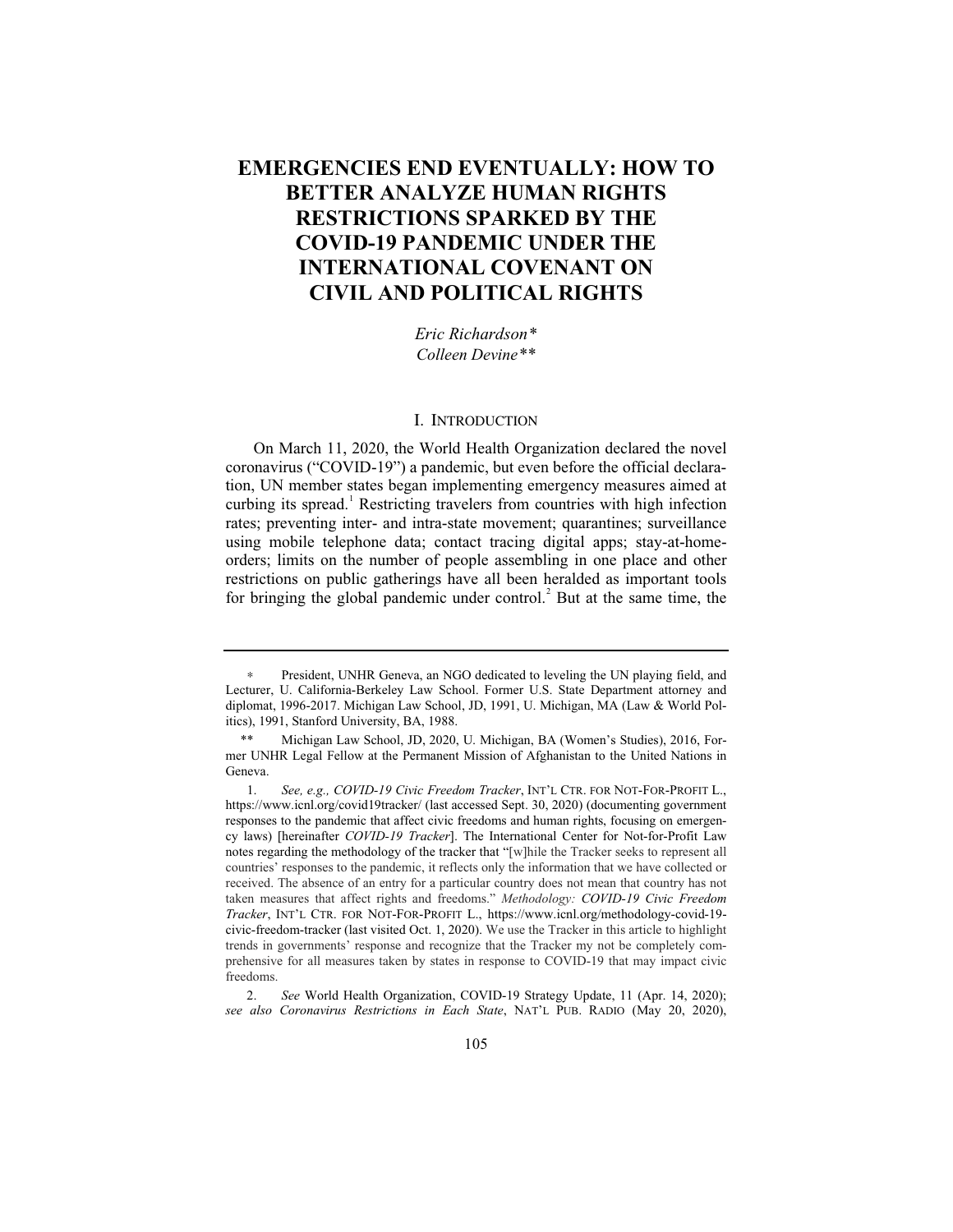use of these measures raises important questions of international human rights, including those related to states' compliance with the International Covenant on Civil and Political Rights ("ICCPR" or "the Covenant"). The ICCPR recognizes the governmental need for emergency health measures which may infringe human rights but does so while establishing crucial safeguards, so emergency measures do not permanently erode human rights protections.<sup>3</sup> In particular, Article 4 of the ICCPR provides that states should notify the UN Secretary-General if they intend to derogate from their international human rights obligations because of a crisis.<sup>4</sup> This derogation power, however, is subject to the satisfaction of several conditions, including the notification requirement.<sup>5</sup> Surprisingly, six months into the pandemic only 21 countries have issued notices of intent to derogate in relation to their COVID-19 measures.<sup>6</sup>

This article analyzes the ICCPR standards that apply to emergency regulation in times of public health crisis and the tangled morass of legal tests that have been used to balance human rights and emergency restrictions. Under the Covenant a state that intends to restrict a right due to COVID-19 should follow one of three pathways: notify of the intent to derogate; issue a reservation, understanding or declaration; or assert that the limitation is justified because the right at issue is limited and on balance, the limitation is permitted by the language of the ICCPR.<sup>7</sup> We argue that in the COVID-19 emergency, derogation best protects human rights and the treaty structure, by providing opportunities for oversight and ensuring the end of emergency restrictions after the crisis subsides. Certainly, states should issue notices of derogation more often than the handful that have been received by the UN

https://www.npr.org/series/847328455/coronavirus-restrictions-in-each-state (last visited Oct. 1, 2020) (listing tools deployed or eased in U.S. states).

<sup>3.</sup> *See Emergency Measures and COVID-19: Guidance,* OFF. HIGH COMM'R FOR HUMAN RIGHTS ["OHCHR"], (2020), https://www.ohchr.org/Documents/Events/Emergency Measures\_COVID19.pdf [hereinafter *Emergency Measures*]; *see also* Diego S. Silva & Maxwell J. Smith, Commentary, *Limiting Rights and Freedoms in the Context of Ebola and Other Public Health Emergencies*, 17 HEALTH & HUM. RTS. J. (Jun. 2, 2015), https://www.hhrjournal.org/2015/06/commentary-limiting-rights-and-freedoms-in-thecontext-of-ebola-and-other-public-health-emergencies-how-the-principle-of-reciprocity-canenrich-the-application-of-the-siracusa-principles/.

<sup>4.</sup> International Covenant on Civil and Political Rights, Dec. 16, 1966, 999 U.N.T.S. 171 [hereinafter ICCPR].

<sup>5.</sup> *Id.* art. 4(2).

<sup>6.</sup> *See, e.g.*, *Chapter IV. Human Rights: 4. International Covenant on Civil and Political Rights*, U.N. TREATY COLLECTION: STATUS OF TREATY DATABASES [hereinafter Derogation Notification], https://treaties.un.org/Pages/ViewDetails.aspx?src=TREATY&mtdsg\_ no=IV-4&chapter=4&clang=\_en (last visited Oct. 1, 2020). This article focuses on the initial six months of the pandemic, beginning when it was declared by the World Health Organization on March 11, 2020 through September 11, 2020.

<sup>7.</sup> ICCPR, *supra* note 4, arts. 4(3), 51(2).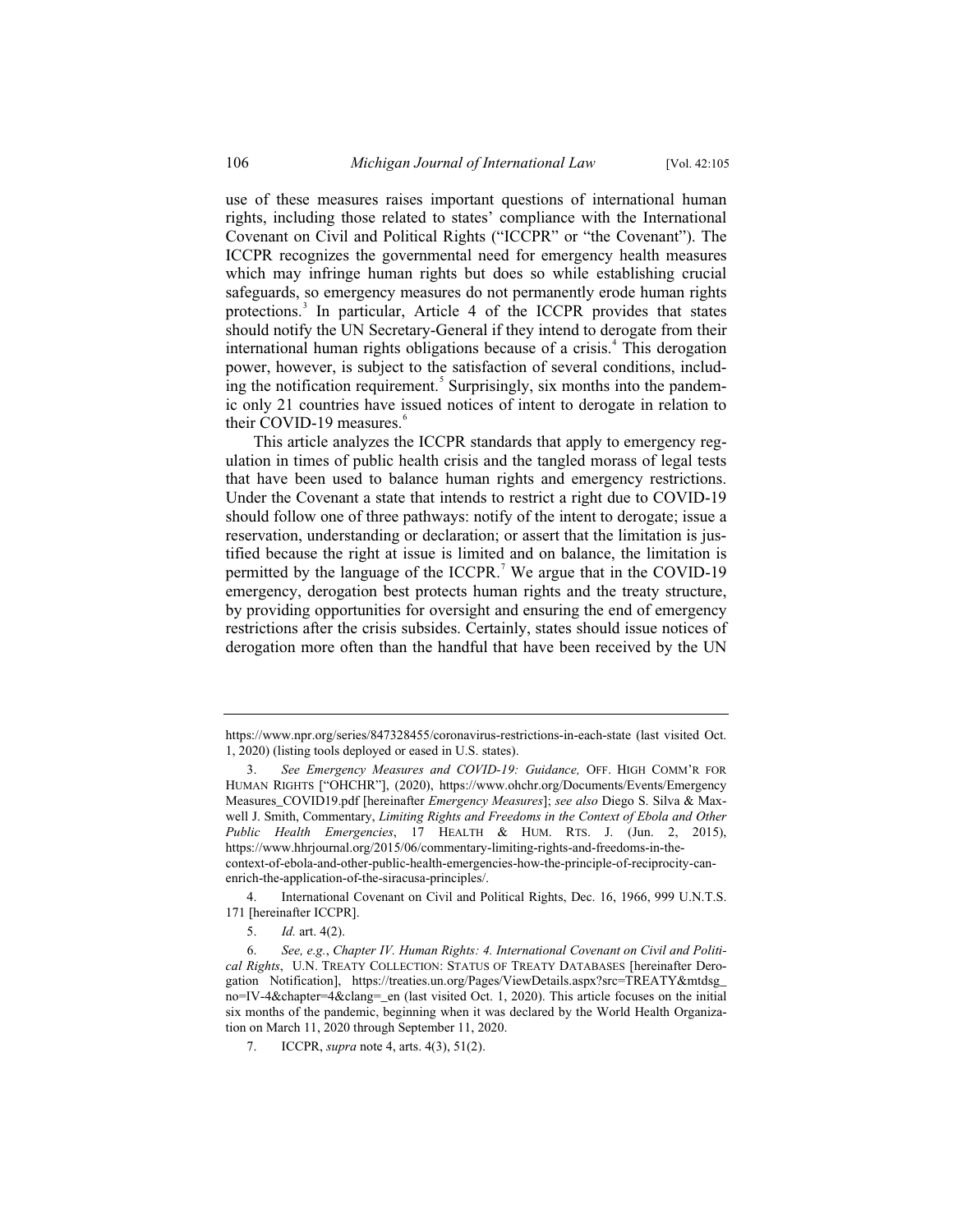Secretary-General six months into the COVID-19 pandemic.<sup>8</sup> Failure to notify of a derogation suggests that states are (a) ignoring the International Human Rights Law ("IHRL") implications of their COVID-19-related emergency measures like travel restrictions, quarantines, restrictions on group activity and surveillance, (b) acting under substantive portion of Article 4 while ignoring the procedural requirements, or (c) assessing that given the limited nature of these rights under the ICCPR, no derogation is necessary.

The first half of this article addresses the harms flowing from these three possibilities. The second half of this article looks in particular at the third of these possibilities, a limitations analysis, and considers how it may have been applied by states in their restrictions of three ICCPR rights: freedom of movement, privacy rights, and freedom of assembly. States rarely explain their thinking under a limitations analysis, making it difficult to determine when a limitations analysis was used or by contrast when states ignored IHRL in their rush to impose COVID-19-related restrictions. The article then analyzes the harm from this uncertainty about how states are justifying COVID-19-related restrictions and the potential damage from indefinitely restricting key rights under the ICCPR's limitations analysis. While ignoring IHRL is damaging, the alternative—assessing that emergency measures are justified on balance and not a rights infringement at all may be worse. If states assess that emergency measures are justified because the underlying rights are themselves limited, the processes for restoring liberties and repealing excessive measures at the end of the emergency may not be followed. This possibility suggests that restrictions on travel against groups considered politically or socially undesirable, deployment of new surveillance systems that impede privacy, blocking of public assembly and democratic protest, and other human rights infringements caused by COVID-19-related measures may linger long after the virus itself.

Finally, this article questions whether traditional tests remain adequate for analyzing potential violations of three types of ICCPR rights in particular which contain a limitations clause: freedom of movement under Article 12, $^{\circ}$  privacy rights under Article 17, $^{\text{10}}$  and freedom of assembly under Article  $21$ .<sup>11</sup> The ICCPR's language in Articles 12, 17, and 21 has been boiled down by the UN Human Rights Committee's General Comments and secondary sources like the Siracusa Principles into broad concepts of legality,

<sup>8.</sup> *Compare* Derogation Notification, *supra* note 6 (showing that few states have issued formal notices of derogation), *with COVID-19 Tracker*, *supra* note 1 (showing that most states have enacted emergency measures in response to COVID-19). The COVID-19 Tracker is a collaboration of the International Center for Not-for-Profit Law, the European Center for Not-for-Profit Law and the UN Special Rapporteur on the Promotion and Protection of Human Rights and Fundamental Freedoms while Countering Terrorism.

<sup>9.</sup> ICCPR, *supra* note 4, art. 12.

<sup>10.</sup> *Id.* art. 17.

<sup>11.</sup> *Id.* art. 21.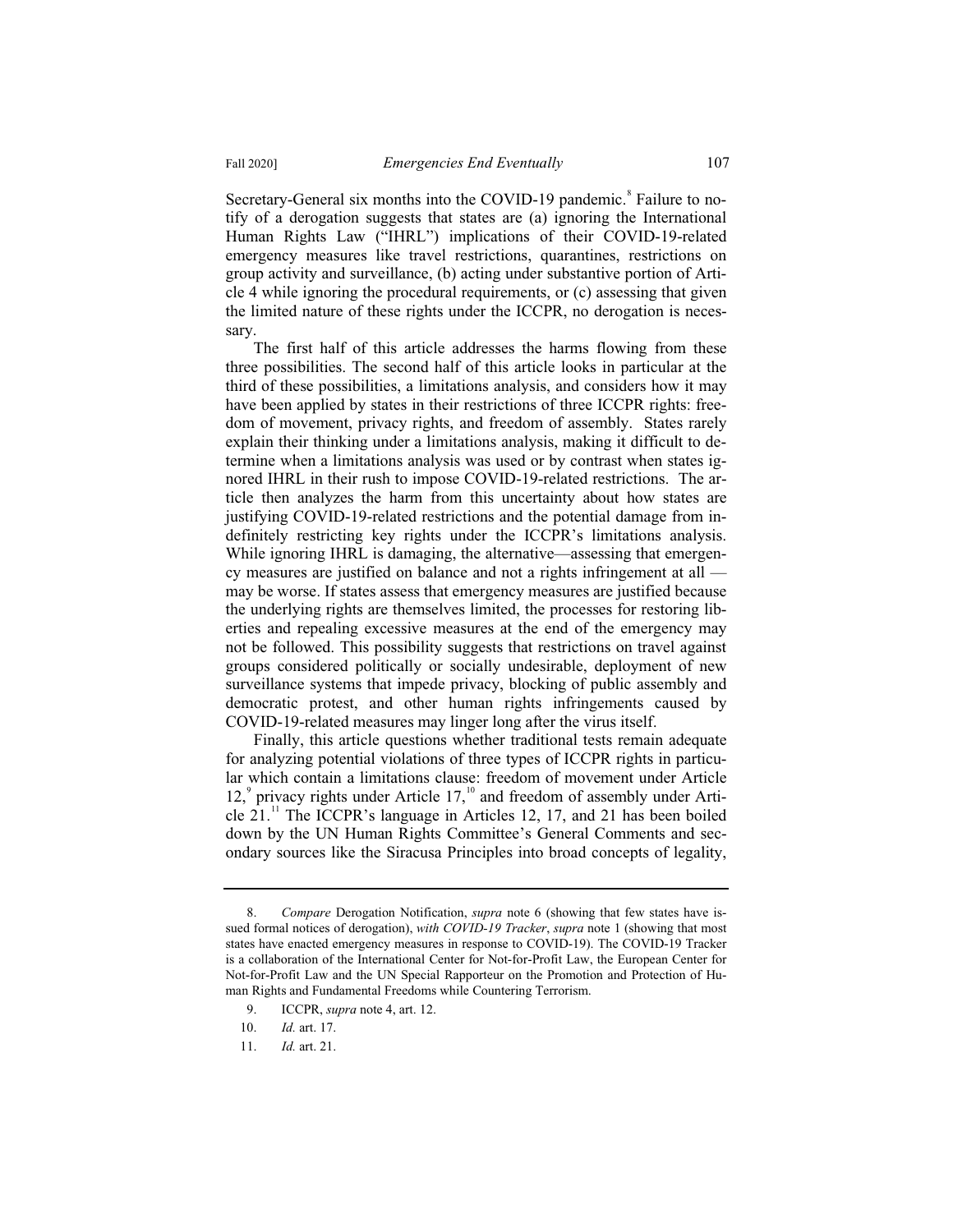necessity, proportionality, and non-discrimination.<sup>12</sup> We use our particular perch in Geneva to offer updated factors that states should consider in balancing COVID-19-related restrictions with limited human rights. These factors often build on the work of UN Special Rapporteurs and civil society and might be considered by the Human Rights Committee in updating its General Comments. Our proposals and proposed best practices for better balancing COVID-19-related emergency measures with human rights, as well as for how to remove restrictions once the COVID-19 crisis ends, include:

- improving the link between legal, technical and medical knowledge in crafting restrictions and considering less restrictive alternatives;
- ensuring an end date to restrictions either through derogation or the proportionality prong of a limitation analysis;
- considering the specific disease prevention phase and local conditions of the virus;
- prioritizing exercise of rights necessary in a democratic society;
- focusing on the availability of alternatives, especially online alternatives, for exercising rights temporarily limited during public health emergencies; and
- seeking technological solutions to minimize damages cause by limitations, such as using digital contact tracing, deploying privacy-protecting technologies, or offering the option of online assemblies.

In sum, well-meaning but poorly considered restrictions in the name of combatting COVID-19 threaten to undermine hard-won human rights protections and may, in fact, erode important elements of IHRL as a result of overreaching implementation or a lack of rigorous analysis in how the restrictions are put and kept in place.

## II. BACKGROUND: THE ICCPR, ESCAPE MECHANISMS, INTERNATIONAL HEALTH REGULATIONS, AND THE HISTORY OF DEROGATIONS IN TIMES OF CRISIS

#### A. *The International Covenant on Civil and Political Rights*

The ICCPR was adopted by the United Nations General Assembly on December 16, 1966, and entered into force on March 23, 1976. To date, 173 parties have ratified the Covenant.<sup>13</sup> Six additional countries, including Chi-

<sup>12.</sup> *See* discussion *infra* Part II.B.2.

<sup>13.</sup> *Status of Ratification Interactive Dashboard*, OFF. HIGH COMM'R FOR HUM RTS, ["OHCHR"] https://indicators.ohchr.org/ (last visited May 18, 2020) (searching "International Covenant on Civil and Political Rights").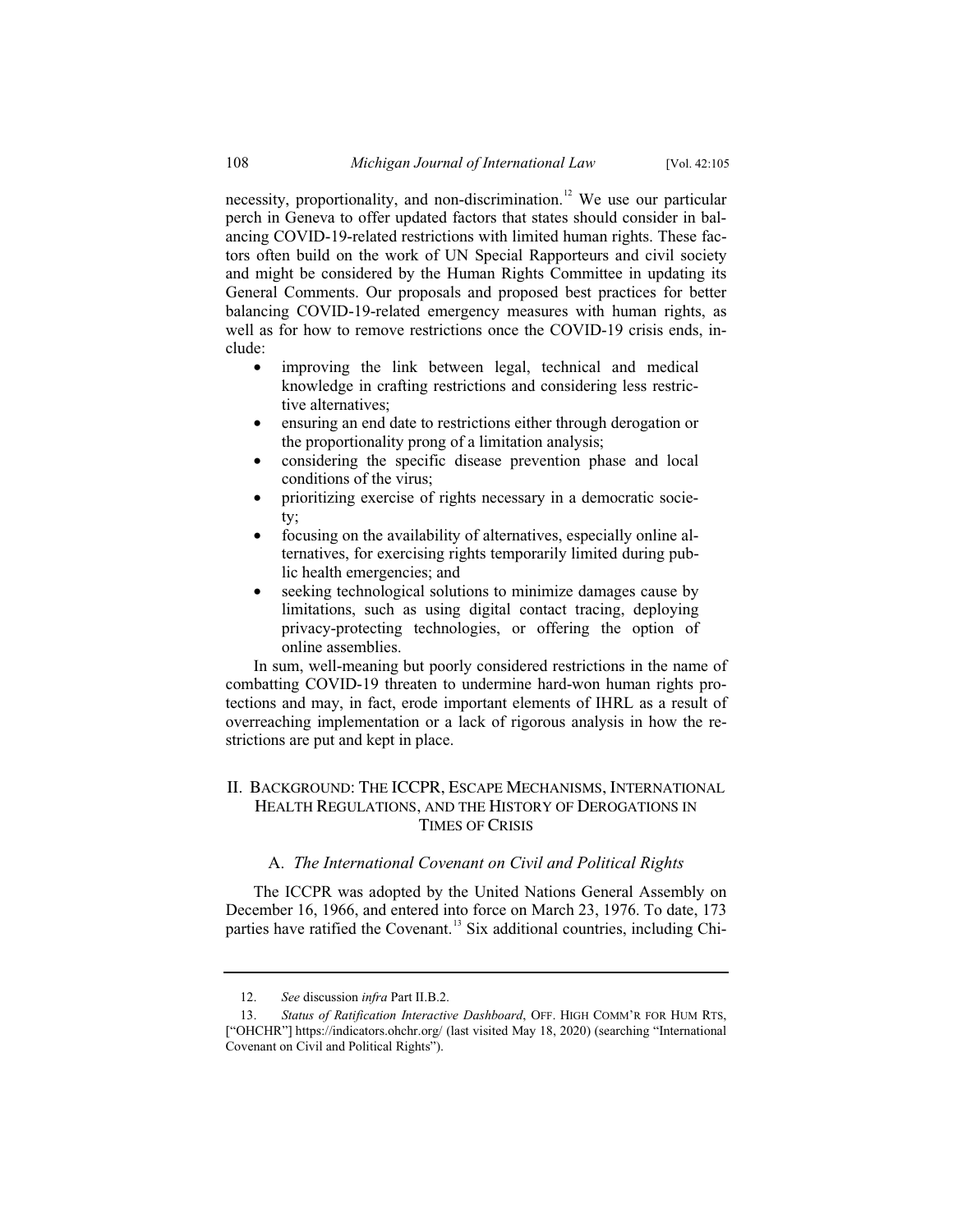na, have signed but not ratified it.<sup>14</sup> As one of the core UN human rights treaties, the Covenant, translates the negative rights in the Universal Declaration of Human Rights into a binding treaty.<sup>15</sup> Based on the inherent dignity of the person, the treaty seeks to promote conditions within states for the enjoyment of civil and political rights.<sup>16</sup>

Substantively, the Covenant enshrines rights to physical integrity, liberty and security of person, procedural fairness and rights of the accused, individual liberties, and political rights.<sup>17</sup> Mechanically, Article 28 of the Covenant tasks the Human Rights Committee with monitoring states' compliance with the ICCPR.<sup>18</sup> Comprised of independent human rights experts, the Committee assesses compliance based on reports submitted by the member usually every four years and issues findings based on the country's performance.<sup>19</sup> In addition, the Human Rights Committee periodically issues General Comments providing interpretations of the treaty obligations.<sup>20</sup>

Likewise, the Siracusa Principles have become an important secondary source analyzing and interpreting the ICCPR. Codified in 1985, following a conference hosted by the American Association of the International Committee of Jurists in 1984, the Siracusa Principles are a significant attempt at harmonizing principles on limitation and derogation in the ICCPR.<sup>21</sup> While neither the General Comments of the Human Rights Committee nor the Siracusa Principles are legally binding, both provide soft law influence and guidance over the treaty text. $^{22}$ 

16. ICCPR, *supra* note 4, pmbl.

<sup>14.</sup> *Id.*

<sup>15.</sup> *See Human Rights Law*, UNITED NATIONS, https://www.un.org/en/sections /universal-declaration/human-rights-law/index.html (last visited May 18, 2020).

<sup>17.</sup> *See generally id.*

<sup>18.</sup> *Id*. art. 28.

<sup>19.</sup> Human Rights Committee, OHCHR, last visited May 18, 2020), *available at*

https://www.ohchr.org/EN/HRBodies/CCPR/Pages/CCPRIntro.aspx.

<sup>20.</sup> *Id*.

<sup>21.</sup> UN Econ. & Soc. Council, The Siracusa Principles on the Limitation and Derogation Provisions in the International Covenant on Civil and Political Rights, UN Doc. E/CN.4/1985/4 (Sept. 28, 1984) [hereinafter Siracusa Principles].

<sup>22.</sup> *See* Lottie Lane, *The Horizontal Effect of International Human Rights Law in Practice*, 5 EUR. J. COMP. L. & GOVERNANCE 5, 11 (2018) (commenting on the nature of the General Comments); *see also* Tracy Slagle, Mehdi Ben Youssef, Golda Calonge & Yanis Ben Amor, *Lessons from Africa: Developing a Global Human Rights Framework for Tuberculosis Control and Prevention*, 14 BMC INT'L. HEALTH & HUM. RTS. 1, 2 (2014) (commenting on the nature of the Siracusa Principles); Vienna Convention on the Law of Treaties arts. 31, 32, May 23, 1969, 1155 U.N.T.S. 331; 8 I.L.M. 679 (1969) (stating that if the ordinary meaning of terms within a treaty cannot be interpreted based on the object and purpose of the treaty, supplementary means of interpretation may be used).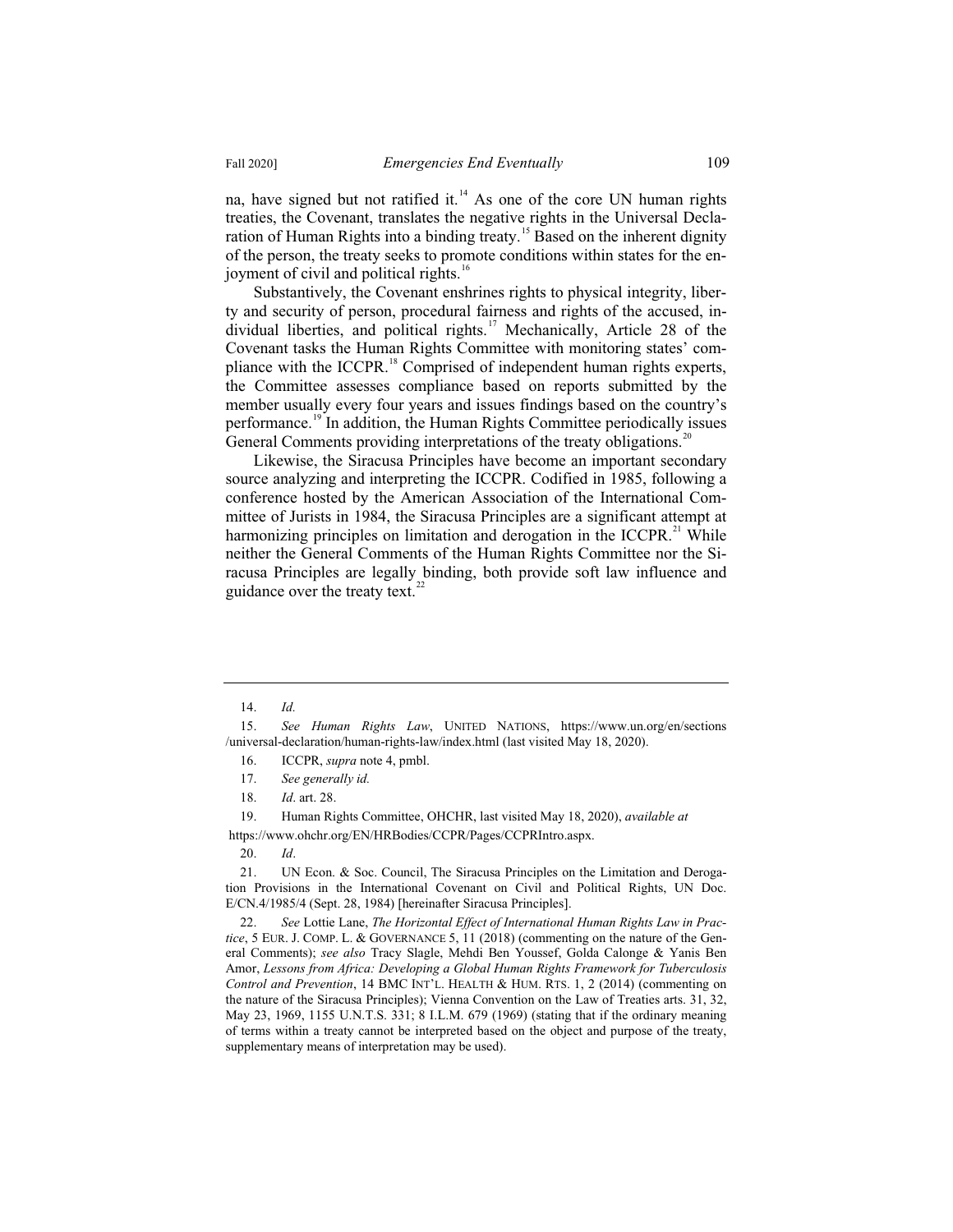#### B. *Escape Mechanisms*

Many international human rights treaties contemplate the possibility that governments might need to take special measures in a time of crisis.<sup>2</sup> The ICCPR contains several escape mechanisms that allow states to restrict rights enshrined in the treaty's text while remaining in compliance with the treaty itself. Article 4 of the ICCPR provides that state parties to the Covenant may derogate from certain provisions of the treaty in times of emergency, but places restrictions on the circumstances and rights from which derogation is permitted. $24$  Other substantive rights within the treaty contain a limitation clause acknowledging that the right is not absolute and provides member states the ability to undertake a balancing analysis.<sup>25</sup> Outside of the treaty text, member states may have issued a reservation, understanding, or declaration at the time of ratification that can redefine or qualify the scope of their obligations.<sup>26</sup>

#### 1. Article 4 Derogation

Article 4 of the Covenant provides the public emergency provision in which states may take measures to derogate temporarily<sup>27</sup> from some obligations<sup>28</sup> prescribed in the treaty.<sup>29</sup> It seeks to strike a balance between upholding the protection of human rights and maintaining the governmental order needed to guarantee those rights. $30$ 

Substantively, for a state to implement Article 4, there must be a public emergency that both "threatens the life of the nation" and is "officially proclaimed," necessitating a derogation.<sup>31</sup> The Siracusa Principles provide additional guidance about what constitutes a public emergency which "threatens

<sup>23.</sup> *See* Emilie M. Hafner-Burton, Laurence R. Helfer & Christopher J. Fariss, *Emergency and Escape: Explaining Derogations from Human Rights Treaties*, 65 INT'L ORG. 673, 674 (20111); *see also Emergency Measures supra* note 3.

<sup>24.</sup> ICCPR, *supra* note 4, art. 4.

<sup>25.</sup> Dominic McGoldrick, *The Interface of Between Public Emergency Powers and International Law*, 2 INT'L J. CONST. L. 380, 383 (2014); *see* Silva & Smith *supra* note 3, at 53.

<sup>26.</sup> Eric Chung, *The Judicial Enforceability and Legal Effects of Treaty Reservations, Understandings, and Declarations*, 126 YALE L.J. 170, 173 (2016); Jack Goldsmith, *The Unexceptional U.S. Human Rights RUDs*, 3 U. ST. THOMAS L.J. 311, 312 (2005).

<sup>27.</sup> Scott P. Sheeran, *Reconceptualizing States of Emergency Under International Human Rights Law: Theory, Legal Doctrine, and Politics*, 34 MICH. J. INT'L L. 491, 507 (2013).

<sup>28.</sup> ICCPR, *supra* note 4, art. 4(2).

<sup>29.</sup> *Id.* art. 4(1).

<sup>30.</sup> Sheeran *supra* note 27 at 492 (2013); McGoldrick, *supra* note 25 at 411.

<sup>31.</sup> ICCPR, *supra* note 4, art. 4(1); Human Rights Committee ["HRC"], General Comment 29 art. 4, ¶ 1, U.N. Doc. CCPR/C/21/Rev.1/Add.11 (Aug. 31, 2001) [hereinafter General Comment No. 29] (stating "[t]he restoration of a state of normalcy where full respect for the Covenant can again be secured must be the predominant objective of a State party derogating from the Covenant").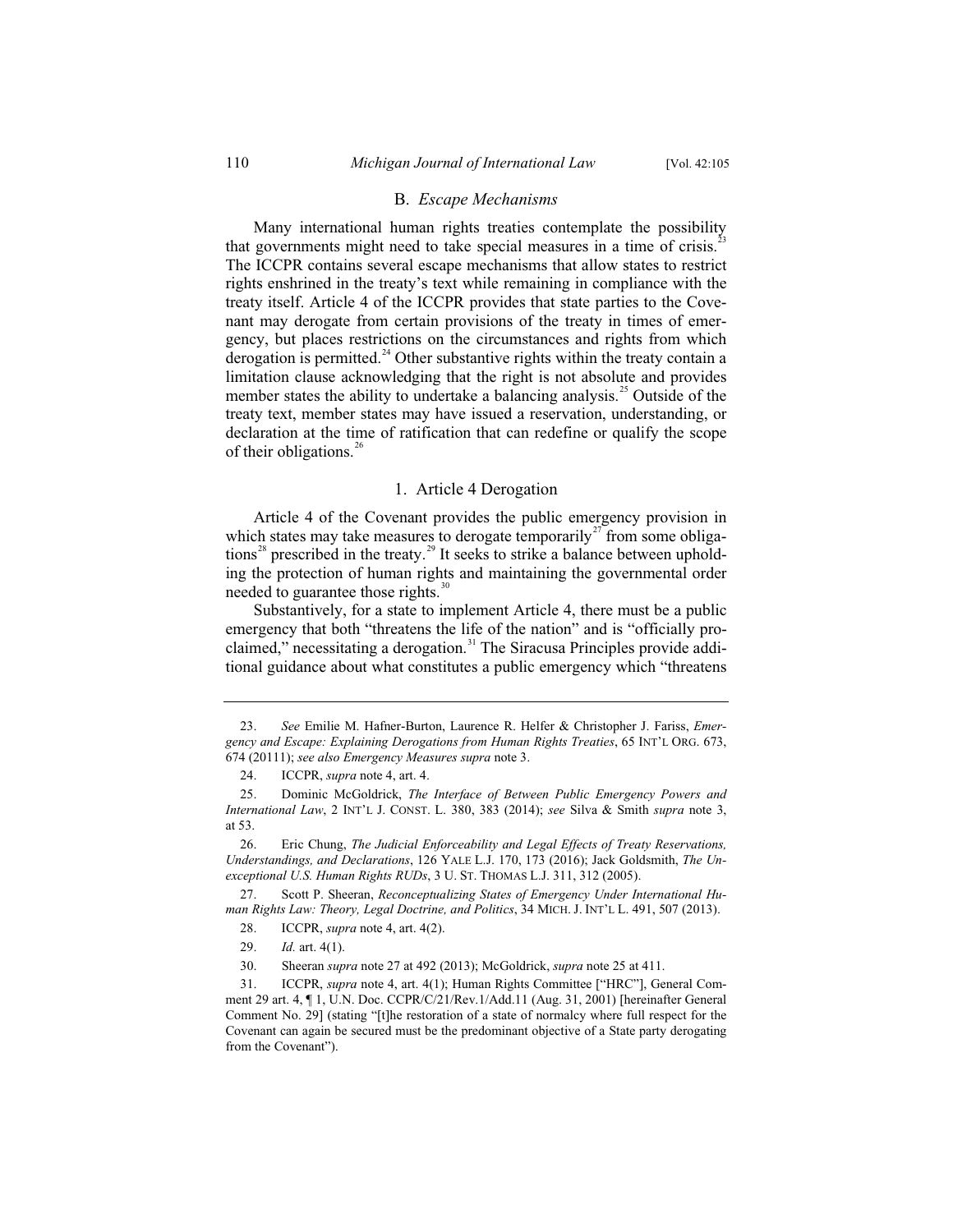the life of the nation" stating that an emergency must 1) be "actual or imminent"; 2) "affect[s] the whole of the population and either the whole or part of the territory of the State"; and 3) "threaten[s] the physical integrity of the population, the political independence or the territorial integrity of the State or the existence or basic functioning of institutions indispensable to ensure and project the rights recognized in the Covenant."<sup>32</sup>

The Human Rights Committee in its General Comments also articulates a proportionality requirement, noting that measures derogating from the Covenant must be "strictly required by the exigencies of the situation," and occur in the presence of an emergency.<sup>33</sup> Finally, the Covenant requires that any derogation measure cannot be discriminatory based on race, color, sex, language, religion or social origin and measures may not be inconsistent with other obligations under international law.<sup>34</sup> Therefore, derogations in a time of public emergency are subject to the principles of *necessity*, *proportionality*, *non-discrimination,* and the requirement of compliance with *obligations under international law*. 35

Procedurally, Article 4 also contains a notification requirement that obliges state parties to "immediately" inform other parties through the UN Secretary-General, stating the provisions from which they are derogating, making clear their reasoning, and providing an additional communication when the derogations are terminated.<sup>36</sup> This notification requirement acts as a safeguard by providing international oversight of compliance, discouraging member states from abusing emergency power.<sup>37</sup> It also helps ensure derogations do not continue after the emergency by requiring the state to communicate when the derogation is terminated and provide notification if a state of emergency is extended.<sup>38</sup> A state party that fails to make immediate notification to the Secretary-General of derogation is in breach of its Article 4 obligation. The Human Rights Committee has stressed the importance of notification on several occasions as more than a formality.<sup>39</sup> However, the

<sup>32.</sup> Siracusa Principles *supra* note 21, § II.A.

<sup>33.</sup> General Comment No. 29, *supra* note 31, ¶ 4; *see also* Tom R. Hickman, *Between Human Rights and the Rule of Law: Indefinite Detention and the Derogation Model of Constitutionalism*, 68 MOD. L. REV. 656, 665 (2005) (arguing that the "strictly required" standard found in Article 4 is more demanding proportionality standard than the proportionality standard found in the limitation clauses).

<sup>34.</sup> ICCPR, *supra* note 4, art. 4(2).

<sup>35.</sup> *See Emergency Measures, supra* note 3; *see also* Adina Ponta, *Human Rights Law in the Time of Coronavirus*, 24 AM. SOC'Y INT'L L. (Apr. 20, 2020), https://www.asil.org /insights/volume/24/issue/5/human-rights-law-time-coronavirus.

<sup>36.</sup> ICCPR, *supra* note 4, art. 4(3).

<sup>37.</sup> General Comment No. 29, *supra* note 31, ¶ 17.

<sup>38.</sup> *Id.*

<sup>39.</sup> McGoldrick, *supra* note 25, at 422 (citing U.N. Doc. CCPR/C/SR.469, ¶ 19 (El Salvador) and U.N. Doc. CCPR/C/SR.355, ¶ 24 (Uruguay)).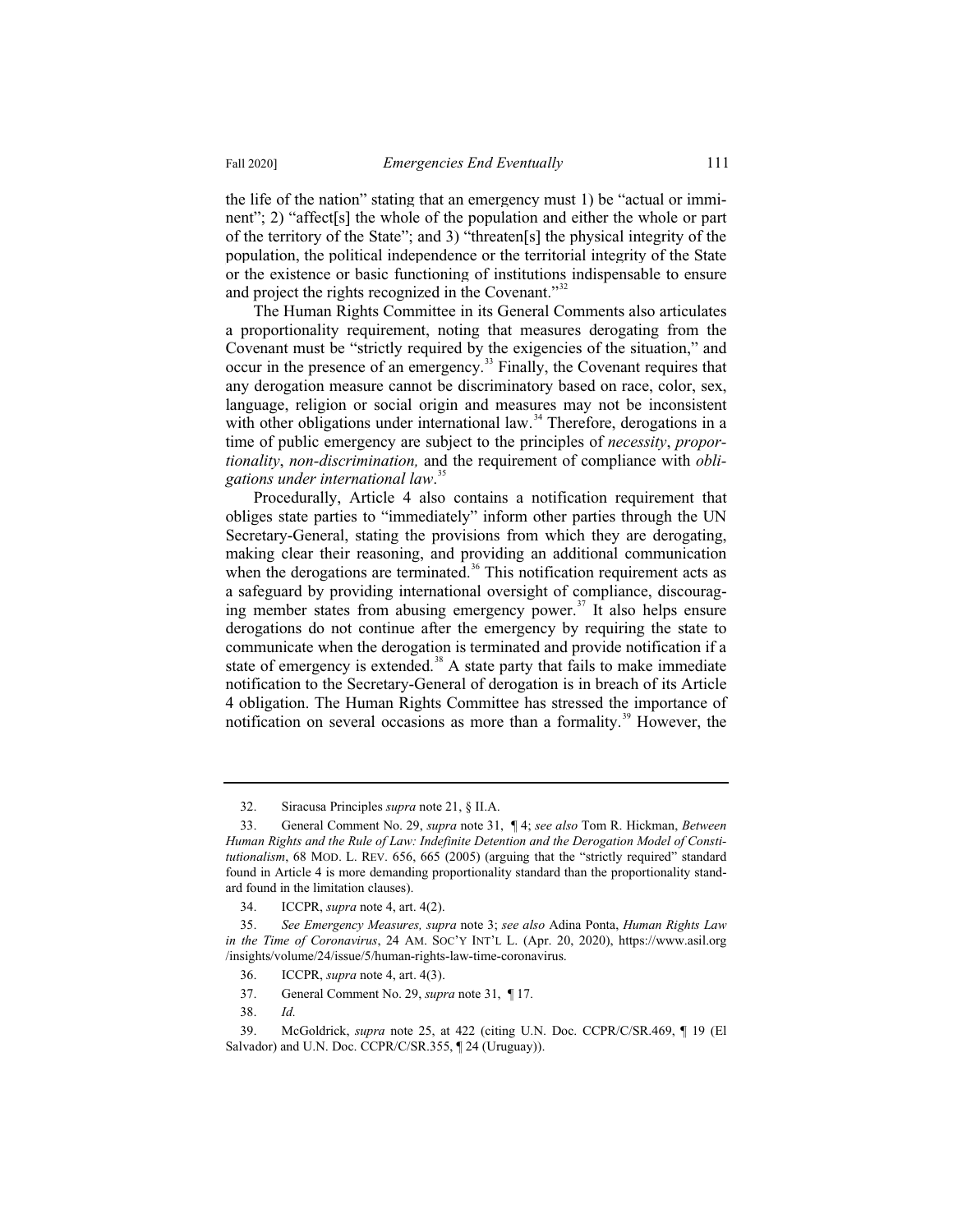Committee has not gone so far as to state that failure to notify would invalidate an otherwise legal derogation.<sup>40</sup>

#### 2. Limitation Clauses

The ICCPR explicitly limits certain rights and allows them to be infringed, often for reasons of public health. For these rights, some restrictions may be implemented based solely on the limited nature of the right. Clauses qualifying the nature of liberties under the ICCPR recognize that certain rights are not absolute and that the state may have a legitimate interest in balancing the individual rights at stake with other rights or interests of the society, including public health or public order.<sup>41</sup> Unlike derogation under Article 4, justifying an emergency measure because of the limited nature of the right being infringed upon does not require a declared public emergency.<sup>42</sup> When restrictions of rights are based on one of the ICCPR's limitation clauses, no notification procedures or additional oversight is required.<sup>43</sup> In this way, states restricting rights under a limitations clause can escape legal scrutiny, avoid clear time limits on the restrictions imposed, and the ensuing damage to human rights could continue indefinitely.<sup>4</sup>

Five articles of the ICCPR expressly provide that public health needs can justify limitations on the rights articulated by those articles. As demonstrated below the language regarding public health exceptions varies for each of these rights based on the language of their respective ICCPR articles:

*Article 12* sets forth the right to *freedom of movement* within a country, the right to leave any country, and the right to choose one's own residence.<sup>45</sup> Section 3 explicitly states the limitations on freedom of movement:

The above-mentioned rights shall not be subject to any restrictions except those which are provided by law, are necessary to protect national security, public order (*ordre public*), public health or morals or the rights and freedoms of others,

<sup>40.</sup> *Id.* at 423 (citing U.N. Doc. CCPR/C/SR.355, ¶ 24 (Uruguay) & Silva case, U.N. Doc A/36/40, 130).

<sup>41.</sup> *Id*.

<sup>42.</sup> *See id* at 383 *(*stating that limitations can be permanent); Ponta, *supra* note 35 (stating "[e]ven in "ordinary times," limitations on non-absolute rights or freedoms are permissible").

<sup>43.</sup> *Compare* ICCPR, *supra* note 4, art. 4(3) *with* ICCPR, *supra* note 4, art.12(3).

<sup>44.</sup> McGoldrick, *supra* note 25, at 383 *(*stating that limitations can be permanent).

<sup>45.</sup> ICCPR, *supra* note 4, art.12.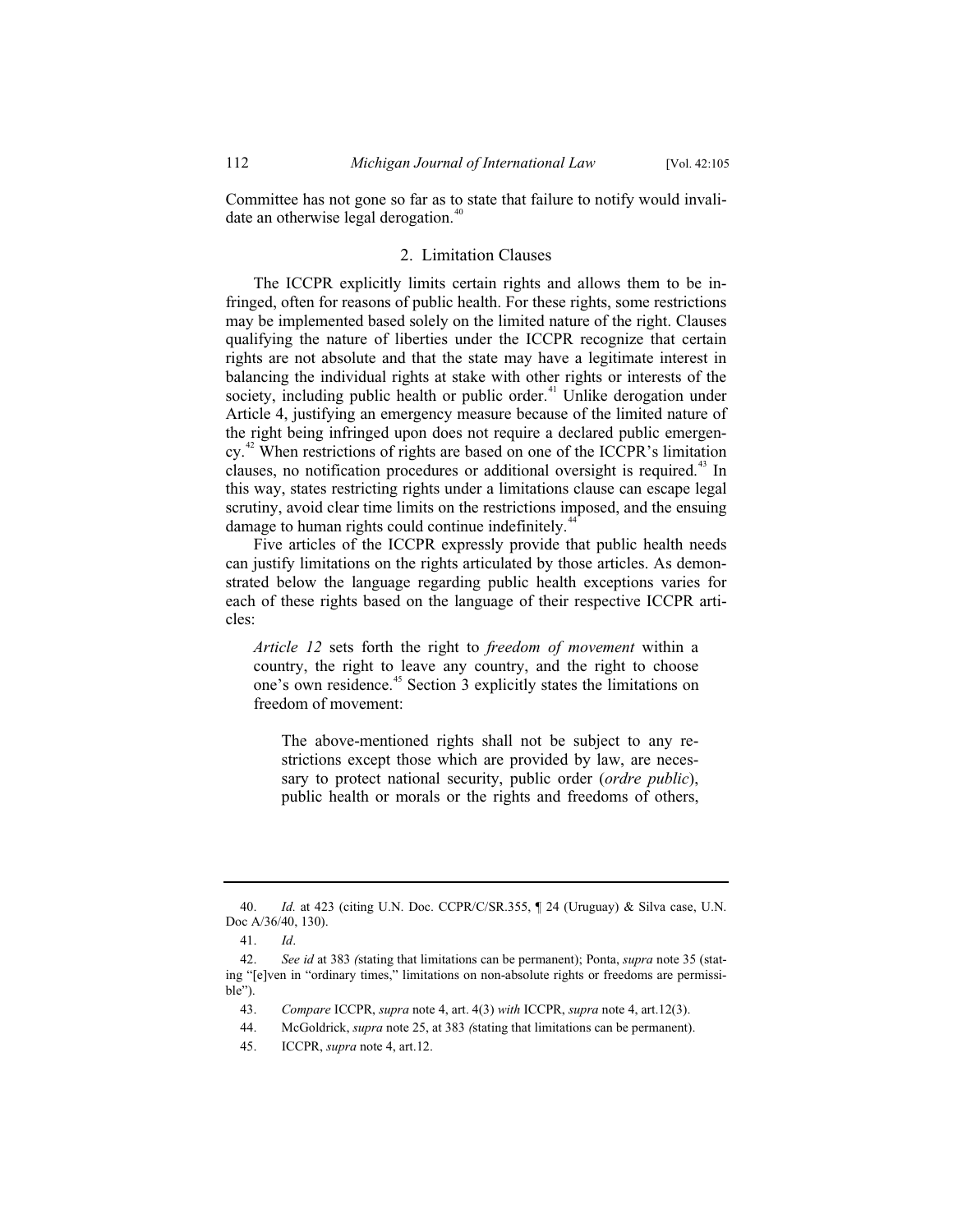and are consistent with the other rights recognized in the present Covenant.<sup>46</sup>

Section 4 of the Article then provides that "no one shall be arbitrarily deprived of the right to enter his own country."<sup>47</sup> As such, Article 12 contains two separate standards for limiting freedom of movement.<sup>48</sup>

*Article 18* encompasses the right to *freedom of religion*. <sup>49</sup> The right may be limited "subject only to such limitations as are prescribed by law and are necessary to protect public safety, order, health, or morals or the fundamental rights and freedoms of others." $50$ 

*Article 19* provides the right to *freedom of expression*, including the freedom to seek, receive, and impart information and ideas of all kinds.<sup>51</sup> The article explicitly states that these rights may be "subject to certain restrictions, but these shall only be such as are provided by law and are necessary: (a) For respect of the rights or reputations of others; (b) For the protection of national security or of public order (*ordre public*), or of public health or morals."<sup>52</sup>

*Article 21* provides the *right of peaceful assembly*. <sup>53</sup> With regard to limitations, it states:

No restrictions may be placed on the exercise of this right other than those imposed in conformity with the law and which are necessary in a democratic society in the interests of national security or public safety, public order (*ordre public*), the protection of public health or morals or the protection of the rights and freedoms of others.<sup>54</sup>

*Article 22* provides the *right of freedom of association* and also sets forth specific limits:

"No restrictions may be placed on the exercise of this right other than those which are prescribed by law and which are necessary in a democratic society in the interests of national security or public

- 53. *Id.* art. 21.
- 54. *Id.*

<sup>46.</sup> *Id.* art. 12(3).

<sup>47.</sup> *Id.* art. 12(4).

<sup>48.</sup> *See* Human Rights Committee ["HRC"], General Comment 27 art. 12 ¶¶ 11, 21, U.N. Doc. CCPR/C/21/Rev.1/Add.9 (Nov. 2, 1999) [hereinafter General Comment No. 27].

<sup>49.</sup> ICCPR, *supra* note 4, art.18. In the second half of this article, scope and space limitations prevented us from analyzing restrictions on freedom of religion, expression and association but the same concerns and analysis with respect to limited rights that we posit could also apply to these rights.

<sup>50.</sup> *Id.*

<sup>51</sup>*. Id.* art. 19.

<sup>52.</sup> *Id.* art. 19(3).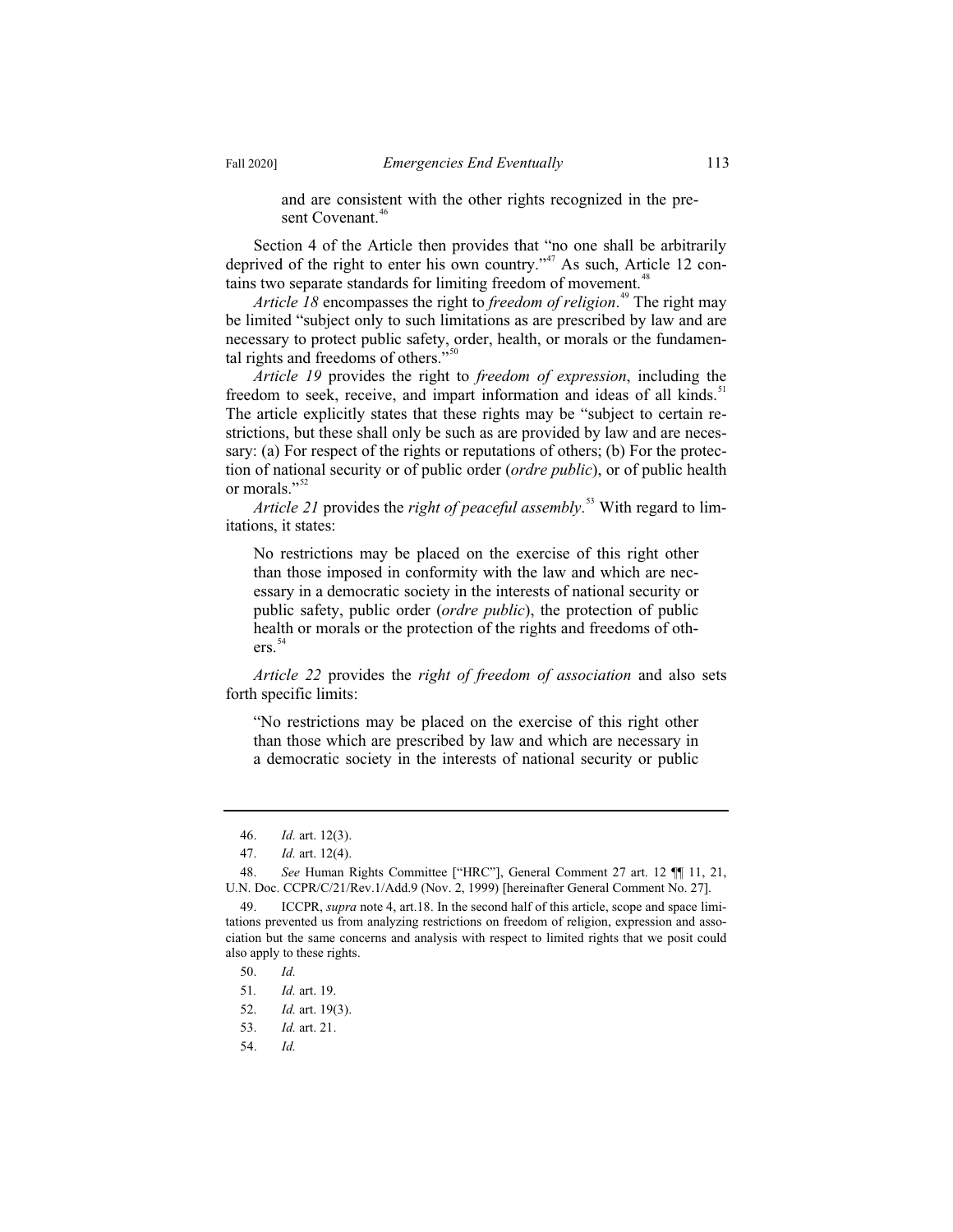safety, public order (*ordre public*), the protection of public health or morals or the protection of the rights and freedoms of others."<sup>55</sup>

In addition, *Article 17* of the ICCPR on *privacy* provides the freedom from "unlawful or arbitrary interference with one's privacy, family, home or correspondence."<sup>56</sup> Article 17 does not explicitly mention limitations on these rights for reasons of public health, but privacy is a limited right because the Article expressly provides for freedom from "unlawful or arbitrary interference," not from any interference.<sup>57</sup>

#### a. *Standards for Judging Limitations*

While the text of the ICCPR provides inconsistent standards for when a limitation on substantive rights is justified, the General Comments of the Human Rights Committee and the Siracusa Principles, among other secondary sources, propose to harmonize standards around the principles of *legality, necessity, proportionality, and non-discrimination.*

*Legality*: The limitation clauses of Articles 12(3), 18, 19, 21, and 22 all contain language that reference legality<sup>58</sup> Articles  $12(3)$  and 19 state that limitations must be "provided by law," Article 21 states "in conformity with law," and Articles 18 and 22 state "prescribed by law."<sup>59</sup> General Comment 37 explicitly sets out that "in conformity with law" and "provided by law" have the same effect in creating a legality requirement.<sup>60</sup> The Siracusa Principles separately expand on the phrase "prescribed by law" defining it as "provided for by national law of general application which is consistent with the Covenant and is in force at the time the limitation is applied."<sup>61</sup> While the Siracusa Principles do not develop any of the other legality formulations, $62$  the definition does not appear to go beyond the general requirement of legality, nor has there been any debate around its use in the Travaux Préparatoires.<sup>63</sup> Additionally, in General Comment 22 on Freedom

<sup>55.</sup> *Id.* art. 22(2).

<sup>56.</sup> *Id.* art. 17(1).

<sup>57.</sup> *Id.; see* ELEC. FRONTIER FOUND., NECESSARY & PROPORTIONATE: INTERNATIONAL PRINCIPLES ON THE APPLICATION OF HUMAN RIGHTS LAW TO COMMUNICATIONS SURVEILLANCE*,* (May 2014) 18–19, https://www.ohchr.org/Documents /Issues/Privacy/ElectronicFrontierFoundation.pdf.

<sup>58.</sup> ICCPR, *supra* note 4, arts. 12, 18–19, 21–22.

<sup>59.</sup> *Id.*

<sup>60.</sup> Human Rights Committee ["HRC"], General Comment 37 art. 21, ¶ 39 , U.N. Doc. CCPR/C/37 (July 23, 2020), https://www.ohchr.org/EN/HRBodies/CCPR/Pages/GC Article21.aspx [hereinafter General Comment No. 37]

<sup>61. 61.</sup> Siracusa Principles, *supra* note 21 at § B.i.

<sup>62.</sup> *Id.*

<sup>63.</sup> *See* Rep. of the Comm'n on Human Rights, 8th Sess., Apr. 14-June 14, 1952, U.N. Doc. E/2256 https://hr-travaux.law.virginia.edu/document/iccpr/e2256/nid-119 [hereinafter *Travaux Préparatoires*]; *see also* Vienna Convention on the Law of Treaties, *supra* note 22,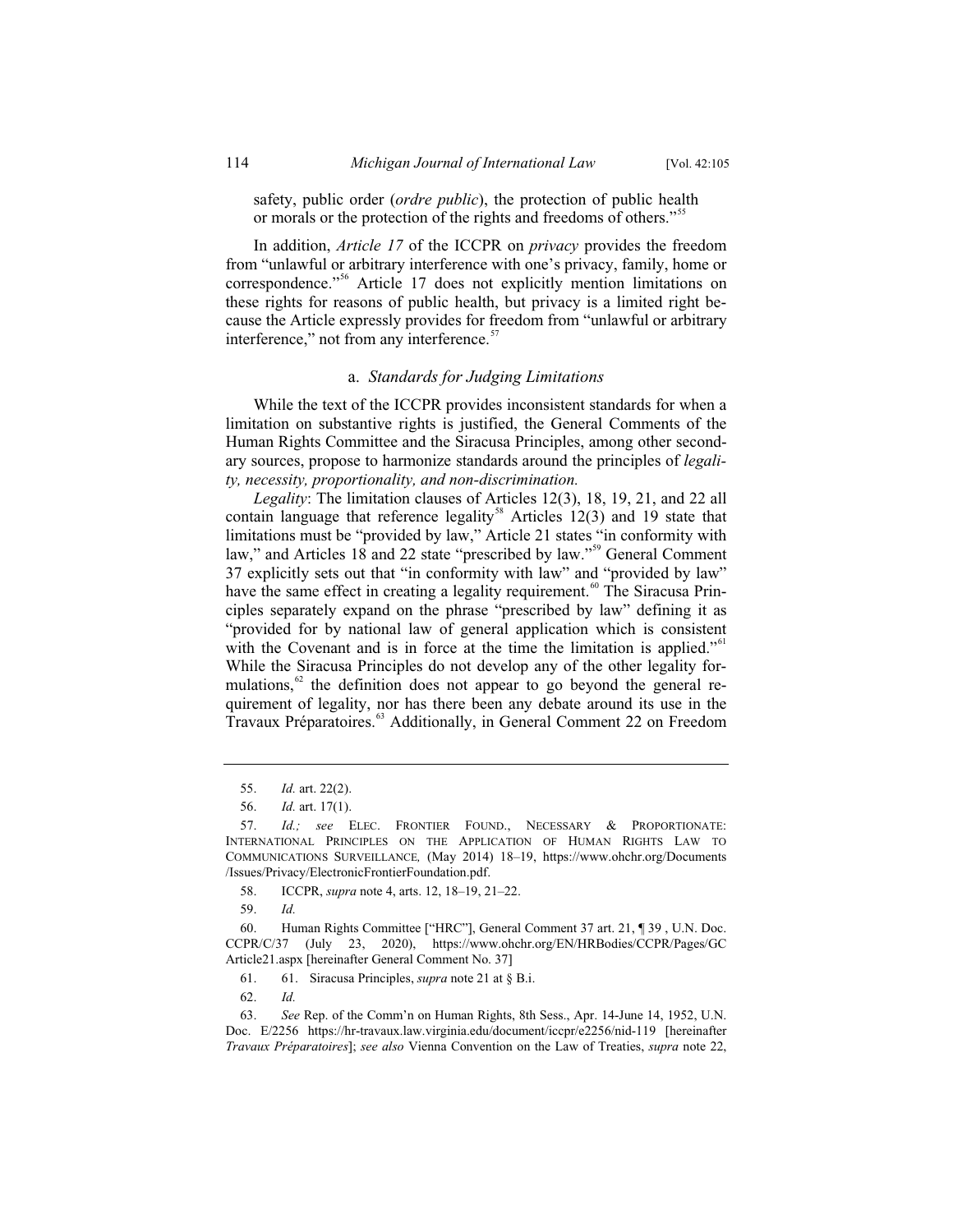of Religion, the Committee elaborates on the legality requirement stating, "[l]imitations imposed must be established by law. . .", suggesting that "prescribed by law" should be interpreted similarly to legality requirements in the other Covenant Articles.<sup>64</sup> In its most recent reports on Italy and the United States, the Human Rights Committee confirmed that limitations to Article 17, privacy rights, must conform to the principle of legality.<sup>65</sup>

Some dispute exists about whether an administrative regulation or executive order meets the requirements of being "prescribed by law" under the ICCPR principle of legality. Nowak argues in his Commentaries on the ICCPR that "mere administrative provisions are insufficient" to meet the legality standard, apparently relying on a hierarchy of laws analysis that a regulation does not rise to sufficient level to place substantive limits on a treaty provision.<sup>66</sup> Others have disagreed, contending that an Executive Order or administrative regulation, properly passed and appropriately based on delegated authority, remains lawful even if it potentially limits a treaty right.<sup>67</sup> The difference need not concern us here. As of September 2020, only about thirteen percent of over 323 COVID-19-restricting measures documented by a leading civil society/UN database ("COVID-19 Tracker") were adopted by legislation; the remaining measures were authorized by executive or administrative order or practice.<sup>68</sup> Given the reality that most states have imposed limitations through executive or administrative actions, it would arbitrarily cut short this article's analysis to overlook the dozens of restrictions passed by executive or administrative action because they fail Nowak's test of legality.<sup>69</sup> Our primary concern remains that states should more rigorously analyze the impact of their COVID-related restrictions on key ICCPR rights.

*Necessity and Proportionality:* All five of the limitation clauses from the ICCPR which single out public health include the phrase "necessary" in describing the grounds justifying a limitation on those rights.<sup>70</sup> The Siracusa

art. 32 (stating that if the ordinary meaning of terms within a treaty cannot be interpreted based on the object and purpose of the treaty in conformity with art. 31, supplementary means including the preparatory work of the treaty may be used to determine meaning).

<sup>64.</sup> *See* Human Rights Committee ["HRC"], General Comment 22 art. 18 ¶ 8, U.N. Doc. CCPR/C/21/Rev.1/Add.4 (Jul. 30, 1993) [hereinafter General Comment No. 22].

<sup>65.</sup> *See* Human Rights Committee ["HRC"], Concluding Observations on the Fourth Periodic Report of the United States of America ¶ 22, U.N. Doc. No. CCPR/C/USA/CO/4 (Apr. 23, 2014); Human Rights Committee ["HRC"], Concluding Observations on the Sixth Periodic Report of Italy ¶ 37, U.N. Doc. No. CCPR/C/ITA/CO/6 (May 1, 2020).

<sup>66.</sup> MANFRED NOWAK, UN COVENANT ON CIVIL AND POLITICAL RIGHTS: CCPR COMMENTARY 270 (2d ed. 2005).

<sup>67.</sup> *Id.*

<sup>68.</sup> *COVID-19 Tracker*, *supra* note 1 (comparing by "Type" that only 43 of over 323 measures were authorized by law).

<sup>69.</sup> *See, e.g*., *id*.

<sup>70.</sup> ICCPR, *supra* note 4, arts. 12, 18–19, 21–22.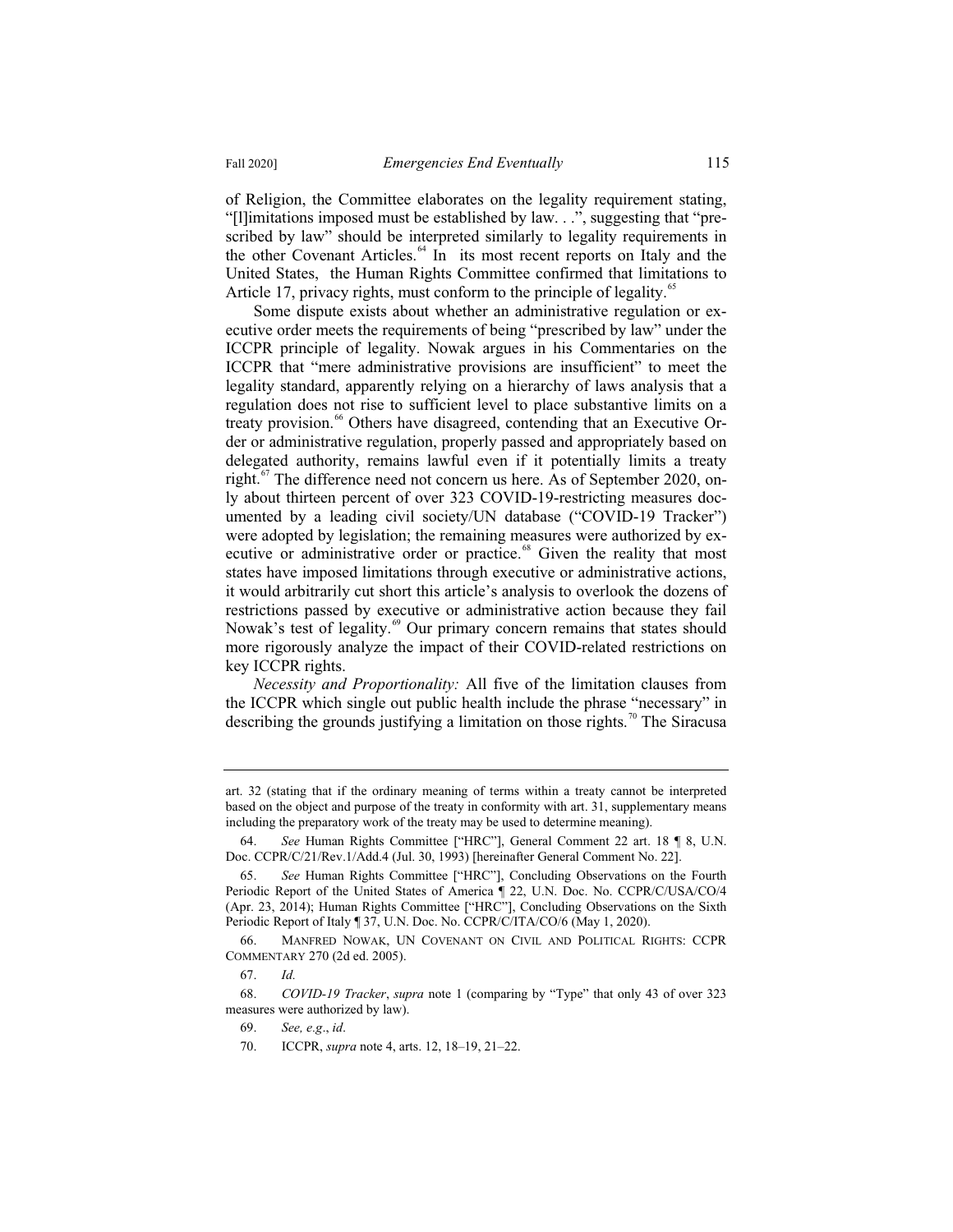Principles expand further on "necessary" stating that it implies that a limitation:

- (a) is based on one of the grounds justifying limitations recognized
- by the relevant article of the Covenant,
- (b) responds to a pressing public or social need,
- (c) pursues a legitimate aim, and
- (d) is proportionate to that  $\dim$ .<sup>11</sup>

The Siracusa Principles also state that "[a]ny assessment as to the necessity of a limitation shall be made on objective considerations" and that "a state shall use no more restrictive means than are required for the achievement of the purpose of the limitation."<sup>72</sup> The General Comments affirm that the principles of necessity and proportionality apply to Freedom of Movement,<sup>73</sup> Freedom of Expression,<sup>74</sup> Freedom of Religion<sup>75</sup> and Freedom of Assembly.<sup>76</sup>

The application of these tests to Article 17's Right to Privacy is more complicated. Because Article 17 protects from "unlawful" interference with privacy, the legality test is incorporated in the Article's terms. But the analysis of necessity and proportionality is more roundabout. With respect to privacy, General Comment 16 of the Human Rights Committee defines nonarbitrary interference with privacy as (1) consistent with the provisions, aims, and objectives of the ICCPR and (2) "reasonable in the particular circumstances."<sup>77</sup> This test from General Comment 16 is further refined in the UN Human Rights Committee opinion in *Van Hulst v. Netherlands* to encompass the tests of necessity and proportionality found in the other clauses, and to ask whether the restricting measure has a legitimate aim.<sup>78</sup> The UN Special Rapporteur on Combatting Terrorism has similarly concluded that a limitations analysis under Article 17 should meet the requirements of General Comment  $27<sup>79</sup>$  Of General Comment 27's several requirements, the most pertinent state:

<sup>71.</sup> Siracusa Principles, *supra* note 21, § I.A.10.

<sup>72.</sup> *Id.*, § I.A.11.

<sup>73.</sup> General Comment No. 27, *supra* note 48, ¶ 16.

<sup>74.</sup> Human Rights Committee ["HRC"], General Comment 34 art.19 para. 22, U.N. Doc. CCPR/C/GC/34 (Sept. 12, 2011) [hereinafter General Comment No. 34].

<sup>75.</sup> General Comment No. 22, *supra* note 64, ¶ 8.

<sup>76.</sup> General Comment No. 37, *supra* note 60, ¶ 40.

<sup>77.</sup> Human Rights Committee ["HRC"], General Comment 16 art. 17 ¶ 4, U.N. Doc. HRI/GEN/1/Rev.9 (Vol. I) (Apr. 8, 1988) [hereinafter General Comment No. 16].

<sup>78.</sup> Human Rights Committee ["HRC"], *Van Hulst v. the Netherlands*, Communication No. 903/2000 ¶ 7.10 [hereinafter *Van Hulst v. the Netherlands*] (views adopted on Nov.1, 2004, during the eighty-second session).

<sup>79.</sup> *See* Martin Scheinin (Special Rapporteur), *Rep. of the Special Rapporteur on the Promotion and Protection of Human Rights and Fundamental Freedoms while Countering*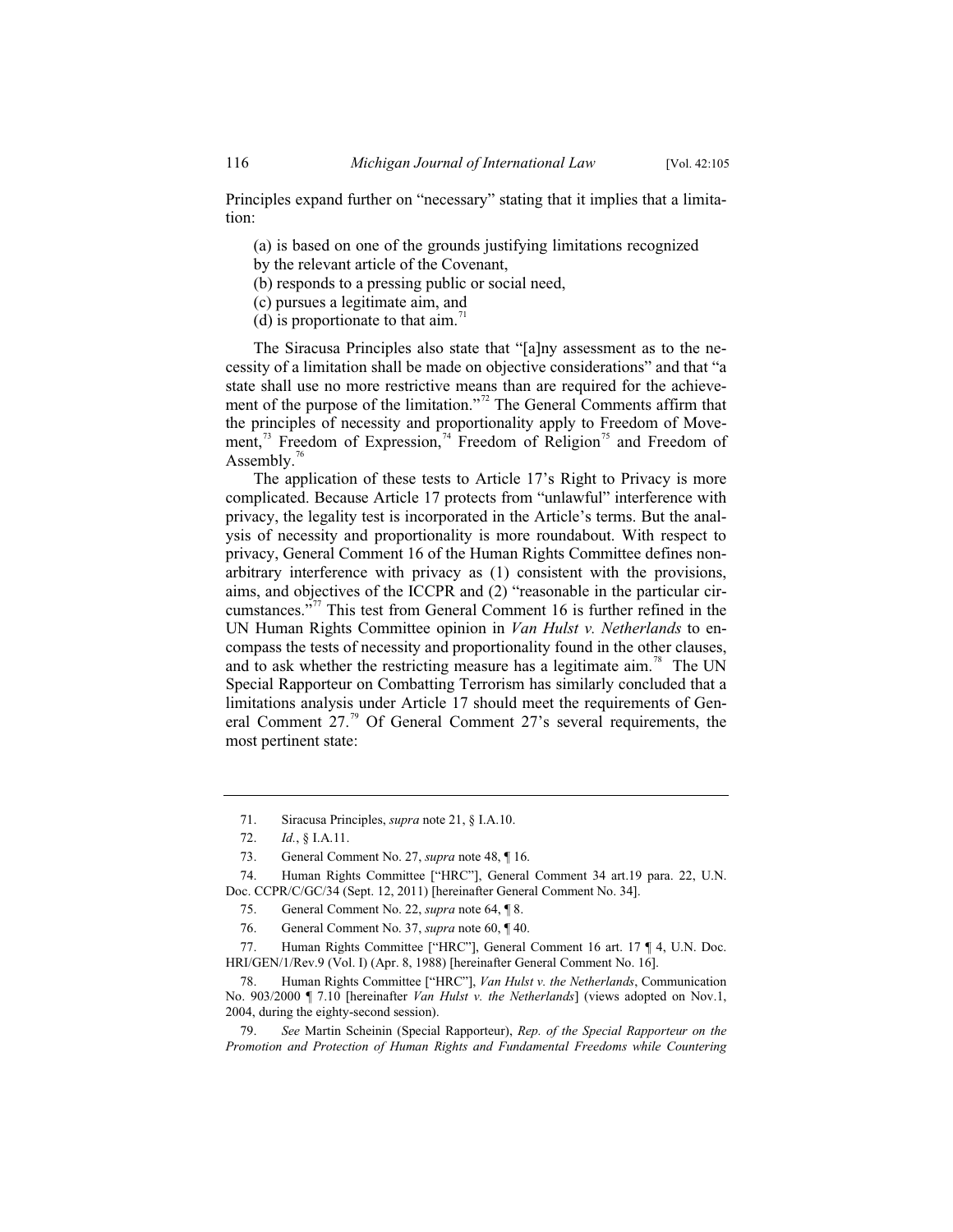(e) For a restriction to be permissible, it is not enough that it serves one of the enumerated legitimate aims; it must be necessary for reaching the legitimate aim; and

(f) Restrictive measures must conform to the principle of proportionality; they must be appropriate to achieve their protective function; they must be the least intrusive instrument amongst those which might achieve the desired result; and they must be proportionate to the interest to be protected.<sup>80</sup>

Given specific reference in other limitation clauses of the ICCPR to public health, $s<sup>1</sup>$  we assume protection of public health can be "one of the enumerated legitimate aims" that could also limit privacy rights. In this way, the tests of necessity and proportionality are also among the standards secondary sources have used to determine whether "arbitrary and unlawful" interference with privacy has occurred under ICCPR Article 17. $82$ 

*In a democratic society:* The phrase "in a democratic society" appears to be a separate and distinct requirement, unique to Articles  $12(3)$ ,  $83$   $21$ ,  $84$ and  $22.^{85}$  The Siracusa Principles recognize this phrase "as imposing a further restriction on the limitation clauses it qualifies" and is meant to ensure that the limitations "do not impair the democratic functioning of the society."<sup>86</sup> The Travaux Préparatoires reveal that the addition of the phrase "in a democratic society" was also debated with regard to Article 19, but ultimately not included.<sup>87</sup> The amendments to include the phrase in the limitation clauses were put forth by France.<sup>88</sup> Other member states were concerned that the phrase was "not susceptible [to] precise interpretation and, since [the phrase was] frequently used as terms of abuse, [was] not suitable for inclusion in the covenant,"<sup>89</sup> yet the language was passed for Article 21<sup>90</sup> and Article 22.<sup>91</sup>

*Terrorism* ¶ 17 A/HRC/13/37 (Dec. 28, 2009), https://www2.ohchr.org/english/bodies /hrcouncil/docs/13session/A-HRC-13-37.pdf.

<sup>80.</sup> *See* General Comment No. 27, *supra* note 48, ¶¶ 14–15.

<sup>81</sup>*. See, e.g.,* ICCPR, *supra* note 4, arts. 12, 18, 19, 21–22.

<sup>82.</sup> *See* General Comment No. 16, *supra* note 77, paras. 4, 7, 8; *Van Hulst v. The Netherlands*, *supra* note 78, ¶ 7.10.

<sup>83.</sup> *See* General Comment No. 27, *supra* note 48, ¶ 11 (applying the "in a democratic society" standard to art. 12(3)).

<sup>84.</sup> ICCPR, *supra* note 4, art. 21.

<sup>85.</sup> *Id.* art 22.

<sup>86.</sup> Siracusa Principles, *supra* note 21 § I.A.ii.

<sup>87.</sup> *Travaux Préparatoires*, *supra* note 63, at 239–41.

<sup>88</sup>*. Id.* at 207–08, 239–41.

<sup>89.</sup> *Id.* at 243.

<sup>90.</sup> *Id.* at 207.

<sup>91.</sup> *Id.* at 249.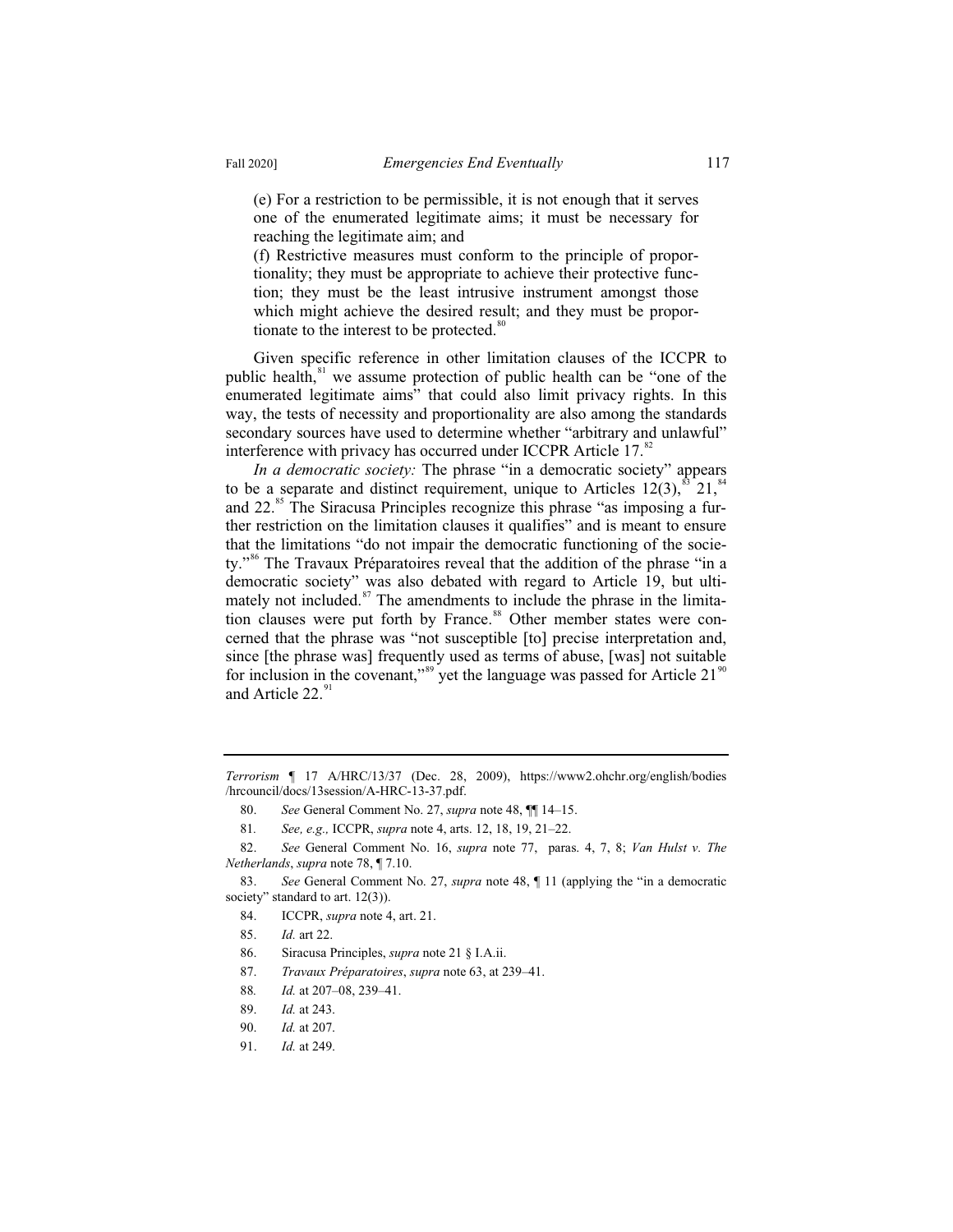*Non-discrimination:* The Siracusa Principles also make clear that all the limitations are subject to the non-discrimination principle found in Article  $2(1)$  of the Covenant.<sup>92</sup> It is interesting to note that the grounds on which discrimination is prohibited in Article 2 are drafted differently than the grounds in Article  $4<sup>93</sup>$  When compared to Article 4, Article 2 includes the additional grounds of "political or other opinion," "national origin," "property," "birth," and "other status."<sup>94</sup> While "other status" may appear broad, the Human Rights Committee has been reluctant to define it, instead deciding its meaning on a case by case basis.<sup>95</sup> A limitation may differentiate based on a protected status "if the criteria for such differentiation are reasonable and objective and if the aim is to achieve a purpose which is legitimate under the Covenant."<sup>96</sup>

While only treaty language is binding on member states, these soft law mechanisms are considered influential in the interpretation and establishment of customary international law. $\frac{97}{15}$  As such, a legally rigorous analysis of COVID-19-related measures under the limitation clauses in Articles  $12(3)$ ,  $17$ ,  $18$ ,  $19$ ,  $21$ , and  $22$  should focus on the principles of legality, necessity, proportionality, and, where relevant, non-discrimination. Articles 12(3), 21, and 22 have the additional requirement of meeting the "in a democratic society" standard. We analyze states' COVID-19-related restrictions on freedom of movement, privacy, and freedom of association later in this article by primarily focusing on these tests.

#### 3. Reservations, Understandings, and Declarations

In addition, some member states qualified their consent to ICCPR provisions at the time of ratification using a reservation, an understanding, or a declaration ("RUD"), which may impact the lawfulness of their COVID-19 related restrictions.<sup>98</sup> By way of example, the United States and Australia, included a general RUD to the Covenant, limiting the treaty to the scope of their constitutional powers.<sup>99</sup> The United States specifically notes that Arti-

<sup>92.</sup> Siracusa Principles, *supra* note 21, § I.A.9.

<sup>93.</sup> *Compare* ICCPR, *supra* note 4, art. 2(1) *with* ICCPR, *supra* note 4, art. 4(2).

<sup>94.</sup> *Id.*

<sup>95.</sup> MARINA SHARPE, THE REGIONAL LAW OF REFUGEE PROTECTION IN AFRICA 108 (2018).

<sup>96.</sup> Human Rights Committee ["HRC"], General Comment 18 ¶ 13, U.N. Doc. HRI/GEN/1/Rev.1 (Nov. 10, 1989) [hereinafter General Comment No. 18].

<sup>97.</sup> *See* Lane, *supra* note 22; *see also* Slagle et al., *supra* note 22.

<sup>98.</sup> Chung, *supra* note 26, at 173; Goldsmith *supra* note 26, at 312.

<sup>99.</sup> Australia attached the declaration: "Australia has a federal constitutional system in which legislative, executive and judicial powers are shared or distributed between the Commonwealth and the constituent States. The implementation of the treaty throughout Australia will be effected by the Commonwealth, State and Territory authorities having regard to their respective constitutional powers and arrangements concerning their exercise." *International Covenant on Civil and Political Rights: Declarations and Reservations* (2020), U.N. TREATY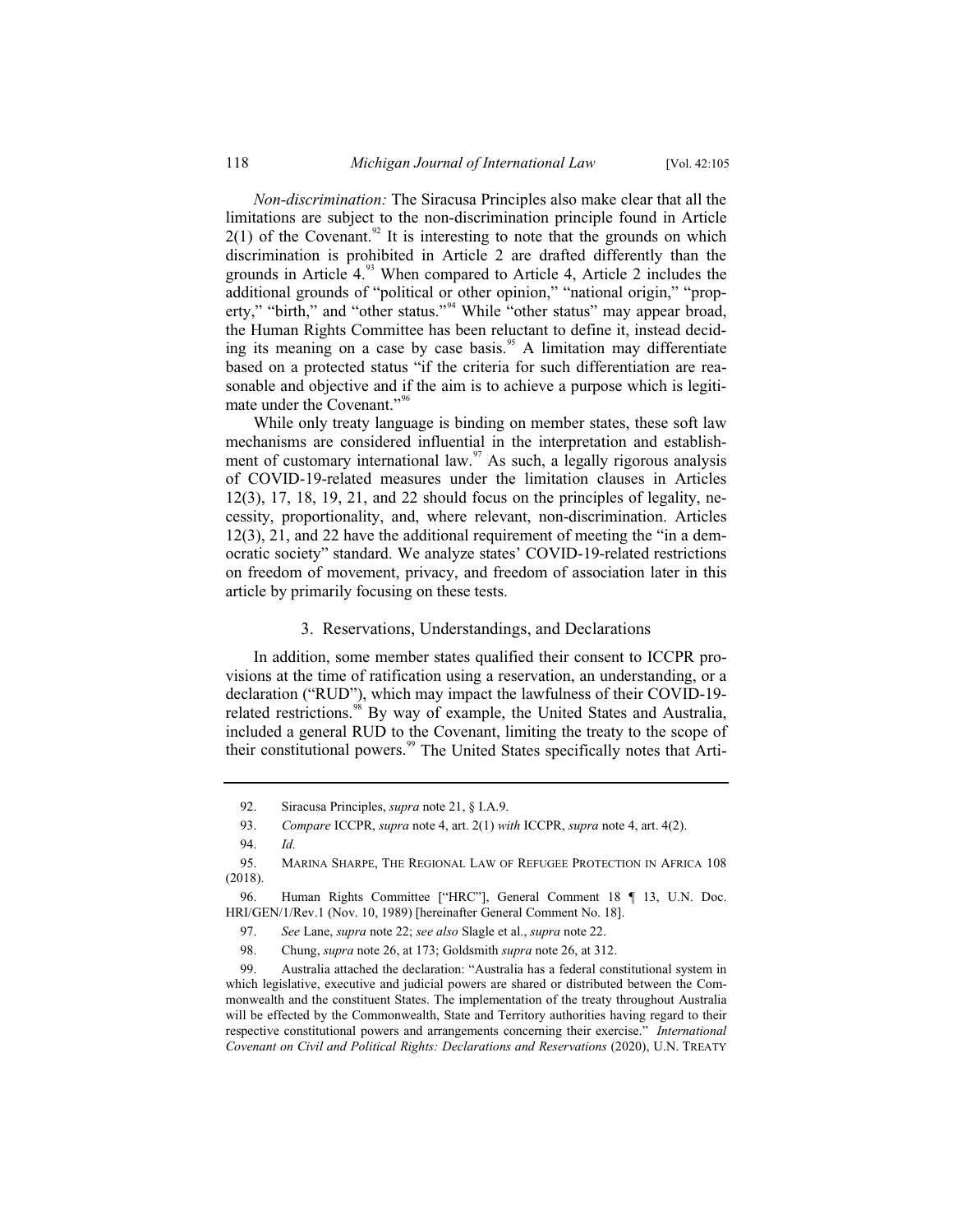cles 1-27 of the Covenant are not self-executing.<sup>100</sup> As a result, the ICCPR cannot be directly enforced domestically in the United States.<sup>101</sup>

Other counties directed their RUDs at more specific provisions. As related to the ICCPR articles discussed here, France included a reservation specific to Article 4 stating that the emergency powers in the French Constitution are to be understood as meeting the purpose of Article  $4.^{102}$  France also specified that the phrase "'to the extent strictly required by the exigencies of the situation' cannot place a limit on the power of the President to take 'the measures required by the circumstances.'"<sup>103</sup> Likewise, Trinidad and Tobago also reserved the right not to apply Article  $4(2)$  in full.<sup>104</sup> The United States includes an understanding related to the discrimination clause in Article 4(1) and states that it does not bar distinctions that may "have a disproportionate effect upon persons of a particular status" in line with the United States' Constitution.<sup>105</sup> Moreover, many states have issued RUDs relevant to the specific articles that may be most impacted by COVID-19-related measures, including Article 12, Article 17, and Article 21.<sup>106</sup>

## C. *World Health Organization's ("WHO") International Health Regulations*

When limitations are invoked to protect public health, the Siracusa principles affirm that "due regard should be given to the international health regulations of the World Health Organization."<sup>107</sup> The International Health Regulations ("IHRs") are a form of administrative law updated in 2005. IHRs give the WHO Director-General power to declare a public health emergency of international concern and to issue temporary recommendations relevant to address the emergency, in consultation with the WHO's Emergency Committee.<sup>108</sup> On January 30, 2020, the WHO's Emergency Committee declared a public health emergency of international concern,

COLLECTION, https://treaties.un.org/Pages/ViewDetails.aspx?src=TREATY&mtdsg\_no=IV-4&chapter=4&clang=\_en (last visited Oct. 14, 2020) [hereinafter Declarations and Reservations]; *see* Goldsmith, *supra* note 26, at 313 (stating that the United States attached an understanding that the provisions it consented to were no more stringent than the analogous rule under the Constitution).

<sup>100.</sup> Declarations and Reservations, *supra* note 99.

<sup>101.</sup> Goldsmith, *supra* note 26, at 318.

<sup>102.</sup> Declarations and Reservations, *supra* note 99.

<sup>103</sup>*. Id.*

<sup>104</sup>*. Id.*

<sup>105</sup>*. Id.*

<sup>106.</sup> *See id.*

<sup>107.</sup> Siracusa Principles, *supra* note 21 at § I.B.iv.26.

<sup>108.</sup> Constitution of the World Health Org. art. 2(k), July 22, 1946, 62 Stat. 2679, 14 U.N.T.S. 185; *see, e.g.,* World Health Org. ["WHO'], Revision of the International Health Regulations, WHA58.3 (May 23, 2005), *available at* http://www.who.int/gb/ebwha/pdf\_ files/WHA58/ WHA58\_3-en.pdf [hereinafter Revised IHR].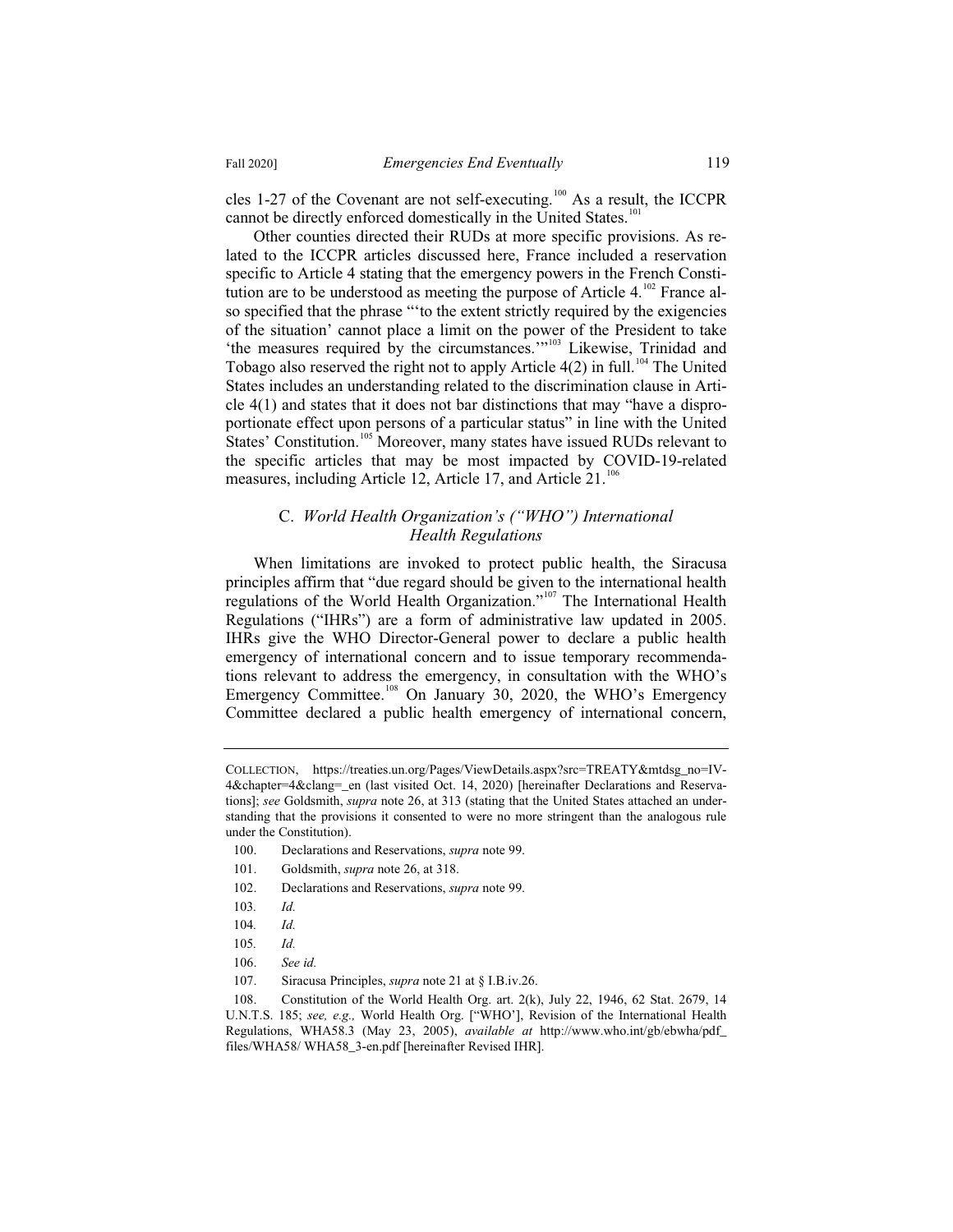signaling to member states the need to take action against COVID-19.<sup>109</sup> In April, the WHO's Independent Oversight Advisory Committee proposed updating the IHRs to take account of lessons learned from addressing COVID-19.<sup>110</sup> The WHO also has responsibilities for monitoring and collecting information from states about pandemics, but has been criticized for failing to use those powers adequately or early enough.<sup>111</sup>

While the IHRs consist of regulations, some commentators have suggested that they operate like a treaty to the extent they are binding on governments in certain circumstances.<sup>112</sup> Article 3(1) of the regulations provides that they should be implemented, "with full respect for the dignity, human rights, and fundamental freedoms of persons."<sup>113</sup> The IHRs were designed so that the declaration of a public health emergency of international concern is consistent with the kind of emergency contemplated under Article 4 of the ICCPR.<sup>114</sup> At least one commentator has suggested that the types of temporary recommendations envisaged under the IHRs would necessitate governments to act under limitations included in the ICCPR.<sup>115</sup> This would not require governments to use a derogation analysis because the measures envisaged under Article 18 of the regulations primarily focus on measures which would infringe upon the right to privacy, the right to liberty (related to forced health quarantine detention) and the freedom of movement.<sup>116</sup>

#### D*. History of Derogation in Times of Crisis*

Since the ICCPR's entry into force in 1976, an array of member states have provided notice of derogation. These include states that have experienced periods of civil unrest or threats of terrorism, as well as UN Security Council members.<sup>117</sup> Some states have notified a derogation only once, whereas others have issued multiple notices a year.<sup>118</sup> Several competing po-

<sup>109.</sup> Dr. Tedros Adhanom Ghebreyesus, Dir. Gen., World Health Org., Opening Remarks at the Media Briefing on COVID-19 (Mar. 11, 2020).

<sup>110.</sup> Independent Oversight and Advisory Committee for the WHO Health Emergencies Programme, Interim report on WHO's response to COVID-19 7 (May 14, 2020).

<sup>111.</sup> *Id*.; *see also* Jennifer Shkabatur, *A Global Panopticon - The Changing Role of International Organizations in the Information Age*, 33 MICH. J. INT'L L. 159, 171 (2011).

<sup>112.</sup> LAWRENCE GOSTIN, GLOBAL HEALTH LAW 35 (2014).

<sup>113.</sup> Revised IHR, *supra* note 108, art. 3(1).

<sup>114.</sup> Andraž Zidar, *WHO International Health Regulations and Human Rights: From Allusions to Inclusion* 19 INT'L J. HUM. RTS. L. 505, 508 (Jun. 23, 2015).

<sup>115.</sup> *Id.*

<sup>116.</sup> *Id.*

<sup>117.</sup> Emilie M. Hafner-Burton et al. *supra* note 23, at 678; *see* Derogation Notification *supra* note 6.

<sup>118.</sup> Emilie M. Hafner-Burton et al., *supra* note 23, at 678; *see* Derogation Notification *supra* note 6.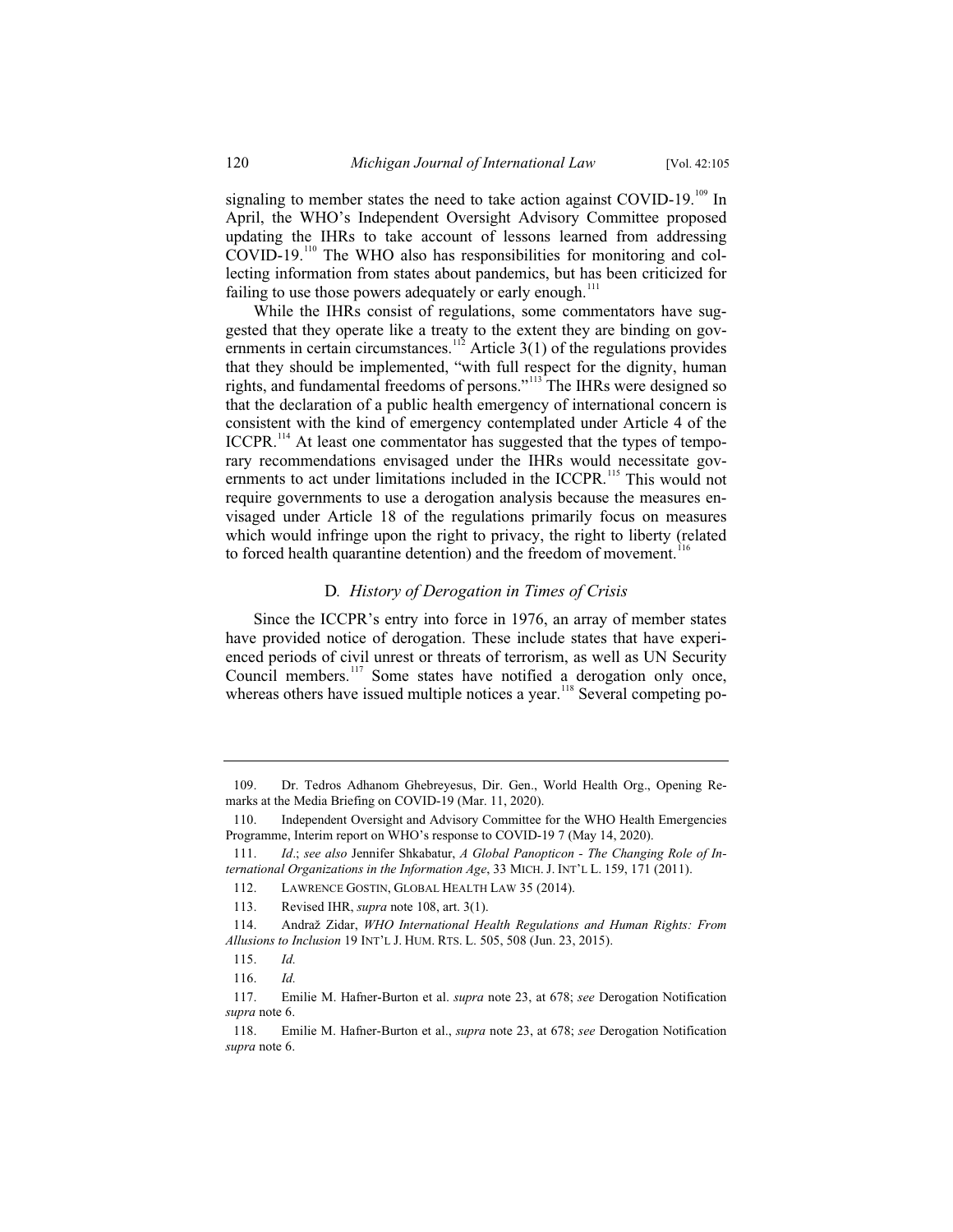litical theories in international relations discuss why states derogate, $119$  but this article focuses on the legal consequences of the decision whether to derogate in response to COVID-19.

Although the drafting history reveals that war was seen as the paramount example of a public emergency requiring derogation under Article  $4.120$  historically the vast majority of derogations have been in response to an internal threat.<sup>121</sup> Examples include:

insurrection situations (Algeria, Ecuador), vandalism and the use of firearms (Argentina), serious political and social disturbances (Bolivia, Yugoslavia), terrorist activities (Azerbaijan, Chile, Colombia, Israel, Nepal, Peru, United Kingdom), subversive activities (Ecuador, Bolivia), serious internal unrest caused by an economic crisis (Ecuador, Bolivia), natural disasters (Guatemala, Ecuador), clashes between demonstrators and defense forces (Panama), acts of sabotage (Peru, Sri Lanka), violence caused by drug traffickers (Colombia, Peru), need to avert a civil war, economic anarchy and destabilization of state and social structures (Poland), violent nationalistic clashes (Russian Federation), civil war, a very chaotic socioeconomic and political situation, lawlessness and armed robbery (Sudan), the threat from international terrorism (United Kingdom), or the attempt to assassinate the President of the Republic (Venezuela). $122$ 

In several instances, the Human Rights Committee has been critical of member states' use of derogation. Broadly, these criticisms can be classified as a derogation from non-derogable rights, $123$  derogation in situations not covered by Article  $4$ ,  $^{124}$  and failure to provide notice of derogation.<sup>125</sup>

124*. Id.* ¶ 3 fn. 1 (citing the following comments/concluding observations: United Republic of Tanzania (1992), CCPR/C/79/Add.12, ¶ 7; Dominican Republic (1993), CCPR/C/79/Add.18, ¶ 4; United Kingdom of Great Britain and Northern Ireland (1995),

<sup>119.</sup> For a discussion of the theory of why states derogate, see *generally* Emilie M. Hafner-Burton et al., *supra* note 23.

<sup>120.</sup> Marko Milanovic, *Extraterritorial Derogations from Human Rights Treaties in Armed Conflict in* THE FRONTIERS OF HUMAN RIGHTS 57, 63 (Nehal Bhuta ed., 2016).

<sup>121.</sup> Angelika Siehr, *Derogation Measures under Article 4 ICCPR, with Special Consideration of the 'War against International Terrorism'*, 47 GERMAN Y.B. INT'L L. 545, 550 (2004).

<sup>122.</sup> *Id.; see* Derogation Notification *supra* note 6.

<sup>123.</sup> General Comment No. 29, *supra* note 31, at ¶ 7 fn. 4 (citing the following comments/concluding observations: Dominican Republic (1993), CCPR/C/79/Add.18, ¶ 4; Jordan (1994) CCPR/C/79/Add.35, ¶ 6; Nepal (1994) CCPR/C/79/Add.42, ¶ 9; Russian Federation (1995), CCPR/C/79/Add.54, ¶ 27; Zambia (1996), CCPR/C/79/Add.62, ¶ 11; Gabon (1996), CCPR/C/79/Add.71, ¶ 10; Colombia (1997) CCPR/C/79/Add.76, ¶ 25; Israel (1998), CCPR/C/79/Add.93, ¶ 11; Iraq (1997), CCPR/C/79/Add.84, ¶ 9; Uruguay (1998) CCPR/C/79/Add.90, ¶ 8; Armenia (1998), CCPR/C/79/Add.100, ¶ 7; Mongolia (2000), CCPR/C/79/Add.120, ¶ 14; Kyrgyzstan (2000), CCPR/CO/69/KGZ, ¶12.)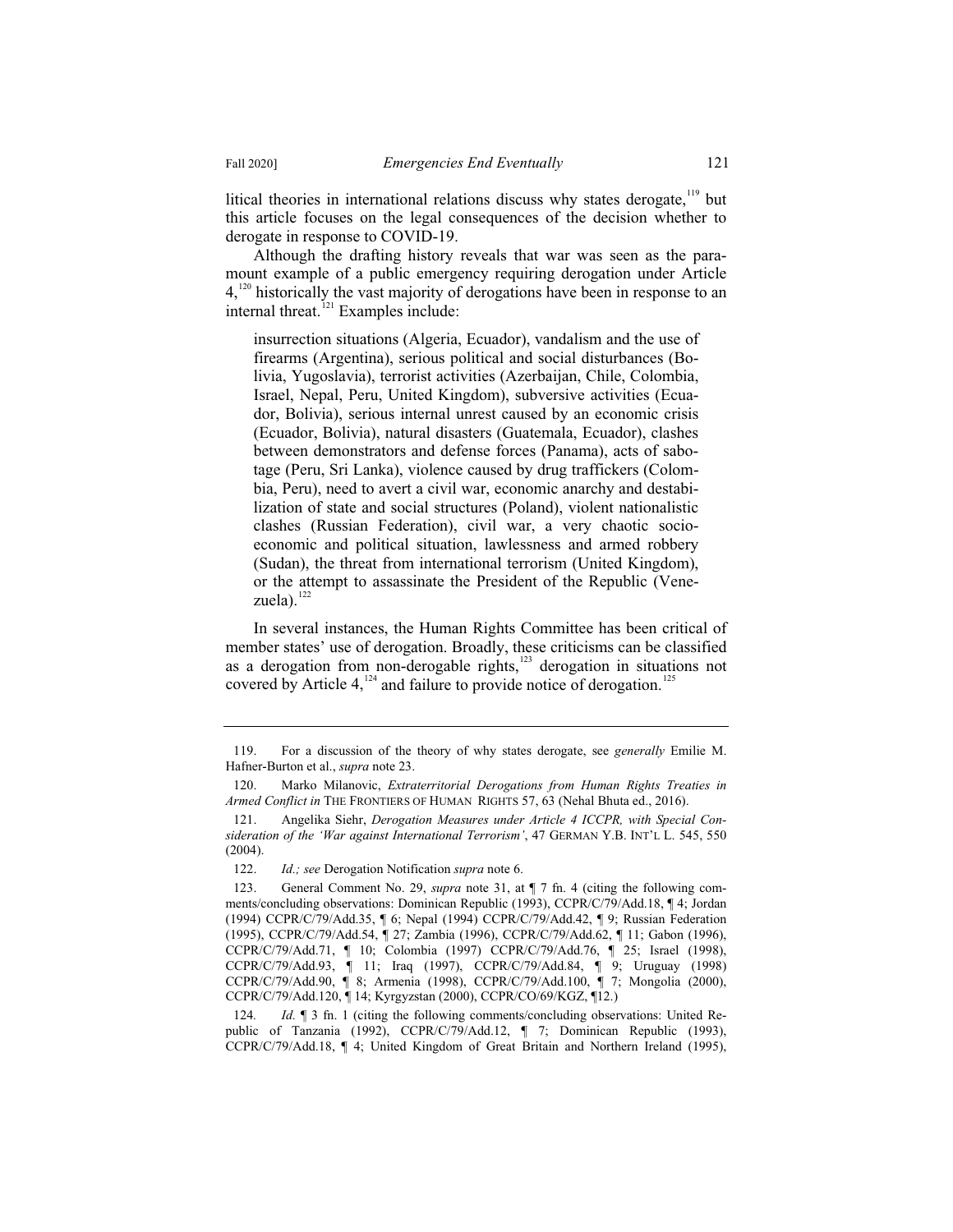Before COVID-19, only two states used Article 4 notification to address a public health crisis, despite numerous states enacting emergency health measures.<sup>126</sup> Guatemala notified a derogation in May 2009 after declaring a public health emergency due to the H1N1 epidemic.<sup>127</sup> In 2006, Georgia notified the Secretary-General following a presidential decree to prevent the spread of bird flu.<sup>128</sup> At the time of writing, only Argentina, Armenia, Chile, Columbia, the Dominican Republic, Ecuador, El Salvador, Estonia, Ethiopia, Georgia, Guatemala, Kyrgyzstan Latvia, Namibia, Paraguay, Peru, the Republic of Moldova, Romania, San Marino, Senegal, the State of Palestine, and Thailand have notified the UN of derogation due to the COVID-19 pandemic. $129$ 

## III. ARE STATES PROPERLY CONSIDERING WHETHER COVID-19- RELATED EMERGENCY HEALTH MEASURES REQUIRE A DEROGATION OR BALANCING OF PUBLIC HEALTH AND HUMAN RIGHTS?

Since very few states have issued a derogation notice related to their COVID-19 emergency responses, it appears states are either (a) ignoring international human rights principles; (b) failing to follow the procedural requirements of Article 4; or (c) acting under the substantive limitation clauses. In this section, we will consider the harms caused specifically by each of these explanations as well as the overall harm created by uncertainty over if and how states are justifying their restrictions under the ICCPR.

# A*. Are States Analyzing Human Rights Damage Caused by COVID-19 Restrictions?*

Given the extraordinary death toll and economic impact of the COVID-19 emergency, it is not surprising that states quickly adopted emergency measures, nor is it surprising that states heavily value protection of public health as balanced against other human rights considerations. The small number of states issuing a notice of derogation compared with the rapid and

- 126. *See* Derogation Notification, *supra* note 6.
- 127. *Id.* at Guatemala (May 6, 2020).
- 128*. Id.* at Georgia (Mar. 7, 2006).
- 129. *See id.* (listing as defined by the UN Treaty Collection Depository).

CCPR/C/79/Add.55, ¶ 23; Peru (1996), CCPR/C/79/Add.67, ¶ 11; Bolivia (1997), CCPR/C/79/Add.74, ¶ 14; Colombia (1997), CCPR/C/79/Add.76, ¶ 25; Lebanon (1997), CCPR/C/79/Add.78, ¶ 10; Uruguay (1998), CCPR/C/79/Add.90, ¶ 8; Israel (1998), CCPR/C/79/Add.93, ¶ 11).

<sup>125.</sup> *Id.* ¶ 17 fn. 10 (citing comments/concluding observations on Peru (1992) CCPR/C/79/Add.8, ¶ 10; Ireland (1993) CCPR/C/79/Add.21, ¶ 11; Egypt (1993), CCPR/C/79/Add.23, ¶ 7; Cameroon (1994) CCPR/C/79/Add.33, ¶ 7; Russian Federation (1995), CCPR/C/79/Add.54, ¶ 27; Zambia (1996), CCPR/C/79/Add.62, ¶11; Lebanon (1997), CCPR/C/79/Add.78, ¶ 10; India (1997), CCPR/C/79/Add.81, ¶ 19; Mexico (1999), CCPR/C/79/Add.109, ¶12).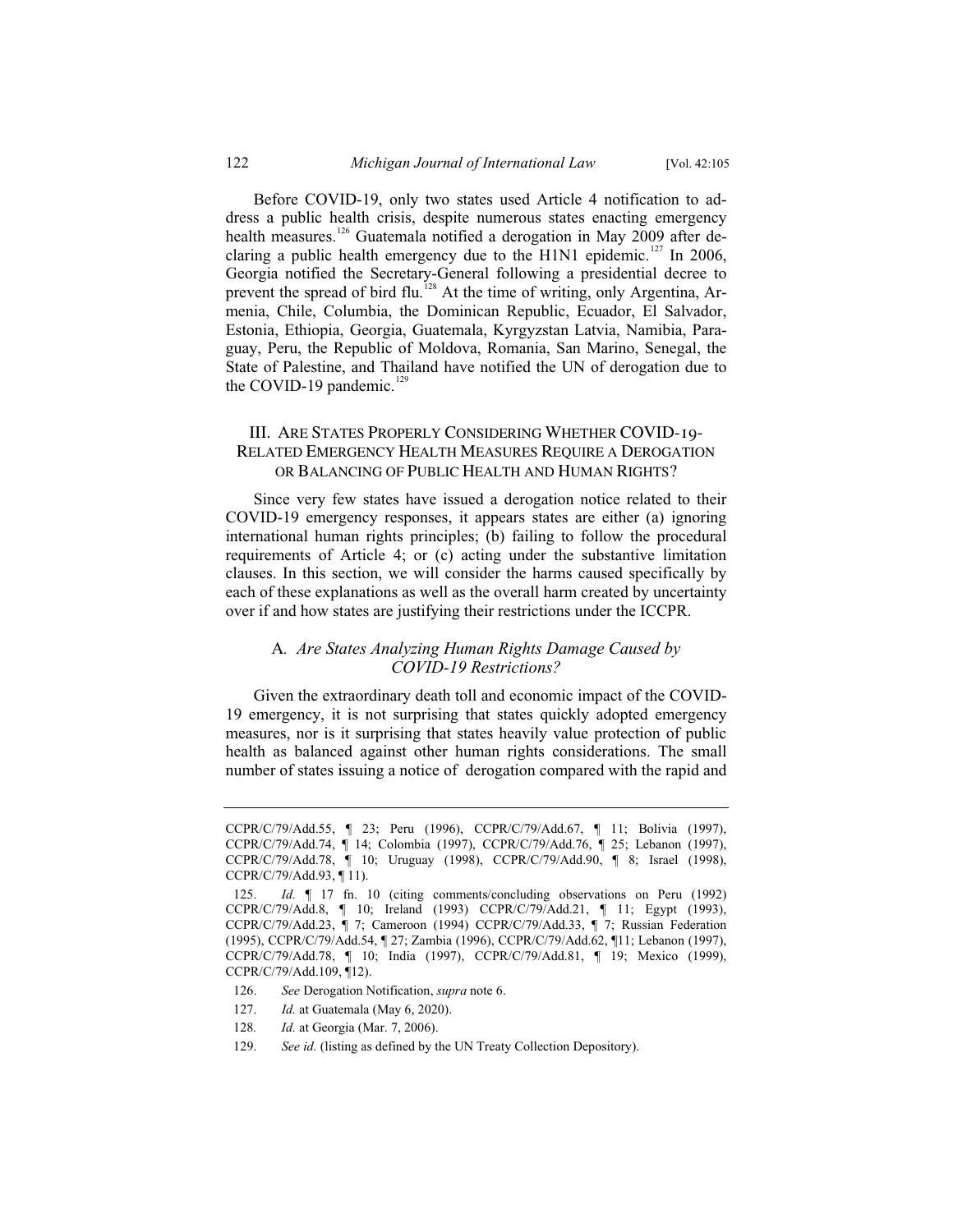almost universal imposition of restrictions on human rights for COVID-19 related reasons raises significant questions about whether ICCPR requirements have been upheld under either a limitations analysis or a derogation analysis. <sup>130</sup> The ICCPR requires that any emergency measure which restricts rights should be legal, necessary, proportionate, and nondiscriminatory.<sup>131</sup> Failure to conduct a clear analysis or file a notice of derogation also makes it challenging for individuals and international bodies, such as the

Human Rights Committee, to look back after an emergency has ended to consider whether measures put in place because of the emergency have been rescinded or modified to restore liberties that may have been infringed.

1. Damage Caused by Ignoring International Human Rights Principles If member states are failing to conduct any analysis of their obligations

under the ICCPR in implementing their emergency measures in response to COVID-19, both individuals and the international legal system will suffer. For individuals, they may not receive the human rights protections that are the object and purpose of the ICCPR.<sup>132</sup> Domestic law may protect some rights in the face of emergency measures, but the ICCPR sets universal standards for all.<sup>133</sup> Failing to conduct a legal analysis under the ICCPR has the potential to produce several harms. First, states might improperly derogate from rights that are deemed non-derogable under the treaty. Second, states may not provide the notice required by Article 4, reducing oversight by the international community.<sup>134</sup> Third, measures may not be time-limited and may continue even after their value in combating the pandemic has passed. Fourth, states may not analyze whether emergency measures are legal, necessary, proportionate, and adhere to the principles of nondiscrimination.

<sup>130.</sup> By the sheer volume of COVID-inspired restrictions as opposed to the limited number of derogations, it appears that states are not conducting a rigorous limitations analysis or concluding that public health trumps other human rights without much rigor in their balancing analysis. *Compare* Derogation Notification, *supra* note 6 (showing only 22 states have issued formal notices of derogation ), *with* COVID-19 Tracker, *supra* note 1 (showing that most states have enacted emergency measures in response to COVID-19). Unless a state mentions its balancing of human rights – as in the best practices we cite in the end of this article – it is impossible to know whether it has rigorously balanced public health and other rights or just ignored the terms of the ICCPR in passing COVID-related restrictions.

<sup>131.</sup> *Emergency Measures, supra* note 3; Matt Pollard, *COVID-19 Symposium: The Courts and Coronavirus (Part 1)*, OPINIO JURIS, (Apr. 3 2020), http://opiniojuris.org/2020 /04/03/covid-19-symposium-the-courts-and-coronavirus-part-i/.

<sup>132.</sup> *See* Human Rights Committee ["HRC"], General Comment 24 para. 7, U.N. Doc CCPR/C/21/Rev.1/Add.6, (Nov. 2, 1994); Nahuel Maisley, *The International Right of Rights? Article 25(a) of the ICCPR as a Human Right to Take Part in International Law-Making*, 28 EUR. J. INT'L L. 89, (2017) (stating the ICCPR does not create these rights but rather defines and establishes standards to measure them).

<sup>133.</sup> *See* Maisley, *supra* note 132.

<sup>134.</sup> ICCPR, *supra* note 4, art. 4(3).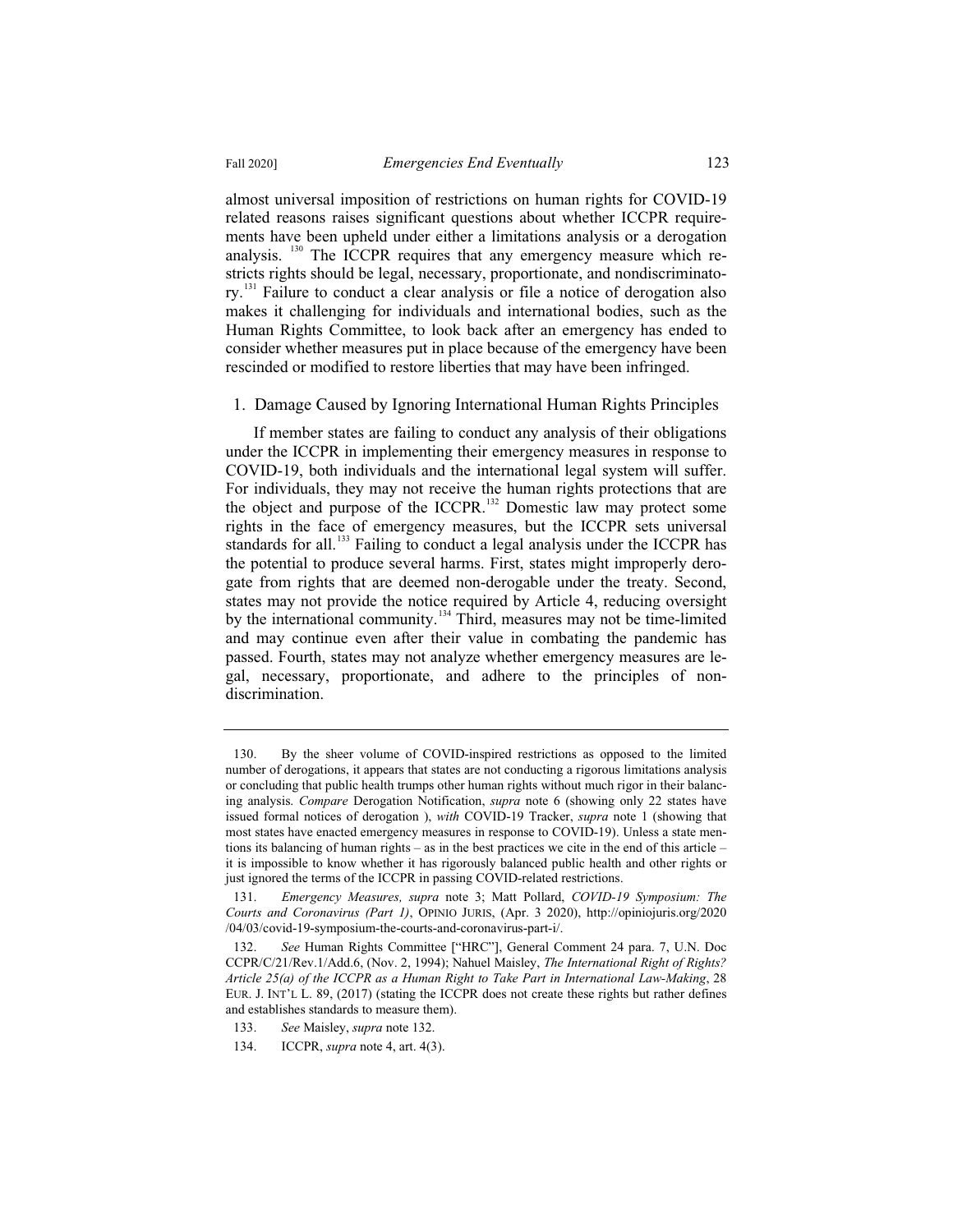UN human rights officials have raised concerns about human rights abuses and violations during the COVID-19 emergency.<sup>135</sup> In order to advance the promotion and protection of international human rights, the UN Human Rights Council appoints Special Procedures Mandate Holders to articulate and focus on certain areas of human rights.<sup>136</sup> A group of 17 such mandate holders issued a joint statement on March 16, 2020, warning governments not to abuse the COVID-19 emergency to limit human rights.<sup>137</sup> Their statement urged states to avoid security measures that respond to COVID-19 with excessive or overreaching emergency powers reminding states that "any emergency responses to the coronavirus must be proportionate, necessary and non-discriminatory" and that the "use of emergency powers must be publicly declared and should be notified to the relevant treaty bodies."<sup>138</sup> The statement also highlighted that the protection of public health should "not function as a cover for repressive action nor should it be used to silence the work of human rights defenders."<sup>139</sup>

Similarly, the chairs of the ten international human rights treaty bodies called on states to adhere to international human rights law in their handling of the COVID-19 crisis, such that no one is deprived of life-saving treatment as a result of stigma, discrimination or other violation of IHRL.<sup>14</sup>

Among the reasons to monitor human rights changes and violations in times of emergency is the potential harm to dissenters, minorities and vulnerable populations that could plausibly be reduced through increased oversight. Governments have used public emergencies as an excuse to justify discrimination, repression of political opponents, or to enhance marginalization of minorities or other vulnerable populations.<sup>141</sup> These actions underscore the importance of Article 4 limits on derogation and the requirement that derogations which violate non-discrimination principles are unlawful.

<sup>135.</sup> *See COVID-19: States Should Not Abuse Emergency Measures to Suppress Human Rights*, OFF. HIGH COMM'R FOR HUMAN RIGHTS ["OHCHR"], (Mar. 16, 2020)*,* https://www.ohchr.org/EN/NewsEvents/Pages/DisplayNews.aspx?NewsID=25722&LangID= E [hereinafter Statement from UN Experts, COVID-19].

<sup>136.</sup> *See Special Procedures of the Human Rights Council*, OFF. HIGH COMM'R FOR HUMAN RIGHTS ["OHCHR"], https://www.ohchr.org/en/HRBodies/SP/Pages/Welcome page.aspx. (last visited May 18, 2020).

<sup>137.</sup> Statement from UN Experts, COVID-19, *supra* note 135.

<sup>138.</sup> *Id.*

<sup>139</sup>*. Id.*

<sup>140.</sup> *UN Human Rights Treaty Bodies call for human rights approach in fighting COVID-19,* OFF. HIGH COMM'R FOR HUMAN RIGHTS ["OHCHR"] (Mar. 24, 2020), https://www.ohchr.org/EN/NewsEvents/Pages/DisplayNews.aspx?NewsID=25742&LangID= E.

<sup>141.</sup> *See* Doug Rutzen & Nikhil Dutta, *Pandemic and Human Rights*, JUST SEC. (Mar. 12, 2020) https://www.justsecurity.org/69141/pandemics-and-human-rights/; *see also Coronavirus and Civic Space,* INT'L CTR. FOR NOT-FOR-PROFIT L. (Mar. 10, 2020) https://www.icnl.org/post/analysis/coronavirus-and-civic-space.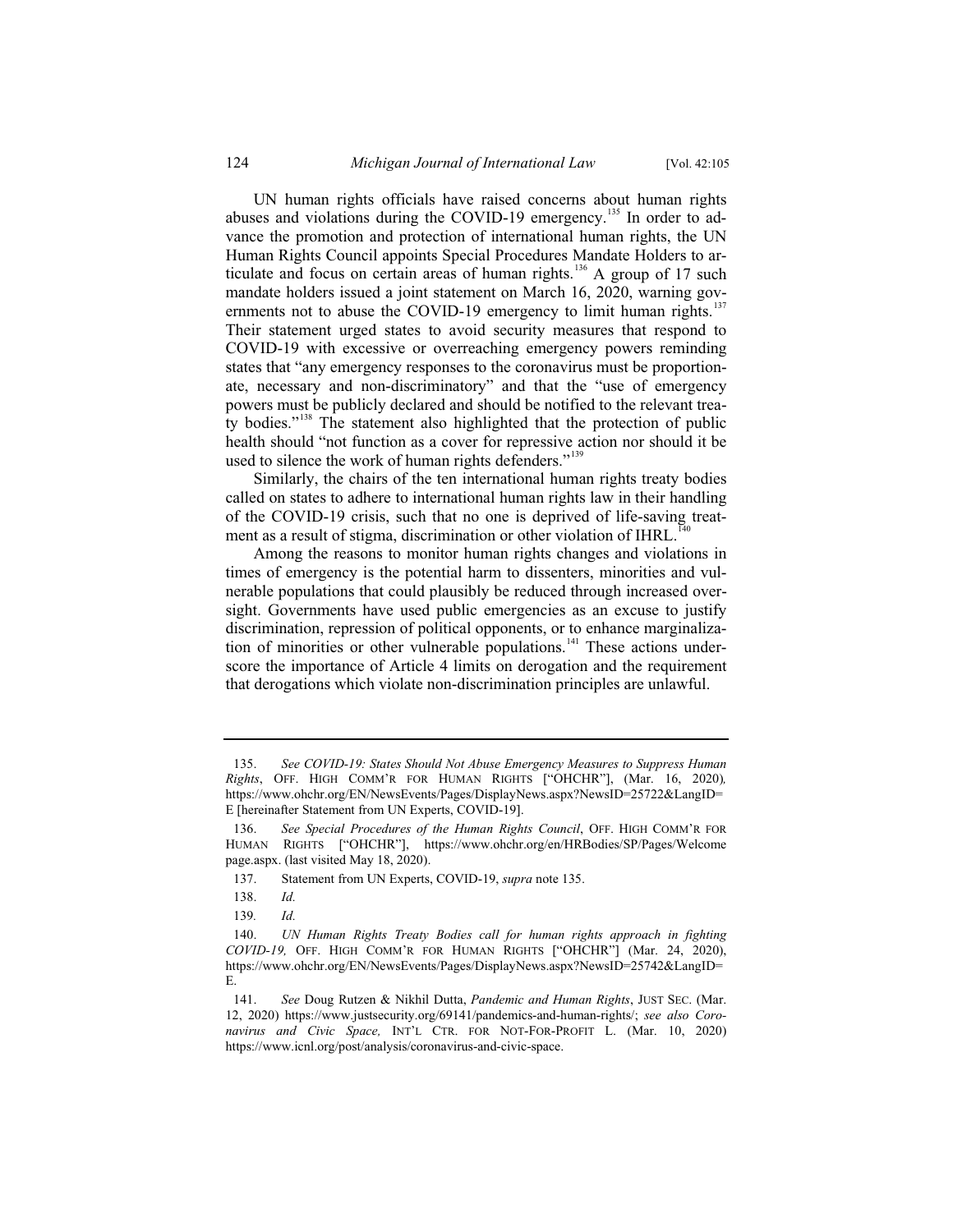In addition to the direct damage suffered by individuals, treaty noncompliance undermines the systems created by the ICCPR and the Human Rights Committee. Non-compliance can lessen the utility of the treaty as a mechanism that civil society actors can use to pressure governments to respect human rights. More broadly, noncompliance with one core human rights treaty may weaken general habits of compliance and erode the overall international human rights regime.<sup>142</sup> Thus, if member states fail to recognize the ICCPR in implementing their emergency measures, not only is the legitimacy of the ICCPR harmed, but it creates a slippery slope threatening adherence to the international rule of law in general.<sup>143</sup>

#### B*. Damage Caused by Failing to Follow the Procedural Requirements of Article 4*

Alternatively, member states might conduct a legal analysis under Article 4 of the ICCPR to implement emergency measures, but fail to follow the notification procedures. While this may cause less damage than ignoring the ICCPR, as states may consider the substantive principles of necessity, proportionality, non-discrimination, and compatibility with other obligations under international law, divorcing substantive requirements of derogation from the procedural requirements still creates problems.

When a state fails to provide notice of a derogation to the UN Secretary-General, other member states also do not get notice. The failure to provide notice of a derogation limits opportunities for oversight, analysis, and disagreement with a state's derogation practice. It disrupts the balance envisioned by the ICCPR, that emergency divergence from human rights requires oversight. The notification mechanism is meant to provide other member states an opportunity to challenge a derogation,  $144$  and it provides the Human Rights Committee the chance to examine and to comment on the emergency measures during the member state's review or when issuing General Comments interpreting the ICCPR.<sup>145</sup> For states that are party to the First Optional Protocol, establishing the individual complaint mechanism, the notification procedure also informs potential victims who can then bring a complaint before the Committee.<sup>146</sup> Without the transparency provided by the notification mechanism that allows the Human Rights Committee to comment on the state's emergency measures, jurisprudence related to ICCPR derogations is stunted.<sup>1</sup>

<sup>142.</sup> *See* Jacob Katz Cogan, *Noncompliance and the International Rule of Law*, 31 YALE J. INT'L L. 189, 203–04 (2006).

<sup>143.</sup> *Id.*

<sup>144.</sup> Emilie M. Hafner-Burton et al., *supra* note 23, at 677.

<sup>145</sup>*. Id.*

<sup>146</sup>*. Id.*

<sup>147.</sup> The Human Rights Committee has commented on instances when states are acting under Article 4 without providing notice of derogation, but this requires the Committee to in-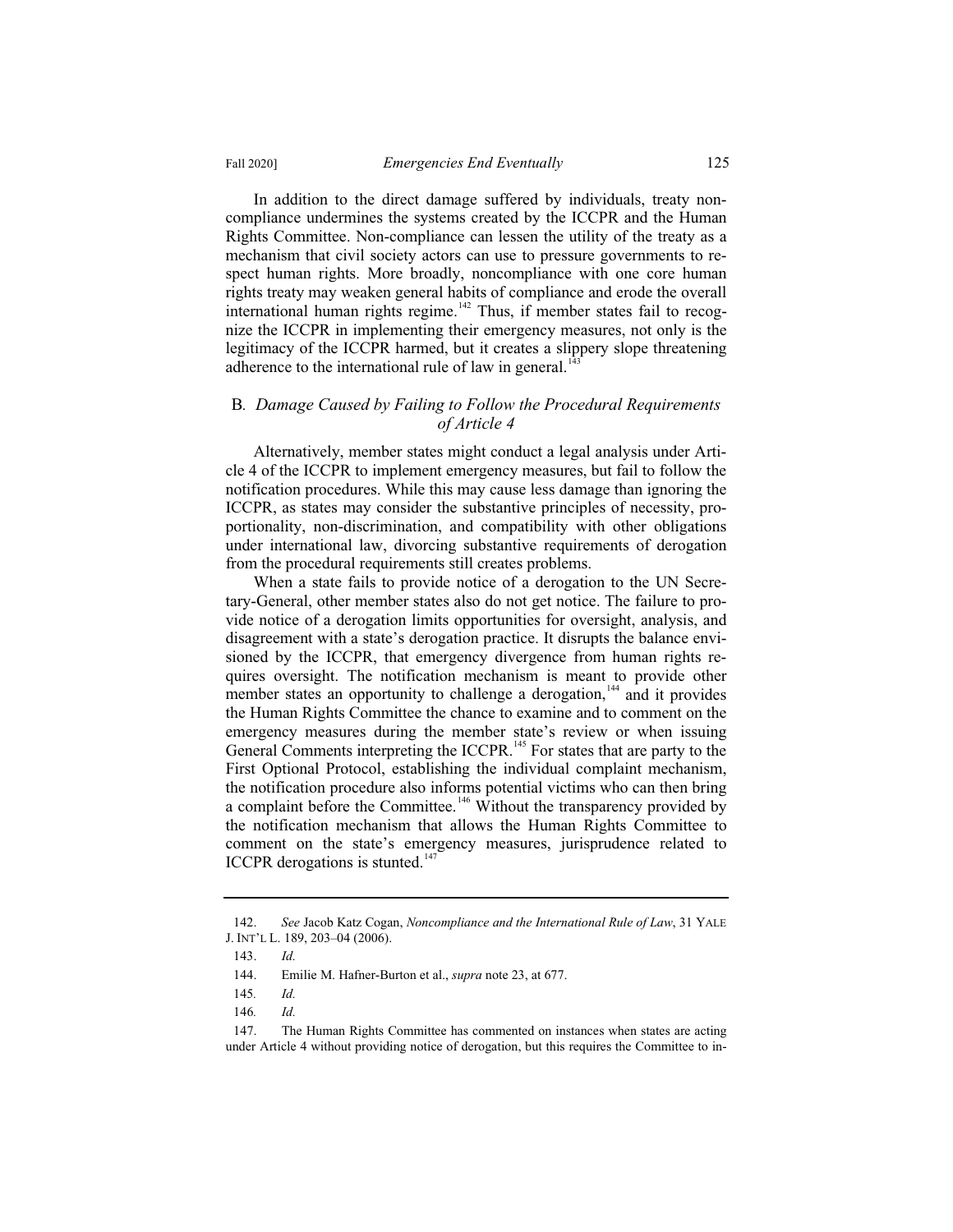In addition to providing the transparency necessary for dissent, the notification mechanism serves to reinforce the substantive requirements of Article 4. Article 4(3) requires that member states include in a notice of derogation the specific rights and freedoms derogated, the reason for derogation, and notification of when the measures will be terminated.<sup>148</sup> Providing the specific rights and freedoms derogated as well as the reason for derogation helps to ensure that member states are acting in a necessary and proportionate manner to the emergency. Moreover, requiring states to notify the Secretary-General when the derogation will be terminated reinforces the timelimited nature of derogations. During the first six months of the pandemic, many of the states that initially issued notices of derogation have since notified the Secretary General of either extensions and/or terminations to their states of emergency.<sup>149</sup> This continued engagement of states with Article 4's notification mechanism strengthens the safeguards of oversight and demonstrates some states are reassessing the proportionality of the emergency measures. Without providing notice of derogation or termination, these safeguards are diminished.

#### IV. DAMAGE CAUSED BY ACTING UNDER THE SUBSTANTIVE LIMITATION CLAUSES

Member states may also be acting under the substantive limitation clauses found in the individual articles of the ICCPR when they establish their emergency measures to respond to COVID-19. As previously discussed, member states utilizing this escape mechanism must still adhere to the principles of legality, necessity, proportionality, and non-discrimination to be in compliance with the treaty.<sup>150</sup> However, when using a limitation clause to enact an emergency measure, there is not an explicit temporal limitation as there is with derogation, nor the need to declare a state of emergency officially.<sup>151</sup> As a result, states may keep emergency measures limiting the rights of the ICCPR in place even after the crisis has passed. Although the necessity or proportionality principles may capture the notion that emergency measures cannot linger past the emergency, because no official state of emergency is required, in practice, a limitations analysis provides no demarcation as to when limitations must be repealed. Without a

fer intent to act under Article 4 and may not capture all instances where countries are using Article 4 without providing notice. *See supra* fn. 124 for examples.

<sup>148.</sup> ICCPR, *supra* note 4, art. 4(3).

<sup>149.</sup> *See* Derogation Notification, *supra* note 6 (noting notices of extension from Armenia, Chile, Columbia, Ecuador, El Salvador, Georgia, Guatemala, Paraguay, Peru, Romania, San Marino and Thailand; noting notices of termination from Columbia, Estonia, Latvia, the Republic of Moldova, Romania, and San Marino).

<sup>150.</sup> *See infra* Part II.B.2.

<sup>151.</sup> McGoldrick, *supra* note 25, at 383.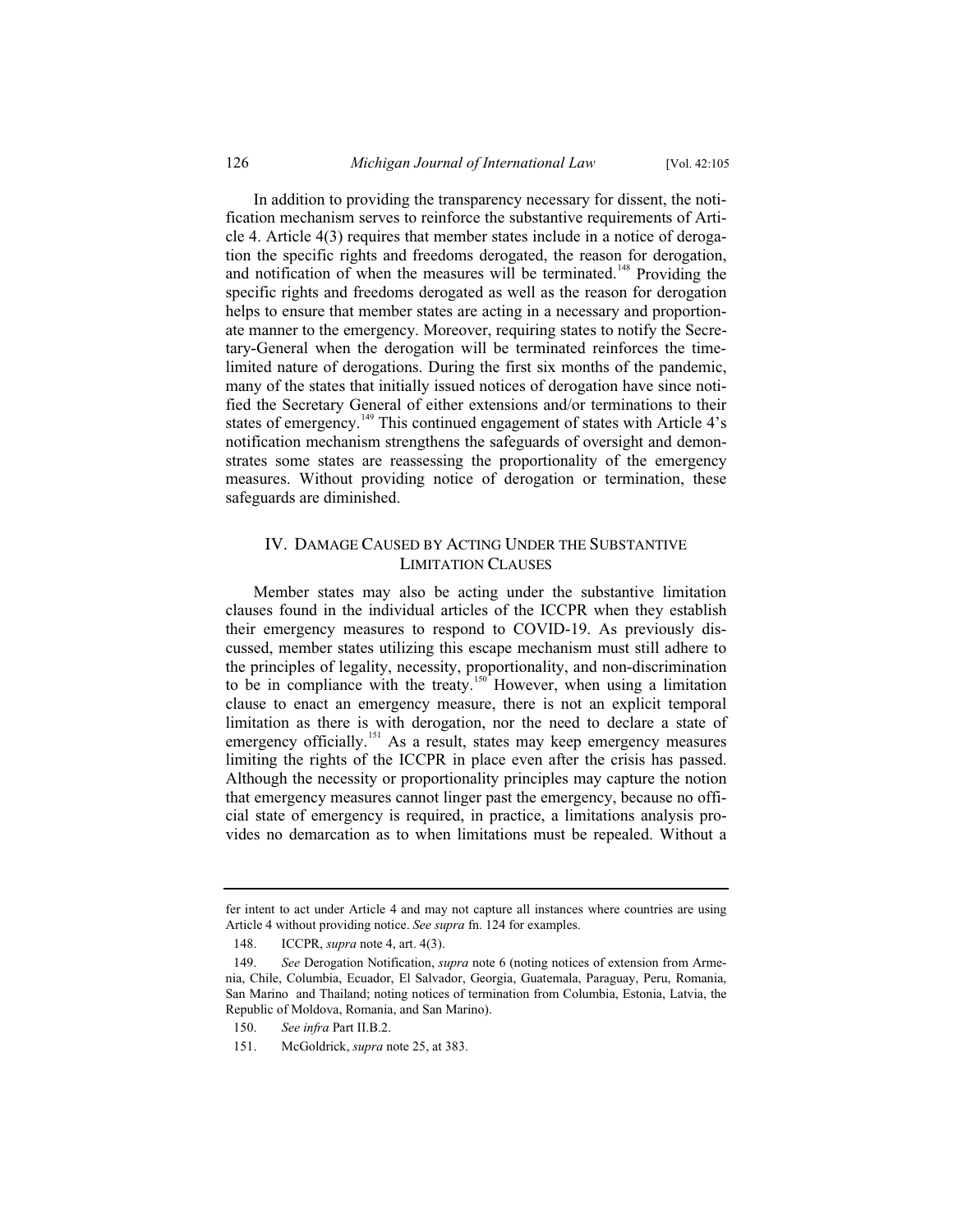transparent deadline for restoring rights and liberties at the end of an emergency, restrictions might easily remain in place.<sup>152</sup>

Additionally, unlike a derogation, states face no notification requirement when they act under a limitation clause in a time of emergency.<sup>153</sup> Beyond losing the oversight that comes with a notification, states are not required to justify their limitations in writing, as they would be with a derogation. Without a clearly articulated statement of necessity to argue against, advocates have a harder time pointing to the moment when the necessity for the state's imposition of a restriction expires. Notification may also serve to constrain the state's emergency powers and reflect a positive commitment to the principles of legality and normalcy; features lost when acting under a limitation.<sup>154</sup>

Guidance by the Office of the High Commissioner for Human Rights' ("OHCHR") issued in April 2020 relating to emergency measures and COVID-19 states that "[e]mergency measures, including derogation or suspension of certain rights, should be subject to periodic and independent review by the legislature."<sup>155</sup> While the rules governing derogation requires such review, nothing in the ICCPR requires a later review by a legislature, or any other branch of government, for restrictions enacted under a limitation clause. General Comment 29 further underscores this point stating, "[t]he restoration of a state of normalcy where full respect for the Covenant can again be secured must be the predominant objective of a State party derogating from the Covenant."<sup>156</sup> Because states may enact measures under the limitation clauses regardless of whether there is a state of emergency,  $157$ jurisprudence does not exist regarding restoration of normalcy under a limitation clause, unless it is captured by the principles of necessity and proportionality.<sup>158</sup> While OHCHR may call for review and oversight for emergency restrictions, if states enact the measures pursuant to limitation rather than as a derogation, they face no binding treaty requirement or institutional mechanism to require a review when the emergency ends.<sup>159</sup>

159. *Id.*

<sup>152.</sup> The joint statement of Mandate Holders on March 16, 2020 contemplates this issue stating, "authorities must seek to return life to normal and must avoid excessive use of emergency powers to indefinitely regulate day-to-day life.". Statement from UN Experts, COVID-19, *supra* note 135.

<sup>153.</sup> *Compare* ICCPR, *supra* note 4, art. 4(3) *with* ICCPR, *supra* note 4, art.12(3).

<sup>154.</sup> *See* Scheinin, *supra* note 79.

<sup>155.</sup> *Emergency Measures, supra* note 3.

<sup>156.</sup> General Comment No. 29, *supra* note 31, ¶ 5.

<sup>157.</sup> Ponta, *supra* note 35 (stating "[e]ven in "ordinary times," limitations on nonabsolute rights or freedoms are permissible").

<sup>158.</sup> *See infra* II.B.2.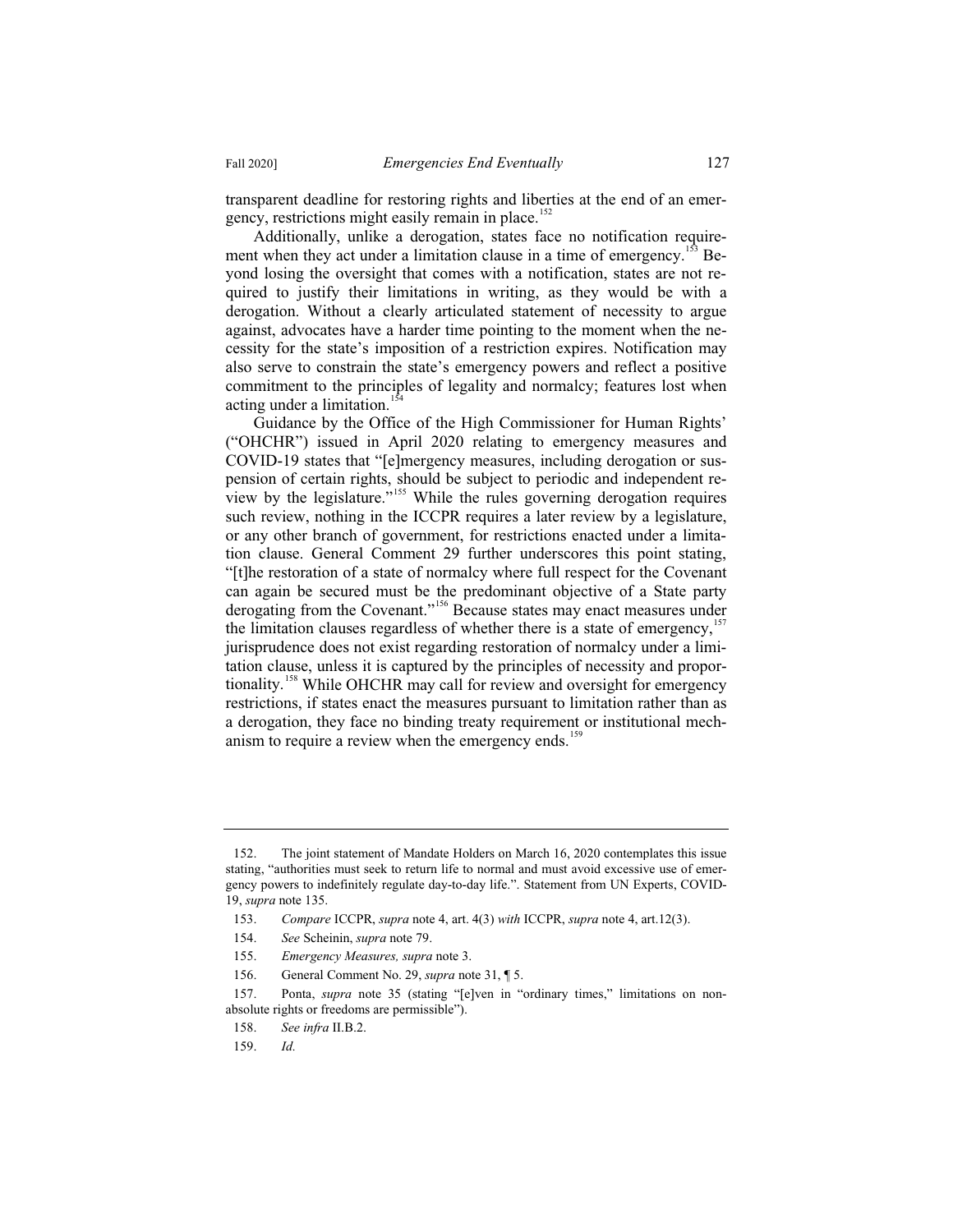#### B*. About Which Escape Mechanism Member States are Using to Justify COVID-19-Inspired Restrictions Undermines the ICCPR*

Uncertainty about whether member states are undertaking a legal analysis when implementing restrictions on human rights to combat COVID-19 or not produces its own set of harms and undermines the Covenant, especially in the face of a global crisis.

For rights that are subject to both a limitation clause and derogation under Article 4, there is little guidance on when the scope of a limitation exceeds the clause, requiring the member state to justify its action through a derogation. A member state may not invoke a derogation for what it could achieve through a limitation, and the treaty encourages the use of limitations rather than derogations.<sup>160</sup> While the Human Rights Committee and the Siracusa Principles focus on when a limitation or derogation is permissible, there is no clear standard for when a derogation becomes necessary. The Siracusa Principles state that the scope of a limitation shall not be interpreted so as to "jeopardize the essence of the right concerned."<sup>161</sup> But it is clear from member states' disparate use of the derogation clause regarding COVID-19 measures that confusion is widespread about the permissible scope of the limitations and at what point a derogation rather than a limitation is required under the ICCPR. The division between limitations and derogations is further confused because principles such as proportionality and non-discrimination are applicable to both.<sup>162</sup> The lack of a clear standard may lead to member states issuing a notice of derogation in a situation where it might not be required, in essence using the derogation as a safety net.<sup>163</sup> At the same time, other member states may conceivably stretch the limitation clause to avoid international oversight. In the case of COVID-19, this could account for the disparate results where when undertaking the same action some states use limitation clauses while others issue notices of derogation.

The confusion between limitation clauses and derogations undermines the Covenant in several ways. First, it disrupts the progressive structure of the Covenant which envisions greater oversight and more restricted use of

<sup>160.</sup> *See* General Comment No. 29, *supra* note 31, ¶ 4 (stating "[d]erogation from obligations in emergency situations is clearly distinct from restrictions or limitations allowed even in normal times under several provisions of the Covenant."); *see also* Siracusa Principles, *supra* note 21, para. 53 (stating "[a] measure is not strictly required by the exigencies of the situation where ordinary measures permissible under the specific limitations clauses of the Covenant would be adequate to deal with the threat to the life of the nation."); McGoldrick, *supra*  note 25, at 384.

<sup>161.</sup> Siracusa Principles, *supra* note 21, ¶ 2.

<sup>162.</sup> McGoldrick, *supra* note 25, at 383–84.

<sup>163.</sup> Emanuele Sommario, *Limitation and Derogation Provisions in International Human Rights Law Treaties and Their Use in Disaster Settings, in ROUTLEDGE HANDBOOK OF* HUMAN RIGHTS AND DISASTERS, 98, 113 (Flavia Zorzi Giustiniani, Emanuele Sommario, Federico Casolari, & Giulio Bartolini eds., 2018).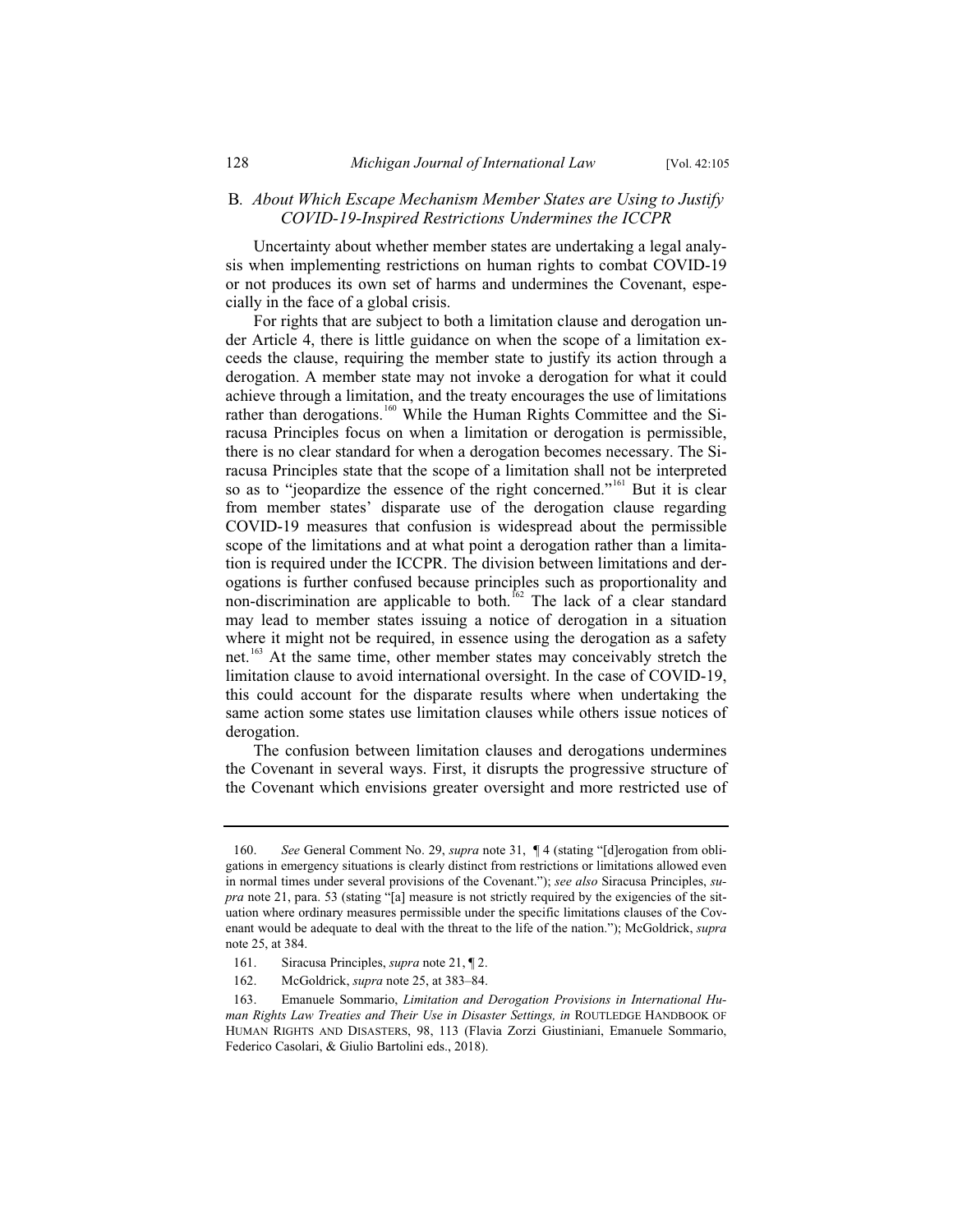derogations as opposed to limitations which are less procedurally constrained but more limited in application. Second, it creates uncertainty for observers as to whether member states are acting under a limitation clause or if they are disregarding the notification provision of Article 4. Third, member states are defining the scope of the limitation clauses on a regional basis rather than universally. The global nature of the COVID-19 pandemic highlights these issues as multiple member states are simultaneously grappling with their response to the same threat. As the global community proceeds to address other large-scale crises such as the War on Terror or climate disasters, the need to strengthen multilateral human rights instruments with clear standards and consistent application will become more acute and this analysis will prove useful.

The ICCPR's escape mechanisms are implemented progressively. Rather than a general limitation clause as in the Universal Declaration of Human Rights, the ICCPR's drafters included the limitation provisions within the specific substantive right. This change "reflected a desire to tailor limitations to assure maximum protection for the individual,"<sup>164</sup> meaning limitations are only allowed on the grounds stated within the relevant Article. The inclusion of limitations in the ICCPR recognizes that most human rights are not absolute and require balancing individual and community interests.<sup>165</sup> As such, these rights can be limited permanently and still conform to the ICCPR.<sup>166</sup> In contrast, a derogation completely or partially eliminates an international obligation.<sup>167</sup> Because derogations cast a wider scope in restricting rights than limitations do, the Covenant confines their use to narrow circumstances and subjects them to the notification provision, allowing others to monitor implementation. Unlike a limitation, when a derogation is used, it must be time-limited.<sup>168</sup> At the same time, the Covenant flatly prohibits the derogation of certain rights, deeming the obligation to protect those rights too important to be eliminated even in emergencies.<sup>169</sup> In this way, the ICCPR creates a progressive model in which increased restrictions on rights are subject to narrower circumstances and greater oversight.

Based on this model, when an emergency situation arises, the Covenant is designed so states first act within the scope of permissible limitations before seeking to eliminate an obligation through a derogation.<sup>170</sup> However, the Covenant does not provide clear standards for member states to ascer-

<sup>164.</sup> Alexandre Charles Kiss, *Permissible Limitations on Rights, in* THE INTERNATIONAL BILL OF RIGHTS - THE COVENANT ON CIVIL AND POLITICAL RIGHTS 290, 291(Louis Henkin ed. 1981).

<sup>165.</sup> McGoldrick, *supra* note 25, at 383.

<sup>166.</sup> *Id.*

<sup>167.</sup> *Id.*

<sup>168.</sup> Siracusa Principles, *supra* note 21, ¶¶ 45(c), 48; *Emergency Measures, supra* note 3.

<sup>169.</sup> ICCPR, *supra* note 4, art. 4(2).

<sup>170.</sup> *See infra* fn. 157.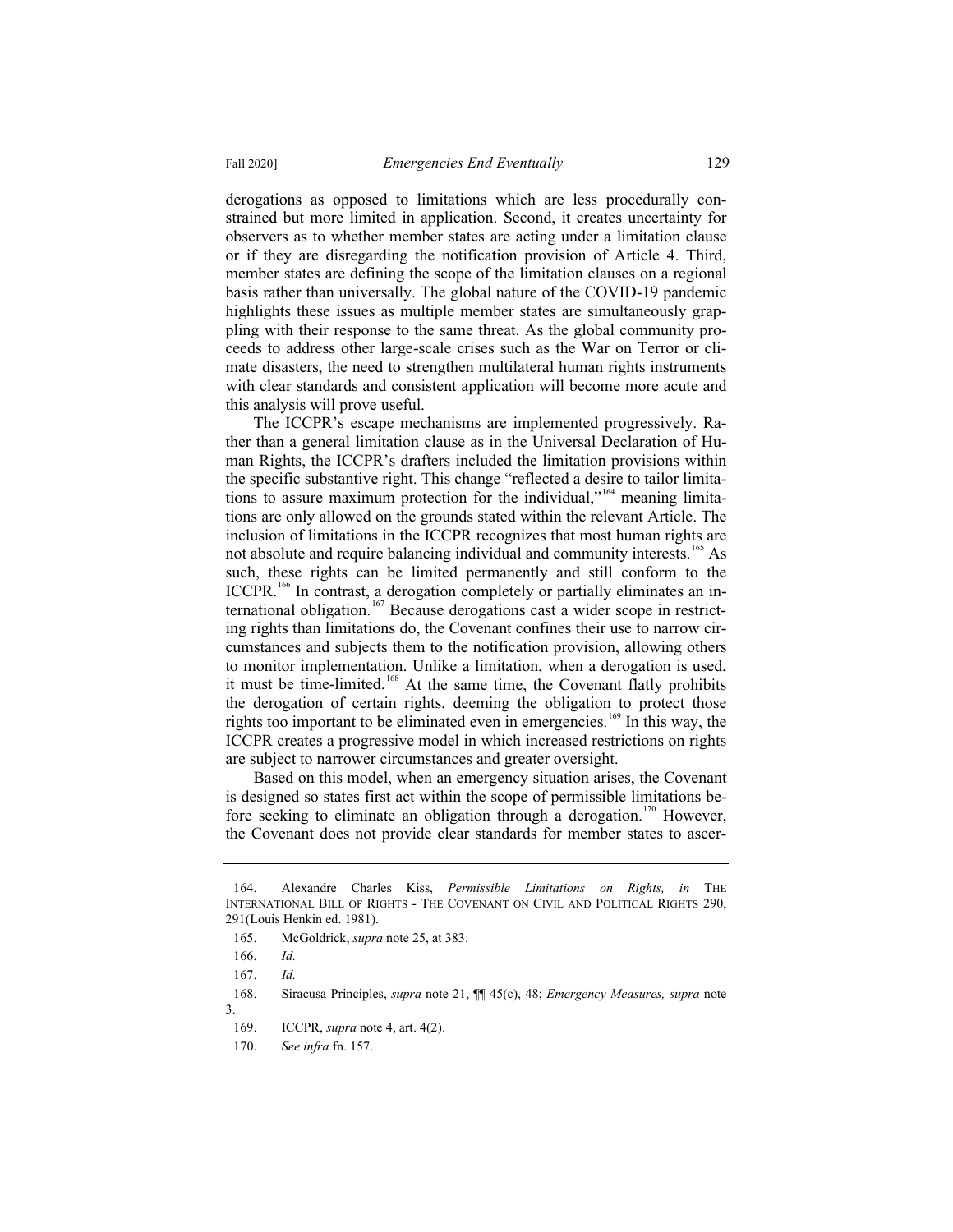tain the permissible scope of limitations. This means states often deploy derogations in a precautionary fashion, contrary to the ICCPR's ideal prioritization.<sup>171</sup> It also creates an incentive for states who want to avoid international oversight to stretch what can be properly accomplished through a limitation. The Covenant envisions increasing oversight as restrictions rise in scope or severity—putting in stricter requirements for derogation than limitations. This balance is disrupted by states' differing interpretations about the scope of permissible limitations.

For example, Latvia was one of the first countries to notify a COVID-19-related derogation to the UN on March 16, 2020.<sup>172</sup> It justified using a derogation because it would be impossible to assess limitations during the crisis individually.<sup>173</sup> Latvia is not the only state to approach derogation during the COVID-19 crisis in a precautionary way. Estonia's notice of derogation said, "some of these measures may involve a derogation.  $\cdot$ ."<sup>174</sup> The use of "may" suggests Estonia may not have intended to suspend rights.<sup>175</sup> While this prophylactic use of derogation respects the Covenant, it raises questions about whether a derogation was truly necessary and appropriate.

The Human Rights Committee has also expressed concern with the "underuse" of derogations. For example, the Human Rights Committee has rebuked several states for failing to provide notice of a derogation.<sup>176</sup> Other states facing a public emergency have claimed to be acting under the limitation clauses of the substantive rights.<sup>177</sup> In 1976, the UK submitted a notice of derogation to the Secretary-General concerning Northern Ireland but withdrew the notice in 1984.<sup>178</sup> In explaining the withdrawal, the UK stated that the emergency continued, but there had been a change in the measures for addressing it, $1^{79}$  suggesting it was now justifying its restrictions under a limitations analysis. Because of ambiguity in ICCPR limitation clauses, states over- and under- use of derogation to fit their agendas.

Further, when states enact emergency measures without providing notice of derogation, it is difficult to tell whether a state is acting under the

<sup>171.</sup> Sommario, *supra* note 163.

<sup>172.</sup> Derogation Notification, *supra* note 6.

<sup>173.</sup> E-mail from Janis Karklins, Lat. Ambassador to the U.N. in Geneva to authors (April 2, 2020, 12:51 PM CET) (on file with authors).

<sup>174.</sup> Derogation Notification, *supra* note 6.

<sup>175.</sup> Sommario, *supra* note 163, at 113.

<sup>176.</sup> *See infra* n. 126.

<sup>177.</sup> McGoldrick, *supra* note 25, at 384 (citing UN Doc. A/34/40, ¶ 383 (1979) (Cyprus), UN Doc. A/35/40, ¶297 (1980) (Suriname), UN Doc. A/54/40, Vol. I. ¶ 324 (Mexico), and UN Doc. A/46/40, ¶¶ 618–56 (Iraq)).

<sup>178.</sup> *See* McGoldrick, *supra* note 25, at 385 (citing UN Doc. CCPR/C/2/Add.8, App.II, 2) (stating the United Kingdom has "come to the conclusion that it is no longer necessary, in order to comply with its obligations under the Covenant, for the United Kingdom to continue, at present time, to avail itself of the right of derogation under Article 4.")

<sup>179.</sup> McGoldrick, *supra* note 25, at 385 (citing UN Doc. CCPR/C/SR.594, ¶ 3).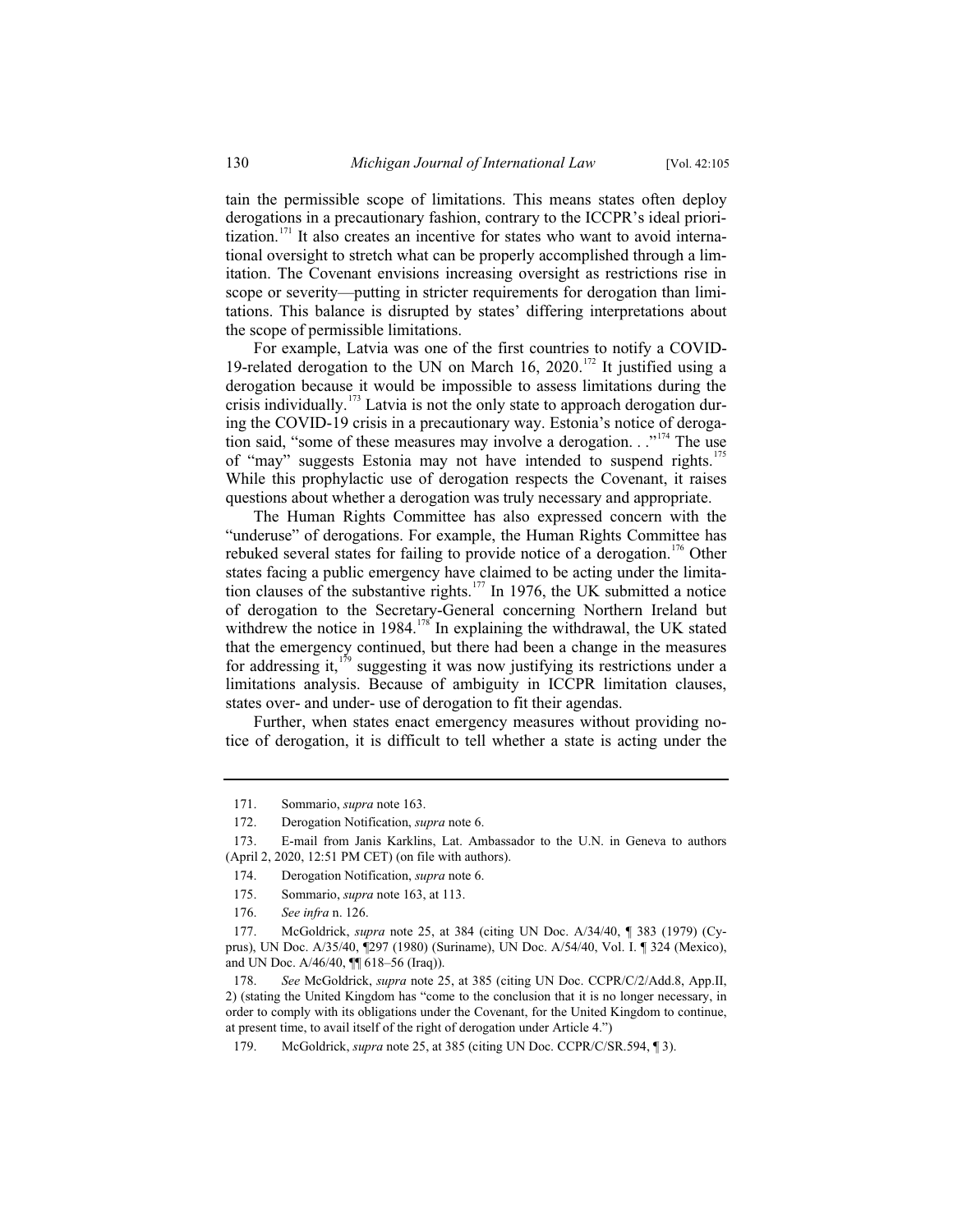limitation clause, acting under Article 4 without providing notice, or ignoring its treaty obligations altogether. This uncertainty, whether real or perceived, undermines the treaty as a whole by creating distrust about the degree of compliance. The lack of a derogation notice also complicates the Human Rights Committee's task of evaluating emergency restrictions.

The lack of jurisprudence and clear standards about when an emergency situation warrants derogation is also creating unhelpful regional variation in practice which is incompatible with the treaty. With COVID-19, for example, Latvia was a first mover in March 2020, quickly followed by Armenia, Romania, the Republic of Moldova, Georgia, and Estonia.<sup>180</sup> This practice within the UN's Eastern Europe Group could appear to demonstrate a regional understanding of the importance of derogation as opposed to the limitation in the COVID-19 situation. Likewise, during the six month period this article focuses on eight countries from the Latin American and Caribbean Group have also issued notices of derogation although they did not move as early as those in the Eastern Europe Group.<sup>181</sup> In contrast, only one country from the Western European and Other Group (San Mario), two countries from the Asia Pacific Group (Kyrgyzstan and Thailand) and three countries from the Africa Group (Ethiopia, Namibia, and Senegal), have issued notices of derogation.<sup>182</sup> Because the ICCPR does not utilize the margin of appreciation doctrine,<sup>183</sup> such regional understandings of the derogation mechanism are not only confusing but incompatible with the treaty.

As the ICCPR is increasingly utilized to protect human rights in the face of global threats such as terrorism and climate change, clear definitions about the scope of limitation provisions are needed. Such clarity will help states receive the proper oversight for their actions, limiting over- and under- use of derogations. It will also allow member states and the Human Rights Committee to more readily and accurately assess compliance and to prevent the emergence of conflicting regional understandings of the ICCPR, strengthening the treaty regime overall.

#### IV. A RIGOROUS LIMITATIONS ANALYSIS FOR MEASURES INFRINGING FREEDOM OF MOVEMENT

We now turn to a consideration of what a rigorous limitations analysis might look like for travel bans, stay-at-home orders, quarantines, digital surveillance, and bans on public gatherings, along with how international human rights might be harmed by such measures. Most states adopted some,

<sup>180.</sup> Derogation Notification, *supra* note 6.

<sup>181.</sup> *Id.*

<sup>182.</sup> *Id.*

<sup>183.</sup> Dominick McGoldrick, *A Defense of the Margin of Appreciation and an Argument for Its Application by the Human Rights Committee*, 65 INT'L & COMP. L. QUARTERLY 21, 21 (2015).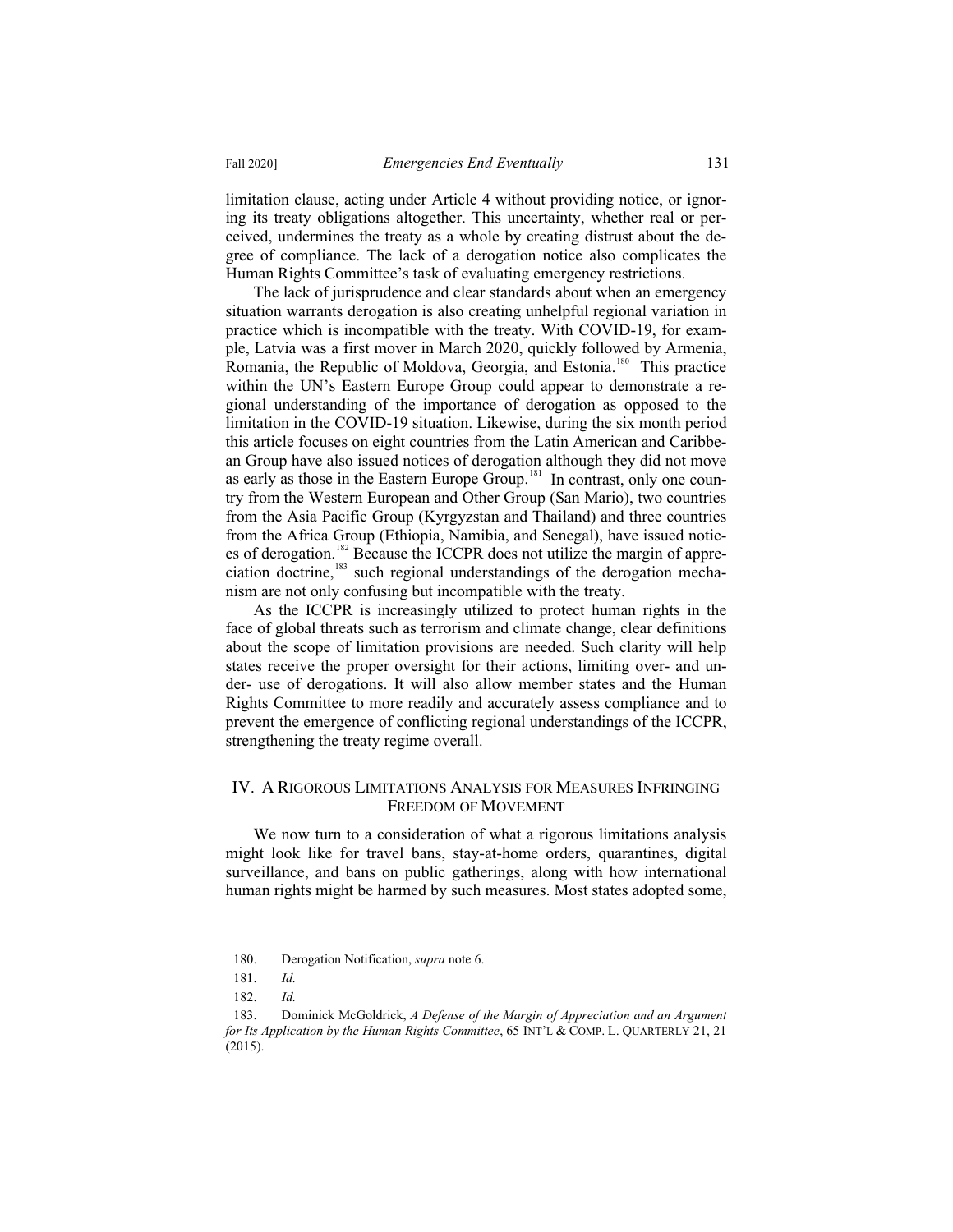if not all, of these measures in response to COVID-19, but only twenty-two have notified that they implemented a derogation.<sup>184</sup> With respect to each of three types of rights—freedom of movement, freedom of assembly, and privacy rights—we consider whether the restrictions states have imposed meet the tests of legality, necessity, and proportionality, as well as nondiscrimination. In addition, we discuss whether other tests or additional factors might provide a better way of assessing compliance with the ICCPR in our modern digital age and in the context of COVID-19 limitations. These include assessing whether restrictions are necessary for a democratic society, looking at the COVID-19-related context in which specific restrictions are imposed, encouraging consultation between health, information technology, and legal experts in crafting limitations, and considering how modern technology and online alternatives impact the limitations analysis.

Many member states have curtailed the right to freedom of movement in response to COVID-19. According to the COVID-19 Tracker and as of September 2020, at least 107 countries have adopted measures limiting freedom of movement.<sup>185</sup> Both quarantines and travel restrictions have been widely implemented as public health measures designed to stop the spread of the virus.<sup>186</sup> While limitations on freedom of movement vary widely in scope, they can include restricting the right to leave a country, restricting inter-country travel, and restricting the right to enter one's country.<sup>187</sup> At the beginning of the COVID-19 pandemic, such restrictions often targeted people in virus hot spots, but as the virus has spread, restrictions have become more wide-reaching.<sup>188</sup> In this section, we analyze  $(A)$  requirements for limitations on freedom of movement under Article 12(3) looking at quarantines and travel restrictions; and (B) whether citizens legally can be stopped from returning to their own country under Article 12(4).

#### A*. Freedom of Movement Restrictions Under Article 12(3)*

Article 12(3) provides that states may limit the right to "liberty of movement and freedom to choose his residence" as well as the freedom to "leave any country" found in Article  $12(1)$  and Article  $12(2)$ , respectively.<sup>1</sup> Below we consider the two most salient emergency measures implemented under 12(3): quarantines and travel restrictions.

In the public health sphere, a quarantine is defined as "the separation of persons (or communities who have been exposed to an infectious disease," while isolation applies to "the separation of persons who are known to be

<sup>184.</sup> *See* Derogation Notification, *supra* note 6.

<sup>185.</sup> *COVID-19 Tracker*, *supra* note 1.

<sup>186.</sup> *Id.*

<sup>187.</sup> *Id.*

<sup>188</sup>*. See Coronavirus Restrictions in Each State, supra* note 2.

<sup>189.</sup> ICCPR, *supra,* note 4, art. 12.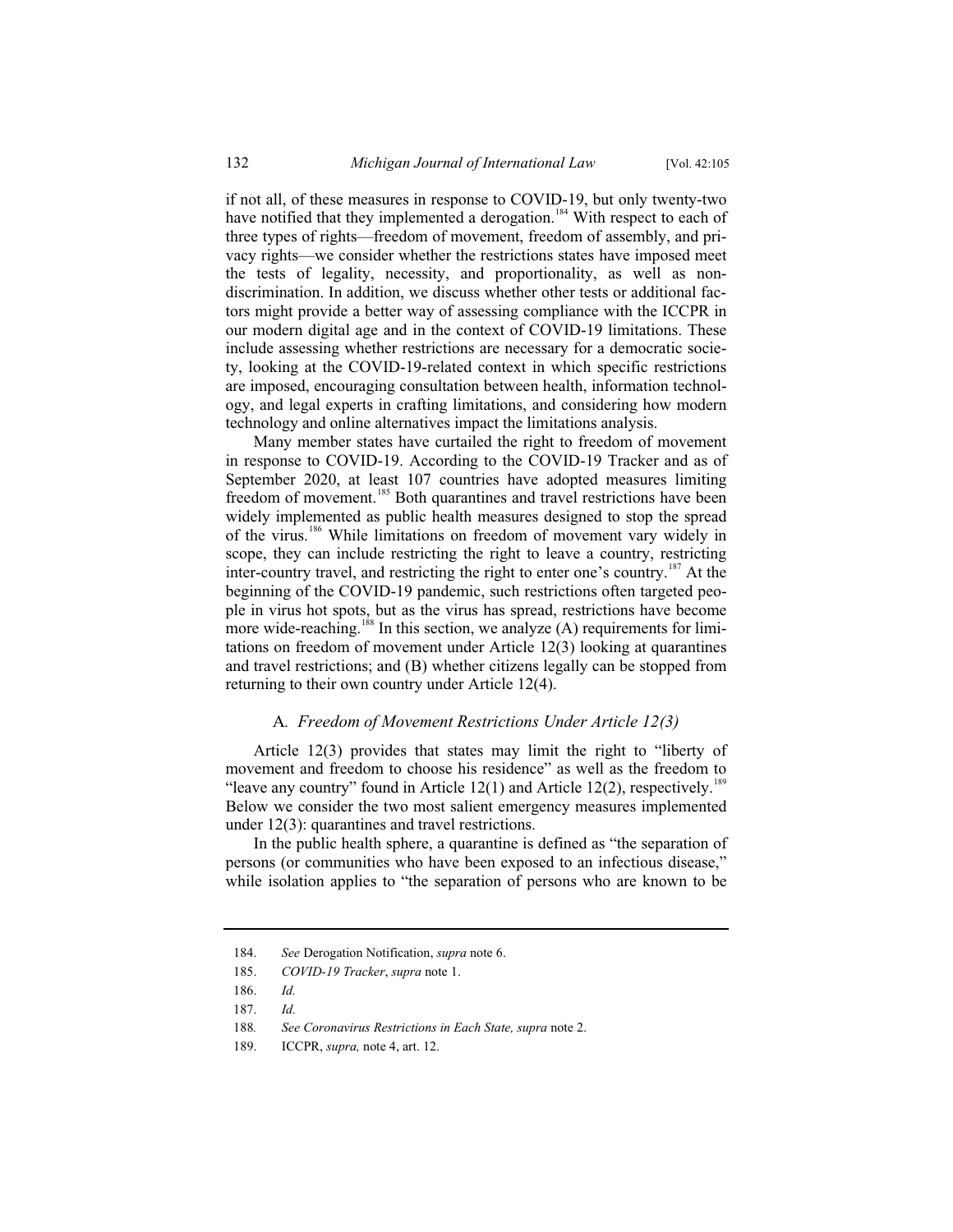infected."<sup>190</sup> However, laws often conflate the two terms, referring to both under the umbrella of quarantine.<sup>191</sup> This article uses quarantine to mean measures restricting individuals to their residence or other quarantine sites and includes "stay-at-home orders" and "lockdowns." Likewise, this section considers travel restrictions limiting the ability to enter, leave, and travel within a country. As in the real world, the precise contours between broad quarantine and limits on inter-country travel are not well defined.

Because quarantines and travel restrictions can be employed to limit the movement of potentially large groups of asymptomatic people, they are one of the most aggressive and controversial public health tools for controlling the spread of infectious disease.<sup>192</sup> Historically, quarantines have been used since the 14th century, when ships were required to sit in port for forty days to protect coastal cities from the plague.<sup>193</sup> Most recently, quarantines have been deployed to combat both Severe Acute Respiratory Syndrome ("SARS") and Ebola.<sup>194</sup> Similarly, states have used their borders as a control point for stopping the spread of diseases such as Yellow Fever.<sup>195</sup> In response to COVID-19, quarantine and travel restriction measures implemented by member states vary widely in scope and scale, ranging from border closure to mandatory geographic quarantines to stay-at-home recommendations.<sup>196</sup>

# 1. Legality

For a limitation on freedom of movement to meet the legality standard, it must be contained in a "national law of general application, which is in force at the time when the limitation is applied."<sup>197</sup> The COVID-19 Tracker shows that most measures related to freedom of movement restrictions have been implemented by an order, regulation, or law.<sup>198</sup> Applied to the COVID-19 situation, for a quarantine or travel restriction stemming from an order or regulation to meet this legality standard, the power that places the limit on freedom of movement must be contained in national law. Because quaran-

191*. Id.*

<sup>190.</sup> Wendy E. Parmet & Michael S. Sinha, *COVID-19 - The Law and Limits of Quarantine,* NEW ENG. J. MED., e28(1), e28(1) (Apr. 9, 2020).

<sup>192.</sup> Mark A. Rothstein, *From SARS to Ebola: Legal and Ethical Considerations for Modern Quarantine*, 12 IND. HEALTH L. REV. 227, 227–28 (2015).

<sup>193</sup>*. History of Quarantine*, CTRS. FOR DISEASE CONTROL & PREVENTION, (Jan. 10, 2012), https://www.cdc.gov/quarantine/historyquarantine.html.

<sup>194.</sup> Rothstein, *supra* note 192.

<sup>195.</sup> *See New Yellow Fever Vaccination Requirements for Travelers,* WORLD HEALTH ORG., (Jul. 27, 2016), https://www.who.int/ith/updates/20160727/en/ (discussing how the certificate of vaccination against yellow fever is required for some travelers).

<sup>196.</sup> *See COVID-19 Tracker*, *supra* note 1 (searching "movement").

<sup>197.</sup> *Emergency Measures, supra* note 3.

<sup>198.</sup> *See COVID-19 Tracker*, *supra* note 1 (searching "movement").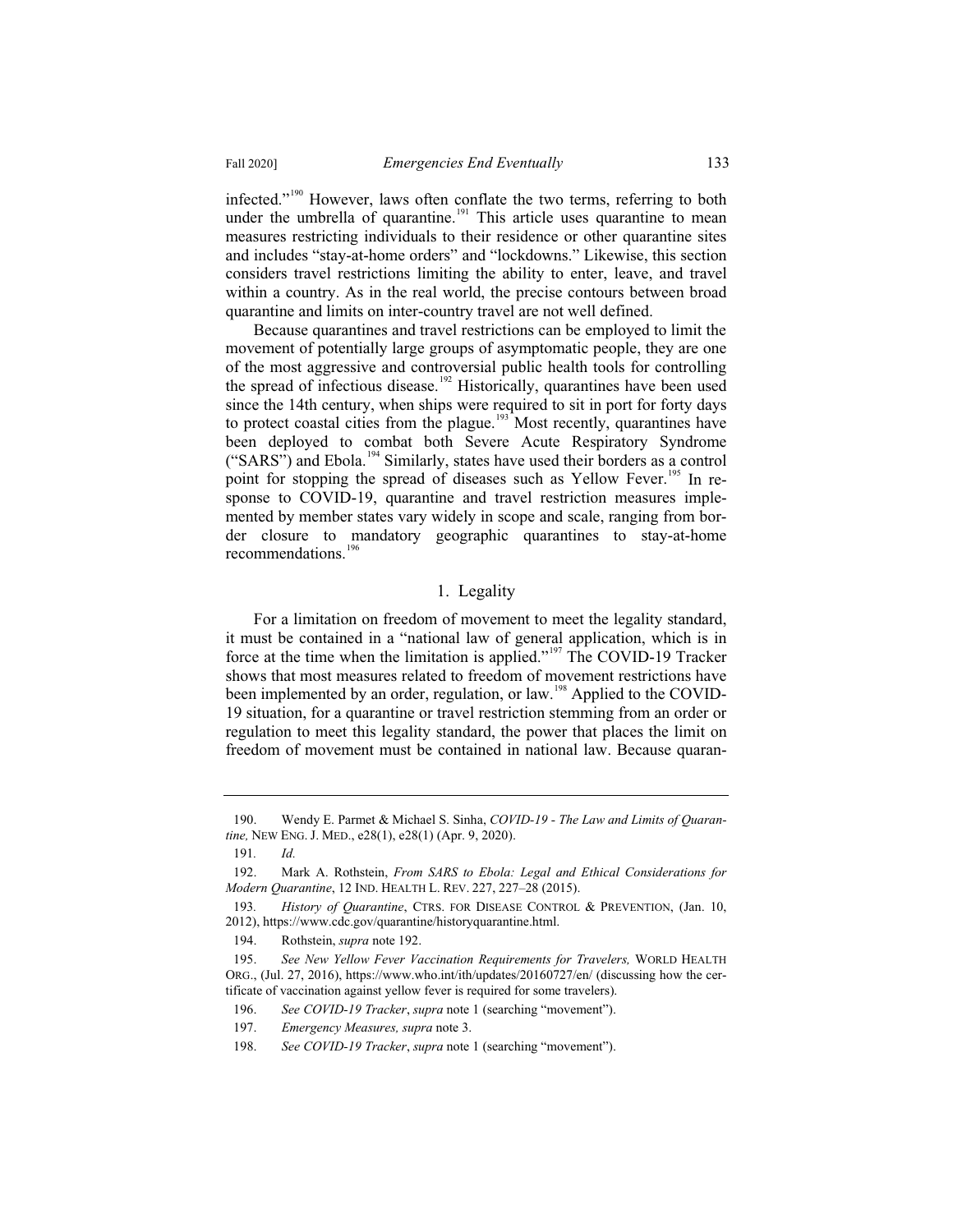tines are well-established public health tools, most states have laws allowing the government to mandate quarantines or other legal mechanisms to implement such measures.<sup>199</sup> For example, Australia used an order, pursuant to section 7 of the Public Health Act of 2010, in New South Wales to require individuals to stay in their residence absent a reasonable excuse.<sup>200</sup> Botswana declared a nationwide lockdown and curfew from 8 PM to 8 AM, using regulations issued under the Emergency Power Act, which specifically allows for limitations of freedom of movement.<sup>201</sup> The United Kingdom implemented its freedom of movement restriction by law, passing the Coronavirus Act 2020, giving UK authorities emergency powers to address the COVID-19 pandemic. $^{2\overline{0}2}$ 

Article 12(3) also states that any limitation must be "consistent with the other rights recognized in the present Covenant."<sup>203</sup> A limitation that is properly passed according to domestic law should not, according to this standard, conflict with the objects and purposes of the treaty.<sup>204</sup> In a situation where a person must leave a state in the context of asylum-seeking, an exit ban<sup>205</sup> could be incompatible with other ICCPR rights such as the right to life or freedom from torture or cruel, inhuman, or degrading treatment.<sup>206</sup> States imposing restrictions need to examine the limitation in the context of the ICCPR as a whole.

In addition, the OHCHR issued guidance on the legality standard, stating that "[t]he law must not be arbitrary or unreasonable, and it must be clear and accessible to the public."<sup>207</sup> Even where restrictions have been is-

202. *Coronavirus Act 2020,* c. 7 (UK). The tracker defines laws as measures that have been enacted through the legislative process.

204. Siracusa Principles *supra* note 21, ¶ 5.

<sup>199.</sup> *See* Rothstein, *supra* note 192, at 228.

<sup>200.</sup> *Public Health (COVID-19 Restrictions on Gathering and Movement) Order 2020 Under the Public Health Act 2010, 2020* (N.S.W.) Part I (Austl.), *Government Gazette No. 65*  of March 30, 2020 149–1163. (defining orders as executive measures including executive orders and presidential decrees).

<sup>201</sup>*. Emergency Powers (COVID-19) Regulations, 2020 Under the Emergency Powers Act, Supplement C 2020* Part II (Bots.), *Botswana Extraordinary Government Gazette,* April 2, 2020*; see also* Emergency Powers, 1966, Chapter 22:04 (Bots.), http://extwprlegs1.fao.org /docs/pdf/bot91330.pdf (defining regulation as measures that guide the implementation of law and including "(a) make provision for the detention of persons or the restriction of their movements.").

<sup>203.</sup> ICCPR *supra* note 4, art. 12(3).

<sup>205.</sup> *See* Tan Sri Muhyiddin Yassin, *(Full Text) PM's Movement Control Order Speech in English*, NEW STRAIT TIMES (Mar. 17, 2020), https://www.nst.com.my/news /nation/2020/03/575372/full-text-pms-movement-control-order-speech-english (illustrating Malaysia as an example of a state imposing restrictions on exiting the country as part of its COVID-19 response measures).

<sup>206.</sup> Kate Ogg, *COVID-19 Travel Bans: The Right to Seek Asylum When You Cannot Leave Your Homeland,* UNSW L., (Apr. 16, 2020) https://www.kaldorcentre.unsw.edu.au /publication/covid-19-travel-bans-right-seek-asylum-when-you-cannot-leave-your-homeland.

<sup>207.</sup> *Emergency Measures, supra* note 3.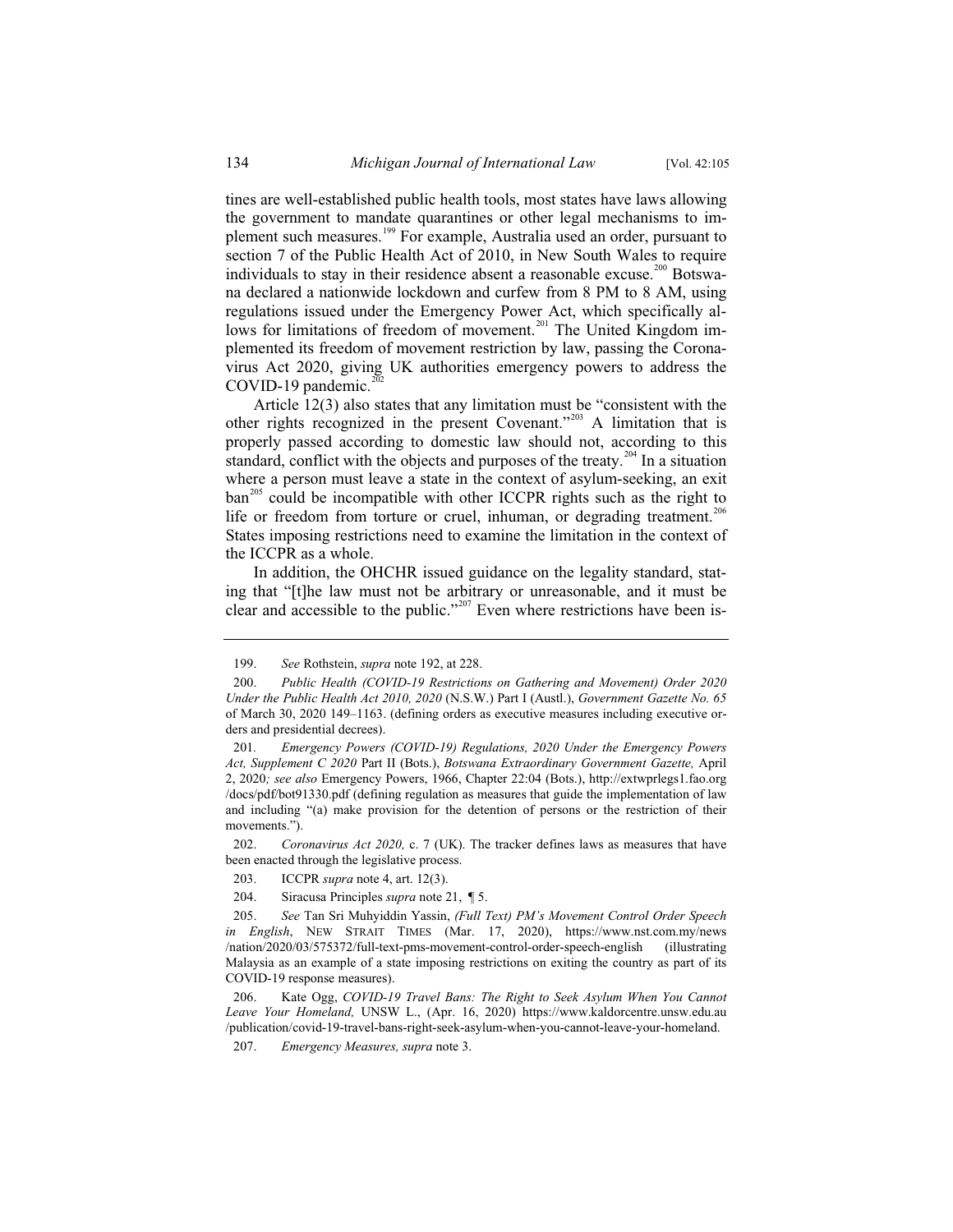sued in accordance with the legislative process, many states are struggling with communicating the laws to the public. The *New York Times* reported on confusion over quarantine guidelines in New York, noting "when the authorities do issue guidance or directives, they can seem contradictory or illogical."<sup>208</sup> The public faced similar confusion in the United Kingdom, with contradictory messaging from government officials about the contours of the lockdown order in London.<sup>20</sup>

It appears that many, if not most governments have or have made some effort to demonstrate legal authority to implement quarantines, and those doing so in response to COVID-19 have followed their legal process, whether that involves action by the legislative or executive branch of government.<sup>210</sup> However, a rigorous legal analysis must ensure that the restriction comports with the rest of the ICCPR and that the public is informed of the contours of any limitations in order to meet the legality standard.

#### 2. Necessity

Restrictions on freedom of movement must be "necessary to protect" the legitimate aims contained in the treaty, according to ICCPR standards.<sup>211</sup> In the instance of COVID-19, quarantines and travel restrictions must be necessary to protect public health.<sup>212</sup>

States have recognized the potential necessity of quarantines in their legal regimes. In the United States, for example, federal quarantine and isolation powers may be implemented in response to a closed list of diseases, which include "severe acute respiratory syndromes" encompassing COVID-

212. *Id.*

<sup>208.</sup> Andy Newman, *Confusion Over Coronavirus Quarantines Feeds Anxiety*, N.Y. TIMES, (Mar. 9, 2020), https://www.nytimes.com/2020/03/09/nyregion/coronavirus-nyquarantines.html.

<sup>209.</sup> *See* Jill Lawless, *UK Clamps Down to Fight Virus, but Confusion Still Reigns*, ASSOCIATED PRESS, (Mar. 24, 2020), https://apnews.com/5131953f9d8fe0b47c08accf 9241f499 (noting contradictory government statements regarding children moving between households).

<sup>210.</sup> *See COVID-19 Tracker*, *supra* note 1 (searching "movement") (showing that most measures related to freedom of movement restriction have been implemented by an order, regulation or a law, with the exception of the travel lockdowns in Wuhan and cities in Hubei province which were issued by central government policy). *But see Decision on the Extension of the Temporary Measure*, CONST. CT. REPUBLIC KOS., (Mar. 31, 2020), https://gjkks.org/vendimet-nga-seancat-shqyrtuese-te-mbajtura-me-30-dhe-31-mars-2020/*.* Although the analysis was not conducted under the ICCPR, the Constitutional Court in Kosovo ruled that the Law on the Prevention of Spreading Infectious Disease does not specifically provide for the restriction of freedom of movement as required to limit the Constitutional right to freedom of movement. Jack Robinson & Eve-anne Travers, *Government Decision Restricting Freedom of Movement Ruled Unconstitutional*, PRISHTINA INSIGHTS, (Mar. 31, 2020) https://prishtinainsight.com/government-decision-restricting-movement-ruledunconstitutional/.

<sup>211.</sup> ICCPR, *supra* note 4, art. 12(3).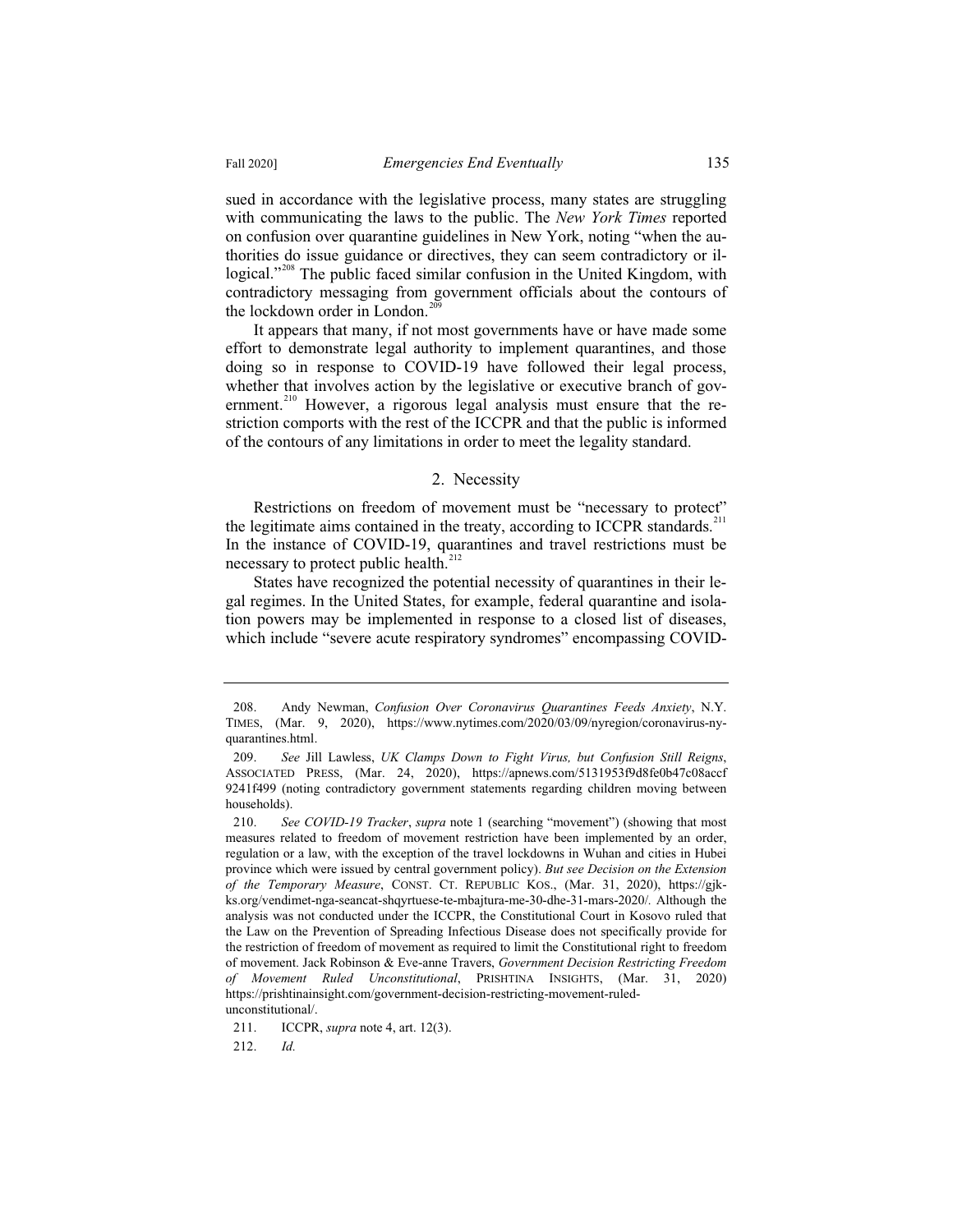19.<sup>213</sup> The U.S. Supreme Court discussed this sentiment in *Jacobson v. Massachusetts*, stating that it is necessary that a "well-ordered society" can enforce "reasonable regulations" to effectively respond to "an epidemic disease which threatens the safety of its members."<sup>214</sup> Given the broad use of quarantines globally to combat COVID-19 and the potential of asymptomatic transmission, states are likely to find quarantines necessary to protect public health. For example, the WHO recommends that "contacts of patients with laboratory-confirmed COVID-19 be quarantined for fourteen days from the last time they were exposed to the patient."<sup>215</sup> The WHO has previously justified even involuntary quarantines based on its assessment of balancing between public health needs and freedom of movement concerns.<sup>216</sup> As such, most states will be able to satisfy the necessity principle in relation to quarantines, although it should be reassessed as transmission progresses and scientific understanding evolves.

However, the WHO has criticized the use of travel restrictions to combat COVID-19. In its updated recommendations, the WHO "advises against the application of travel or trade restriction on countries with COVID-19 outbreaks."<sup>217</sup> The recommendation continues, "[t]ravel bans to affected areas or denial of entry to passengers coming from affected areas are usually not effective in preventing the importation of cases but may have a significant economic and social impact."<sup>218</sup> Further, sixteen global health law scholars recently concluded in a *Lancet* commentary that imposing travel restrictions against China during the COVID-19 outbreak violates the

<sup>213. 42</sup> C.F.R. §§70.1–.9 (2015) (regulating interstate quarantine through E.O. 13295) as amended by Exec. Order No. 13674, 79 Fed. Reg. 45671 (July 31, 2014). Under these orders, federal quarantine and isolation powers currently apply to the following diseases: cholera; diphtheria; infectious tuberculosis; plague; smallpox; yellow fever; viral hemorrhagic fevers; influenza caused by new or reemergent flu viruses that are causing, or have the potential to cause, a pandemic; and severe acute respiratory syndromes (which may include COVID-19).

<sup>214.</sup> Jacobson v. Massachusetts, 197 U.S. 11, 26 (1905); *see also* Polly J. Price, *Quarantine and Liability in the Context of Ebola,* 131 PUB. HEALTH REP. 500, 502 (2016)*.*

<sup>215.</sup> World Health Org. ["WHO"], *Considerations for Quarantine of Individuals in the Context of Containment for Coronavirus Disease (COVID-19)*, at 1–2, WHO/2019 nCoV/IHR\_Quarantine/2020.2 (Mar. 19, 2020).

<sup>216.</sup> *WHO Guidance on Human Rights and Involuntary Detention for XDR-TB Control*, WORLD HEALTH ORG. (Jan. 24, 2007), https://www.who.int/tb/features\_archive/involuntary\_ treatment/en/ ("Therefore, interference with freedom of movement when instituting quarantine or isolation for a communicable disease such as MDR-TB and XDR-TB may be necessary for the public good, and could be considered legitimate under international human rights law. *This must be viewed as a last resort and justified only after all voluntary measures to isolate such a patient have failed."*) *(*italics in original).

<sup>217.</sup> *Updated WHO Recommendations for International Traffic in Relation to COVID-19 Outbreak*, WORLD HEALTH ORG., (Feb. 29, 2020), https://www.who.int/newsroom/articles-detail/updated-who-recommendations-for-international-traffic-in-relation-tocovid-19-outbreak.

<sup>218.</sup> *Id.*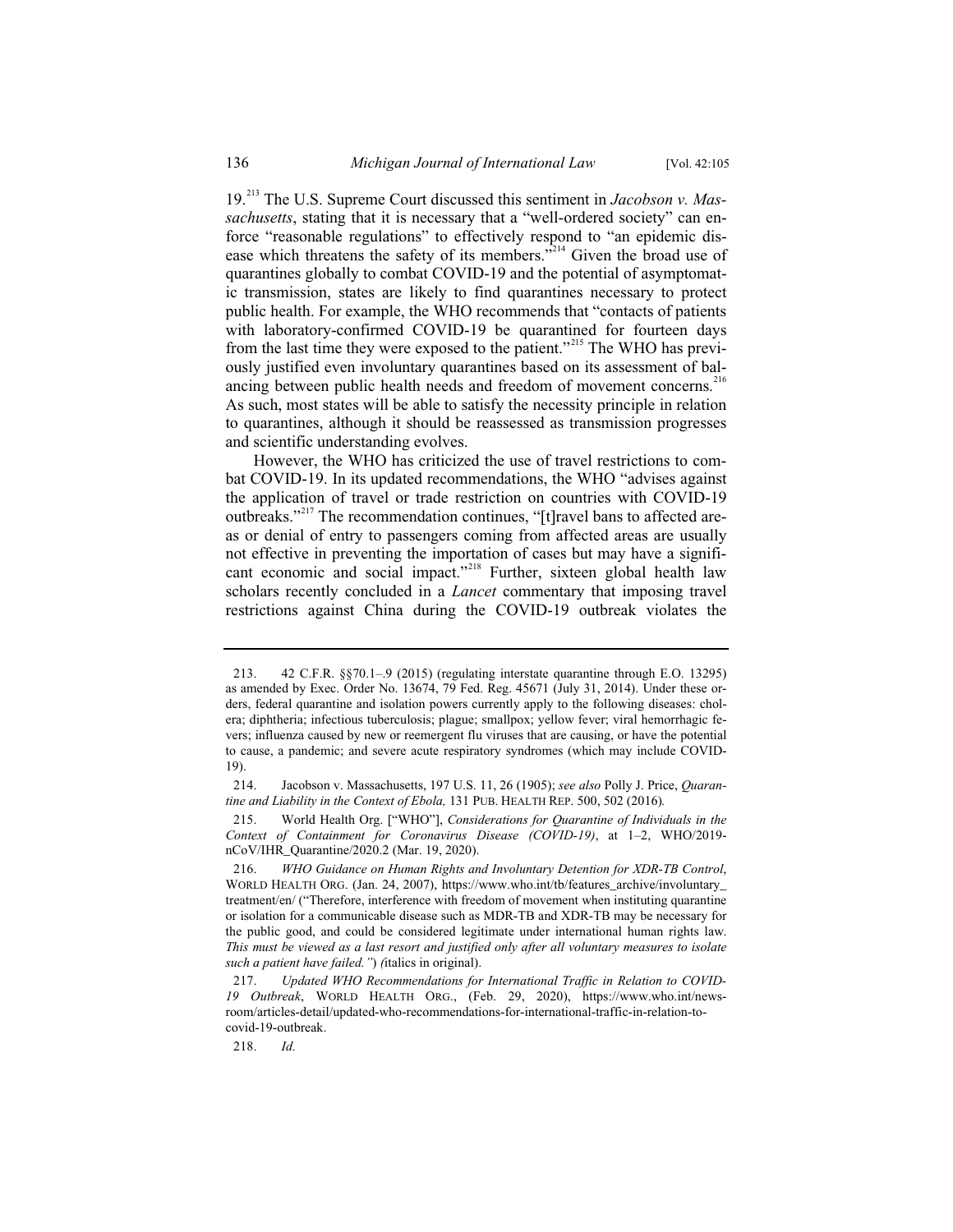IHRs.<sup>219</sup> Given the support for the IHRs in the WHO and the Siracusa Principles.<sup>220</sup> member states could find that travel bans fail to meet the principle of necessity.

This analysis highlights the need for states to consult public health experts when pursuing the "public health" goals in the limitation clauses. We suggest that rigorous legal analysis cannot be complete without collaboration between technical experts and domestic policymakers.

#### 3. Proportionality

As with necessity, an assessment of proportionality is best guided by public health and technical collaboration with policymakers. The Human Rights Committee expands on the notion of proportionality in relation to Article 12(3) stating:

Restrictive measures must conform to the principle of proportionality; they must be appropriate to achieve their protective function; they must be the least restrictive instrument among those that might achieve the desired result; and they must be proportionate to the interest to be protected. $221$ 

In the event that states could show that international travel restrictions are necessary, it will be difficult to show that they are the least restrictive instrument. The WHO has offered guidance on less-restrictive alternatives, including risk communication, surveillance, patient management, and screening at ports of entry and exit. $222$ 

In contrast, the WHO recommends using quarantines, $223$  which states have implemented on various scales. China quarantined close to 60 million people in a two-day effort to limit transmission from the city of Wuhan in Hubei province.<sup>224</sup> Italy took a different approach by progressively expanding quarantine from ten towns in Lombardy and one in Veneto to the entire country.<sup>225</sup> Meanwhile, in the United States, a letter from 800 public health and legal experts called for voluntary self-isolation measures in combination with education, widespread testing, and universal access to treatment, stat-

224. Amy Qin, *China May Be Beating the Coronavirus, at a Painful Cost,* N.Y. TIMES, (Mar. 7, 2020), *https://www.nytimes.com/2020/03/07/world/asia/china-coronavirus-cost.html*.

<sup>219.</sup> Roojin Habibi, Gian Luca Burci, Thana C. de Campos, Danwood Chirwa, Margherita Cina, Stephanie Dagron, Mark Eccleston-Turner, Lisa Forman, Lawrence O. Gostin, Benjamin Mason Meier, Stefania Negri, Gorik Ooms, Sharifah Sekalala, Allyn Taylor, Alicia Ely Yamin & Steven J. Hoffman, Commentary, *Do Not Violate the International Health Regulations During the COVID-19 Outbreak*, 395 LANCET, 664, 664 (2020).

<sup>220.</sup> Siracusa Principles, *supra* note 21, at § I.B.iv*.*

<sup>221.</sup> *See* ICCPR, *supra* note 4, art. 12(3).

<sup>222.</sup> Habibi et al., *supra* note 219.

<sup>223.</sup> *See generally* World Health Org. *supra* note 215.

<sup>225.</sup> *Human Rights Dimensions of COVID-19 Response*, HUM. RTS. WATCH, (Mar. 19, 2020) https://www.hrw.org/news/2020/03/19/human-rights-dimensions-covid-19-response.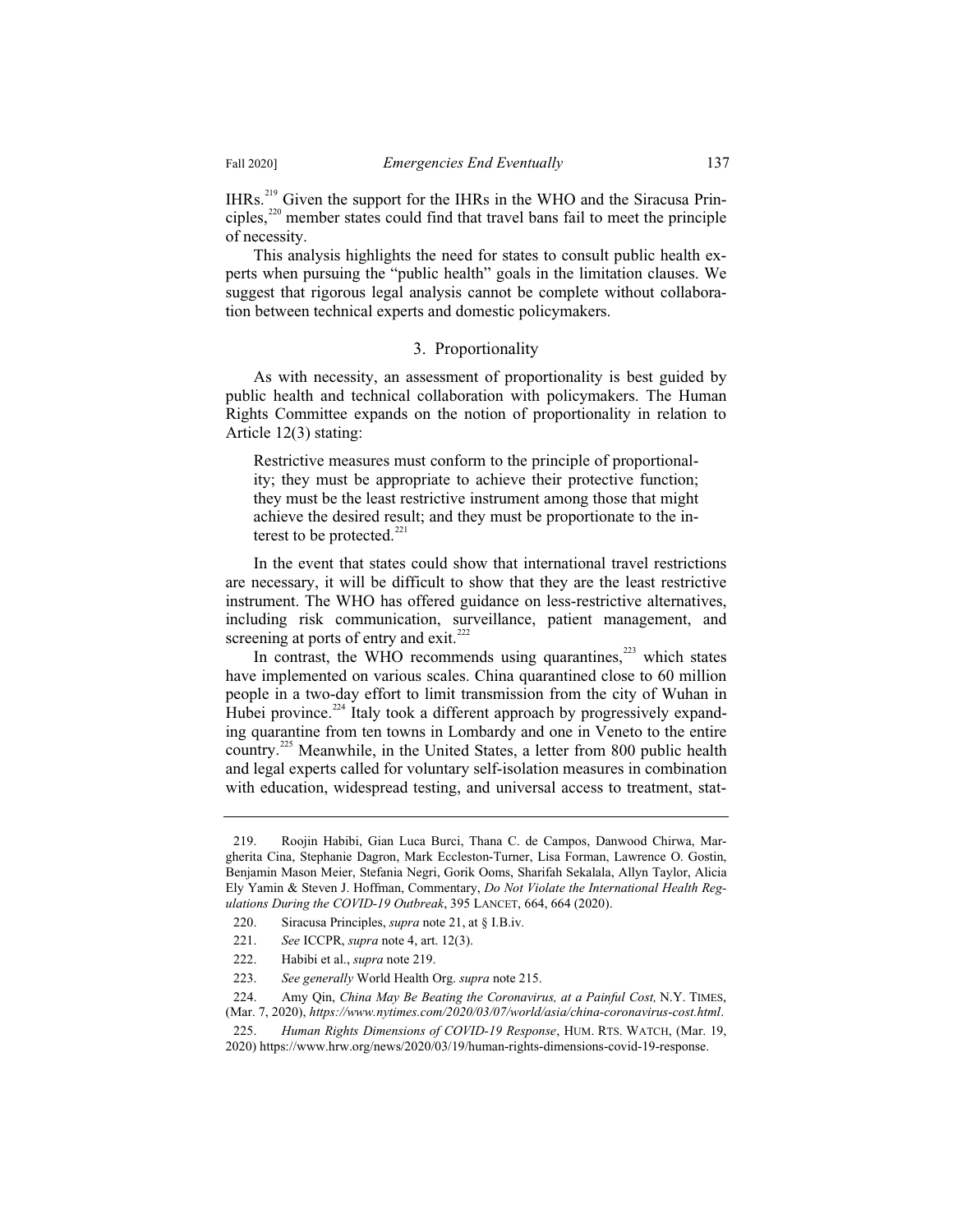ing they "are more likely to induce cooperation and protect public trust than coercive measures and are more likely to prevent attempts to avoid contact with the healthcare system."<sup>226</sup> The WHO recommends that contacts of patients with laboratory-confirmed results be quarantined for 14 days.<sup>227</sup> This containment strategy assumes rapid identification through laboratory testing, a capacity which not all states have met.<sup>228</sup> As such, an assessment of whether quarantine constitutes "least restrictive means" must be tailored to the region's circumstances. For example, taking into account factors like geographic scope, healthcare infrastructure, testing capacity, the phase of the pandemic, and public compliance with other prevention measures are relevant to the assessment of what constitutes "least restrictive means." In addition, the assessment should involve consultation with technical and health professionals based on up-to-date scientific information.

Beyond the scope of the quarantine and travel restrictions, we suggest that a proportionality assessment also should consider a limitation's time frame. When states act under a limitation clause to restrict rights, the ICCPR has no explicit requirement that the restriction be time-limited and removed or reviewed after a certain time period, unlike for derogations.<sup>229</sup> This is a major shortcoming of using a limitation analysis during an emergency. The proportionality prong of a limitation analysis is the best place to capture this time factor. Because the COVID-19 emergency is not static, the assessment of proportionality and appropriateness of emergency measures will change as the situation progresses. For example, Croatia's decision prohibiting individuals from leaving home without a special permit is only in effect for thirty days.<sup>230</sup> In contrast, Jordan's movement restrictions are in place "until further notice."<sup>231</sup> We do not categorically suggest states must include time limits in their emergency measures to be proportionate, but recommend time limits because they are an additional safeguard that states will review the proportionality of their COVID-19 response measures as the situation changes. If states proceed under a limitations analysis, including a timelimit or a mechanism to trigger a later review of the emergency measures is

<sup>226.</sup> Open Letter to Vice President Mike Pence, and Other Federal, State, and Local Leaders from Public Health and Legal Experts in the United States, Achieving a Fair and Effective COVID-19 Response, (Mar. 6, 2020) (on file with Yale Law School), https://law.yale.edu/sites/default/files/area/center/ghjp/documents/march6\_2020\_final\_covid-19\_letter\_from\_public\_health\_and\_legal\_experts\_2.pdf.

<sup>227.</sup> World Health Org., *supra* note 215, at 2.

<sup>228.</sup> *Id.*

<sup>229.</sup> *See* McGoldrick *supra,* note 25, at 383 (stating limitations may be permanent).

<sup>230.</sup> *See COVID-19 Tracker*, *supra* note 1 (searching "movement" and "Croatia") (stating "[t]he decision prohibits individuals from leaving their place of residence without a special permit, to be issued for very limited cases. The decision is in effect for 30 days.").

<sup>231.</sup> *See COVID-19 Tracker*, *supra* note 1 (searching "movement" and "Jordan") (stating "[i]t is forbidden to move and roam people in All regions of the Kingdom, starting from seven in the morning on Saturday, 3/21/2020 until further notice.").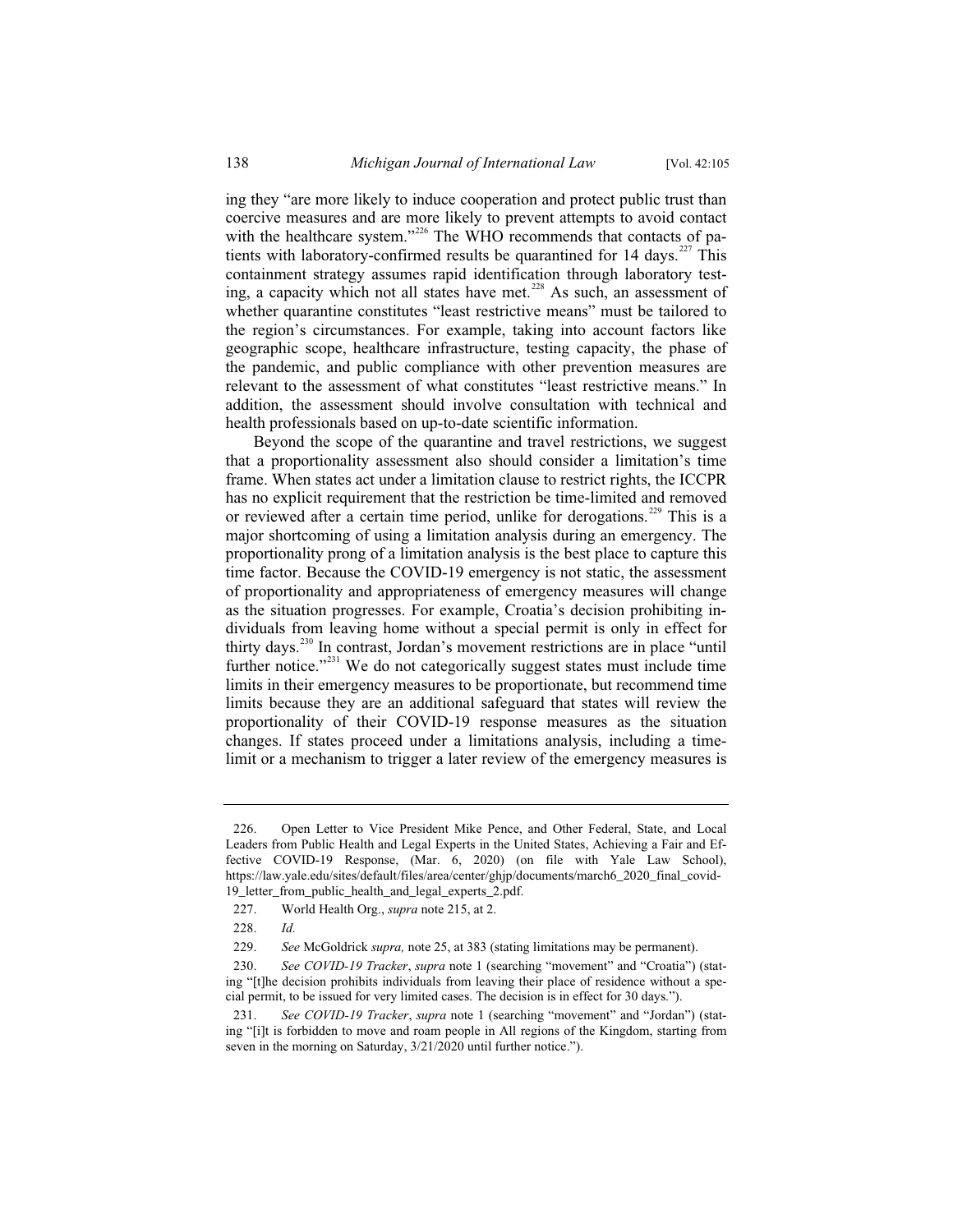vital to guarantee that restrictions do not remain in place beyond the emergency and that human rights are ultimately restored upon the emergency's end.

#### 4. Non-discrimination

No limitation of the rights contained in the ICCPR may be imposed for a discriminatory purpose or applied in a discriminatory manner.<sup>232</sup> Article 2(1) stipulates that any limitation must ensure that the rights of the Covenant are applied "without distinction of any kind such as race, colour, sex, language, religion, political or other opinion, national or social origin, property, birth or other status."<sup>233</sup> However, differential treatment is allowed under the Covenant if the goal is to achieve a legitimate purpose, and the criteria for such differentiation are reasonableness and objectiveness of the measure are met.<sup>234</sup>

Several member states have limited freedom of movement based on age. Turkey restricts those over sixty-five from leaving their residence,<sup>2</sup> while Bosnia and Herzegovina's order bans movement by citizens younger than eighteen and older than sixty-five.<sup>236</sup> Bulgaria takes a slightly different approach, restricting persons under sixty from visiting shops or pharmacies between 8:30 AM and 10:30 AM,<sup>237</sup> while Uzbekistan limits persons older than sixty-five from leaving their homes except to visit pharmacies or grocery stores.<sup>238</sup> Despite creating restrictions that distinguish based on age, these types of limitations likely do not run afoul of the non-discrimination principle.

While age is not one of the listed protected statuses in Article 2(1), the Human Rights Committee has found that age is encompassed by the "any other status" provision.<sup>239</sup> However, states may be able to justify age differentiation based on the legitimate aim of public health. Available data suggests that older individuals are more likely to experience serious and life-

<sup>232.</sup> General Comment No. 22, *supra* note 64, ¶ 8.

<sup>233.</sup> ICCPR, *supra* note 4, art. 2(1).

<sup>234.</sup> General Comment No. 18, *supra* note 96, para. 13.

<sup>235.</sup> *See COVID-19 Tracker*, *supra* note 1 (searching "movement" and "Turkey")

<sup>236.</sup> *See COVID-19 Tracker*, *supra* note 1 (searching "movement" and "Bosnia Herzegovina"). On April 3, the government revised the rule to allow older people to go out between 7 AM and noon, Monday through Friday.

<sup>237.</sup> *See COVID-19 Tracker*, *supra* note 1 (searching "movement" and "Bulgaria").

<sup>238.</sup> *See COVID-19 Tracker*, *supra* note 1 (searching "movement" and "Uzbekistan").

<sup>239.</sup> *See* SARAH JOSEPH, JENNY SCHULTZ & MELISSA CASTAN, INTERNATIONAL COVENANT ON CIVIL AND POLITICAL RIGHTS: CASES, MATERIALS AND COMMENTARY (2nd ed, 2004), ¶¶ 23.25–23.29 (citing Schmitz-de-Jong v. Netherlands, Communication No 855/1999 (July 16, 2001) and Human Rights Committee ["HRC"], *Love v. Australia*, Communication No. 983/2001 (Mar. 25, 2003).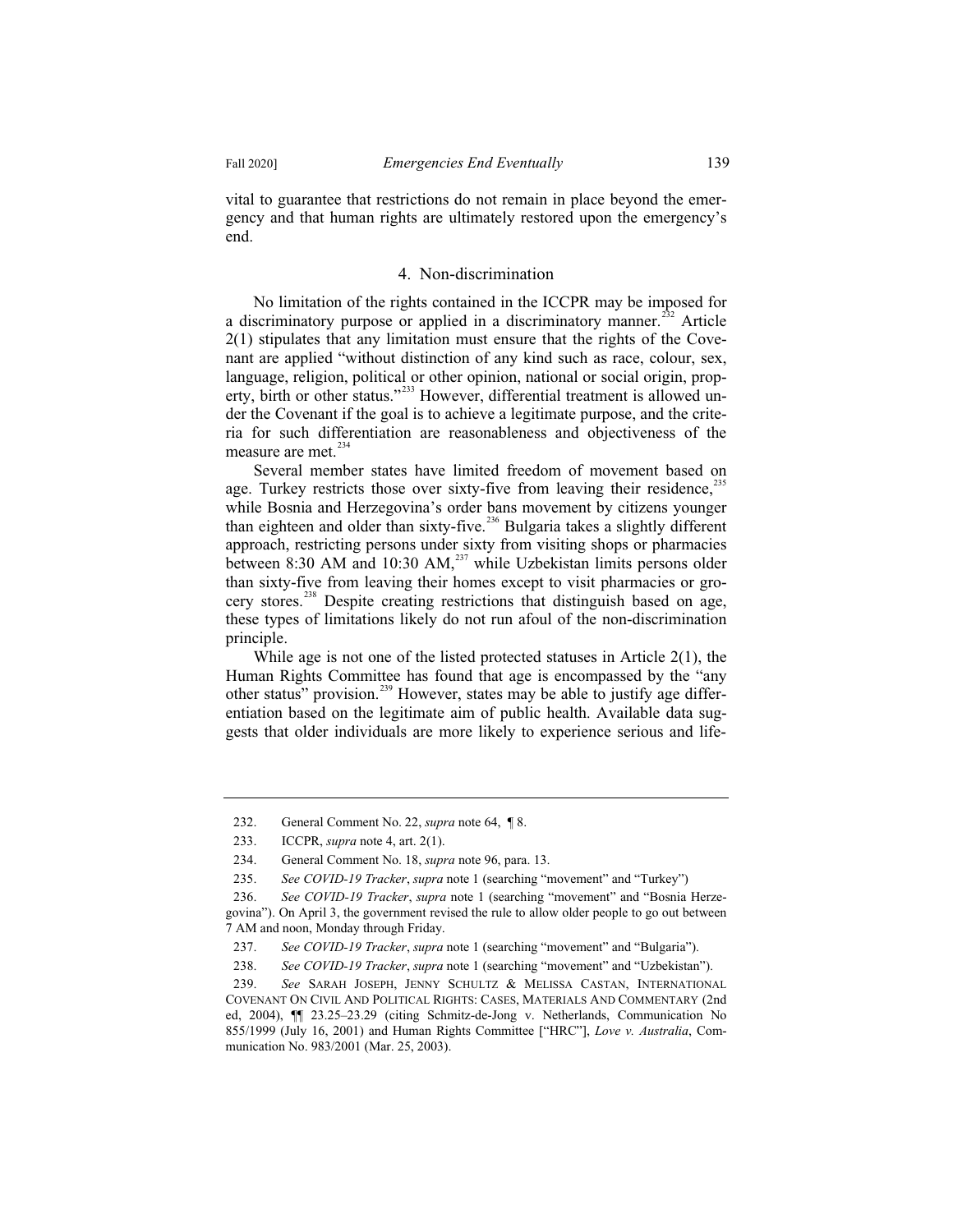threatening responses to COVID-19.<sup>240</sup> Governments have an interest in avoiding infection of this highly susceptible population, to save lives, and to conserve treatment resources. In *Love v. Australia*, the Human Rights Committee found that imposing mandatory retirement for pilots at age sixty did not violate the non-discrimination principle because the widespread national and international practice at the time, of mandatory retirement at age sixty, suggested the differentiation was objective and reasonable.<sup>241</sup> Likewise, in the case of COVID-19, many states deploy age-related restrictions backed by data showing a correlation between the age of the person infected and the rate of morbidity and mortality.<sup>242</sup> However, states still need to analyze whether these limitations comply with other requirements of the ICCPR, especially whether they constitute the least restrictive means.

In other instances, member states have passed facially neutral restrictions but implemented them in a discriminatory manner. In Australia, reports claim that Indigenous and migrant communities have been disproportionately targeted by police enforcing COVID-related movement restrictions.<sup>243</sup> In Bulgaria, checkpoint controls went into effect against two Sofia neighborhoods largely composed of the Roma community.<sup>244</sup> Both Australia and Bulgaria's implementation of the limitations discriminates against groups protected by Article 2(1). So, while protecting public health meets the legitimate purpose test, states must also justify that their "criteria for such differentiation is reasonable and objective."<sup>245</sup> Given the historical use of public health policy to discriminate against marginalized communities,<sup>246</sup> states should support any differential treatment with scientific evidence and show that they meet the other requirements of the ICCPR.

243. *See* Osman Faruqi, *Compliance Fines Under the Microscope*, SATURDAY PAPER, (Apr. 18, 2020), https://www.thesaturdaypaper.com.au/news/health/2020/04/18/compliancefines-under-the-microscope/15871320009710.

244*. Rights Group Criticises Quarantine of Roma Settlements in Bulgaria and Slovakia*, REUTERS, (Apr. 21, 2020), https://www.reuters.com/article/health-coronavirus-bulgariaslovakia/rights-group-criticises-quarantine-of-roma-settlements-in-bulgaria-and-slovakiaidUSL5N2C90TW.

245. General Comment No. 18, *supra* note 96, ¶ 13.

<sup>240.</sup> *See Groups at Higher Risk for Severe Illness*, CTRS. FOR DISEASE CONTROL & PREVENTION (May 14, 2020), https://www.cdc.gov/coronavirus/2019-ncov/need-extraprecautions/groups-at-higher-risk.html (the CDC defines this group as people over 65).

<sup>241.</sup> *See* Human Rights Committee ["HRC"], *Love v. Australia*, Communication No. 983/2001, ¶ 8.3 (Mar. 25, 2003).

<sup>242.</sup> *See e.g., COVID-19 Tracker*, *supra* note 1 (searching "movement" and "Uzbekistan"). The Uzbekistani order restricts persons over sixty-five from leaving their homes noting that the elderly have made up the majority of COVID-19 deaths worldwide.

<sup>246.</sup> *See e.g.,* Weijun Yu and Jessica Keralis, *Controlling COVID-19: The Folly of International Travel Restrictions*, HEALTH & HUM. RTS. J. 1 (Apr. 6, 2020), https://www.hhrjournal.org/2020/04/controlling-covid-19-the-folly-of-international-travelrestrictions/#\_edn5 (citing Joseph J. Amon & Katherine Wiltenburg Todrys, *Fear of Foreigners: HIV-Related Restrictions on Entry, Stay, and Residence*, 11 J. INT'L AIDS SOC. 8 (2008)).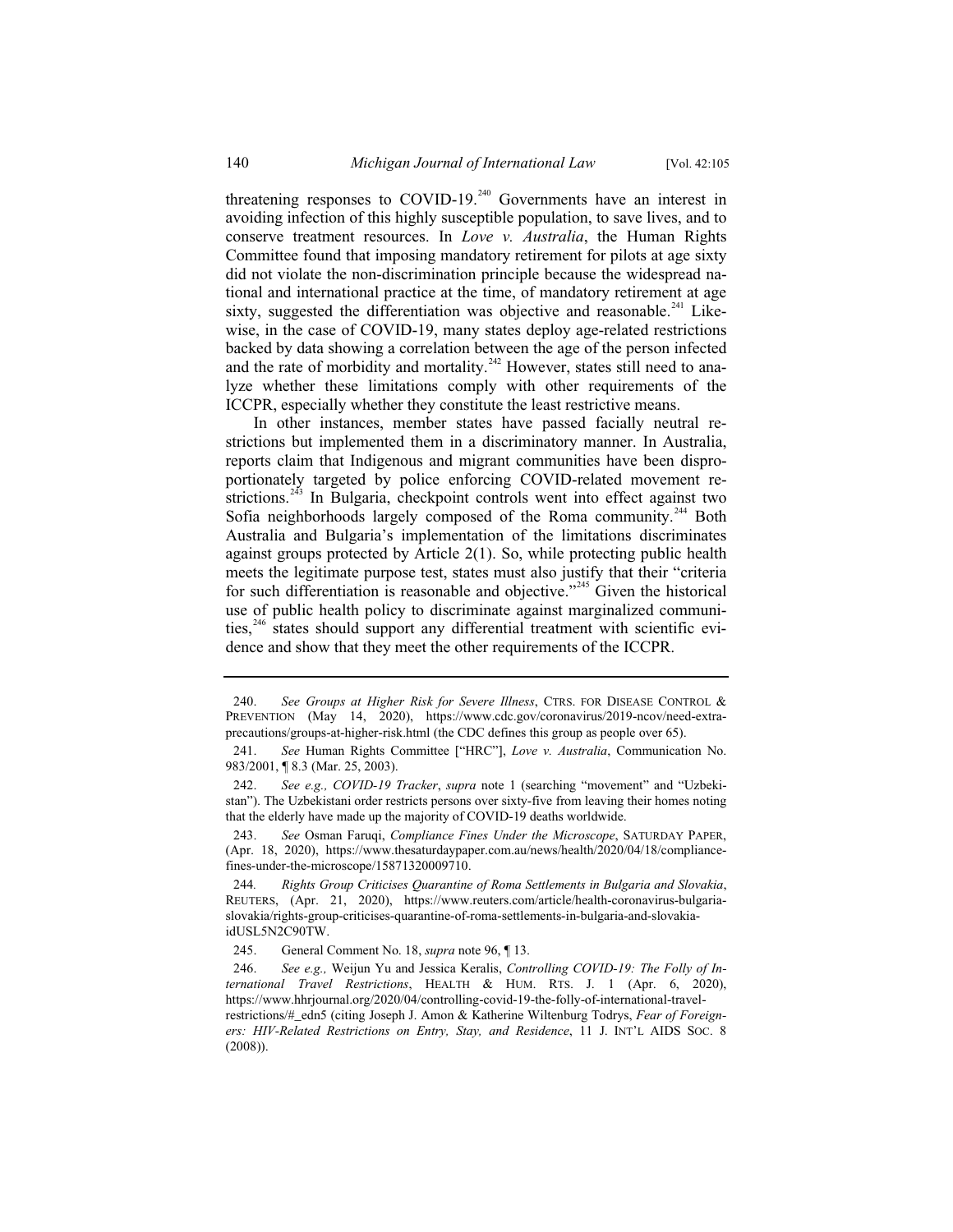#### 5. In a Democratic Society

While the ICCPR text does not require that restrictions on freedom of movement qualify as necessary in a democratic society, General Comment 27 explicitly extends this requirement to freedom of movement limitations.<sup>247</sup> We explore this requirement in more detail in Section IV below, particularly as it relates to elections and other forms of democratic protest.

#### B. *Freedom of Movement Restriction Under Article 12(4)*

Article 12(4), regarding the right to enter one's own country, is not subject to the same limitation clause found in Article 12(3). Instead, this article is written with the blanket prohibition stating, "[n]o one shall be arbitrarily deprived."<sup>248</sup> The Human Rights Committee has stated in General Comment 27 that "there are few, if any, circumstances in which deprivation of the right to enter one's own country could be reasonable."<sup>249</sup> Nonetheless, the phrase "one's own country" leaves room for interpretation. The burden is on the alleged victim to show that a State is their "own country" conferring rights under Article 12(4).<sup>250</sup> Additionally, citizenship alone may not be determinative of one's own country in the context of Article 12(4) without a real connection to the country.<sup>251</sup>As such, while the right appears absolute, it is subject to defining the right holder's "own country." Notwithstanding this question, any COVID-19 restriction, such as closing borders, that does not allow individuals to return to their "own country" would be overbroad and incompatible with the ICCPR.

# V. A LIMITATIONS ANALYSIS OF DIGITAL COVID-19 SURVEILLANCE AND ITS IMPACT ON PRIVACY

Another critical tool states are deploying to address COVID-19 involves digital surveillance. We consider in this section how digital tools for combatting COVID-19 fare under a rigorous limitations analysis of the limited right to avoid "arbitrary and unlawful interference" with privacy under Article 17 of the ICCPR. This section also catalogs many digital surveillance tools and related applications being deployed against COVID-19 and analyzes their characteristics using a limitations analysis.

Considering whether the broad use of digital surveillance and enforcement tools against COVID-19 is justified under the standards of legality,

<sup>247.</sup> General Comment No. 27, *supra* note 48, ¶ 11 (applying the "in a democratic society" standard to art. 12(3)).

<sup>248.</sup> ICCPR, *supra* note 4, art. 12(4).

<sup>249.</sup> General Comment No. 27, *supra* note 48, ¶ 21.

<sup>250.</sup> THE LAW AND PRACTICE OF EXPULSION AND EXCLUSION FROM THE UNITED KINGDOM 47–48 (Eric Fripp, Rowena Moffatt & Ellis Wilford eds., 2015).

<sup>251.</sup> *Id.* at 48.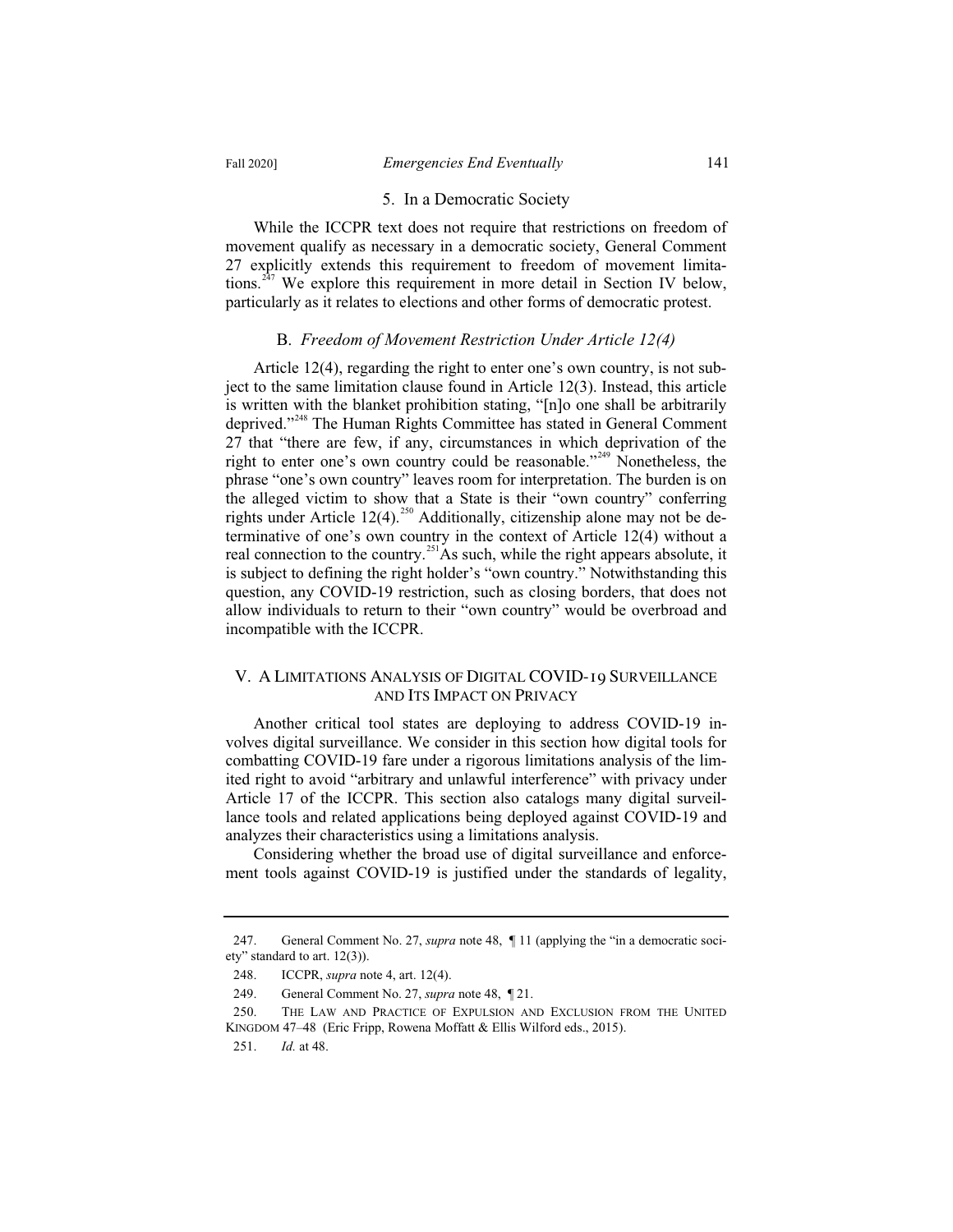necessity, and proportionality and non-discrimination outlined above<sup>252</sup> is an important starting point for a rigorous limitations analysis. The legality test is largely met when digital tools are authorized by properly passed law and regulation, but with edicts requiring the use of digital surveillance apps emanating from a range of authorities—including workplaces, security and health ministries, and state governments—it is unclear whether all have been authorized or required by law. In considering necessity and proportionality, we must first consider specifically whether digital surveillance tools produce an "arbitrary" invasion of privacy, as this is a threshold question for determining whether any violation of Article 17 has occurred.<sup>253</sup> In many ways, arbitrariness is linked to necessity and proportionality. Thus we examine those factors in combination. Finally, we address whether failure to protect private data, after it has been digitally collected to combat COVID-19, might produce an additional privacy violation. We review developing standards related to a right of data protection and note that privacy violations could result from problems with data storage, transfer, and lack of consent, if, for example, COVID-19 surveillance data was inappropriately shared with the public or law enforcement agencies. We conclude with recommendations to better protect privacy during the pandemic, including a call for better coordination of the legal, health, and technical communities in deploying privacy-protecting technologies in COVID-19 surveillance and response.

# A*. Violations of Privacy Rights Through Digital Surveillance and Collection*

### 1. Comparison of Practice: South Korea and Switzerland

Several countries have determined that cellphone location records provide powerful tools for enforcement of COVID-19-related restrictions.<sup>254</sup> South Korea and Switzerland were among the first countries to deploy digital apps and use mobile phone location information for purposes of COVID-19-related contact tracing and monitoring.<sup>255</sup> South Korea uses cellphone data to determine where individuals have been, to trace contacts of those exposed or suspected of exposure to the virus, and to enforce adherence to

<sup>252.</sup> *See infra* Part V.A.3 for an explanation of the legality, necessity, and proportionality standard regarding Article 17.

<sup>253.</sup> Matisse Barbaro, *Government Interference with the Right to Privacy,* 6 CAN. J. HUM. RTS. 127, 128–29 (2017) (arguing that "non-arbitrary" surveillance is reasonable and proportional under the circumstances).

<sup>254.</sup> *See* Isobel Asher Hamilton, *Compulsory Selfies and Contact-Tracing: Authorities Everywhere are Using Smartphones to Track the Coronavirus, and It's Part of a Massive Increase in Global Surveillance,* BUS. INSIDER (Apr. 14, 2020), https://www.business insider.com/countries-tracking-citizens-phones-coronavirus-2020-3?r=US&IR=T .

<sup>255.</sup> *Id.* (describing policies in South Korea); *infra* note 268 (describing policies in Switzerland).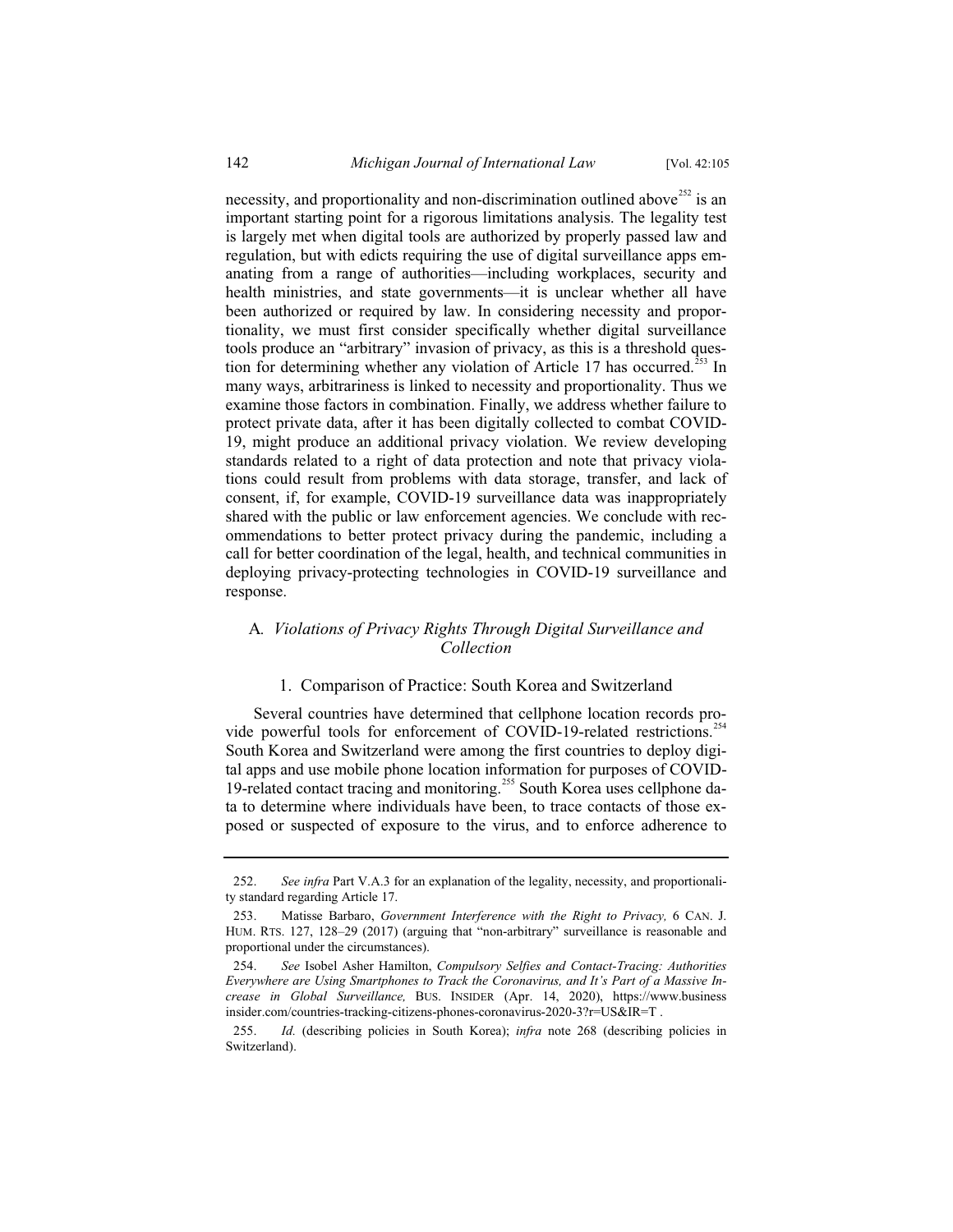quarantines and stay-at-home orders.<sup>256</sup> South Korea permits relatively broad surveillance under its national laws.<sup>257</sup> South Korea changed its legal framework after the MERS health scare in 2015 to allow the government to gather and centrally control data from users' cellphone locations that were previously privacy protected.<sup>258</sup> Now South Koreans are questioning whether too much information is being revealed in the course of contact tracing.<sup>259</sup> Among recent examples, revealing people's late-night whereabouts in gay bars and publicly identifying visitors to so-called "love motels" has raised questions about privacy and adultery.<sup>260</sup> In explaining contact tracing measures, an official at the Korea Centers for Disease Control said the government starts with patient interviews but adds to the picture by using "GPS data, surveillance camera footage, and credit card transactions to recreate their route a day before their symptoms showed."<sup>261</sup> Some have suggested South Korea's public disclosure of infected people's locations violates nondiscrimination protections, given a May case in which a patron visiting gay nightclubs was outed as a source of new infections.<sup>262</sup> In contrast to these broad laws permitting electronic medical surveillance, telemedicine remains illegal in South Korea. $263$ 

In Switzerland, authorities are using group data from mobile telephone carrier Swisscom to determine compliance with a national order limiting the size of public gatherings.<sup>264</sup> According to the Federal Office of Public Health, Swisscom has provided analysis to the Swiss government about situations in which twenty or more cellphone users are gathered.<sup>265</sup> The data indicates that far fewer Swisscom users are moving or gathering in large

<sup>256.</sup> *See* Hyung Eun Kim, *Coronavirus and Privacy: Are South Korea's Alerts Too Revealing?* BBC (Mar. 5, 2020), https://www.bbc.com/news/world-asia-51733145; *c.f.* David Argente, *The Costs of Privacy* (Nat'l Bureau Econ. Rsch., Working Paper No. 27220, 2020), https://www.nber.org/papers/w27220.pdf (illustrating the amount of detail shown by South Korean text alerts related to COVID contact tracing apps).

<sup>257.</sup> *See* Suk T. Lee, *South Korea: Implementation and Application of Human Rights Covenants*, 14 MICH. J. INT'L L. 705, 712–16 (1993).

<sup>258.</sup> *See* Kim, *supra* note 256; Steven Borowiec, *How South Korea's Nightclub Outbreak is Shining an Unwelcome Spotlight on the LGBT Community,* TIME (May 14, 2020), https://time.com/5836699/south-korea-coronavirus-lgbtq-itaewon/.

<sup>259</sup>*.* Kim, *supra* note 256.

<sup>260</sup>*. Id.*

<sup>261</sup>*. Id.*

<sup>262.</sup> *Don't Rely on Contact-Tracing Apps*, ECONOMIST (May 16, 2020),

https://www.economist.com/leaders/2020/05/16/dont-rely-on-contact-tracing-apps.

<sup>263.</sup> *Telemedicine Remains Illegal in South Korea,* KOREA ECON. INST. AMERICA: THE PENINSULA, (May 15, 2020), http://blog.keia.org/2020/05/telemedicine-still-illegal-southkorea/.

<sup>264.</sup> *New Coronavirus: Evaluation of Anonymised Data on Gatherings*, SWITZ. FED. OFF.. PUB. HEALTH, (Mar. 27, 2020), https://www.bag.admin.ch/bag/en/home/dasbag/aktuell/news/news-26-03-2020.html.

<sup>265.</sup> *Id.*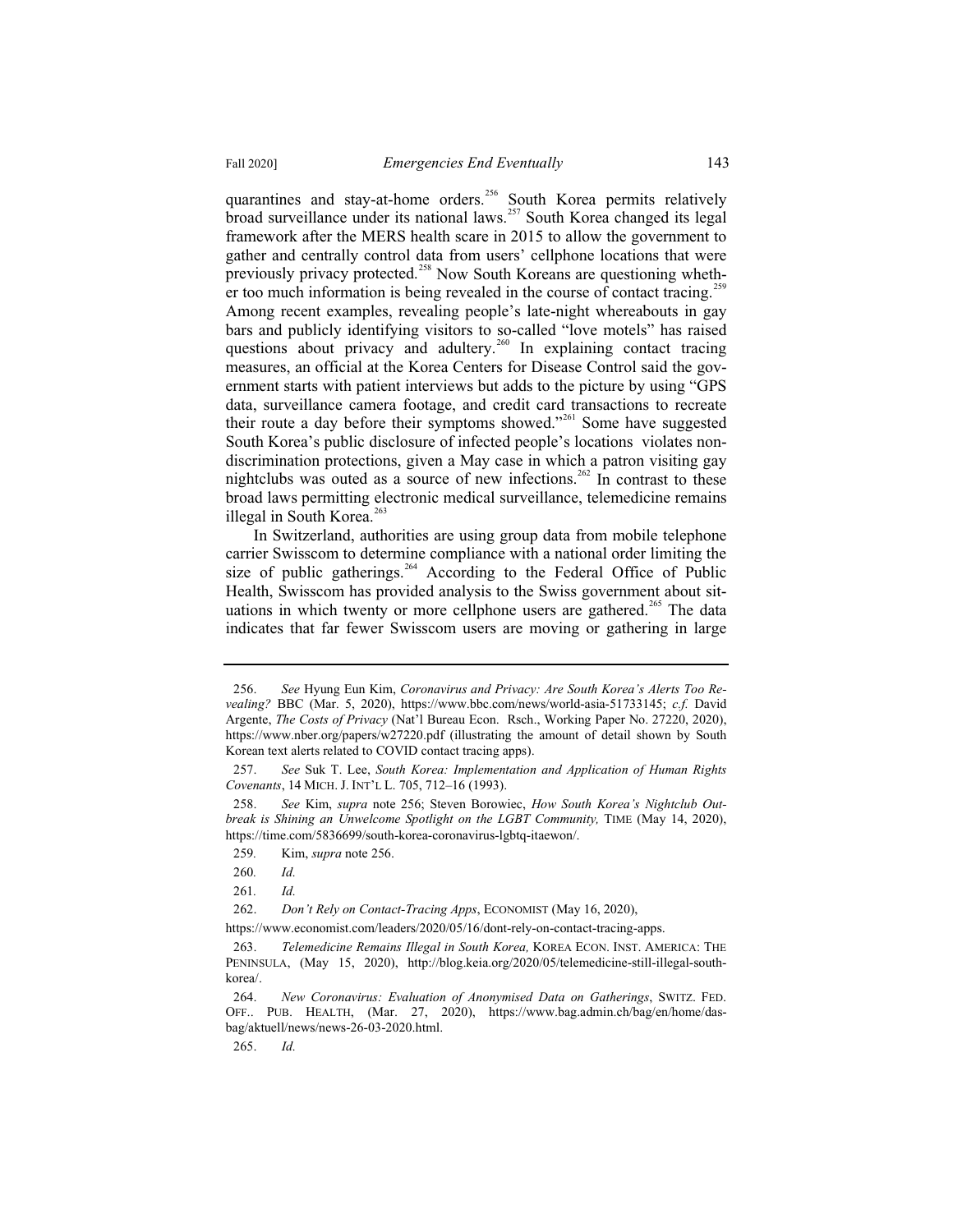groups after the Swiss government limited the size of gatherings.<sup>266</sup> At the same time, the Swiss government took pains to emphasize that it was protecting data privacy and time-limiting its use of the information:

At no point do we receive location data from Swisscom, merely analyses and visualisations that Swisscom can generate from that data. The provisions of the Data Protection Act and the ethical principles that Swisscom follow in processing data are fully respected. As soon as COVID-19 Ordinance 2 is abrogated, we will not be provided with any further analyses. Swisscom's Mobility Insights platform (based on Art. 45b of Tele-

communications Act) shows the approximate movements of all SIM cards in a given area (e.g. a cantons) over a certain time period. The analyses are based on approximate location details from the previous 24-hour period. $267$ 

In response to privacy-related concerns, the Swiss health authorities updated the information provided to the public, noting that the app "does not record data," it works on a decentralized basis, "is designed to ensure anonymity, and "meets the highest privacy protection requirements."<sup>268</sup>

# 2. Legality Suffers When States Rush to Adopt Digital Surveillance Apps

In both Switzerland and South Korea, the use of digital applications stemmed from legislative action where laws or regulations were adopted.<sup>269</sup> But for most states, the rush to adopt digital surveillance apps in response to COVID-19 feels like a free-for-all. Six months into the pandemic, at least thirty-seven states mandated digital applications or other surveillance for some locations or parts of their populations, such as those under quarantine; other states have encouraged the use of digital applications for COVID-19 surveillance on a voluntary basis.<sup> $270$ </sup> The distinction between voluntary and

<sup>266.</sup> *Id.*

<sup>267.</sup> *Id.*

<sup>268</sup>*. New Coronavirus: SwissCovid App and Contact Tracing,* SWITZ. FED. OFF. PUB. HEALTH (Sept. 11, 2020), https://www.bag.admin.ch/bag/en/home/krankheiten/ausbruecheepidemien-pandemien/aktuelle-ausbrueche-epidemien/novel-cov/swisscovid-app-und-contacttracing.html.

<sup>269.</sup> *See* Kim*, supra* note 256 (discussing South Korea); *Evaluation of Anonymised Data on Gatherings, supra* note 264 (discussing Switzerland); *see also infra* Part IV.A.1 for a discussion evaluating emergency measures under the ICCPR's legality standard*.*

<sup>270.</sup> *See COVID-19 Tracker*, *supra* note 1 (effective September 2020, "states" as defined by the Tracker deploying surveillance include Armenia, Australia, Azerbaijan, Bahrain, Bulgaria, Brazil (city of Recife only), Cambodia, China, Ecuador, Grenada, Hong Kong, India, Iran, Israel, Italy, Jamaica, Kazakhstan, Kuwait, Kyrgyzstan, Lichtenstein, Mexico, Montenegro, Nigeria, Oman, Peru, Poland, Qatar, Romania, Republic of Korea, Russia, Singapore, South Africa, State of Palestine, Taiwan, Tunisia, Turkey and the United Kingdom).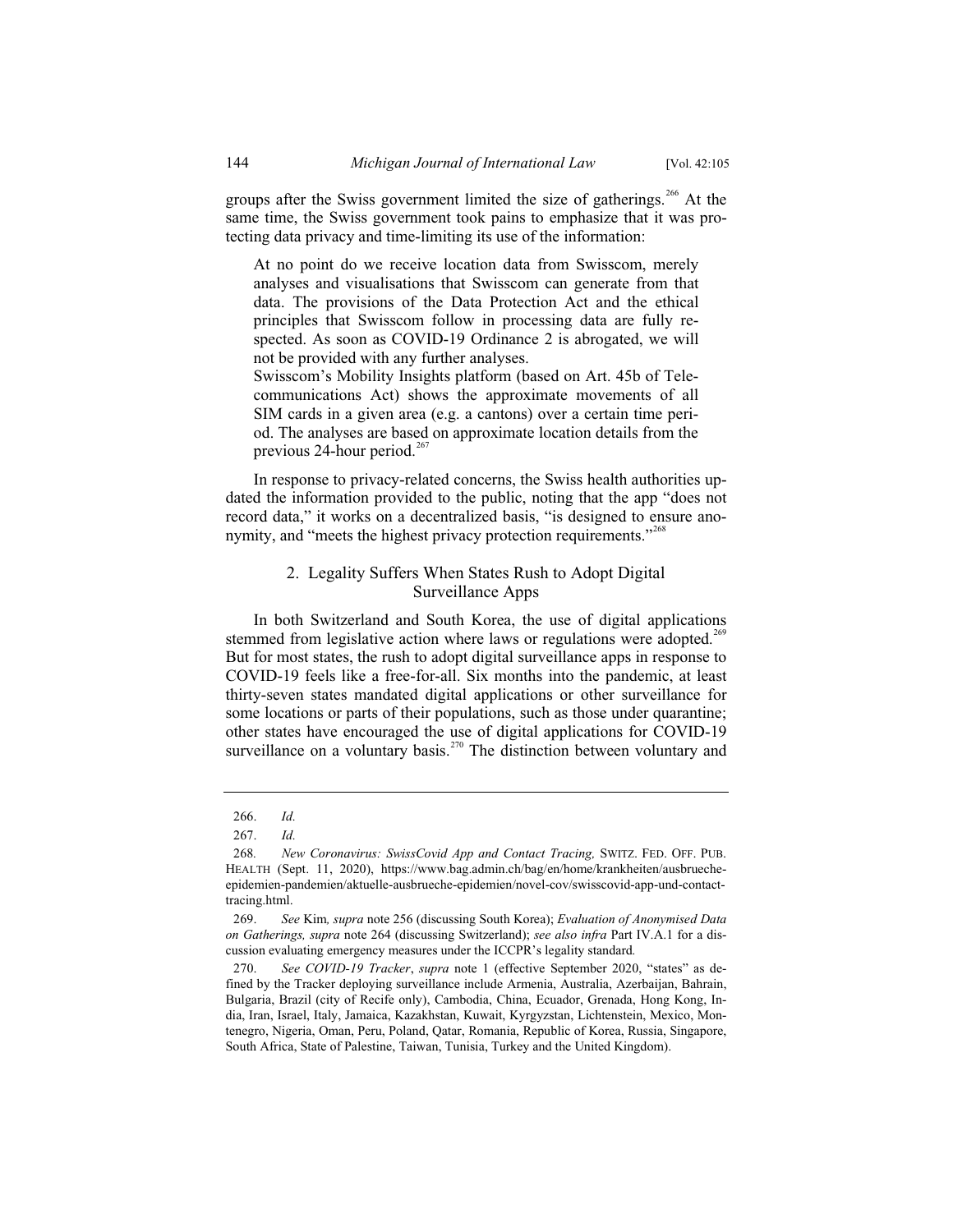mandatory use of digital applications has been blurred by mandates from employers, local governments, and other authorities, raising questions about the legality of required use of digital apps. $271$ 

Numerous European states started to employ telecom provider data to enforce their social distancing regulations early in their responses to COVID-19.<sup>272</sup> In addition, within twenty-four hours of it being offered, more than one million users in Australia downloaded a government-run surveillance app using Bluetooth to monitor locations of those who had tested positive and trace their contacts.<sup>273</sup> The government has promised to stop using the app and wipe users' personal data when the COVID-19 crisis ends.<sup>274</sup> While intrusive, these applications are examples of measures to combat COVID-19 that users voluntarily accept and that meet the legality standard.

Other states have failed to follow their own legal and regulatory procedures in mandating citizens use digital applications or in authorizing telephone companies to provide to the state information to monitor and enforce COVID-19-related quarantines, stay-at-home orders, and contact restrictions. Kazakhstan, Turkey, and the United Arab Emirates, for example, have adopted mandatory use of digital applications for quarantine enforcement without a clear legal basis.<sup>275</sup> In some countries, including India, voluntary apps have been made mandatory for public employees or imposed as conditions for returning to work, sometimes without a legal basis for such conditions.<sup>276</sup> While the use of a mobile surveillance application in Israel was lawful according to emergency regulations, Israel's Supreme Court ruled in April 2020 that the program of surveillance developed by the nation's internal security organization could not extend beyond May 1st with-

274. *Id.*

<sup>271.</sup> *See, e.g.*, New Guidelines on the measure to be taken by Ministries/Department of the Government of India, State/UT Government and State/UT authorities for the containment of COVID-19 in the country for an extended period of the National Lockdown for a further period of two weeks with effect from May 4, 2020. Order, No. 40-3/2020-DM-i(A) (May 1, 2020) (India) [hereinafter India Order].

<sup>272.</sup> *See* Catherine Stupp, *Europe Tracks Residents' Phones for Coronavirus Research*, WALL ST. J. (Mar. 27, 2020), https://www.wsj.com/articles/europe-tracks-residents-phonesfor-coronavirus-research-11585301401.

<sup>273.</sup> *See* A. Odysseus Patrick, *Australians Toss Aside Privacy Concerns in Rush to Sign up for Virus Tracking Phone App*, WASH. POST, (Apr. 29, 2020), https://www.washington post.com/world/asia\_pacific/australians-toss-aside-privacy-concerns-in-rush-to-sign-up-forvirus-tracking-phone-app/2020/04/29/9a67ae88-89dd-11ea-80df-d24b35a568ae\_story.html.

<sup>275</sup>*. See COVID-19 Tracker*, *supra* note 1; L. Libr. Cong, LL File No. 2020-019000, Regulating Electronic Means to Fight the Spread of COVID-19 163–64, 204 (2020); *New*  'Stay Home' App Launched by DoH to Reinforce Self-Quarantine Procedures, Emirates News Agency (March 4, 2020), https://wam.ae/en/details/1395302834693. *See also Mobile Location Data and COVID-19: Q&A,* HUM. RTS. WATCH, (May 13, 2020), https://www.hrw.org /news/2020/05/13/mobile-location-data-and-covid-19-qa.

<sup>276.</sup> *See, e.g., Mobile Location Data and COVID-19: Q&A supra* note 275; see also India Order *supra* note 271.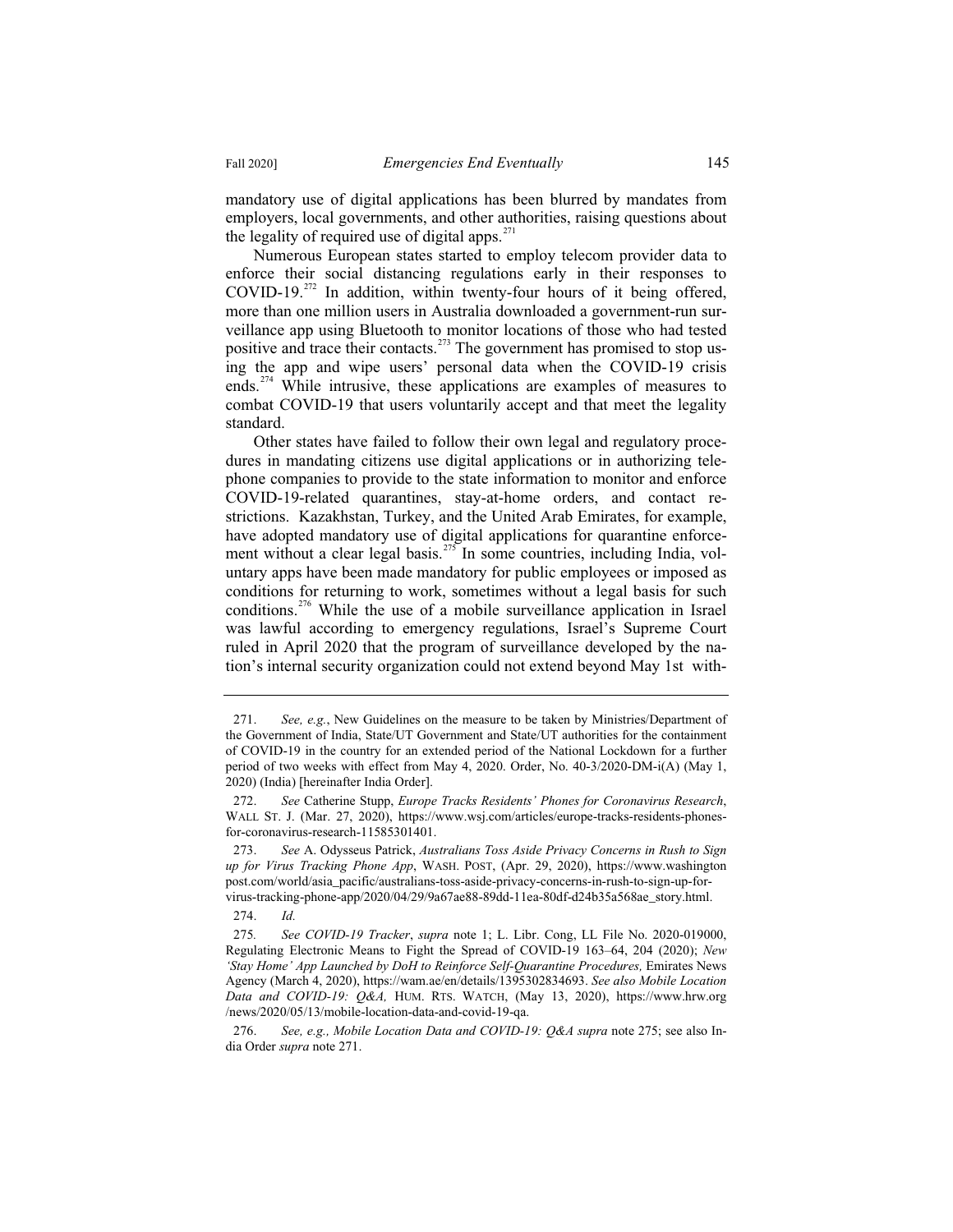out parliamentary approval.<sup>277</sup> The Court held that the executive branch could not legally extend the extensive surveillance program.<sup>278</sup> Ultimately following standards for legality, Israel's parliament approved the program in May, allowed it to lapse, and then restarted digital surveillance in July after a new outbreak.<sup>279</sup> The surveillance today remains in place, with a parliamentary imposed time limit at year's end. $^{280}$ 

# 3. Necessity and Proportionality in the Context of Avoiding Arbitrary Interference with Privacy

Even in states that have taken precautions and used legislation or properly adopted regulations to impose digital health surveillance tools, the risks of overreach and long-standing damage to privacy rights remain of concern. To determine whether, on balance, a state's measures that infringe on privacy are permissible, we have to first determine if Article 17's limited right to freedom from "unlawful and arbitrary" interference with privacy has been triggered. This query, however, throws us almost immediately back to considering the secondary tests of necessity and proportionality.

Arbitrariness can be considered an element of a proportionality analysis as it centers on the link between the state's reasoning for a restriction, the scope of the restriction, and the reasonableness of the measure for fighting COVID-19.<sup>281</sup> Digital surveillance is, by its nature, broad and can encompass actors or circumstances beyond the originally intended scope.<sup>282</sup> In the context of terrorist surveillance, commentators have argued that blanket surveillance is inherently arbitrary.<sup>283</sup> Even worse, information gathered from surveillance is often transferred to police and other third parties, with

<sup>277.</sup> *See* Fahim et al., *supra* note 267.

<sup>278.</sup> Elena Chachko, *The Israeli Supreme Court Checks COVID-19 Electronic Surveillance*, LAWFARE, (May 5, 2020), https://www.lawfareblog.com/israeli-supreme-court-checkscovid-19-electronic-surveillance.

<sup>279.</sup> Craig Timberg, *No Service: Cellphone Apps Designed to Track Covid-19 Spread Struggle Worldwide Amid Privacy Concerns*, WASH. POST (Aug. 18, 2020), https://www.washingtonpost.com/technology/2020/08/17/covid-tracking-apps-cellphones/.

<sup>280.</sup> *Id.*

<sup>281.</sup> *See Van Hulst v. the Netherlands*, *supra* note 78; *see also* Barbaro, *supra* note 253, at 129.

<sup>282.</sup> *See Coronavirus: States Use of Digital Surveillance Technologies to Fight Pandemic Must Respect Human Rights*, ARTICLE19.ORG (Apr. 2, 2020), https://www.article19.org /resources/covid-19-states-use-of-digital-surveillance-technologies-to-fight-pandemic-mustrespect-human-rights/.

<sup>283.</sup> *See, e.g.,* Barbaro, *supra* note 253, at 149 (stating "[f]ifth, surveillance and other measures that result in "blanket and indiscriminate" collection and storage of personal data should be prohibited insofar as they must be conceived as disproportionate."); Scheinin, *supra*  note 79, at para. 23 (stating "[t]he proportionality requirement in the limitations test to the right to privacy raises questions whether blanket stop and search powers in designated security zones, such as in the Russian Federation or the United Kingdom, are really necessary in a democratic society.") [internal citations omitted].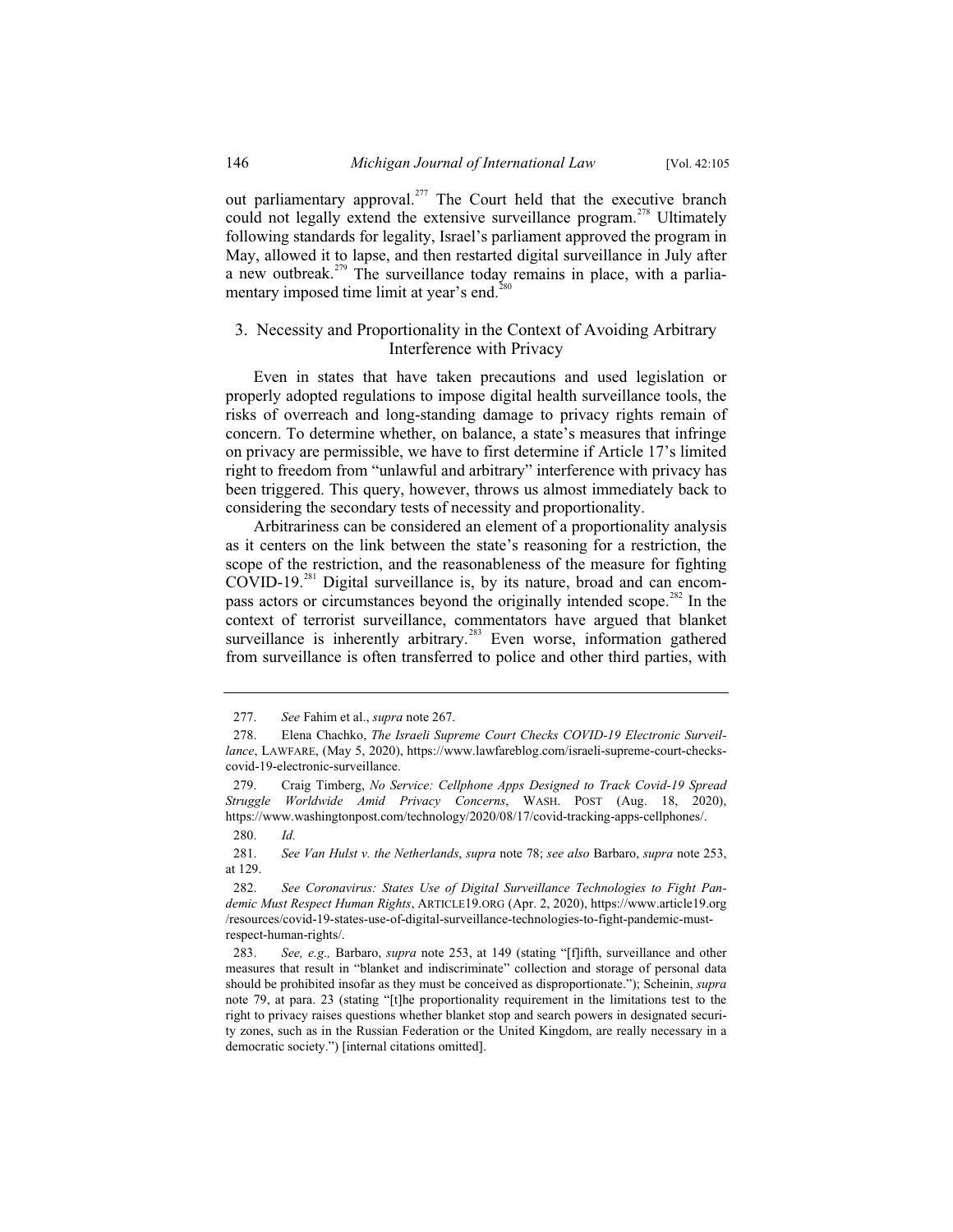little regard for the user's privacy or consent to the transfer.<sup>284</sup> In the language of proportionality, digital surveillance is arbitrary when it is not narrowly tailored to the specific COVID-19-related objective being pursued.<sup>285</sup>

In evaluating whether COVID-19-related restrictions on privacy are necessary, health authorities find different digital tools relatively more useful at different phases of COVID-19 response.<sup>286</sup> For example, when states seek to flatten the curve and delay the spread of COVID-19, location data, which can assist in determining adherence to social distancing policies, is particularly useful.<sup>287</sup> At other stages of response, knowledge of an infected cellphone user's proximity to others and details of whom she interacted with becomes important to contact tracing.<sup>288</sup> Sometimes analysis of anonymized data can aid policymaking, while in other cases—such as contact tracing knowledge about a named individual's location, movements, and identities of those with whom the infected person came into contact are essential.<sup>289</sup> Thus, digital surveillance, in general, can be deemed necessary, but a more precise analysis would show that only some types of digital surveillance are necessary at corresponding phases of the pandemic.

With respect to proportionality, most essential data for combatting COVID-19 can be gathered in an anonymous form or, even if a link to an infected person is required, with applications that do not remove data from a user's cellphone.<sup>290</sup> Moreover, once a national surveillance program begins to collect mobile telephone data and location information, is it necessary to supplement this data with additional privacy invasions from facial recognition artificial intelligence or credit card records, as in South Korea and  $e$ lsewhere?<sup>291</sup> Bahrain, Jamaica, Kuwait, and Hong Kong require selfisolating individuals to wear electronic bracelets to ensure they stay close to their mobile phone so as to enhance the effectiveness of mobile phonebased surveillance.<sup>292</sup> Oman and Tunisia have gone even farther, deploying

291. *See COVID-19: The Surveillance Pandemic*, INT'L CTR. NOT-FOR-PROFIT L., https://www.icnl.org/post/analysis/covid-19-the-surveillance-pandemic (last visited Sept. 28, 2020) (citing Park Eui-rae, Corona 19, Second Concern About Excessive Disclosure of Privacy, YONHAP NEWS (Mar. 9, 2020) https://www.yna.co.kr/view/AKR20200309089000004).

292. *IGA Begins Distribution of Electronic Bracelets Compatible with 'BeAware' App*, INFO. & E-GOV'T AUTH. NEWS (Apr. 4, 2020) http://www.iga.gov.bh/en/article/the-igabegins-distribution-of-electronic-bracelets-compatible-with-beaware-app (discussing electron-

<sup>284.</sup> *See infra* Part VI. B.

<sup>285.</sup> *See supra* Part II.B.2.a.

<sup>286.</sup> *Digital Contract Tracing Tools for COVID-19*, CTRS. FOR DISEASE CONTROL & PREVENTION (Apr. 20, 2020) https://www.cdc.gov/coronavirus/2019-ncov/downloads/digitalcontact-tracing.pdf.

<sup>287.</sup> *COVID-19 Response: Overview of Data and Technology*, PRIVACY INT'L, (Apr. 1, 2020), https://privacyinternational.org/key-resources/3547/covid-19-response-overview-dataand-technology.

<sup>288.</sup> *Id.*

<sup>289.</sup> *Id.*

<sup>290.</sup> *See id. (*explaining contact tracing).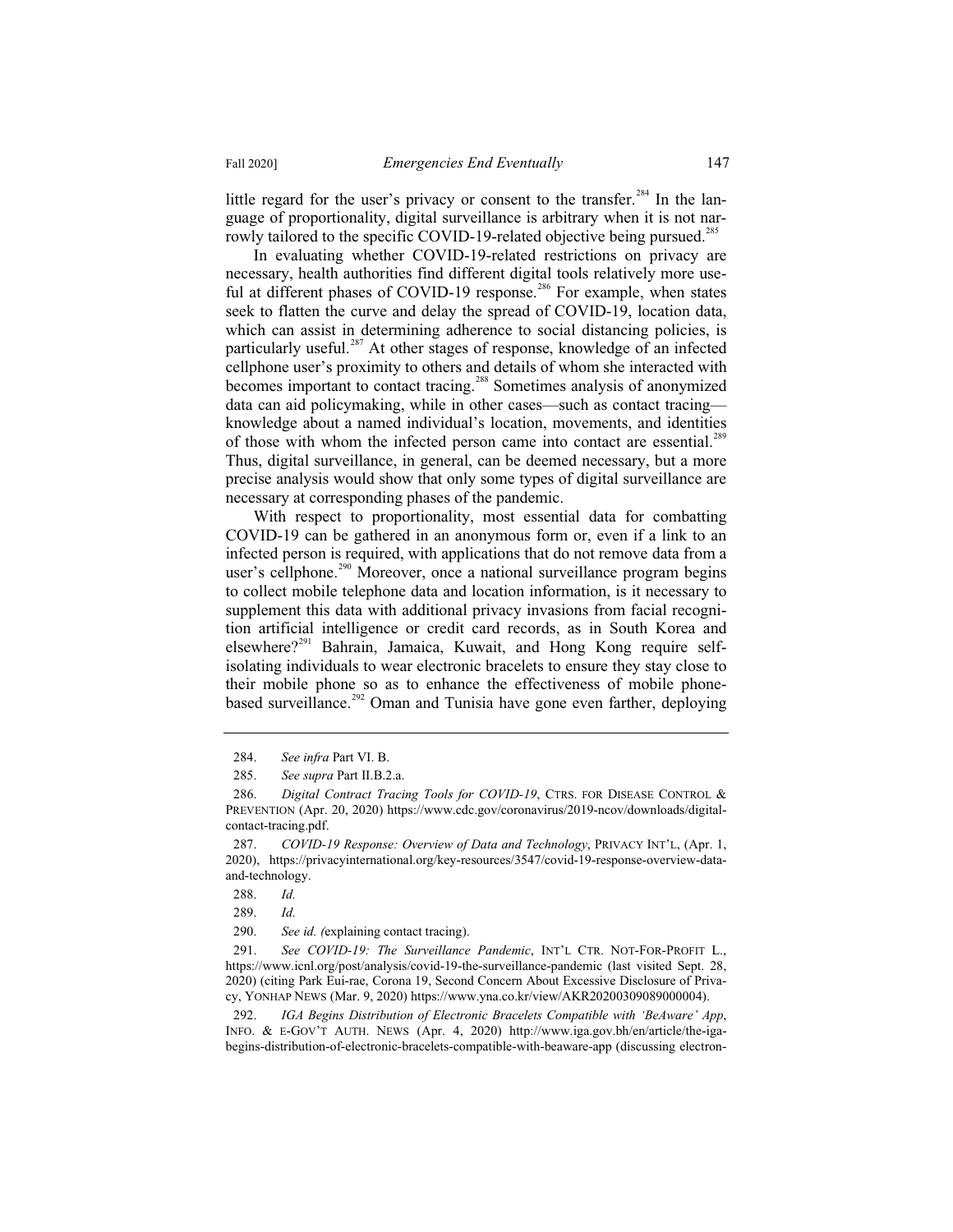drones and robots, respectively, to assist in COVID-19 monitoring and enforcement.<sup>293</sup> Less restrictive alternatives to broad digital surveillance programs that would cause less damage to privacy are available.<sup>294</sup> However states are not using these less-restrictive solutions that protect private information. Rather, states are rushing to deploy new digital tools, often giving themselves and their telecommunications companies blanket authorization to collect and use cellphone users' location data, proximity data and interaction data, with little oversight.<sup>295</sup> Thus, many digital surveillance tools used for COVID-19 fail the proportionality test.

As examples, consider the following measures for contact tracing and digital surveillance that are designed or are being deployed in arbitrary, unnecessary, or disproportionate ways. Cambodia's April 10, 2020 State of National Emergency authorizes measures including "mobilizing military forces; surveilling telecommunications "by any means," and banning or restricting news media that may harm "national security," or create confusion about the state of emergency."<sup>296</sup> China<sup>297</sup> has deployed the Alipay Health Code application in more than 200 cities.<sup>298</sup> Alipay Health Code contains an algorithm that analyzes a user's data, including uploaded information and information derived from locations and cellphone proximity to assign the user with a color code (red, yellow, or green like a stoplight) indicating their risk of COVID-19 transmission to others, and user data is shared with the police.<sup>299</sup> COVID-19 testing is not among the data the application can access.<sup>300</sup> Media reports say the app will soon be required nationwide in Chi-

299. *See id.*

ic monitoring bracelets in Bahrain); *see also COVID-19 Tracker*, *supra* note 1 (searching "surveillance" and "Hong Kong" or "Kuwait" or "Jamaica").

<sup>293.</sup> *See* COVID-19 Tracker, *supra* note 1 (searching "Oman" and "Tunisia").

<sup>294.</sup> *See* fns. 338–49.

<sup>295.</sup> *See COVID-19: The Surveillance Pandemic, supra* note 291.

<sup>296.</sup> *See COVID-19 Tracker*, *supra* note 1 (searching "Cambodia"); *see also* Rebecca Ratcliffe, *Fears as Cambodia Grants PM Vast Powers Under COVID-19 Pretext*, GUARDIAN, (Apr. 10, 2020), https://www.theguardian.com/world/2020/apr/10/fears-as-cambodia-grantshun-sen-vast-power-under-covid-19-pretext.

<sup>297.</sup> China has not ratified the ICCPR but has signed the Universal Declaration of Human Rights whose Article 12 protects privacy in terms similar to ICCPR Article 17. Universal Declaration of Human Rights, G.A. Res. 217 (III) A, UN Doc. A/RES/217(III) art. 12 (Dec. 10, 1948). For an argument why the ICCPR applies to surveillance by China, *see* James D. Fry, *Privacy, Predictability and Internet Surveillance in the U.S. and China: Better the Devil You Know?* 37 U. PA. J. INT'L L. 419, at 433–37 (2015).

<sup>298.</sup> *See* Paul Mozur, Raymond Zhong & Aaron Krolik, *In Coronavirus Fight, China Gives Citizens a Color Code, With Red Flags*, N.Y. TIMES (Mar. 1, 2020) https://www.nytimes.com/2020/03/01/business/china-coronavirus-surveillance.html.

<sup>300.</sup> *See* Yuan Yang & Nian Liu, *China, Coronavirus and Surveillance: The Messy Reality of Personal Data*, FIN. TIMES (Apr. 2, 2020), https://www.ft.com/content/760142e6- 740e-11ea-95fe-fcd274e920ca.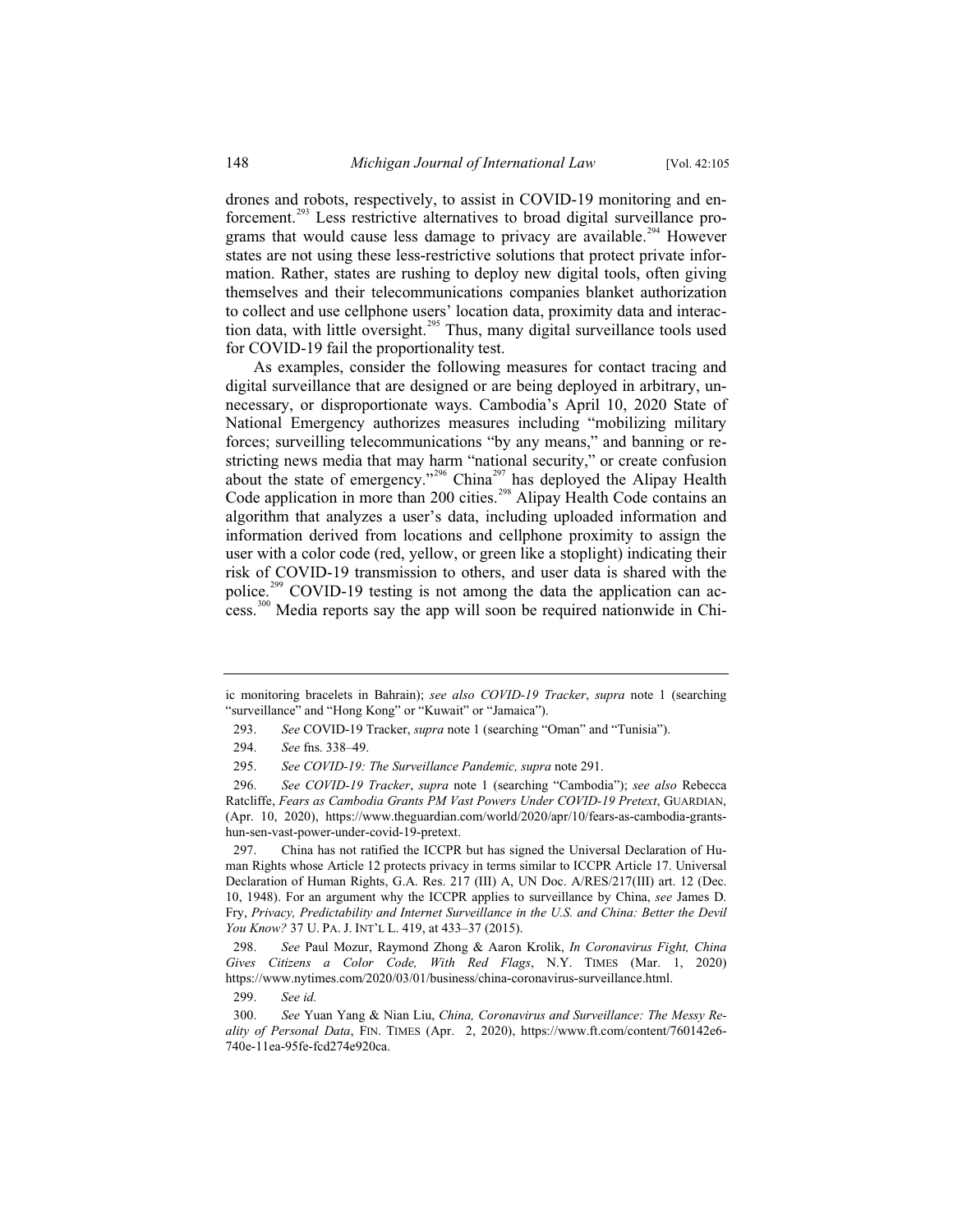na.<sup>301</sup> Again, such a broad program that does not link to COVID-19-testing data appears disproportionate to the privacy damage caused.

Democracies also are guilty of violating the proportionality test in their zeal to adopt digital tools to combat COVID-19. The province of Western Australia amended its Emergency Management Act, "allowing the government to install surveillance devices in homes and direct people to wear monitoring devices, in order to ensure that those required to quarantine do not interact with the community."<sup>302</sup> South Korea's aforementioned COVID-19 surveillance program has been questioned domestically because its use of credit card records and closed-circuit television monitoring goes beyond the mobile telephone surveillance authorized by law.<sup>303</sup> Lichtenstein uses electronic bracelets to enhance its mobile surveillance app with data sent directly to the mobile provider Swisscom.<sup>304</sup>

# B. *Privacy Violations from Failure to Protect Private Health Data*

Any balancing test must compare the intrusiveness of digital COVID-19 surveillance with the extent of harm. So, in essence, how serious is the damage to privacy from digital medical surveillance in response to the COVID-19 emergency? In addition to the initial privacy intrusion occurring when surveillance takes place, the data collected to combat COVID-19 is often passed on to other government agencies, law enforcement, private insurance companies and the general public, usually without again seeking the user's explicit consent.<sup>305</sup> UN Special Rapporteur for Human Rights and Counterterrorism Martin Scheinin underscored that absent strict adherence to ICCPR requirements of legality and time-limitation, COVID-19-related surveillance measures could irreversibly damage privacy related to health data:

Although privacy in principle is subject to a proportionality test also in normal times, it is in my view different from the first set of rights just mentioned because of the risk of letting loose Orwellian surveillance in respect of highly sensitive personal health data. The risk of breaching the essential core of privacy rights is real.<sup>36</sup>

<sup>301.</sup> *See* Mozur et. al., *supra* note 298.

<sup>302.</sup> *See COVID-19 Tracker*, *supra* note 1 (citing Emergency Management Amendment (COVID-19 Response) Bill 2020 (WA) s 6 (Austl.)).

<sup>303.</sup> *COVID-19: The Surveillance Pandemic*, *supra* note 291.

<sup>304.</sup> *COVID-19 Tracker*, *supra* note 1 (searching "Lichtenstein").

<sup>305.</sup> *See id.*; *see also* Wendy K. Mariner, *Reconsidering Constitutional Protection for Health Information Privacy*, 18 J. CONST. L. 976, at 986–93 (2016).

<sup>306.</sup> Martin Scheinin, *COVID-19 Symposium: To Derogate or Not to Derogate?*, OPINIO JURIS (Apr. 6, 2020), http://opiniojuris.org/2020/04/06/covid-19-symposium-to-derogate-ornot-to-derogate.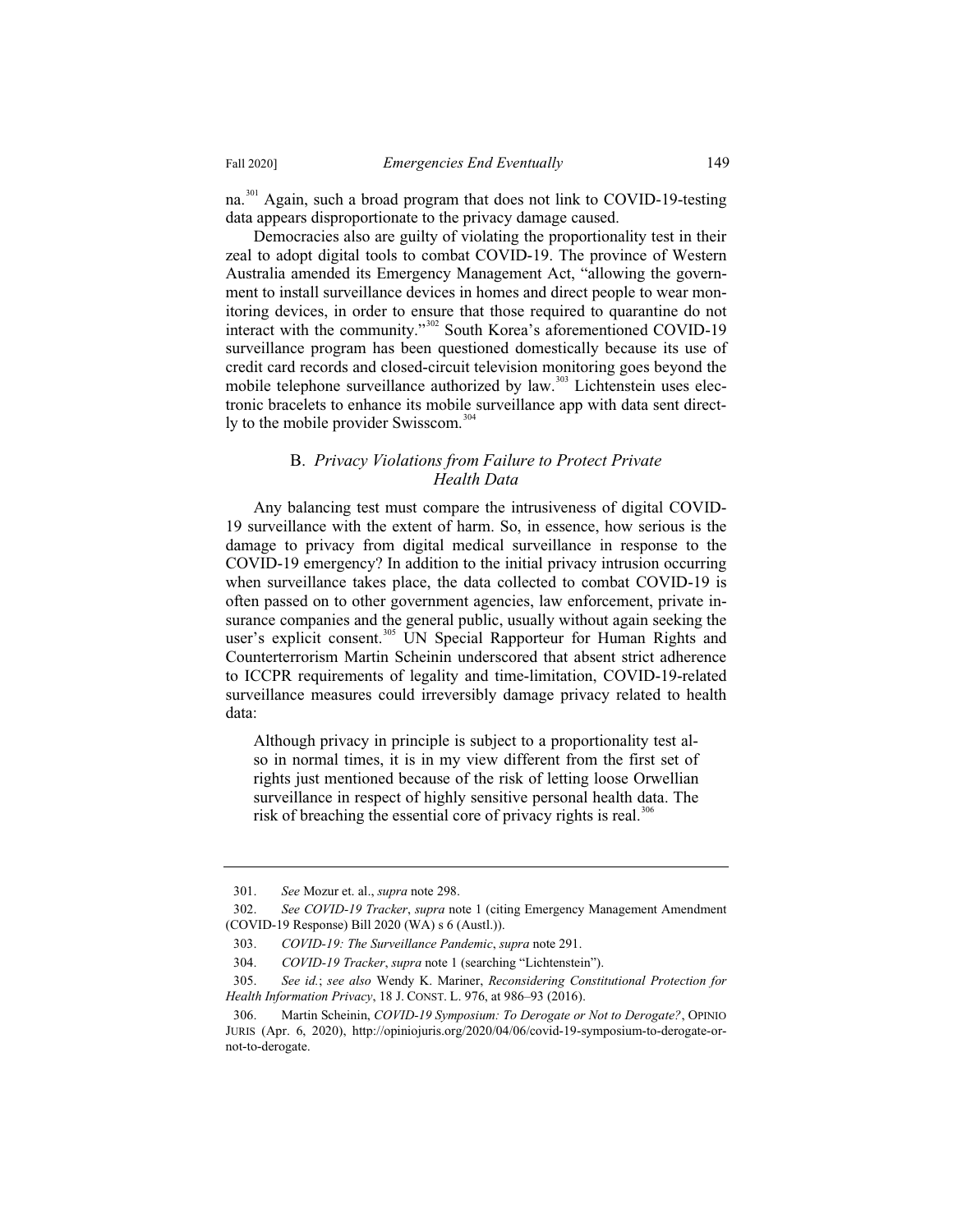Another commentator has said that mass collection and analysis of data "challenges international privacy laws in several ways: it casts doubt on the distinction between personal and non-personal data, clashes with data minimization, and undermines informed choice."<sup>307</sup>

### 1. Overview of Health Data Protection Standards

In fleshing out the legal basis for a right to protection of private data, the UN Special Rapporteur for the Protection of Human Rights While Countering Terrorism reported to the United Nations that data protection principles are "encapsulated in the right to privacy" under the Human Rights Committee's General Comment 16.<sup>308</sup> Among the international core data protection provisions, he identifies as encapsulated by the right to privacy are obligations for states to:

- Obtain personal information fairly and lawfully;
- Limit the scope of its use to the originally specified purpose;
- Ensure that the processing is adequate, relevant and not excessive;
- Ensure its accuracy;
- Keep it secure;
- Delete it when it is no longer required; and
- Grant individuals the right to access their information and request corrections.<sup>30</sup>

Similar standards were set forth by the Special Rapporteur on the Right to Privacy in his 2019 consultations to establish a Draft Recommendation on the Protection of Health-Related Data.<sup>310</sup> That recommendation, produced by a Task Force created by the Special Rapporteur, was designed to establish "a common international baseline for minimum data protection standards for health-related data for implementation at the domestic level, and, to be a reference point for the ongoing debate on how the right to privacy can be protected in the context of health data."<sup>311</sup> Among the rights, the Draft Recommendation sets forth with respect to health data are:

<sup>307.</sup> Ira S. Rubinstein, *Big Data: The End of Privacy or a New Beginning?* 3 INT'L DATA PRIV. L. 74, 74 (2013).

<sup>308.</sup> Scheinin, *supra* note 79, ¶ 12 (citing Human Rights Committee General Comment No. 16).

<sup>309.</sup> *Id.* (citing Data Protection regulations of the Council of Europe, the OECD and the UN General Assembly).

<sup>310.</sup> *See* Mandate of the United Nations Special Rapporteur on the Right to Privacy, Task Force on Privacy and the Protection of Health-Related Data, Draft Recommendation on the Use of Health-Related Protection and Data, Third Draft for Consultation, (Nov. 2018), *available at* https://www.ohchr.org/Documents/Issues/Privacy/SR\_Privacy/Draft RecommendationProtectionUseHealthRelatedData.pdf.

<sup>311.</sup> *Id.* ¶ 1.2.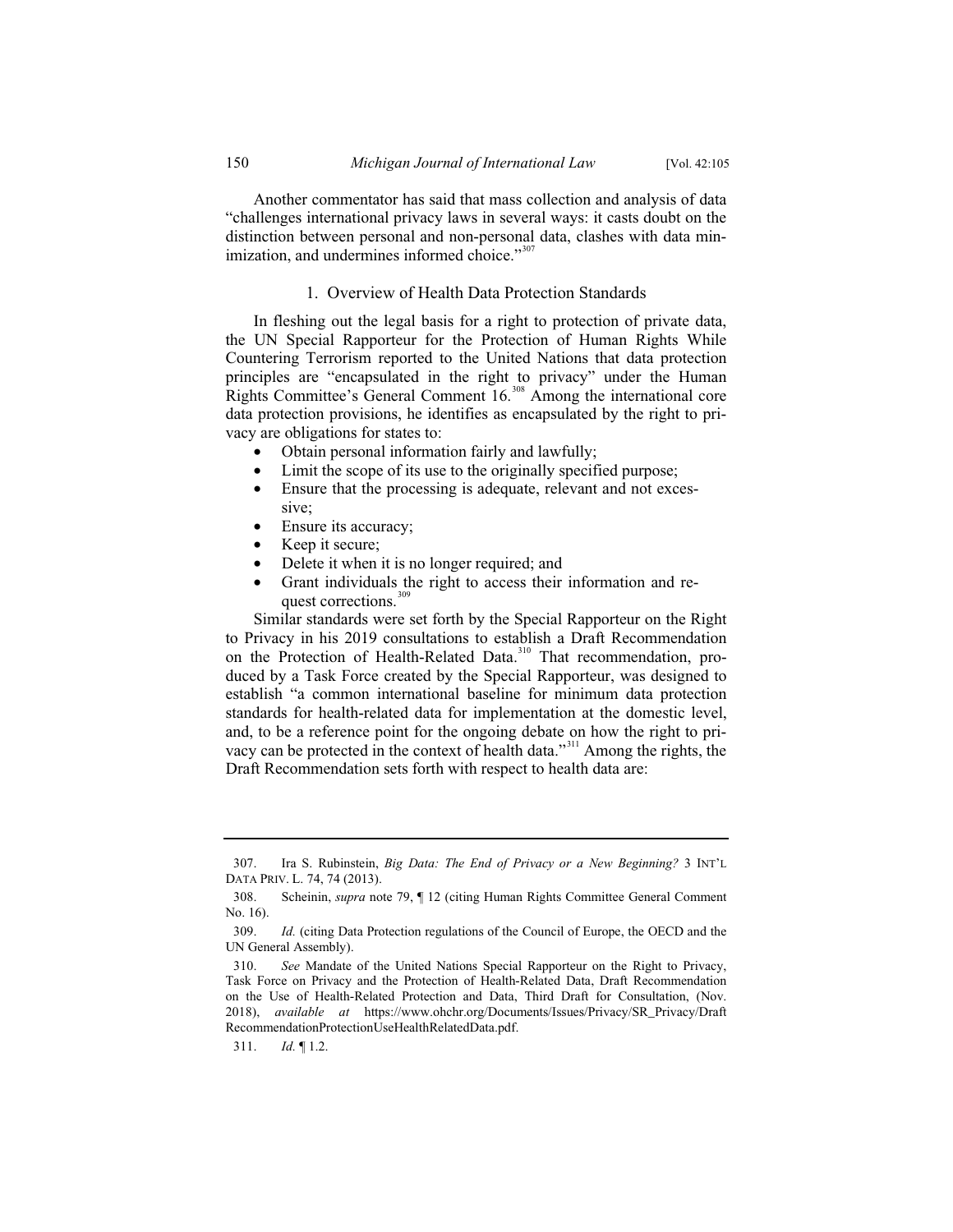- A right to transparency in how, when and by whom one's health data is processed; $312$
- Rights of access to, portability, rectification, erasure, and objection to the processing of health-related data; $313$
- A right to informed consent prior to the processing or use of their health-related data.<sup>314</sup>

Failure to adhere to these obligations can damage privacy through an inadequate focus on safe data storage, consent of users to use of their data, and protecting transfer of data collected for health purposes to law enforcement or third parties who may use it for other unintended purposes.<sup>315</sup>

In the COVID-19 crisis, states have rushed to deploy digital surveillance so quickly that few of the data protection principles related to privacy have been followed.<sup>316</sup> Informed consent, for example, is not necessarily a focus of COVID-19-related surveillance.<sup>317</sup> Armenia passed a new law on March 31, 2020, providing the government with broad powers to track citizens' locations and movements using their cellphone data without the explicit permission of the person being monitored.<sup>318</sup> Even where consent is initially given, such as an individual voluntarily downloading a tracing app at the height of COVID-19 spread, later transfer of the data can violate informed consent because the data passes on to a different user or for a different purpose.

According to WHO guidelines on ethical issues in public health surveillance, using unique anonymous identifiers and geo-masking are among the safeguards that should be deployed to avoid harm from public health surveillance.<sup>319</sup> Data collected in the name of public health should never be shared for purposes unrelated to public health or for taking non-health action against any person.<sup>320</sup> In addition, the WHO advises that oversight is key in the use of surveillance data, in collecting data that reveals stigmatized behavior and to maintain and preserve public trust.<sup>321</sup> States should exert special caution regarding the transfer of data to law enforcement agen-

<sup>312.</sup> *Id.* ¶ 11*.*

<sup>313.</sup> *Id.* ¶ 12.

<sup>314.</sup> *Id.* ¶ 5.1.a.

<sup>315.</sup> Scheinin, *supra* note 79, ¶ 12 (citing General Comment No. 16).

<sup>316.</sup> *See infra* Part V.A.2.

<sup>317.</sup> *See* Kerstin Vokinger, *Digital Health and the COVID-19 Epidemic: An Assessment Framework for Apps from an Epidemiological and Legal Perspective,* SWISS MEDICAL WKLY. (May 17, 2020) https://smw.ch/article/doi/smw.2020.20282.

<sup>318.</sup> *See COVID-19 Tracker*, *supra* note 1 (searching "Armenia").

<sup>319.</sup> *WHO Guidelines on Ethical Issues in Public Health Surveillance*, WORLD HEALTH ORG. (2017); *Q&A: Ethics in Public Health Surveillance*, WORLD HEALTH ORG. (June 2017), http://www10.who.int/features/qa/surveillance-ethics/en/*.*

<sup>320.</sup> *Id.*

<sup>321.</sup> *See id.* at 27, 34, 37*.*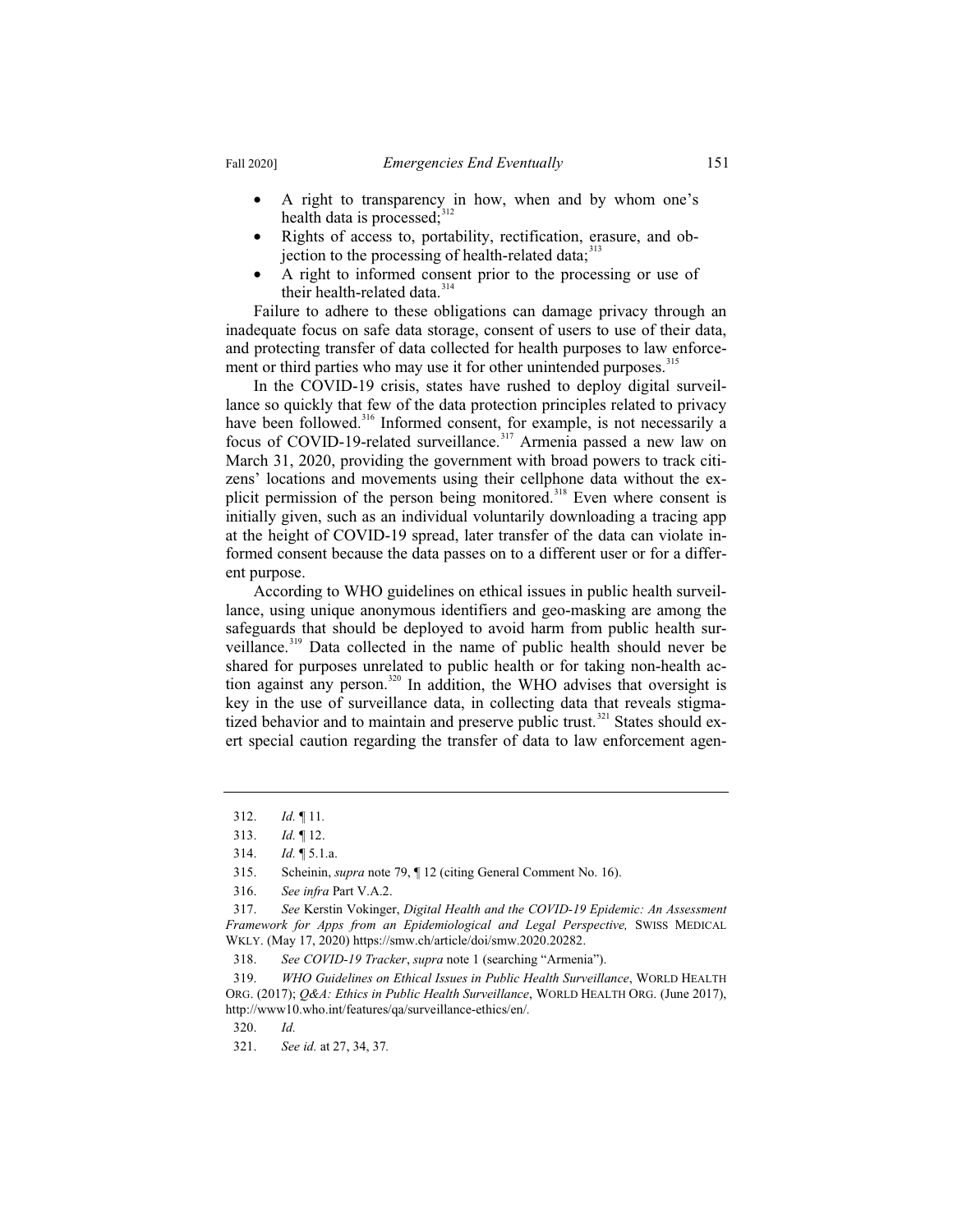cies.<sup>322</sup> These WHO provisions also guide where and how a patient's public health data should be restored after an emergency has passed. For example, the WHO calls for states to have a "compelling justification" for sharing identifiable data for non-public health uses in the WHO guidelines raises the specter that health, location, contacts or other surveillance data—once taken—will be used again by governments or remain in the public domain where it can be exploited for other purposes.<sup>323</sup>

It is no coincidence that counterterrorism surveillance provides one of the best parallels for a rigorous analysis of how health surveillance violates privacy. Governments often permit human rights infringements in response to both health and security emergencies.<sup>324</sup> Moreover, the combination of disease and terrorism-related concerns has led law enforcement and other security officials to gain broad access to massive health databases, which often include data collected for medical surveillance:

Nonetheless, before September 11, 2001, public health agencies had not persuaded the public to compel reporting of personally identifiable health information for all these purposes. The five deaths from anthrax letters sent in October 2001 fueled fears that terrorists might use chemical or biological agents to attack the United States. The SARS epidemic in 2003 revived fears of natural epidemics. Both the possibility of bioterrorism and new natural epidemics like avian influenza inspired new legislation to collect vast amounts of medical information in an attempt to detect cases in time to prevent the further spread of disease. . . . Public sentiment about providing personal information to the government or private companies has appeared to whipsaw between support in the name of preventing terrorism and opposition due to fears of government invasions of privacy. . . New information technology encourages both more surveillance and new uses for the data collected, from changing the environment to changing individual behavior. Surveillance programs have traditionally been disease specific, but the present federal attention to terrorism has been encouraging coordinated systems that link all types of health information in an electronic database.<sup>325</sup>

<sup>322.</sup> *See id.* at 46.

<sup>323.</sup> *See id.*

<sup>324.</sup> Wendy K. Mariner, *Mission Creep: Public Health Surveillance and Medical Privacy*, 87 B.U. L. REV. 347, 347 (2007) (quoting City of Newark v. J.S., 652 A.2d 265, 271 (N.J. Super. Ct. Law Div. 1993)) [hereinafter Mariner, *Mission Creep*] ("The claim of 'disease' in a domestic setting has the same kind of power as the claim of 'national security' in matters relating to foreign policy. Both claims are very powerful arguments for executive action. Both claims are among those least likely to be questioned by any other branch of government and, therefore, subject to abuse")*.*

<sup>325.</sup> *Id.* at 356–58 (internal citations omitted).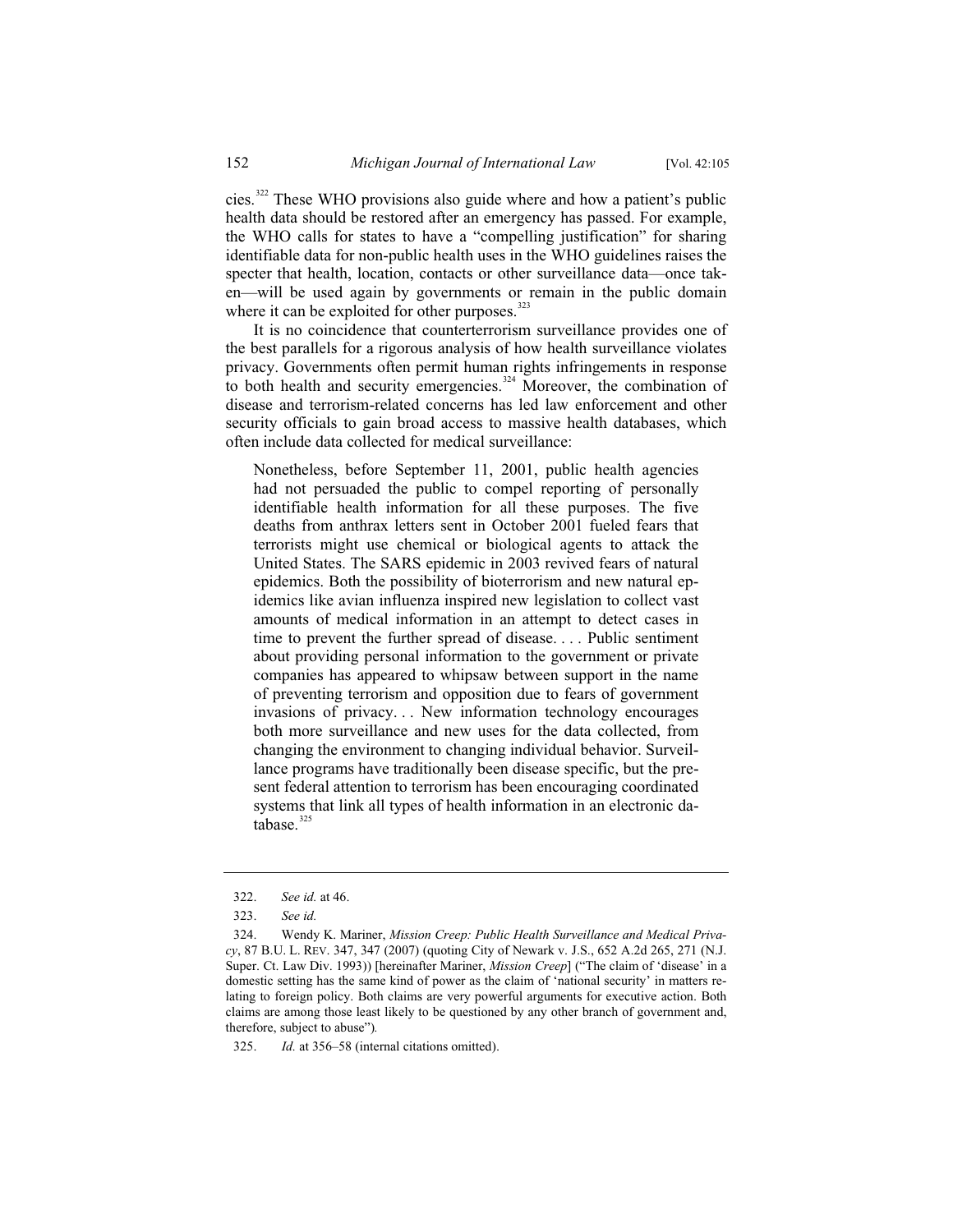### 2. Data Collected From COVID-19 Surveillance Harms Privacy After the Emergency Ends

As introduced above, a significant concern with COVID-19-inspired health surveillance data is that even if an initial intrusion on privacy is justified on balance, the privacy violation does not end when the COVID-19 related emergency ends. Absent rigorous data protection, the information collected for stopping the spread of disease is likely to make its way into other government, law enforcement, or third-party uses, without consent of those being monitored.<sup>326</sup> This risk of unauthorized transfer existed before COVID-19's outbreak but has expanded because of the rapid pace and scope at which COVID-19 surveillance data is collected, processed, and stored. $327$  In considering other aspects of health surveillance, information initially collected to fight an epidemic is often later contained in databases whose primary purpose is health and financial management or research.<sup>328</sup> Moreover, the initial reason for allowing interference with privacy (consent of the patient or an overriding public health interest) has often changed or eroded by the time the data is included in other, different, down-stream databases.<sup>329</sup> A balancing analysis premised on avoiding arbitrary interference with privacy will be hard-pressed to conclude that broad use of data without sufficient safeguards is the least-restrictive alternative to achieve public health goals.

How might this type of privacy infringement due to data collection and storage have a practical impact with respect to COVID-19-inspired restrictions? A recent Human Rights Watch study indicated that the accumulation of large amounts of data by governments through COVID-19 surveillance apps risks use of that data for repression:

Other concerns include: restricting people's movements based on arbitrary and opaque apps, as is the case in China; the lack of consent to data being used, as is the case in Armenia, Israel, and South

<sup>326.</sup> *See id,* at 358–60, 369.

<sup>327.</sup> *See* Wafa Ben-Hassine & Philip Dawson, *4 Rules to Stop Governments Misusing COVID-19 Tech After the Crisis*, WORLD ECON. F., (May 15, 2020), https://www.weforum.org/agenda/2020/05/covid-19-tech-data-usage-privacy/.

<sup>328.</sup> *See* Mariner, *Mission Creep*, *supra* note 324, at 358–60; see also Mariner, *Reconsidering Constitutional Protection, supra* note 305, at 986–93.

<sup>329.</sup> Mariner, *Mission Creep*, *supra* note 324, at 384 ( "[c]ourts in cases like Whalen and Danforth have limited their analyses to the justification for the initial collection of information – the first level of surveillance. The laws at issue in these first-generation cases did not contemplate secondary or tertiary reporting; courts had no need to consider re-disclosures other than accidental or negligent breaches of confidentiality at the first level. Yet it is the subsequent release of information to other public agencies and private entities that dominates the structure of many current surveillance programs. Moreover, a program's function can and often does change from level to level. If the different surveillance levels are not viewed independently, the public health purpose of the first level of reporting may be conflated with the ultimate use of the data").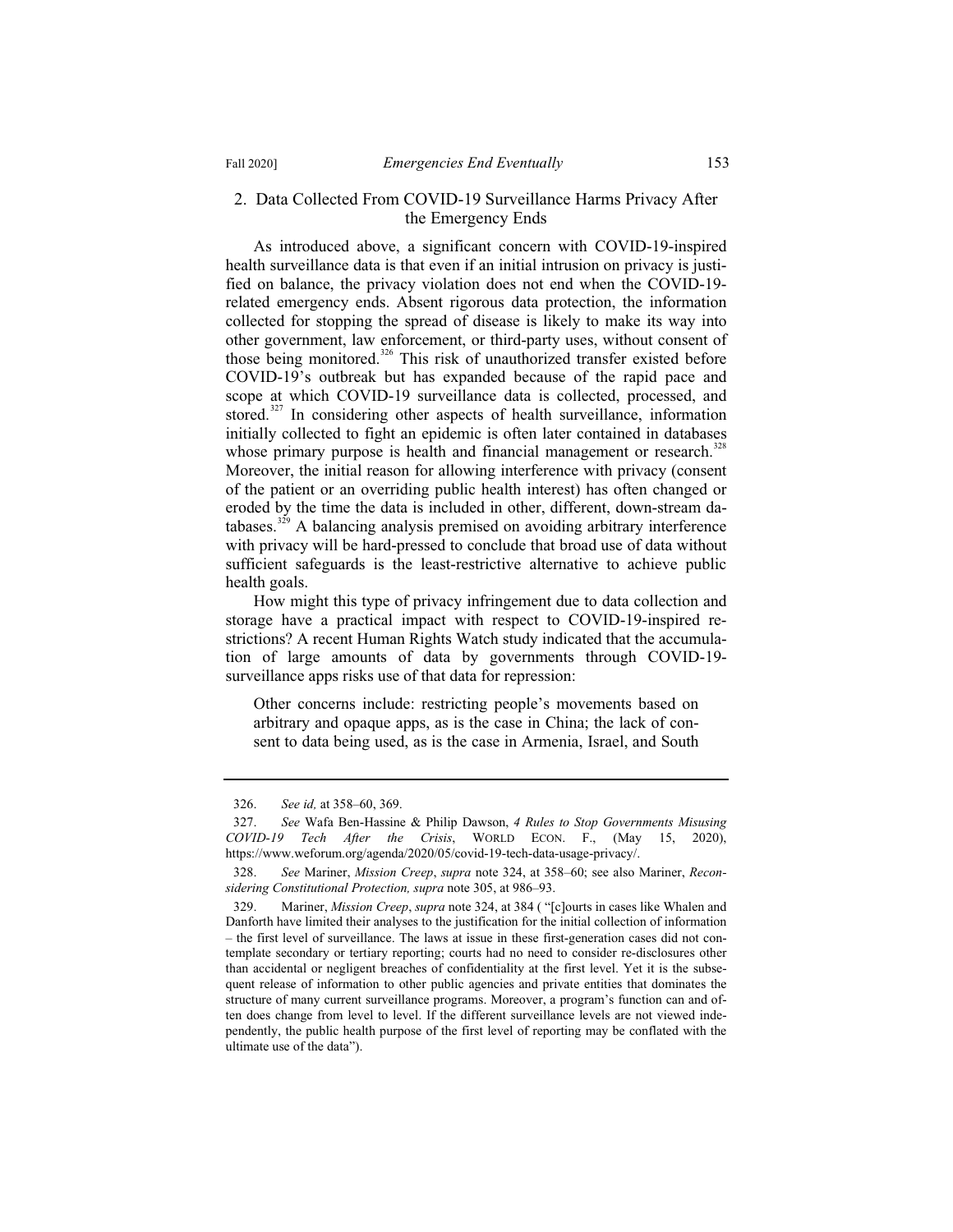Korea; and the combination of mobile location data with other types of data, such as facial recognition, as is the case in Moscow. Almost all of the initiatives using location data to respond to COVID-19 involve placing large collections of data in the hands of governments, many of which have histories of repression and discrimination against already marginalized communities, including religious minorities and political dissidents. Excessive interference with location privacy is a gateway to undue restrictions on other rights. $330$ 

Other possibilities for unauthorized transfer of data or other violations of data privacy arise from the role of tech giants in the creation of digital apps to help track the spread of COVID-19. $^{331}$  In Nigeria, for example, the governors association has already initiated cooperation with the mobile telephone company to fight the pandemic that shares subscriber data unrelated to COVID-19. $332$  Surveillance data could be coupled with other health information, for example information from fitness trackers in health apps, for malign purposes. $333$  From such a starting point, it is not difficult to imagine security agencies using smartphone heart and pulse trackers to determine if suspected individuals show signs of nervousness and use that as a basis of criminal suspicion, interrogation, or evasion of quarantine.<sup>334</sup> Similarly, collection of location data, credit card information, and CCTV footage could be combined with facial recognition and other artificial intelligence analysis to reveal details of personal movements and habits unrelated to any health interest<sup>335</sup>

Examples like Switzerland, where digital solutions to address COVID-19 protect data privacy, constitute best practices and less restrictive means as alternatives to digital surveillance infringements.<sup>336</sup> Similarly, South Africa appears to have considered protecting privacy as part of a balancing analysis in revising its COVID-related regulations. In April, it repealed and

333*. Id.*

<sup>330.</sup> *Mobile Location Data and COVID-19: Q&A*, HUM. RTS. WATCH, (May 13, 2020, 12:01 AM), https://www.hrw.org/news/2020/05/13/mobile-location-data-and-covid-19-qa.

<sup>331.</sup> *See* Abrar Al-Heeti, *Snowden Warns Government Surveillance Amid COVID-19 Could be Long Lasting*, CNET (Mar. 26, 2020 2:31 PM), https://www.cnet.com /news/snowden-warns-government-surveillance-amid-covid-19-could-be-long-lasting/.

<sup>332.</sup> COVID-19 Tracker, *supra* note 1 (searching "Nigeria").

<sup>334.</sup> *See, e.g.*, *COVID-19 Tracker*, *supra* note 1 (noting Iran's mobile app claims to be able to diagnose COVID-19 using technology similar to that in health applications); Hanna Kozlowska, *Our Obsession with Health-Tracking Technology is Great Evidence for Cops*, QUARTZ (Oct. 7, 2018), https://qz.com/1415879/our-obsession-with-health-trackingtechnology-is-great-evidence-for-cops/; Hamilton *supra* note 254.

<sup>335.</sup> *See, e.g.*, Eun A Jo, *South Korea's Experiment in Pandemic Surveillance*, DIPLOMAT (Apr. 13, 2020), https://thediplomat.com/2020/04/south-koreas-experiment-inpandemic-surveillance/.

<sup>336.</sup> *New Coronavirus: Evaluation of Anonymised Data on Gatherings*, *supra* note 264.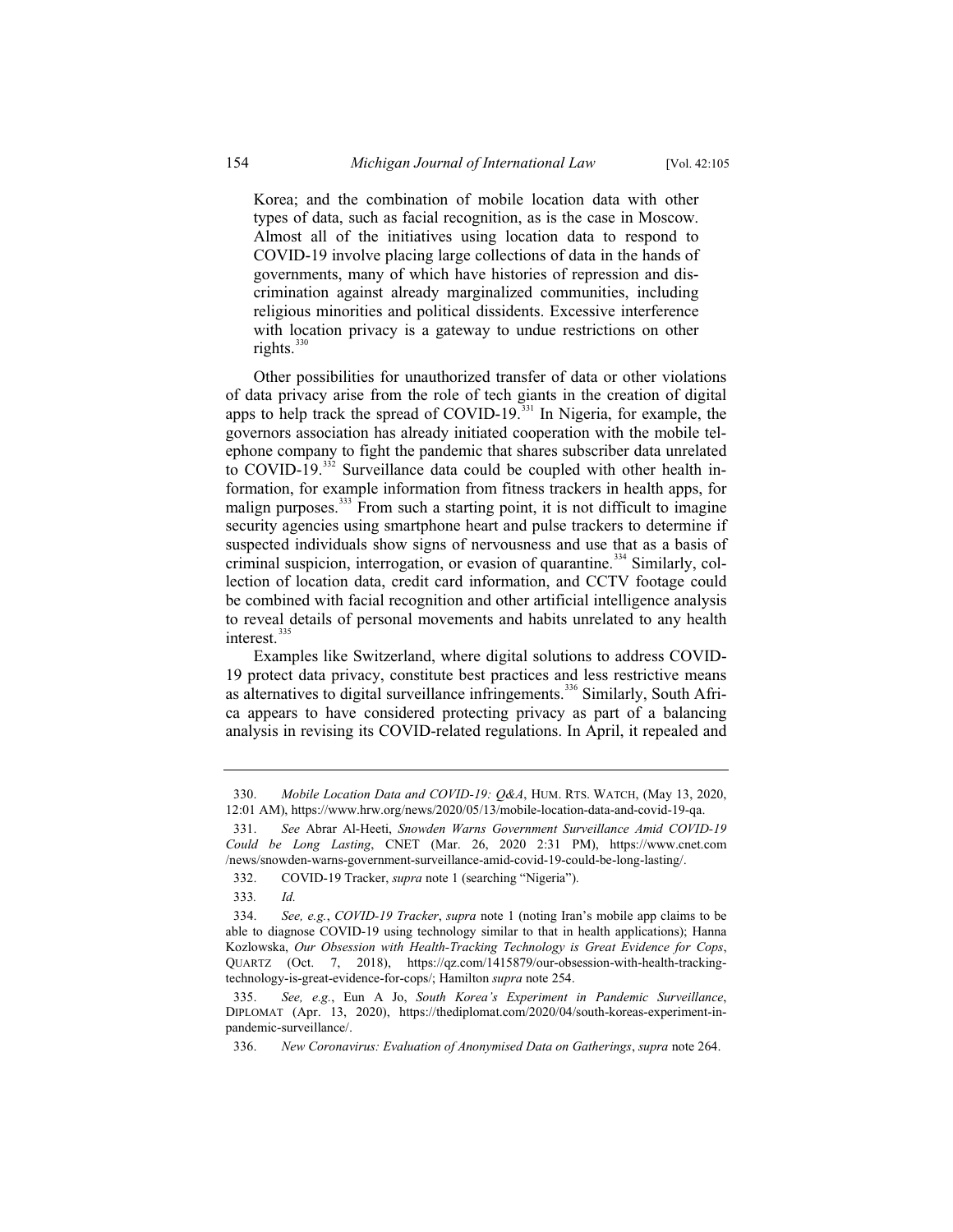revised regulations under its Disaster Management Act to create a national COVID-19 Tracing Database which provides that data of contacts for all who have a positive COVID-19 test must be anonymized within six weeks of the end of the declared COVID Disaster.<sup>337</sup> Under ICCPR standards for proportionality, COVID-19-inspired restrictions that are not the least restrictive method for privacy infringement in use and handling of data fail a limitations or a derogation analysis. One significant reason is that data privacy violations by their nature are likely to continue after the initial emergency, and the initial reason for the data collection ends.

#### C*. Technology Offers Less Intrusive COVID-19 Surveillance Measures*

Today, technology offers states a range of less-intrusive health surveillance alternatives to address concerns about COVID-19-related data use, storage and transfer policies, and issues of informed consent. These include:

- Using privacy-protecting technologies, such as randomization of identifiers, secure hardware enclaves, secure multiparty computations, differentiated privacy, and homomorphic encryption, $3$
- Tailoring the surveillance information collected to the appropriate phase of disease protection and prevention being employed at the time by public health authorities, 335
- Data security, retention, and auditing policies, including storing data temporarily on the user's phone or in anonymized or thirdparty applications instead of on government or telecommunications provider servers, <sup>340</sup> and
- Ensuring consent of the user to any transfer of the data beyond the initial purpose for which it was collected. $341$

Moreover, a sophisticated merged understanding of technology, public health, and the law is necessary to come up with new solutions that protect

340. *See, e.g., New Coronavirus: Evaluation of Anonymised Data on Gatherings*, *supra* note 264.

<sup>337.</sup> *COVID-19 Tracker, supra* note 1 (searching "South Africa).

<sup>338.</sup> *COVID-19: Using Mobile Phones & AI for Contact Tracing While Respecting Privacy*, OTTER (Apr. 3, 2020, 10:06 AM), https://otter.ai/s/T\_XbMSQ7SfGuG0dwXgX-TQ.

<sup>339.</sup> As the pandemic becomes less localized with more community spread, different information collection tools become more appropriate and individual information is less necessary, except for contact tracing of specific individuals. *See e.g.,* Sera Whitelaw, *Applications of Digital Technology in COVID-19 Pandemic Planning and Response, LANCET, (June* 29, 2020), https://www.thelancet.com/journals/landig/article/PIIS2589-7500(20)30142- 4/fulltext. (exploring the various information collection tools being used at various phases of pandemic preparedness and response). Yet others argue that location data of individual users is important for effective contact tracing, even if it results in a privacy violation. *See* Timberg, *supra*, note 279.

<sup>341.</sup> *See, e.g.*, Ashkan Soltani et al., *Contact Tracing Apps Are Not a Solution to the COVID-19 Crisis*, BROOKINGS (Apr. 27, 2020), https://www.brookings.edu/techstream /inaccurate-and-insecure-why-contact-tracing-apps-could-be-a-disaster/.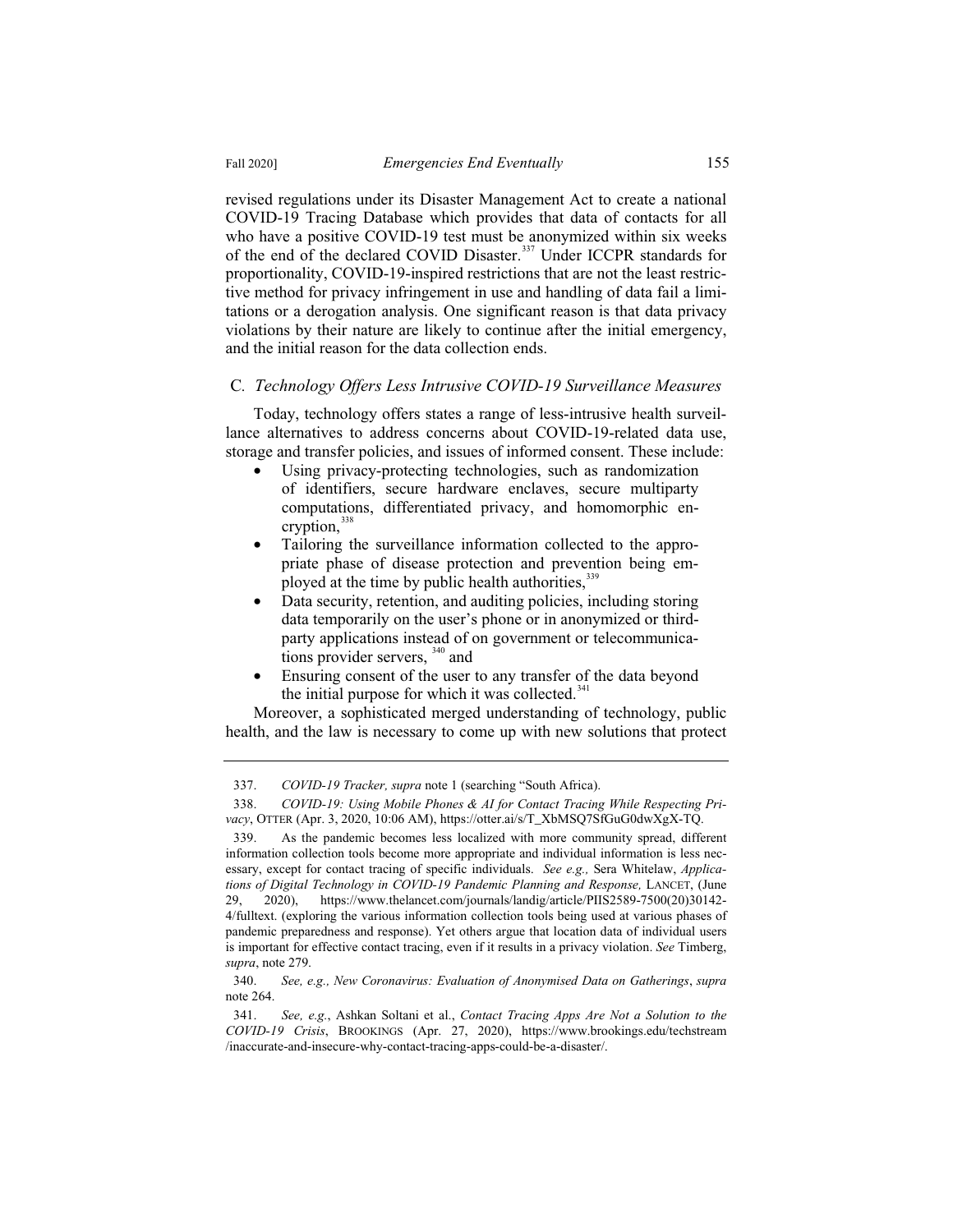privacy while providing health authorities with valuable data for stopping epidemics like COVID-19. Governments, companies, and the tech community are working together to come up with ways to protect privacy while allowing data relevant to COVID-19 surveillance to be processed and used by governments.<sup>342</sup> But few measures deploy these safeguards. On the other hand, states are rolling out new apps on an almost daily basis around the world and giving themselves and their telecommunications companies authorization to collect and use cellphone users' location data, proximity data and interaction data, often without restriction.<sup>343</sup>

The tech communities in Europe and the United States are pushing governments to include data protection technologies in their COVID-19 responses, including the Pan European Privacy Preserving Proximity Tracing system.<sup>344</sup> Among the technologies that are being deployed are randomization of identifiers, secure hardware enclaves, secure multiparty computations, differentiated privacy, and homomorphic encryption.<sup> $345$ </sup> Stakeholders ranging from the UN's International Telecommunications Union to the World Economic Forum have proposed that privacy-enhancing technologies should be used to prevent abuse of private data, which has been placed in the hands of governments during the emergency response to COVID-19.<sup>346</sup>

One widely discussed solution stems from a Google-Apple cooperation project which uses Bluetooth in both Apple and Android cellphones to support contact-tracing.<sup>347</sup> Unlike others, the Google-Apple collaboration saves tracking information on a user's phone, rather than on government-accessed servers.<sup>348</sup> This decentralized data storage better protects privacy and seems to be a reasonable balance in line with the principles of necessity and proportionality. Six months into the pandemic, studies question whether any contact tracing apps have helped to control the spread of the virus, but at least those using the Google-Apple based technologies better protect priva- $\text{cv.}^{349}$ 

<sup>342</sup>*. Id.*

<sup>343</sup>*. See, e.g., id.*

<sup>344.</sup> *COVID-19: Using Mobile Phones & AI for Contact Tracing While Respecting Privacy*, *supra* note 338; *see, e.g.*, Timberg, *supra*, note 279.

<sup>345.</sup> *See generally* BIGDATA UN GLOB. WORKING GRP. UN HANDBOOK ON PRIVACY-PRESERVING COMPUTATION TECHNIQUES, (2019), http://publications.officialstatistics.org /handbooks/privacy-preserving-techniques-handbook/UN%20Handbook%20for%20Privacy-Preserving%20Techniques.pdf.

<sup>346.</sup> Samantha Stein, *How to Restore Data Privacy After the Coronavirus Pandemic*, WORLD ECON. F., (Mar. 31, 2020), https://www.weforum.org/agenda/2020/03/restore-data-privacyafter-coronavirus-pandemic/; Ben-Hassein, *supra* note 327.

<sup>347.</sup> *Some Countries Want Central Databases for Contact-Tracing Apps*, ECONOMIST, (Apr. 30, 2020) https://www.economist.com/europe/2020/04/30/some-countries-want-centraldatabases-for-contact-tracing-apps.

<sup>348.</sup> *Id.*

<sup>349.</sup> *See* Timberg*, supra* note 279.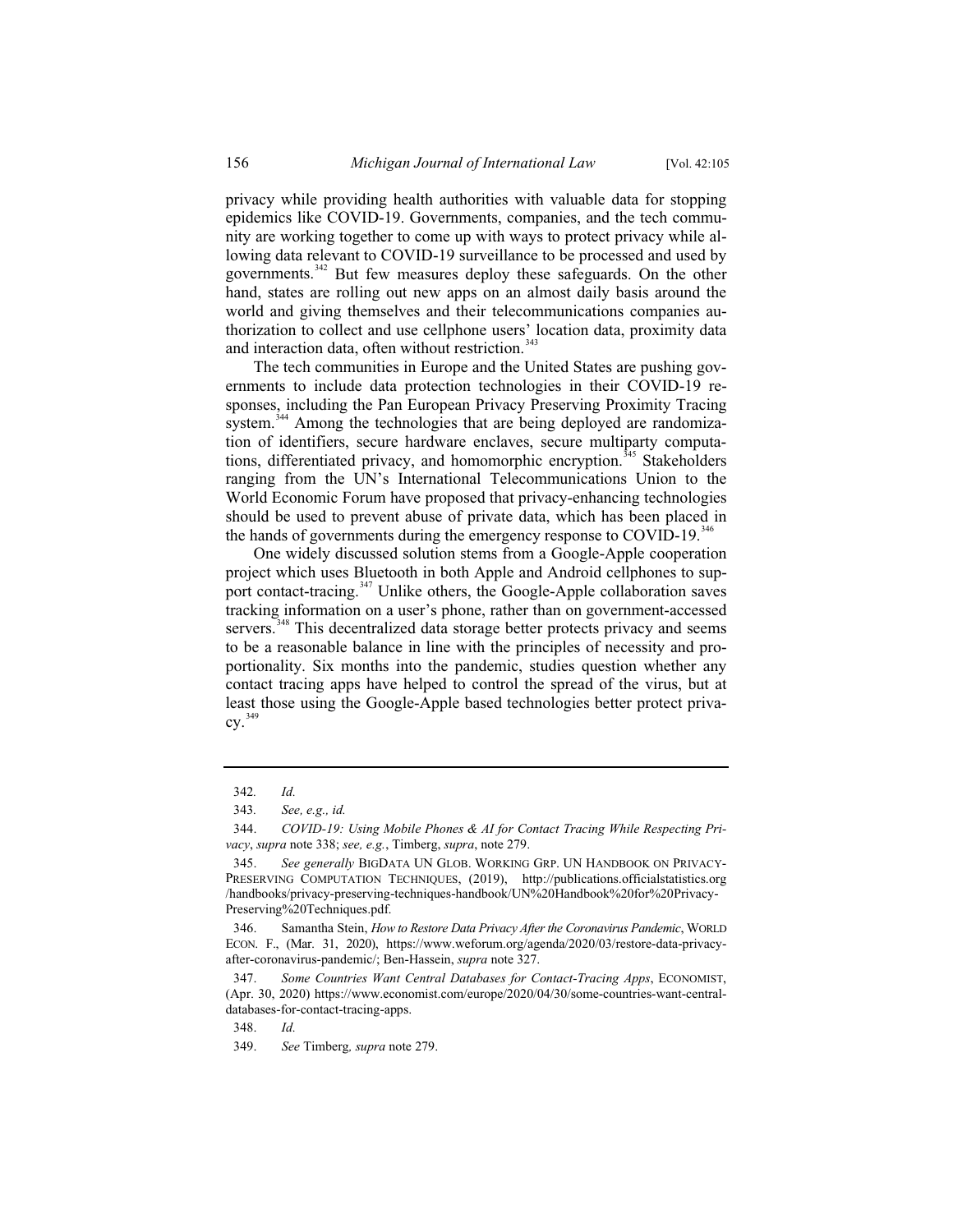UN human rights monitors and interested civil society groups have offered interesting proposals to better protect privacy rights in the face of modern surveillance and the spread of health data across uncontrolled databases. For example, a group of more than 100 civil society organizations signed a joint statement April 2nd, calling on governments to ensure their surveillance practices were strictly necessary and tailored to health needs identified by public health professionals.<sup>350</sup> Their joint statement proposed seven preventive and protective measures for COVID-19-related surveillance. These include:

- Ensuring surveillance measures are lawful, necessary, and proportionate and provided for by law.
- Expanded surveillance powers should be time-limited and end after the pandemic pressure decreases.
- Data collection should be used only for COVID-19 response and no other government purpose.
- Digital safety and personal data must be protected in the process of pandemic response.
- Any use of digital surveillance or AI must address the risk that marginalized populations are discriminated against or inaccurately characterized or targeted.
- Data sharing agreements that governments enter into must be based on law and disclosed in a manner to allow public oversight, sunsetting, and other safeguards.
- Government should ensure that health authorities, not domestic or international intelligence agencies, handle and control the information collected by COVID-19-related surveillance and effective remedies must exist for misuse and error.
- Public health experts and marginalized populations are among the stakeholders that should be consulted in COVD-19 related data collection and surveillance programs.<sup>351</sup>

The difficulty of coordinating fast-moving technology changes for the protection of privacy with the evolving responses of legal and health professionals in dealing with the virus is another significant reason why states should consider COVID-19-related restrictions on privacy based on derogation from the ICCPR, rather than a limitations analysis. Our legal and health framework would benefit from constant reassessment given the rapid change in the scientific knowledge about the virus, its various stages, and the best ways to combat the virus at each of these stages. Moreover, states must have a sufficient understanding of the privacy-protecting technologies available and must incentivize surveillance and digital app designers to pro-

<sup>350.</sup> Joint Statement *States Use of Digital Surveillance Technologies to Fight Pandemic Must Respect Human Rights,* ALGORITHM WATCH (Apr. 2, 2020), https://algorithmwatch.org /en/joint-statement-pandemic-surveillance-tech-and-human-rights/.

<sup>351</sup>*. Id.*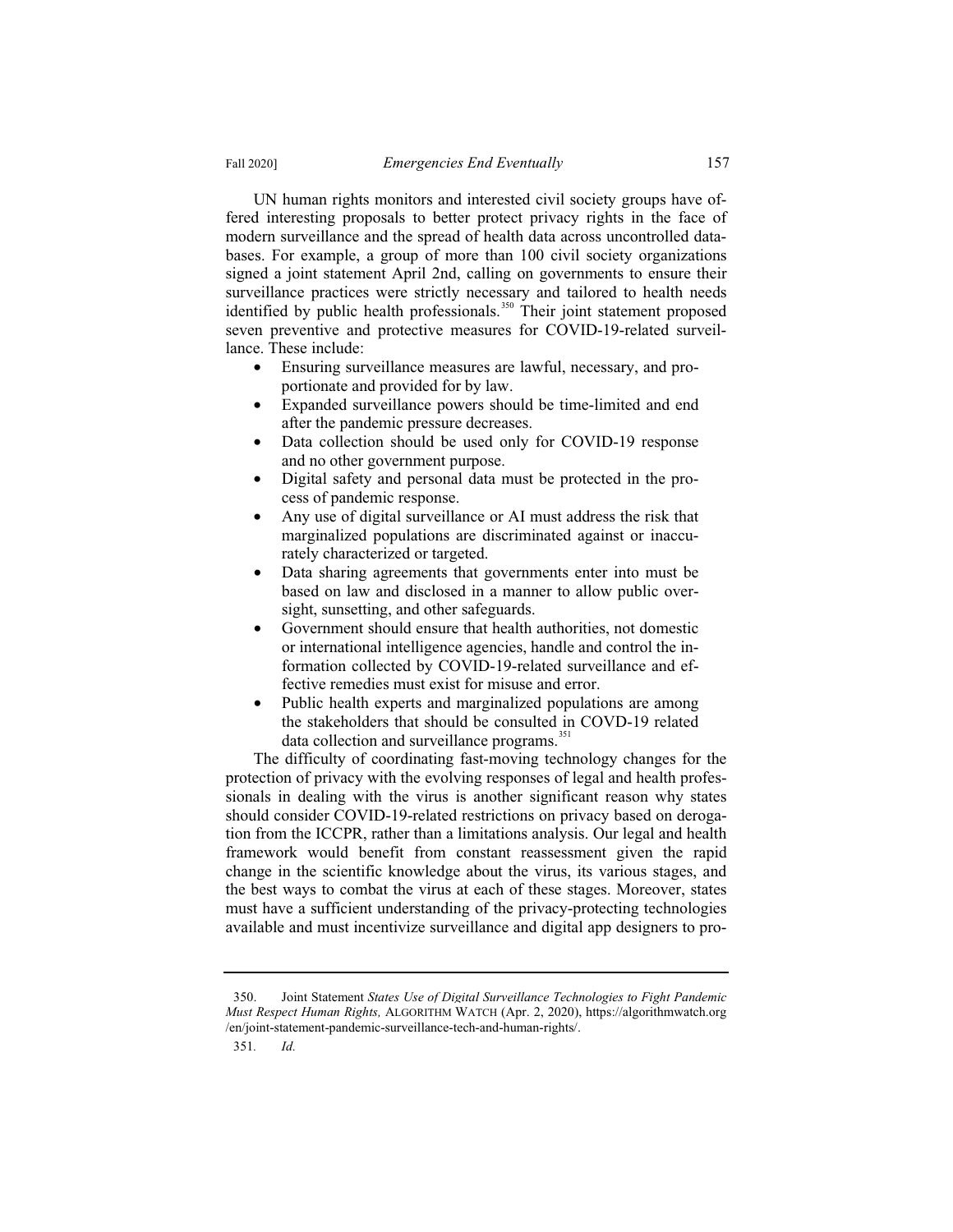tect privacy. A one-time limitations analysis that determines a privacy infringement caused by digital surveillance is permitted, because it was not arbitrary under Article 17, threatens to be quickly out of date and does a disservice to the rapid advances in privacy-enhancing technology which can permit strong digital responses to COVID-19 without infringing privacy rights.

# VI. IMPROVING LIMITATIONS ANALYSES OF COVID-19 RESTRICTIONS ON FREEDOM OF ASSEMBLY

COVID-19-inspired restrictions on public gatherings, which in many nations limit the number of individuals outside the same household who can meet at one time or place, create interesting challenges under the ICCPR, particularly under Article 21 on Freedom of Assembly. These limitations impact public protests, church and other religious gatherings, opportunities for political candidates to campaign, and for voters to cast ballots, cultural, sports and recreational activities, and many other elements of social and political life. Many citizens seem to have accepted the balancing decision that governments have made for them—agreeing to temporary limitations on their exercise of rights in the interest of "preserving life."<sup>352</sup> In other cases, citizens protest and vocally object to COVID-19-inspired restrictions and demand a return to economic and social life without these public health measures.<sup>353</sup>

This section argues that analyses governments have undertaken with respect to freedom of assembly, if any, have been incomplete or insufficient, and suggests additional factors states may use to conduct more thorough limitations analyses. This section makes four primary points. First, a balancing between public health and other rights is clearly contemplated under Article 21, but states should not weigh all competing rights equally. The standard of the ICCPR prioritizes avoiding restrictions that impact a democratic society. So, COVID-19-related restrictions that infringe political protests and elections deserve more strict scrutiny than restrictions interfering with sporting or cultural events. Second, governments should draw lessons from European and U.S. legal doctrines, which emphasize that restrictions on assemblies should be viewpoint neutral and should maintain the ability of an assembly to reach its intended audience. Third, modern society offers a range of online alternatives, which could make restrictions more or less necessary and proportionate. States should explicitly consider the availability of

<sup>352.</sup> *See, e.g*., Raphaella Stavrinou, *Public Opinion in Italy, Spain, France in Favour of Lockdown Measures,* NEW EUR., (March 26, 2020, 6:56 PM), https://www.neweurope.eu /article/public-opinion-in-italy-spain-france-in-favour-of-lockdown-measures; Ted Van Green & Alec Tyson, *Five Facts About Partisan Reaction To COVID-19 in the US,* PEW RSCH. CTR. (April 2, 2020), https://www.pewresearch.org/fact-tank/2020/04/02/5-facts-about-partisanreactions-to-covid-19-in-the-u-s.

<sup>353.</sup> *See, e.g.*, *infra* fns. 409–416 (discussing Michigan protests).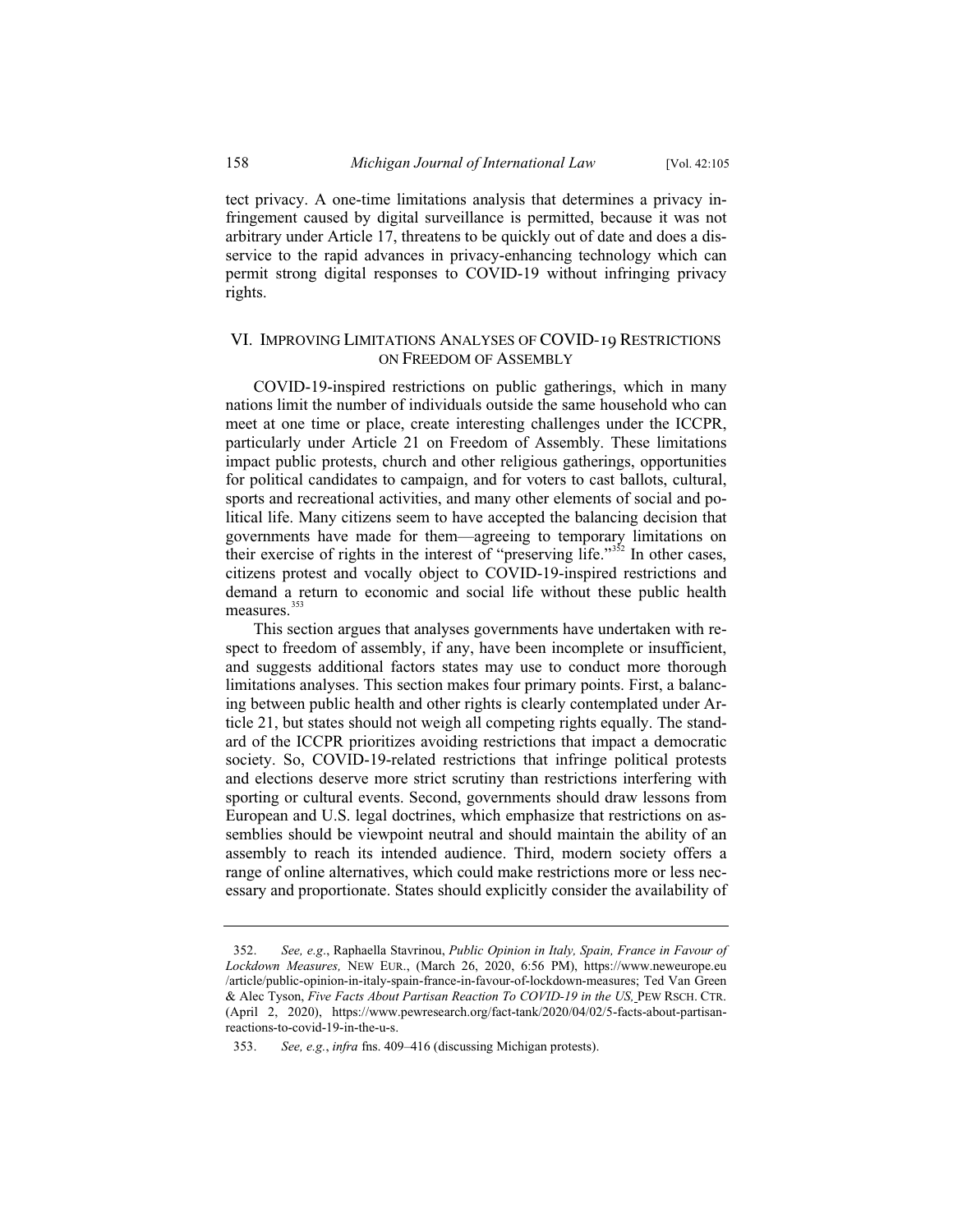online alternatives, where relevant, and the impact of Internet shutdowns on other freedoms during a pandemic. Finally, we conclude that a derogationsbased approach for justifying COVID-19-related restrictions on freedom of assembly is preferable to a limitations-based one. All emergency restrictions should eventually come to an end, an outcome more easily assured under a derogations analysis than under a limitations analysis.

### A*. Limitations Analyses, If Any, Appear to Have Been Conducted Superficially*

According to the COVID-19 Tracker, at least 110 nations have imposed freedom of assembly restrictions due to COVID-19 as of September 2020<sup>354</sup> Of those, ten percent involved legislation, with most other restrictions imposed by executive order or regulation.<sup>355</sup> There is little evidence that officials analyzed the ICCPR standards of legality, necessity, and proportionality in detail in designing these restrictions.<sup>356</sup> Despite the lack of evidence of any rigorous analysis, we assume  $357$  that the regulations of assemblies meet the legality test and assume the responsible officials believed that some limit on public gatherings was necessary to protect the lives and capacity of their health systems from the virus. $388$ 

Assessing proportionality, however, is more complicated. The only UN Special Rapporteur to formally report on health-based limitations on human rights in pandemics since the COVID-19 outbreak essentially merged the necessity and proportionality tests.<sup>359</sup> He noted:

[U]nder the necessity principle, when a State invokes a legitimate ground for restriction of freedom of expression, it must establish a

356. *See, e.g.,* Neil Jarman & Simona Ogenovska, *Protest in Time of Pandemic*, EUR. CENT. NOT-FOR-PROFIT L., (last accessed May 28, 2020), https://ecnl.org/protest-in-time-ofpandemic/ (arguing European assembly restrictions are haphazard with no standard for the number of people permitted to gather or time-length of restrictions).

<sup>354.</sup> *COVID-19 Tracker*, *supra* note 1.

<sup>355.</sup> *Id.* Cambodia, Denmark, Egypt, El Salvador, France, Greenland, Hungary, Ireland, Kyrgyzstan, Moldova, N. Macedonia, South Korea, Singapore, and the United Kingdom adopted national legislation, while Ethiopia and Nigeria imposed restrictions on assemblies via legislation at state-level. Others in the database imposed restrictions based on executive order, regulation, or practice. While not in the Tracker, Papua New Guinea also passed a law giving the government Controller broad authority to restrict movement, assemblies and most aspects of public life. *See National Pandemic Act of 2020*, Papua New Guinea National Parliament (June 12, 2020), https://covid19.info.gov.pg/files/June2020/18062020/National %20Pandemic%20Act%202020-%28Certified%29.pdf;

<sup>357.</sup> *See supra* text accompanying fns. 66–70.

<sup>358.</sup> *COVID-19 Tracker*, *supra* note 1 (searching "Assemblies").

<sup>359.</sup> *See, e.g.*, *COVID-19 and Special Procedures*, OFF. HIGH COMM'R FOR HUMAN RIGHTS ["OHCHR"] (last visited May 29, 2020), https://www.ohchr.org/EN/HRBodies /SP/Pages/COVID-19-and-Special-Procedures.aspx (Special Rapporteur David Kaye was the first UN Special Rapporteur to file a formal report related to the pandemic. Numerous rapporteurs have produced unofficial reports).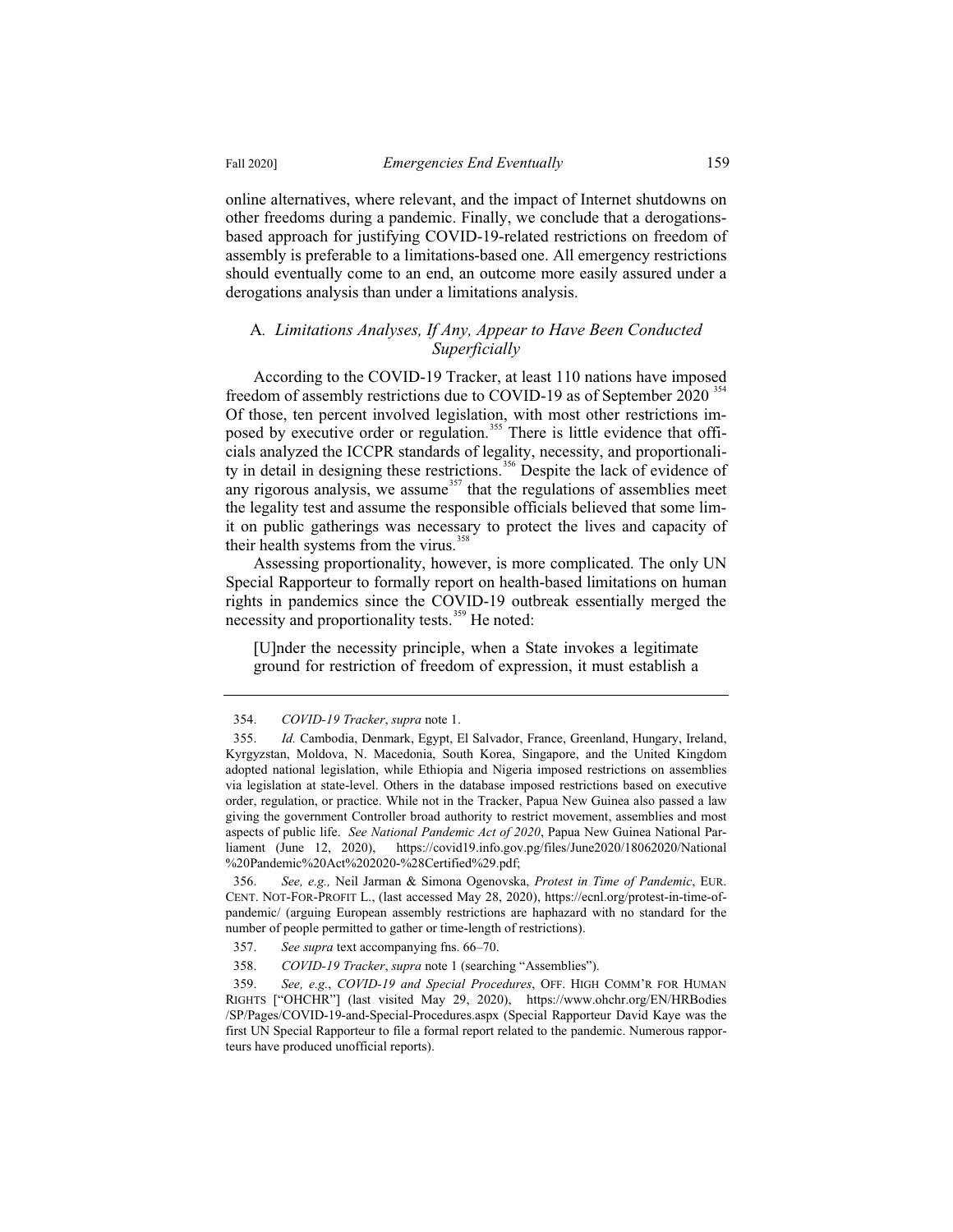direct and immediate connection between the expression and the threat said to exist. It is the State's obligation to demonstrate necessity, not a complainant's obligation to demonstrate its failure. The judgment of the European Court of Human Rights – that, to meet the test of necessity, any restriction must be something more than "useful," "reasonable," or "desirable"—is the correct one. Necessity implies proportionality, according to which restrictions must target a specific objective and not unduly intrude upon other rights of targeted persons, and the ensuing interference with third parties' rights must be limited and justified in the light of the interest supported by the intrusion (A/HRC/29/32, ¶ 35). The restriction must be the least intrusive instrument among those which might achieve the desired result. $360$ 

We consider COVID-19-inspired assembly restrictions under these tests below and suggest improvements for states to use in their balancing analyses.

# B*. A Rigorous Limitations Analysis Should Draw Lessons from Article 21, Jurisprudence on Protest Limitations, and Online Alternatives in Modern Society*

In considering restrictions on freedom of assembly, we suggest states should, in the future, consider the following factors in assessing a restriction's proportionality. First, ICCPR Article 21's standard—that a restriction must be necessary in a democratic society—prioritizes certain types of assemblies in balancing public health interests against human rights. The ICCPR language suggests an intent to minimize limitation on rights key to democratic expressions—such as those related to policy issues, protest messages, and elections—over gatherings for sporting or cultural purposes.<sup>361</sup> Standards adopted by the General Comments and other secondary sources under-emphasize this link to democratic expression.<sup>362</sup> In the case of COVID-19-related restrictions, limitations that impact the rights necessary for democratic expression should be strictly scrutinized. In effect, this suggests that restrictions for public health may fail a limitations balancing analysis and would be better imposed as emergency derogations with limited life-span.

Second, in a proper analysis of COVID-19-related restrictions, states might consider the type of balancing European and U.S. law has applied to freedom of assembly and public protest in a non-health context. In these ju-

<sup>360</sup>*.* David Kaye (Special Rapporteur on the Promotion and Protection of the Right to Freedom of Opinion and Expression), *Disease Pandemics and the Freedom of Opinion and Expression* ¶ 15, U.N. Doc. A/HRC/44/49 (Apr. 23, 2020) (internal citations omitted).

<sup>361.</sup> ICCPR, *supra* note 4, art. 21.

<sup>362</sup>*. See* General Comment No. 37, *supra* note 60, ¶ 40.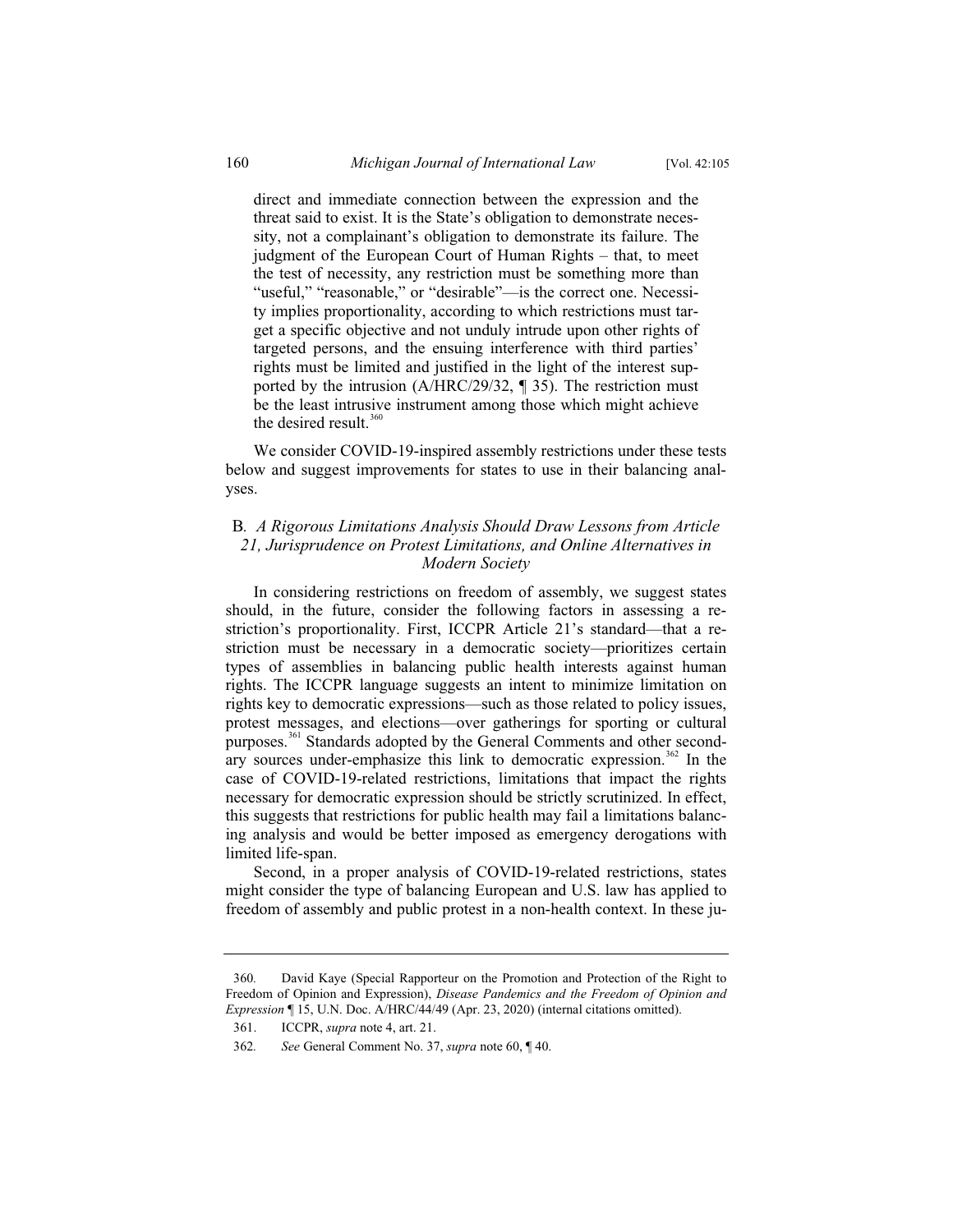risdictions, time, place, and manner restrictions are permitted in certain circumstances but must be applied to maximize the opportunity for the underlying message of an assembly to reach the intended audience—often lawmakers or other politicians. The Organization for Security and Co-operation in Europe ("OSCE"), for example, considers whether a protest is taking place within sight and sound of the policymakers who are its intended audience.<sup>363</sup> Finally, states should consider the availability of online alternatives to assemblies that are important in a democracy.<sup>364</sup> While this range of

online alternatives was unavailable when the ICCPR was drafted, any proportionality test applied today should consider the specific type and nature of online alternatives, especially as they impact freedom of assembly.

### 1. "Necessary in A Democratic Society" From the ICCPR's History

Analysis of bans on public gatherings and other COVID-19-inspired restrictions affecting freedom of assembly under IHRL is complicated by the intention of drafters in the negotiating history of ICCPR Articles 21 and 22 requiring that any restriction be "necessary in a democratic society in the interests of  $\dots$  public health."<sup>365</sup> It appears from the negotiating history of the ICCPR that the point inserted into the Covenant by the states advocating for restrictions to be "necessary in a democratic society" was more a political point about the link between assembly related rights and democratic activity than a legal one. The *Travaux Préparatoires* state:

Article 17 (Right of peaceful assembly) Formulation of the right. The debate on article 15 that took place at the Commission's 325th meeting was concerned with the purposes of, and limitations on, the right of peaceful assembly. Many representatives regarded the second sentence of the article as a satisfactory specification of the limitations that were desirable. Some representatives thought there was room for improvement and suggested the revision of the catalogue of limitations by adding public safety, public health instead of health simply the prevention of disorder or crime, and the maintenance of order, as some of the criteria by which the necessity of allowable legislative limitations should be judged. A number of representatives said it was of fundamental importance that limita-

<sup>363.</sup> *See* Nina Belyaeva, Thomas Bull, David Goldberger, Michael Hamilton, Neil Jarman, Muatar S. Khaidarova, Sergei Ostaf, Vardan Poghosyan, Alexander Vashkevich & Yevgeniy Zhovtis (Organization for Security and Co-Operation in Europe Panel of Experts on Freedom of Assembly), Guidelines on Freedom of Peaceful Assembly  $(2^{nd}$  ed., 2010) [hereinafter Freedom of Peaceful Assembly], at 17 § 3.4-3.5. *infra* text accompanying fns. 402–405 (discussing U.S. standards for time, place, and manner restrictions.

<sup>364.</sup> *See generally* Amy E. Cattle, *Digital Tahrir Square: An Analysis of Human Rights and the Internet Examined Through the Lens of the Egyptian Arab Spring,* 26 DUKE J. COMP. & INT'L L. 417, 449 (2016).

<sup>365.</sup> ICCPR, *supra* note 4 at art. 21–22.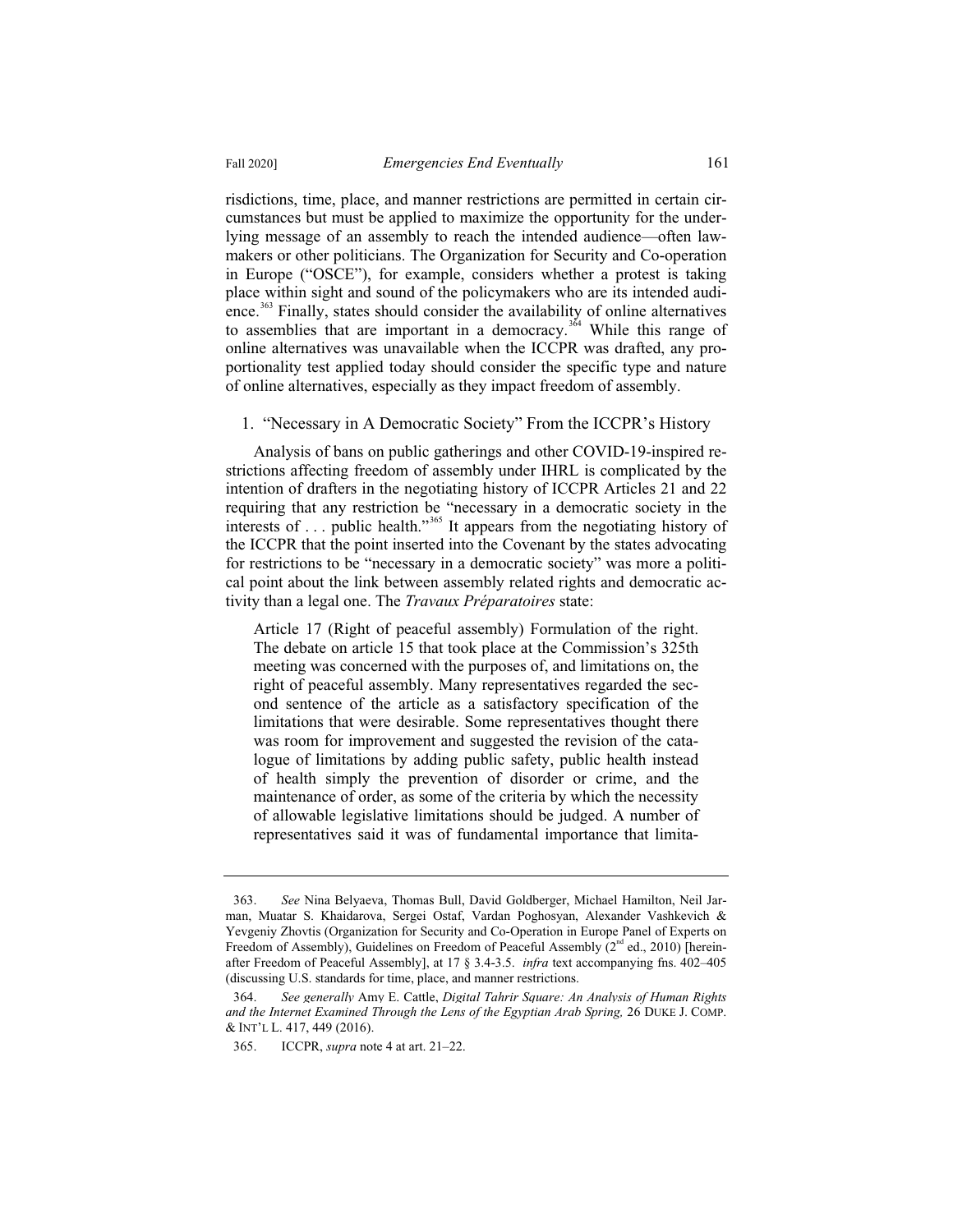tions on the right to peaceful assembly should be allowed only where they were necessary in a democratic society. Other representatives contended that the right itself should serve the interests of democracy and that any exercise of the right running counter to democratic principles should be prohibited and penalized. The proponents of that view argued that the aim should meet with universal approval among the members of the Commission and also that it was consonant with the very principles and purposes of the United Nations. Some representatives, however, opposed the linking either of the right of peaceful assembly or of the limitations thereon to democratic principles, since it was difficult to find any practical definition of the term "democracy" that would meet with universal acceptance and, furthermore, since none of the limitations in the covenant should be used for the extirpation of any philosophies or political beliefs, however detestable or obnoxious they might be, unless the exercise of the right of peaceful assembly by groups avowing such. $366$ 

This discussion in the *Travaux Préparatoires* suggests that state representatives highly valued the connection between the right to peaceful assembly and democratic expressions of political views. They specified that the ICCPR should not permit limitations that impede assemblies important to a democracy. The political nature of this argument is enhanced by the fact that language about limitations on freedom of assembly being necessary in a democratic society was added to the ICCPR Article by the narrowest of margins in a nine to eight vote, which split on ideological lines.<sup>367</sup>

In attempting to interpret the "necessary in a democratic society" clause of the ICCPR, some secondary sources oversimplified the political point being emphasized by the drafters. Clearly, an ideological battle between democracy and other forms of government was underway in 1966 when the ICCPR was adopted. Proponents of democracy had prevailed in World War II and held the majority in the UN at the time of the ICCPR vote, but the Cold War-era blocs had formed.<sup>368</sup> Democratic states largely supported the ICCPR, while those in the Soviet-bloc supported the ICESCR, and nonaligned states like India and Yugoslavia supported elements of both trea-

<sup>366.</sup> *Travaux Préparatoires*, *supra* note 63, paras. 21–22.

<sup>367.</sup> *Id.* The insertion of the words "in a democratic society," proposed by France (E/CN.4/L.201), was adopted 9 to 8, with 1 abstention.

<sup>368.</sup> *See* Nico Schrijver, *Fifty Years International Human Rights Covenants. Improving the Global Protection of Human Rights by Bridging the Gap Between the Two Covenants,* 41TIJDSCHRIFT VOOR RECHTSGESCHIEDENIS [TVR] 457, 458 (2016); Daniel Tarantola, *A Perspective on the History of Health and Human Rights: From the Cold War to the Gold War*, 29 J. PUB. HEALTH POL'Y, 42, 42-53. (discussing right to health in ideological context of Cold War).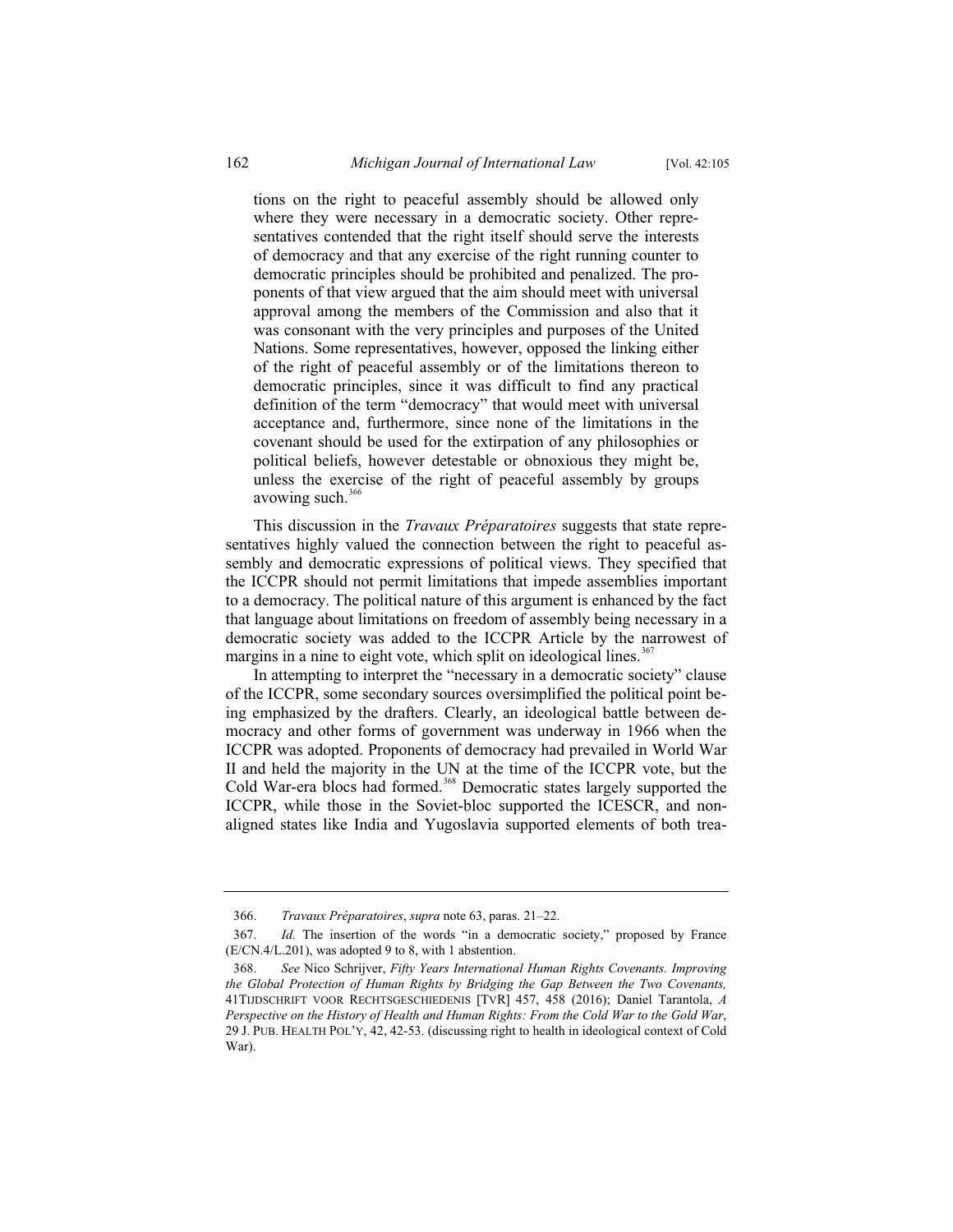ties.<sup>369</sup> In the context of the ICCPR discussion of the term "necessary in a democratic society," these non-aligned states assiduously abstained and argued that democracy was not sufficiently well defined.<sup> $370$ </sup> But that position was defeated in the final vote on the article, and again in the amendment, as the position of democratic states in the Western bloc prevailed.<sup>371</sup>

Finally, in considering the standard for deciding whether a restriction is "necessary in a democratic society," the UN Human Rights Committee's General Comment 37 suggests that a limitation on freedom of assembly under Article 21 must, inter alia: $372$ 

- Be considered imperative, in the context of a society based on democracy, political pluralism, and human rights, as opposed to being merely reasonable or expedient;
- Be the least intrusive among the measures that might serve the relevant protective function. Establishing whether a restriction is necessary requires a factual assessment;
- Be proportionate, which requires . . . balancing the nature and the extent of the interference against the reason for interfering.

This approach substitutes for the "necessary in a democratic society" standard legal tests of proportionality and least restrictive means, which were not necessarily intended in negotiating the ICCPR. Viewed in this light, it appears the first test proposed by the General Comment—whether a limitation is "considered imperative, in the context of a society based on democracy, political pluralism, and human rights"—is the most consistent with the underlying view of states negotiating the treaty. It is also the most closely linked to the language of Article 21.

<sup>369.</sup> Schrijver *supra* note 368*; see also* THE HUMAN RIGHTS COVENANTS AT 50 23-26 (Daniel Moeckli & Helen Keller eds., 2018).

<sup>370.</sup> *See* Travaux Préparatoires, *supra* note 63, at paras. 249–50. (Some representatives, however, opposed the linking either of the right of peaceful assembly or of the limitations thereon to democratic principles, since it was difficult to find any practical definition of the term "democracy" that would meet with universal acceptance and, furthermore, since none of the limitations in the covenant should be used for the extirpation of any philosophies or political beliefs, however detestable or obnoxious they might be, unless the exercise of the right of peaceful assembly by groups avowing such philosophies fell unmistakenly within one of the types of activity that the State would be permitted, under the statement of limitations already contained in the article, to prohibit or restrain. In favor: Egypt, Pakistan, Poland, Ukrainian Soviet Socialist Republic, Union of Soviet Socialist Republics, Uruguay. Against: Australia, Belgium, Chile, China, France, Greece, Lebanon, Sweden, United Kingdom of Great Britain and Northern Ireland, United States of America. **Abstaining: India, Yugoslavia."**) (emphasis added).

<sup>371</sup>*. Id.*

<sup>372.</sup> General Comment No. 37, *supra* note 60, ¶ 40.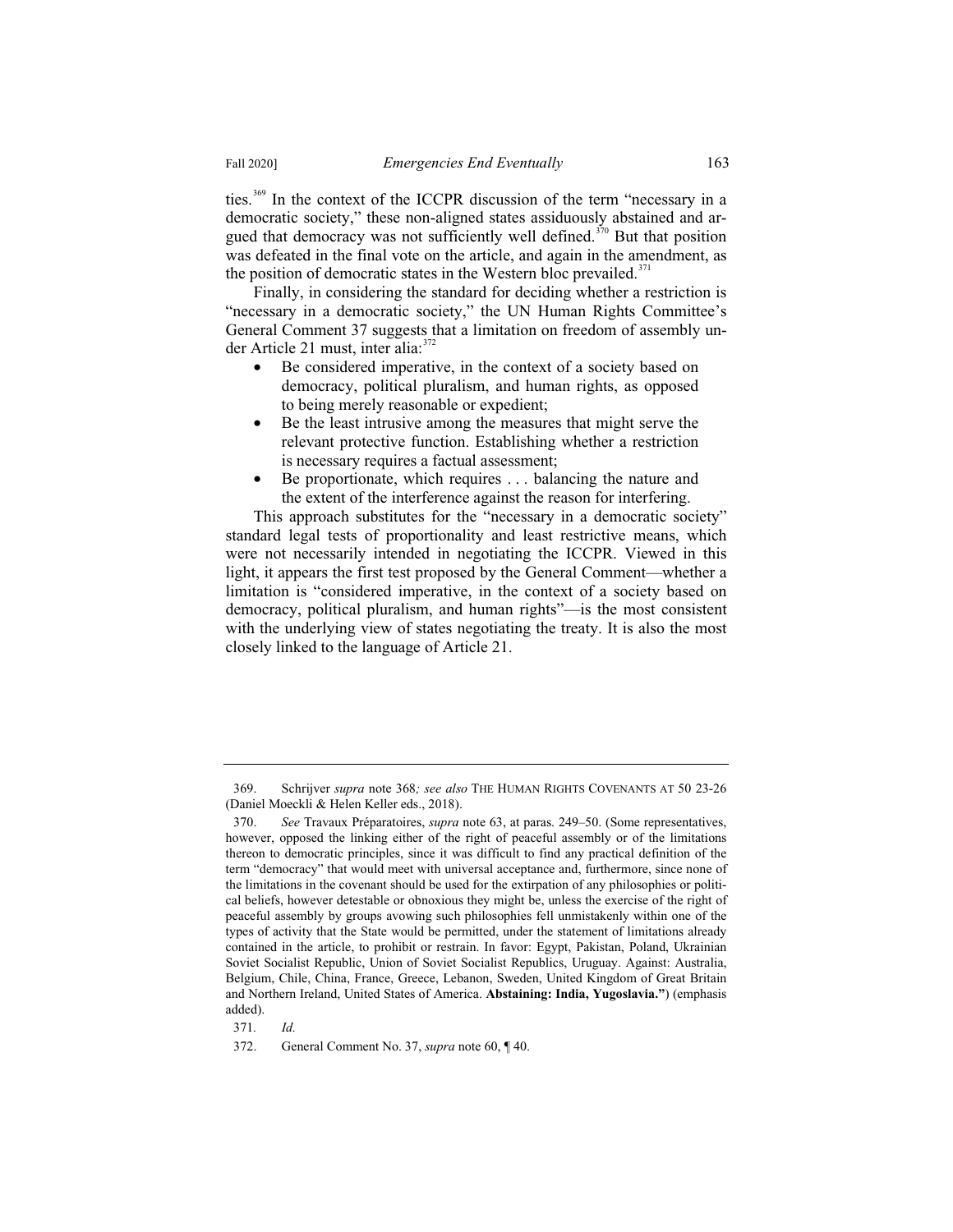# 2. Impact of COVID-19-Related Restrictions on Rights Necessary to Democracy

Analyzing whether a given restriction is necessary and justified in a democratic society inherently poses its own balancing test based on the facts of the restriction and the application of that restriction to assemblies, which are expressing various viewpoints and opinions of relevance to democratic debate.<sup>373</sup> The "proportionality" analysis advanced by secondary sources such as the Siracusa principles suggests analyzing a restriction by focusing on the objective being sought to protect through the restriction—here, the benefit to public health. In the case of COVID-19 related restrictions on freedom of assembly, large gatherings could rationally impact public health.<sup>374</sup> But the original terms of the ICCPR and its history suggest that the Covenant and Article 21, in particular, focused on how a given legal restriction would impact rights central to a democracy.<sup>375</sup> In this way, the ICCPR prioritizes certain rights as having greater weight than others in a proper balancing analysis.

How would this apply in practice? The lawfulness of COVID-19 response measures depends on many factual questions about how the restriction was adopted, how it is being deployed, and what activity is being limited. Is the restriction being deployed on a neutral basis across the board, or is freedom of assembly or other political activity specifically targeted by the limitation?<sup>376</sup> For example, is the restriction being deployed, as it potentially was in Poland, to limit participation in an election?<sup>377</sup> Is it being deployed to limit the ability of protesters to complain about a political issue? Is it, as in recent protests in the United States, part of a debate about the impact of COVID-19-inspired restrictions themselves?<sup>378</sup> Can bans on public gatherings deny the right to work, or similarly, can they keep workers from striking over, for example, inadequate protective gear or failure to grant premium pay to healthcare workers treating those with the virus? What if the ban is being deployed to limit another protected ICCPR right, such as religious freedom? Or is it deployed as a pretext to push demonstrators off the streets? In balancing the extent of a state's interest in the protection of

<sup>373.</sup> *See* S. Bay Pentecostal Church v. Newsom, 140 S. Ct. 1613, 1613–14 (2020) (Roberts concurring) (emphasized the judiciary lacks the background, competence and expertise to second-guess public health decisions and stating "when restrictions on particular social activities should be lifted during the pandemic is a dynamic and fact-intensive matter.").

<sup>374.</sup> *Id.*

<sup>375.</sup> *See* ICCPR *supra* note 4, art. 21; *see also Travaux Préparatoires*, *supra* note 63, paras. 248–50.

<sup>376.</sup> *COVID-19 Tracker*, *supra* note 1 (searching "Albania")(an executive order provided a ban and fines for all gatherings, specifically mentioning political gatherings).

<sup>377.</sup> *See COVID-19 and Special Procedures*, *supra* note 359 (stating that the 'principles of non-discrimination, participation, empowerment and accountability in particular needs to be applied. Particular attention should be paid to people in vulnerable situations").

<sup>378.</sup> *See id.*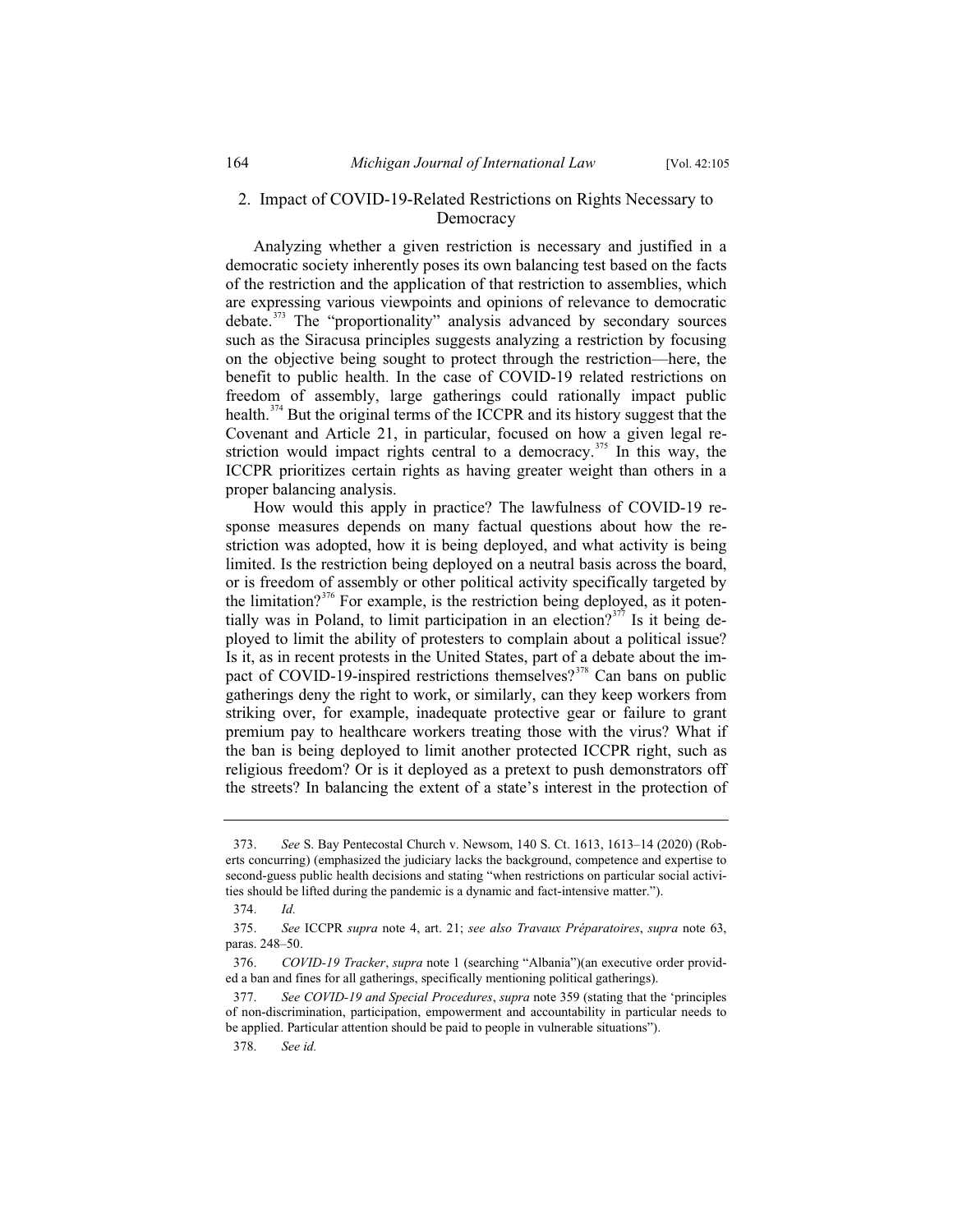public health, is it relevant to how serious the risk of infection is in the location where the assembly is to take place? For example, should an election be permitted to go forward in a relatively isolated area of a country where the virus has not yet spread, whereas it might be lawful to postpone or cancel a similar gathering for an election in New York City or another metropolis where hospitals threaten to be overwhelmed by the disease? Many of these questions are at the heart of an analysis of whether a restriction is necessary in a democratic society in the interest of public health.

These fact patterns are not hypothetical but have already emerged in the months since COVID-19 erupted into our social and political lives. Elections have been conducted, for example, in South Korea and some U.S. states, but more often they have been delayed, as in Poland, New Zealand and many U.S. state presidential primaries.<sup> $379$ </sup> In Burundi and Guinea, dictators are reportedly proceeding with elections because they know COVID-19 will keep election observers away.<sup>380</sup> Protests against COVID-19-related stay-at-home orders have occurred in many U.S. states: Most have been permitted, but some have been at least partially dispersed by police.<sup>381</sup> U.S. authorities may also have misused COVID-19 measures in policing protests sparked by the death of George Floyd in police custody.<sup>382</sup> Health care

<sup>379.</sup> *See* Choe Sang-Hun, *In South Korea Vote, Virus Delivers Landslide Win to Governing Party,* N.Y. TIMES (Apr. 15, 2020), https://www.nytimes.com/2020/04/15 /world/asia/south-korea-election.html. (stating despite being one of the first states to face serious infection and restrictions as a result of COVID-19 South Korea held national elections for Parliament on April 15, 2020); Nick Corasaniti & Stephanie Saul, *16 States Have Postponed Primaries During the Pandemic. Here's a List.,* N.Y. TIMES, (May 27, 2020), https://www.nytimes.com/article/2020-campaign-primary-calendar-coronavirus.html (Similarly, 16 U.S. states delayed presidential primaries because of the risk of COVID-19 transmission and regulations limiting public gatherings); Joanna Berendt & Marc Santora, *Pandemic Forces Poland to Delay Presidential Election*, N.Y. TIMES*,* (May 7, 2020), https://www.nytimes.com/2020/05/07/world/europe/poland-presidential-election-

coronavirus.html (Poland's May 10 Presidential election was delayed because of COVID-19 related restrictions and political debate about whether the election delay gave the incumbent a greater opportunity to campaign on state-dominated television while the opposition has been unable to campaign during the virus lockdown); Damien Cave, *New Zealand Election Delayed Amid New Coronavirus Outbreak***,** N.Y. TIMES (Aug. 17, 2020), https://www.nytimes.com/2020/08/17/world/asia/new-zealand-election-coronavirus.html

<sup>380.</sup> *Covid-19 Helps Ballot-Dodgers in Africa*, ECONOMIST, (May 16, 2020), https://www.economist.com/middle-east-and-africa/2020/05/16/covid-19-helps-ballotdodgers-in-africa.

<sup>381.</sup> *See* Manny Fernandez, *Conservatives Fuel Protests Against Coronavirus Lockdowns,* N.Y. TIMES (Apr. 18, 2020), https://www.nytimes.com/2020/04/18/us/texas-protestsstay-at-home.html (Protesting in Michigan and Texas were partially restricted by police enforcing stay-at-home orders, while other parts of those protests went forward uneventfully. Other demonstrations against COVID-19-inspired stay-at-home orders have taken place in Ohio, Indiana, Nevada and Maryland, often under the "You Can't Close America" banner used in Austin, Texas).

<sup>382.</sup> *See* Robinson Meyer, *The Protests Will spread the Coronavirus,* ATLANTIC (June 1, 2020), https://www.theatlantic.com/health/archive/2020/06/protests-pandemic/612460/ (citing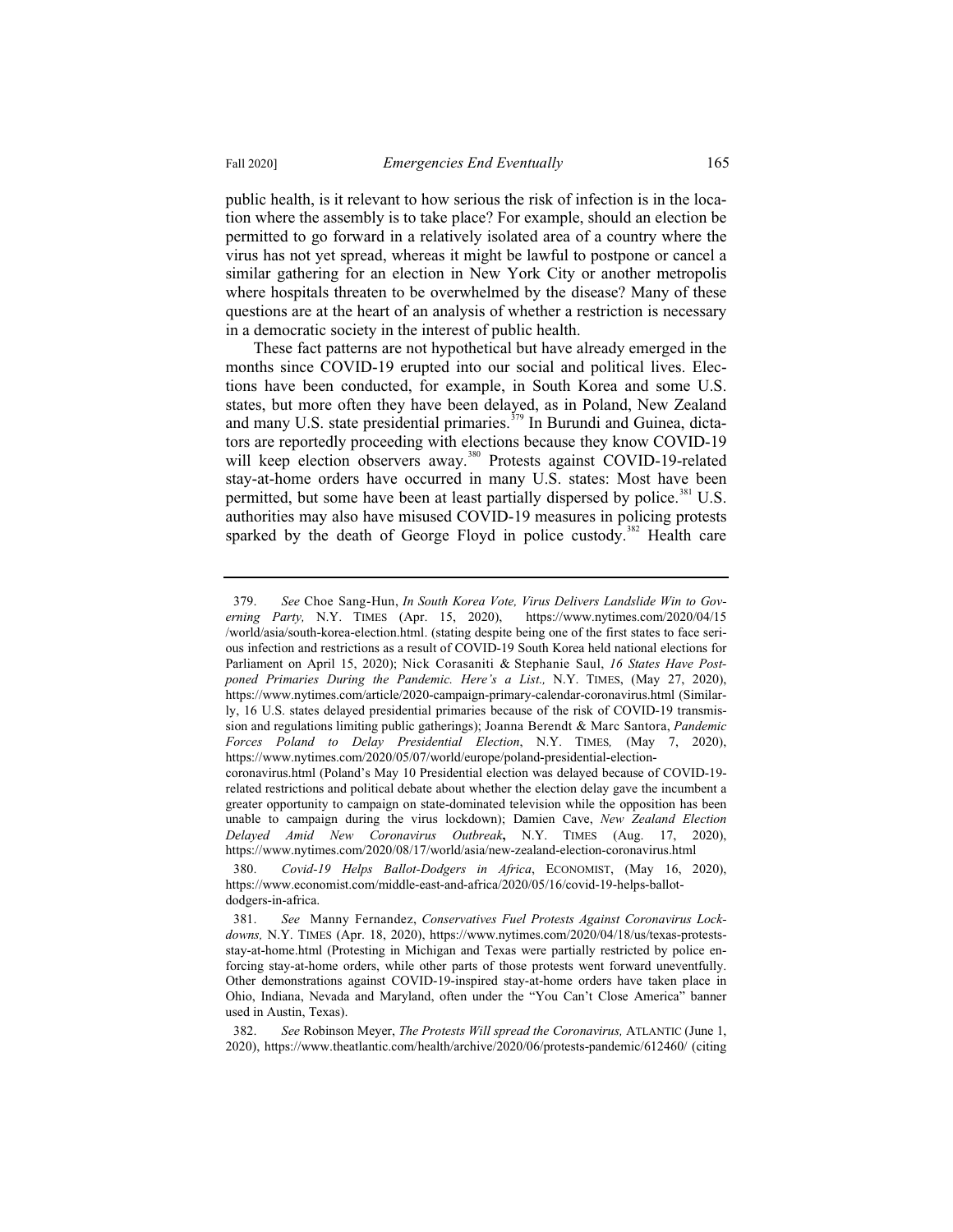workers from New York to Malawi have staged public protests over a lack of protective gear, and Amazon closed its operations in France after French authorities responded to worker protests by threatening to level heavy fines against the company.<sup>383</sup> In Iraqi Kurdistan, public workers protesting withholding of salaries were arrested, along with a journalist, under a COVID-19 law banning public gatherings.<sup>384</sup> India's police used a COVID-19 ban on public gatherings as an excuse to break up a months-long sit-in protesting a citizenship law as discriminating against Muslims.<sup>385</sup>

COVID-19-related restrictions on freedom of assembly that interfere with democratic activity and expression should be viewed with suspicion in a proper balancing analysis under Article 21's limitation clause. The ICCPR drafters emphasized that limitations on assemblies that impede democratic debate merit greater scrutiny than restrictions on mass gatherings in general.<sup>386</sup> In the context of COVID-19, restrictions on the assembly which impede elections and interfere with protests over the very restrictions at issue during the pandemic are among those meriting such scrutiny. Protests about the extent and length of stay-at-home orders, pay and treatment of workers during COVID-19, and their impacts on the economy are similarly important topics for democracies to debate in order to reach sound policy decisions. Denmark's law implementing COVID-19 restrictions, discussed in the following section of this article, calls these "opinion-shaping protests" and exempts them from restrictions on freedom of assembly.<sup>387</sup> Is the protection of these rights more important than the protection of religious assemblies or cultural performances? The language of Article 21 and the context of the ICCPR's drafting seems to prioritize public assemblies relevant to democratic activity. As such, a proper limitations analysis should not balance all ICCPR rights equally in permitting COVID-19-related health restrictions but rather should scrutinize more strictly restrictions limiting as-

387. *See COVID-19 Tracker*, *supra* note 1 (searching "Denmark").

Georgetown professor of health law Alexandra Phelan claiming that pretextual use of public health to justify arrests of civil rights activists was a motivating factor for the Siracusa principles, and alleging that crowd control and imprisonment practices used in response to the George Floyd protests violate international law).

<sup>383.</sup> *See* Charles Pensulo, *Malawi Health Workers Protest Against Lack of Protective Gear*, ALJAZEERA (Apr. 14, 2020) https://www.aljazeera.com/news/2020/04/malawi-healthworkers-protest-lack-protective-gear-200414165616071.html; Adam Jeffery, *Healthcare Workers Protest for Vital Protection Equipment*, CNBC (Apr. 18, 2020), https://www.cnbc.com/2020/04/18/healthcare-workers-protest-for-vital-protectionequipment.html (photos from nurses protests across the United States); Mathieu Rosemain &

Gwénaëlle Barzic, *Amazon to Close French Warehouse Until Next Week After Court Order*, REUTERS (Apr. 15, 2020) https://www.reuters.com/article/us-health-coronavirus-amazonfrance/amazon-to-close-french-warehouses-until-next-week-after-court-orderidUSKCN21X192.

<sup>384.</sup> *See COVID-19 Tracker*, *supra* note 1 (searching "Iraq").

<sup>385.</sup> *See id*. (searching "India").

<sup>386.</sup> ICCPR *supra* note 4, art. 21 ("necessary in a democratic society").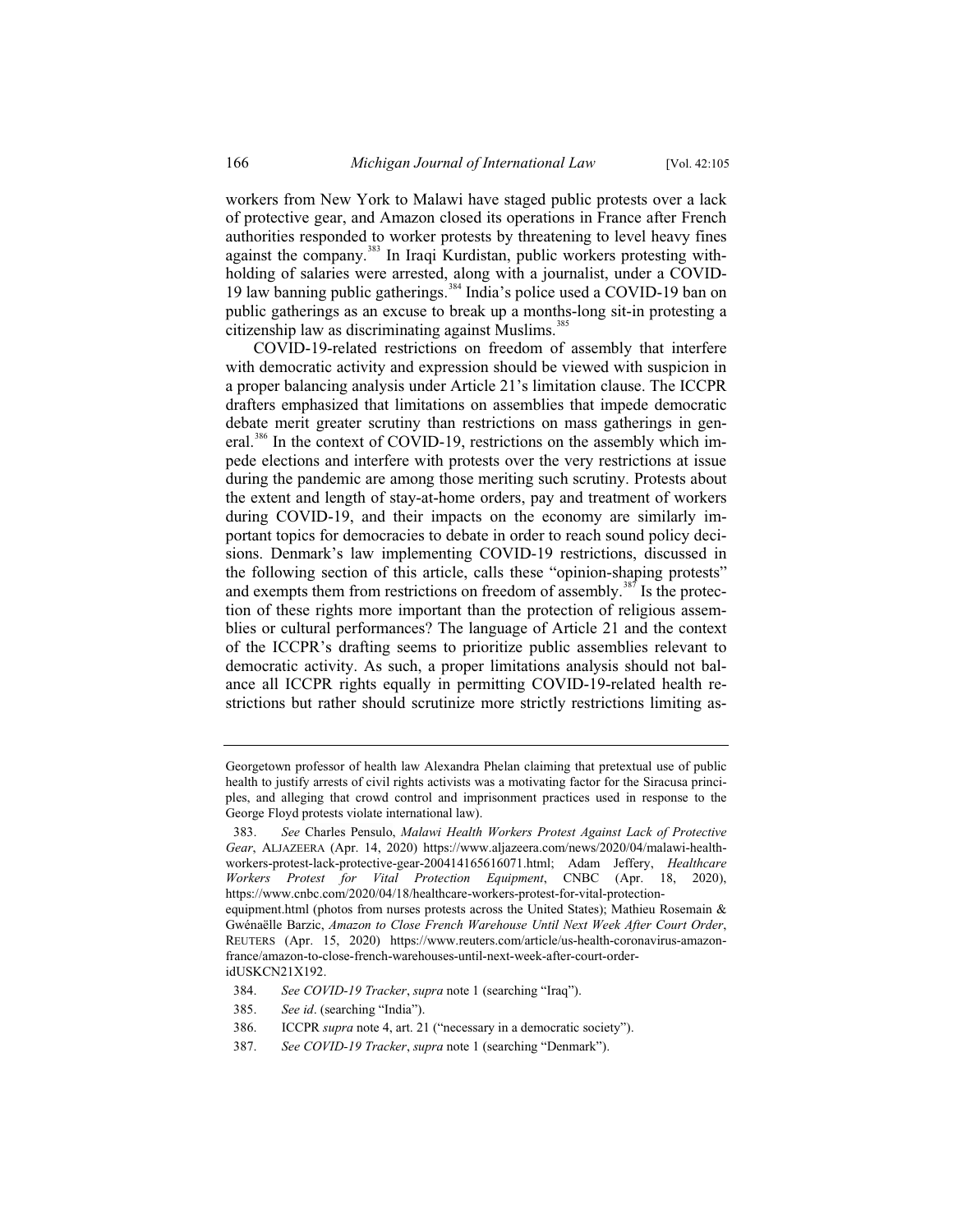semblies crucial to elections or public debate, including debates on the democratic nature and permissibility of COVID-19-related restrictions themselves.

3. Lessons from National Jurisprudence on Limiting Public Assemblies

From the previous examples, the type of assembly and message it promotes clearly are relevant to a limitations-based balancing, even when public health protections are at issue. One could argue that temporary health restrictions should yield for elections, important public dissent, debate or manifestation about the emergency measures themselves, and other group activity necessary in a democratic society. If public health restrictions on assemblies should be evaluated based on their impact on certain types of democratic expression, it would also make sense for legislatures and officials to consider domestic jurisprudence specific to restrictions on freedom of assembly.

European examples offer some instructive factors. For example, the OSCE developed guidelines in 2006 on freedom of peaceful assembly, articulating important principles for limitations.<sup>388</sup> These include a presumption in favor of permitting peaceful assemblies, a state's positive obligation to facilitate and protect peaceful assemblies, good administration and accountability in government conduct regulating assemblies, and principles of legality, proportionality, and non-discrimination.<sup>389</sup> The last of these OSCE elements parallels the Siracusa Principles' and General Comments' efforts at harmonizing ICCPR language into legal tests.<sup>390</sup> Interestingly, the OSCE guidelines offer five additional criteria for consideration:

3.1 Legitimate grounds for restriction. The legitimate grounds for restriction are prescribed in international and regional human rights instruments. These should not be supplemented by additional grounds in domestic legislation.

3.2 Public space. Assemblies are as legitimate uses of public space as commercial activity or the movement of vehicular and pedestrian traffic. This must be acknowledged when considering the necessity of any restrictions.

3.3 Content-based restrictions. Assemblies are held for a common expressive purpose and, thus, aim to convey a message. Restrictions on the visual or audible content of any message should face a high threshold and should only be imposed if there is an imminent threat of violence.

3.4 "Time, place and manner" restrictions. A wide spectrum of possible restrictions that do not interfere with the message communi-

<sup>388.</sup> *See generally* Freedom of Peaceful Assembly, *supra* note 363.

<sup>389.</sup> *Id.* at 15–17.

<sup>390.</sup> *See id.*; *c.f. supra* Section II.B.2.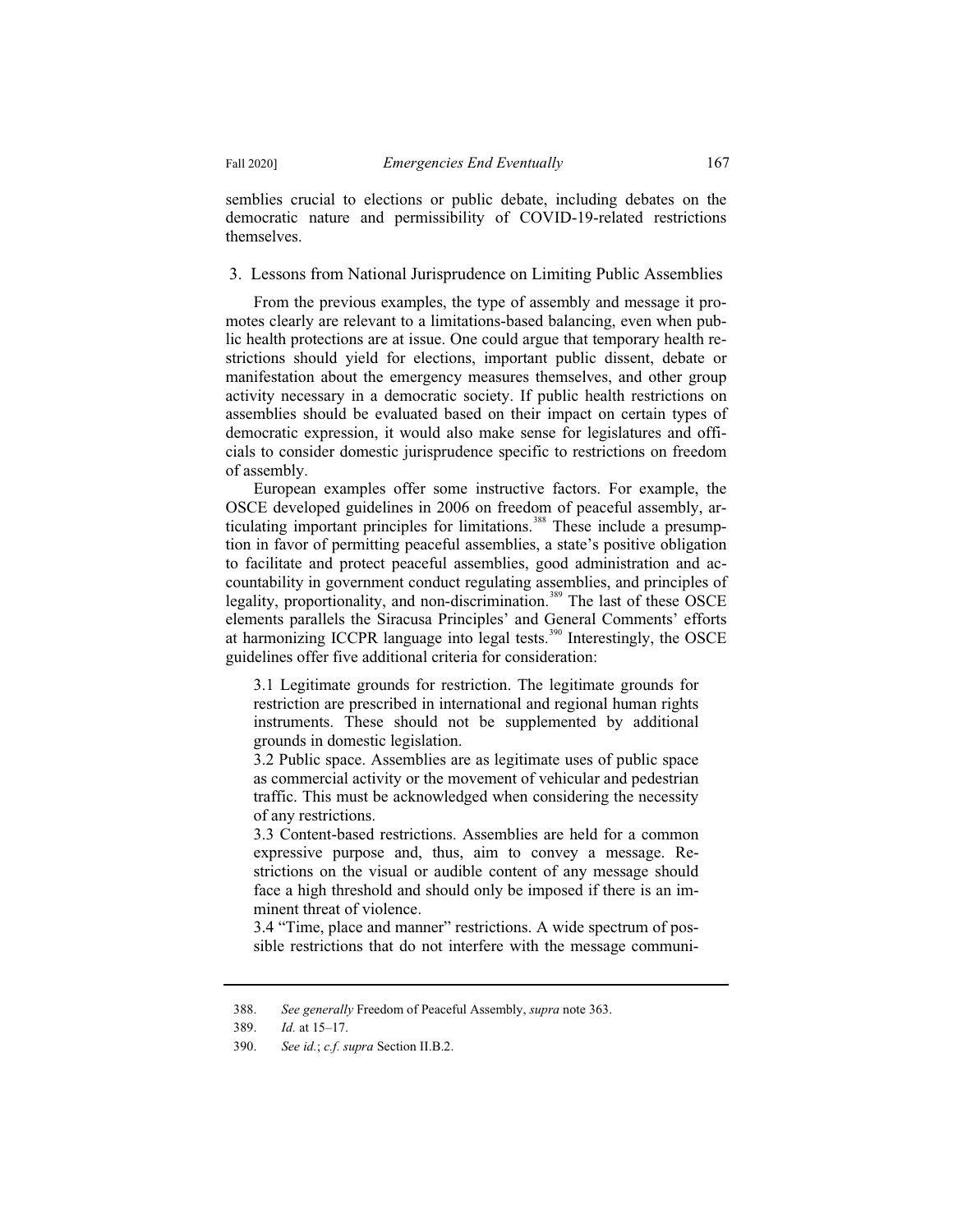cated is available to the regulatory authority. Reasonable alternatives should be offered if any restrictions are imposed on the time, place or manner of an assembly.

3.5 "Sight and sound." Public assemblies are held to convey a message to a particular target person, group or organization. Therefore, as a general rule, assemblies should be facilitated within "sight and sound" of their target audience.<sup>391</sup>

We will consider each of these in turn, as applied to COVID-19-related health restrictions that impact freedom of assembly.

The question of Section 3.1 of the OSCE's guidelines on whether a legitimate ground for restriction exists is answered affirmatively by ICCPR Article 21. Public health is a specific legitimate grounds for restriction acknowledged in articles of the ICCPR.<sup>392</sup> Section 3.2's concern that public space be protected for both commercial and political assemblies suggests that as public space reopens for commerce and traffic, it should similarly reopen for assemblies seeking to deliver a political message.<sup>393</sup> Likewise, Section 3.4's guidance related to reasonable time, place, and manner restrictions reinforces our advice that legislatures consider alternatives, both online and offline.<sup>394</sup>

Section 3.3's focus not to "interfere with the message" conveyed by an assembly<sup>395</sup> strikes at the heart of factors governments should consider in a proper limitations balancing analysis of COVID-19-related restrictions on assemblies. Under the ICCPR, the balance must rest in favor of permitting expression, especially expression related to issues in a democratic society.<sup>39</sup> Respecting Section 3.3's concern about not restricting the content of assembly messages is extremely challenging in the context of COVID-19. Certain aspects of content are key in deciding whether to permit a restriction on an assembly impacting public health. Thus, assemblies whose content contains a political theme related to democratic rights should, in fact, receive greater consideration. Content-neutrality is important in a different way: restrictions should be non-discriminatory for a political viewpoint, but content-neutral does not mean thematic content is irrelevant. In fact, restrictions that interfere with political messages should have a higher level of scrutiny than restrictions that interfere with, for example, sporting events.

Some European countries have put the principles behind the OSCE Guidelines into practice as they regulate freedom of assembly during the

<sup>391.</sup> *See* Freedom of Peaceful Assembly, *supra* note 363, § 3 at 17.

<sup>392.</sup> *See* ICCPR, *supra* note 4, art. 21.

<sup>393.</sup> *See* Fernandez, *supra* note 381 (advocating greater commercial reopening); *c.f.*  Chicago v. Mosley 408 U.S. 92, 95 (1972) (overturning ordinance permitting labor protests, but not school segregation complaints, near a school).

<sup>394.</sup> *See infra* Part VI.B.4.

<sup>395.</sup> *See* Chicago v. Mosley 408 U.S. 92, 95 (1972).

<sup>396.</sup> *See supra* Part VI.B.1–2.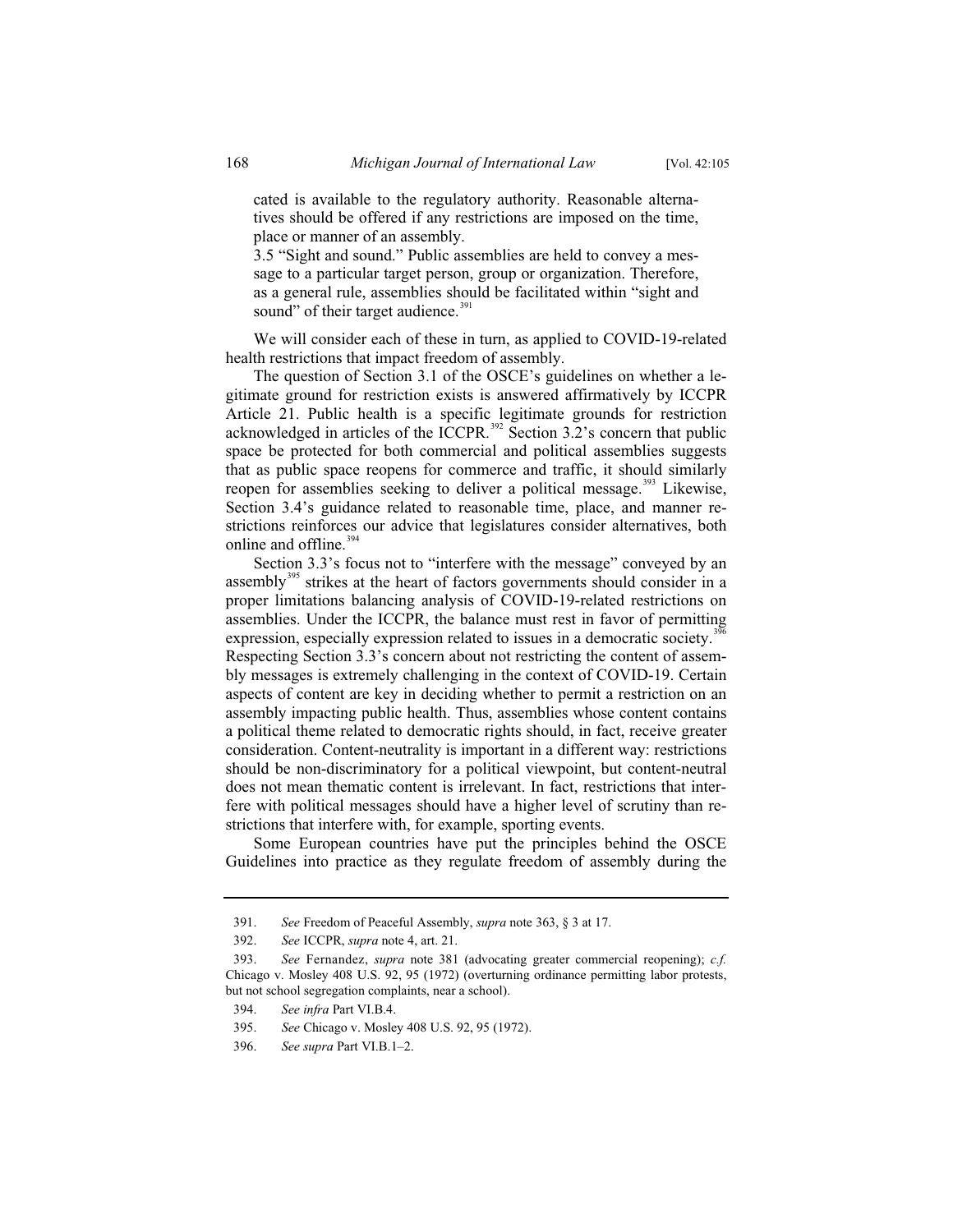COVID-19 crisis. For instance, Denmark's COVID-19 response law is a best practice, as it includes exceptions for what it calls "opinion-shaping assemblies," or those assemblies that might contribute to democratic debate.<sup>397</sup> Greenland's law includes a similar exception.<sup>398</sup> Germany's federal stay-athome order did not exempt political gatherings, but its Constitutional Court ruled that COVID-19-inspired limits on freedom of assembly were overbroad and remanded a decision, allowing an anti-COVID-19 protest to go forward.<sup>399</sup>

U.S. jurisprudence analyzing freedom of assembly reaches similar conclusions. In *Cox v. New Hampshire*, the U.S. Supreme Court ruled that reasonable time, place, and manner restrictions on a public assembly were law- $\text{ful.}^{400}$  The Court ruled that interests in public safety, such as the orderly conduct of parades or other large gatherings, justified reasonable time, place, and manner restrictions on demonstrations by a group of Jehovah's witnesses.<sup>401</sup> More recently, the U.S. Supreme Court in *National Socialist Party of America v. Village of Skokie* ruled that a government could not ban a public assembly simply because it contained images (in this case swastikas) that a majority of citizens considered abhorrent.  $402$  This content neutrality rule was made clearest in *Police Department of Chicago v. Mosley,* where the Supreme Court held the government, could not selectively exclude speakers from the public sphere based on the content of their message. $403$  In that case, Earl Mosley was told by Chicago police he would be arrested if he continued picketing against segregation in Chicago public schools because of a Chicago ordinance banning all picketing, except for labor protests, within 150 meters of a school. The Court ultimately ruled that content and viewpoint neutrality was an essential requirement for otherwise permitted time, place and manner restrictions on freedom of assembly:

[G]overnment may not grant the use of a forum to people whose views it finds acceptable but deny use to those wishing to express less favored or more controversial views. And it may not select which issues are worth discussing or debating in public facilities. There is an "equality of status in the field of ideas," and the government must afford all points of view an equal opportunity to be heard. Once a forum is opened up to assembly or speaking by some groups, the government may not prohibit others from assembling or

<sup>397.</sup> *See* COVID Tracker, *supra* note 1 (searching "Denmark").

<sup>398.</sup> *See id.* (searching "Greenland").

<sup>399.</sup> *See* Kate Martyr, *Top German Court: Coronavirus Restrictions Not Grounds to Ban All Protests,* DEUTSCHE WELLE (April 4, 2020), https://p.dw.com/p/3b1kI.

<sup>400.</sup> Cox v. New Hampshire, 312 U.S. 569, 574–76 (1941).

<sup>401.</sup> *Id*.

<sup>402.</sup> Nat'l Socialist Party of America v. Vill. of Skokie, 432 U.S. 43, 43 (1977).

<sup>403.</sup> Chicago v. Mosley 408 U.S. 92, 95 (1972).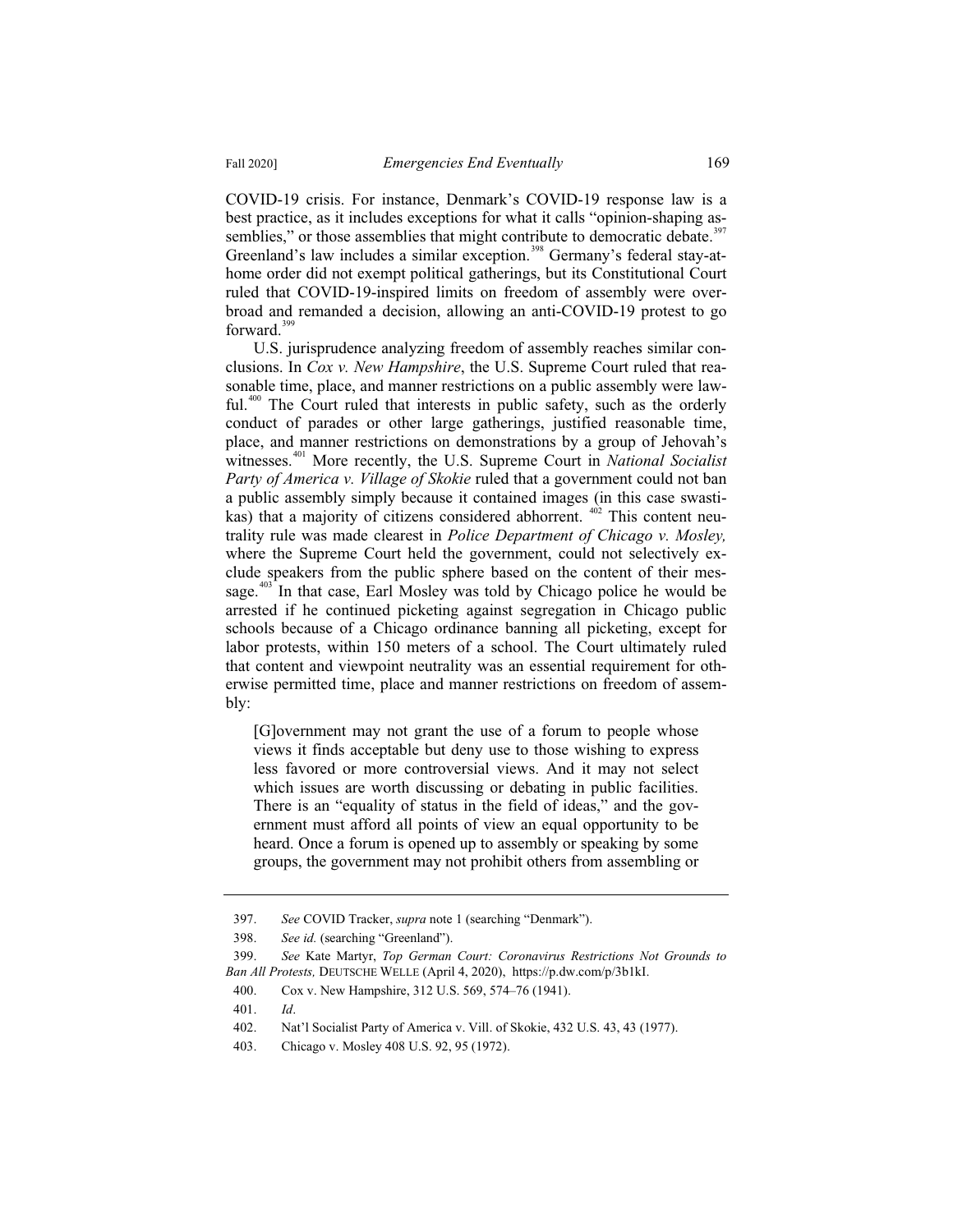speaking on the basis of what they intend to say. Selective exclusions from a public forum may not be based on content alone and may not be justified by reference to content alone.<sup>404</sup>

In May 2020, the Supreme Court upheld a California order closing churches and later limiting them to twenty-five percent capacity during the COVID-19 crisis.<sup>405</sup> In his concurrence, Chief Justice Roberts emphasized the need for technical expertise in making "fact-intensive" decisions about stay-at-home-orders and underscored the non-discriminatory nature of limits placed on churches.<sup>406</sup>

Finally, states adopting freedom of assembly restrictions because of COVID-19 should consider carefully the idea behind Section 3.5 of the OSCE guidelines focused on whether the message of an assembly is within "sight and sound" of the desired audience. This concept creates an appropriate parallel to the "necessary in a democratic society" test because this section of the OSCE guidelines considers the democratic nature of the messages conveyed by a protest. So, for example, evaluating whether assemblies can continue to get across a message of democratic dissent or reach the audience intended seems a more appropriate way to structure an assembly restriction than numerical limitations on gatherings largely applied to COVID-19. Like the ICCPR drafting body and the UN, the OSCE is as much a political as a legal body; perhaps this explains why its analysis captures the kind of ideological questions about democracy faced by the ICCPR's drafters.<sup>407</sup>

# 4. Offering and Protecting Alternatives to Assemblies, Including Online Options

Modern society's online alternatives for peaceful assembly seem especially important to the evolution of legal tests applied to COVID-19-related restrictions under the ICCPR. Modern telecommunications tools offer a similar new lens in considering whether a state's restrictions are proportional or no more restrictive than required for their purpose. A world of Zoom, Webex, FaceTime, and other video-conferencing software has now made it

<sup>404.</sup> *Id.* at 96.

<sup>405.</sup> *See* South Bay United Pentecostal Church v. Newsom, 140 S. Ct. 1613, 1613 (2020) (Roberts, J. concurring).

<sup>406.</sup> *Id.*

<sup>407.</sup> The author has observed the political and legal nature of these bodies through participation in sessions of the OSCE, the UN Human Rights Council and the UNGA's Third Committee on matters related to freedom of assembly, including defending the U.S. position on policing of demonstrations by the "Occupy Movement" in the United States in 2011-12. *See, e.g.*, Eric Richardson, Organization for Security and Cooperation in Europe, Intervention Regarding the ODIHR Report Monitoring of Freedom of Peaceful Assembly in Selected OSCE Participating States, Supplementary Human Dimension Meeting on Freedom of Assembly and Association, (Nov. 8–9, 2012), https://www.osce.org/odihr/93722.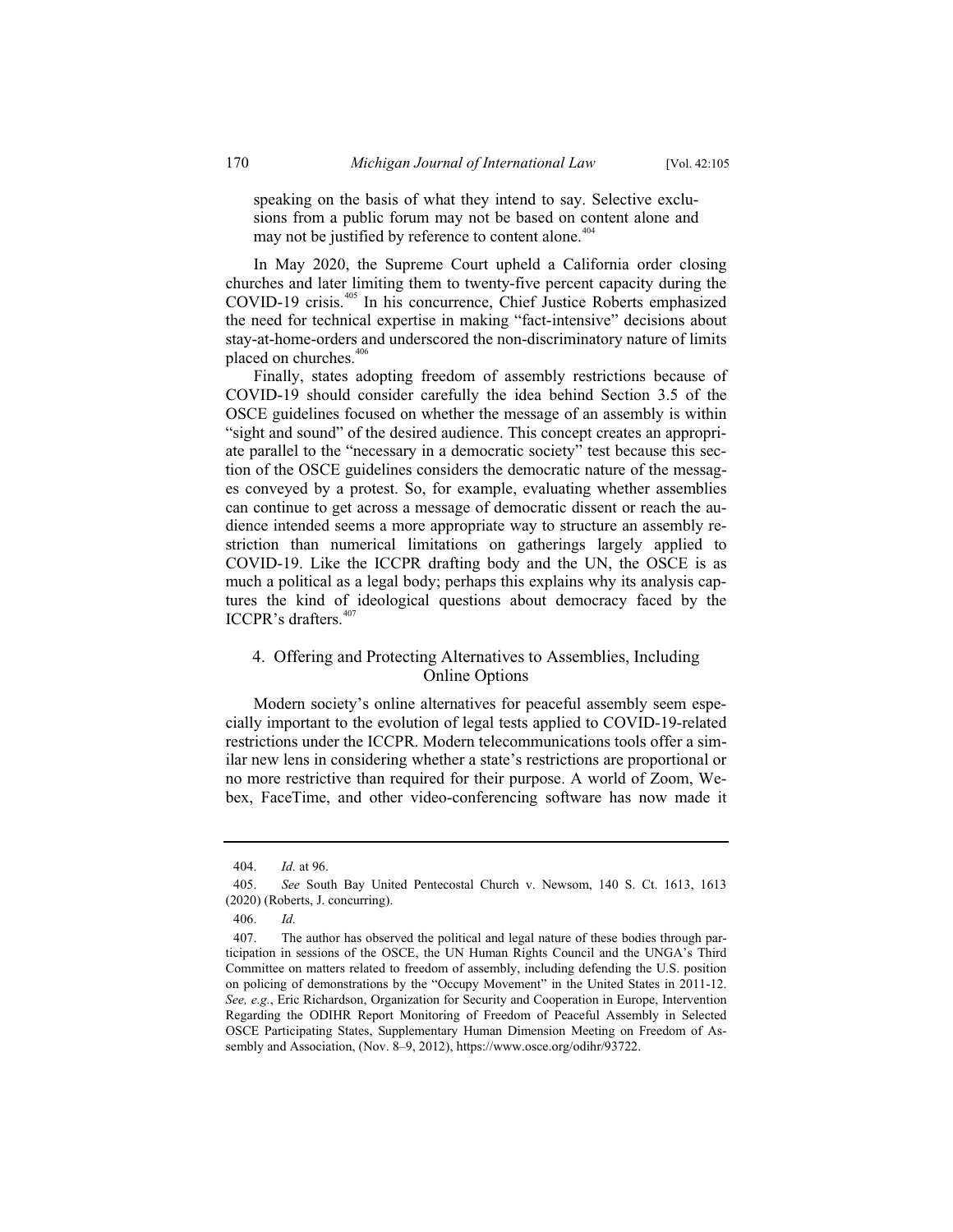possible for a range of public assemblies to take place in cyber-space. The existence of these online alternatives might make a restriction on public assemblies important to a democratic society more tolerable when balancing against public health interests.

If, however, limiting in-person gatherings defeats the public message or pressure that protestors intended to deliver through an assembly, then online alternatives do not necessarily make an otherwise overly restrictive ban on assembly into a lawful limitation. An online protest can simply be turned off or ignored, whereas a public demonstration in front of a capitol building is difficult to avoid. Thus, the OSCE Guidelines' consideration of remaining within "sight and sound' of the intended audience bear attention in deciding whether online alternatives to a public assembly are sufficient.<sup> $408$ </sup>

Interestingly for an analysis produced at the University of Michigan Law School, the United States' first highly public objection to stay-at-home orders arose April 15, 2020, in Lansing, Michigan. There, hundreds stormed the state capitol to protest the continuation of a month-old stay-at-home order in Michigan, $409$  at the time facing the United States' third-highest COVID-19 caseload.<sup>410</sup> The rationales deployed by protesters in Lansing varied. Some wanted to return to work.<sup>411</sup> Others expressed political animus toward the governor issuing the order, with some ultimately charged in a kidnapping plot which aimed to try her for treason.<sup>412</sup> Some protested that the definition of necessary businesses kept churches, gun shops, and garden centers from opening.<sup>413</sup> The Republican Speaker of Michigan's House of Representatives tweeted:

"Non-essential in Michigan: Lawn care, construction, fishing if boating with a motor, realtors, buying seeds, home improvement equipment, and gardening supplies. Essential in Michigan: Mariju-

<sup>408.</sup> Freedom of Peaceful Assembly, *supra* note 363, § 3.5.

<sup>409.</sup> *See, e.g.*, Paul Egan & Kara Berg, *Thousands Converge on Lansing to Protest Whitmer's Stay Home Order*, DET. FREE PRESS (Apr. 15, 2020, 7:25 PM) https://www.freep.com/story/news/local/michigan/2020/04/15/lansing-capitol-protestmichigan-stay-home-order/5136842002/.

<sup>410.</sup> *E.g.,* Trip Gabriel & Jonathan Martin, *Gretchen Whitmer Isn't Backing Down,*  N.Y. TIMES (Apr. 18, 2020), https://www.nytimes.com/2020/04/18/us/politics/gretchenwhitmer-michigan-protests.html.

<sup>411.</sup> *E.g.*, Sara Burnett, *Michigan Militia Puts Armed Protest in the Spotlight*, ASSOCIATED PRESS (May 2, 2020), https://apnews.com/c04cc1df0c958053489bd24bb7fce93f.

<sup>412.</sup> E.*g.,* Nicholas Bogel-Burroughs, Shaila Dewan & Kathleen Gray, *FBI Says Michigan Anti-Government Group Plotted to Kidnap Gov. Gretchen Whitmer,* N.Y. TIMES (Oct. 8, 2020), Trip Gabriel & Jonathan Martin, *Gretchen Whitmer Isn't Backing Down,*  N.Y. TIMES (Apr. 18, 2020), https://www.nytimes.com/2020/04/18/us/politics/gretchenwhitmer-michigan-protests.html.

<sup>413.</sup> *See, e.g.,* Jeremy W. Peters, *How Abortions, Guns and Church Closings Made Coronavirus a Culture War*, N.Y. TIMES (Apr. 20, 2020) https://www.nytimes.com /2020/04/20/us/politics/coronavirus-protests-democrats-republicans.html.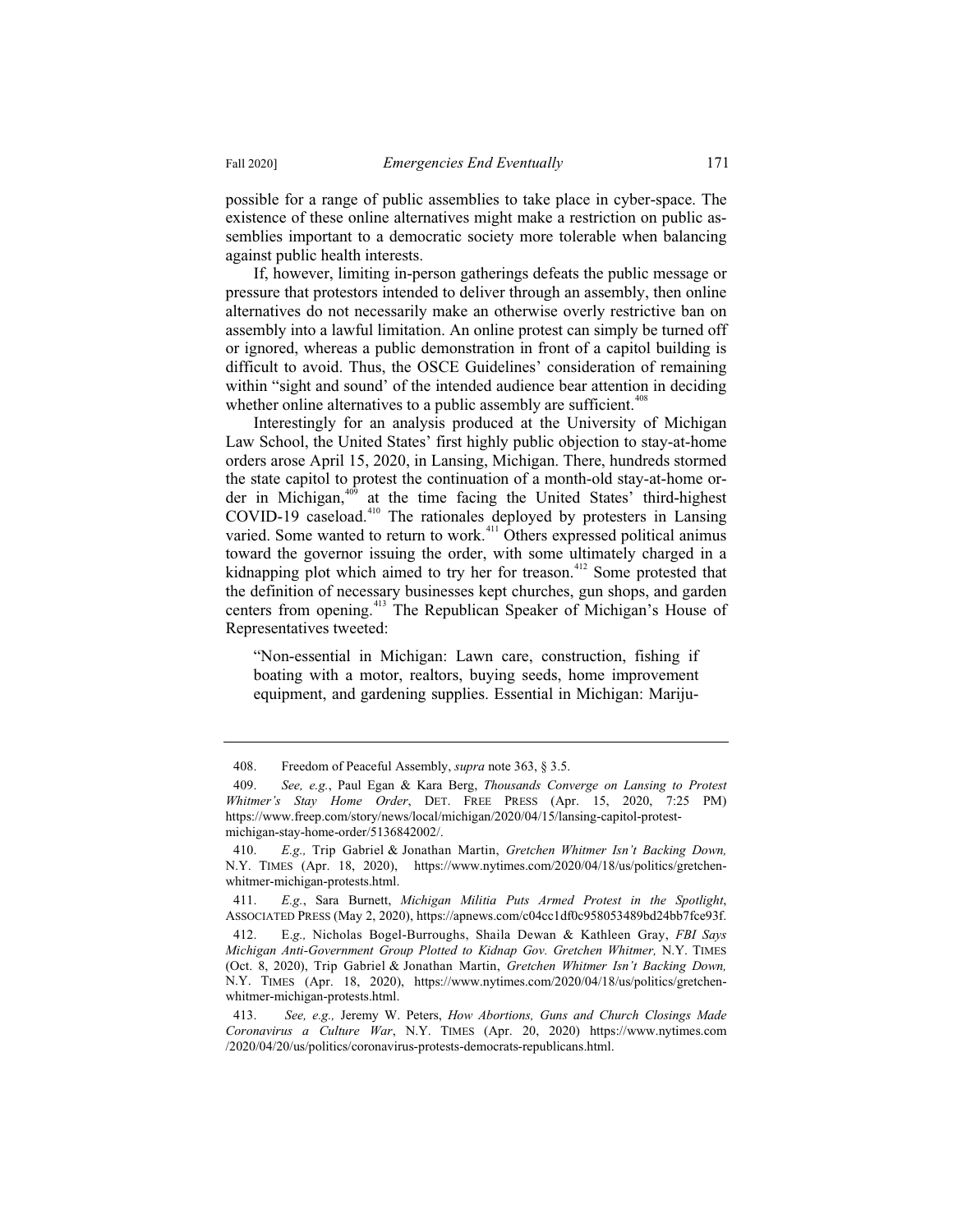ana, lottery, and alcohol. Let's be safe and reasonable. Right now, we're not!" 414

A follow-up rally featured protesters toting automatic weapons seeking their right to return to work, shopping, and daily life.<sup> $415$ </sup> The caricature of protesters wielding guns and blocking ambulances undermines the serious political debate about when and how to reopen U.S. states for business and the economic toll that long-term COVID-19-related closures could take. Moreover, in this case, the location of the public protest appears to have been essential to the democratic purpose of the protest and online alternatives would seem inadequate. At the same time, online platforms clearly served as important vehicles for organizing the protest and for amplifying its message before, during, and after the event.<sup>416</sup> A Tennessee antilockdown organizer who launched his movement on Zoom and Twitter said he started his protests because "if constitutional rights can be taken away whenever there is a crisis, they are not rights at all—they are permissions."<sup>417</sup>

California's COVID-19-related public notice is one best practice, as it specifically proposes alternatives to public gatherings as a means of political expression.<sup>418</sup> The website offers guidance about alternatives to organizing a protest and how to engage in political activity, including online and in-car protests, and exemptions for voting.<sup>419</sup>

Among California's practices that others might consider are: alternatives to physical protests, online assemblies, wearing or displaying symbols, in-car protests, balloting by mail, and declaring an exception for activities (such as elections) deemed necessary to a democracy:

State agencies are not issuing permits for any gatherings—of any size, or any kind—at this time. Gatherings will be permitted again once public health officials determine they can be conducted in a manner consistent with public health and safety. In the meantime, please postpone or cancel your gathering and consider whether you can find alternative ways to host your event that do not require an

418. *Stay Home Q&A,* CAL. ALL https://covid19.ca.gov/stay-home-except-for-essentialneeds/ (last updated Oct. 29, 2020, 4:29 PM).

<sup>414.</sup> Lee Chatfield (@LeeChatfield), TWITTER (Apr. 11, 2020, 10:08 AM), https://twitter.com/LeeChatfield/status/1248976304155869190.

<sup>415.</sup> Burnett, *supra* note 411.

<sup>416.</sup> *See* Grace Panetta, *Trump Calls Protesters Who Carried Guns Into the Michigan Capitol 'Very Good People' and Says the Governor Should 'Make a Deal' With Them,* BUS. INSIDER (May 1, 2020), https://www.businessinsider.com/trump-protestors-with-guns-inmichigan-capitol-are-very-good-people-2020-5?r=US&IR=T.

<sup>417.</sup> Millicent Smith, *How the Anti-Lockdown #FreeTN Movement was Launched*, CHATTANOOGA TIMES FREE PRESS, (Apr. 25, 2020), https://www.timesfreepress.com/news /local/story/2020/apr/25/anti-lockdown-movement-tennessee/521545/.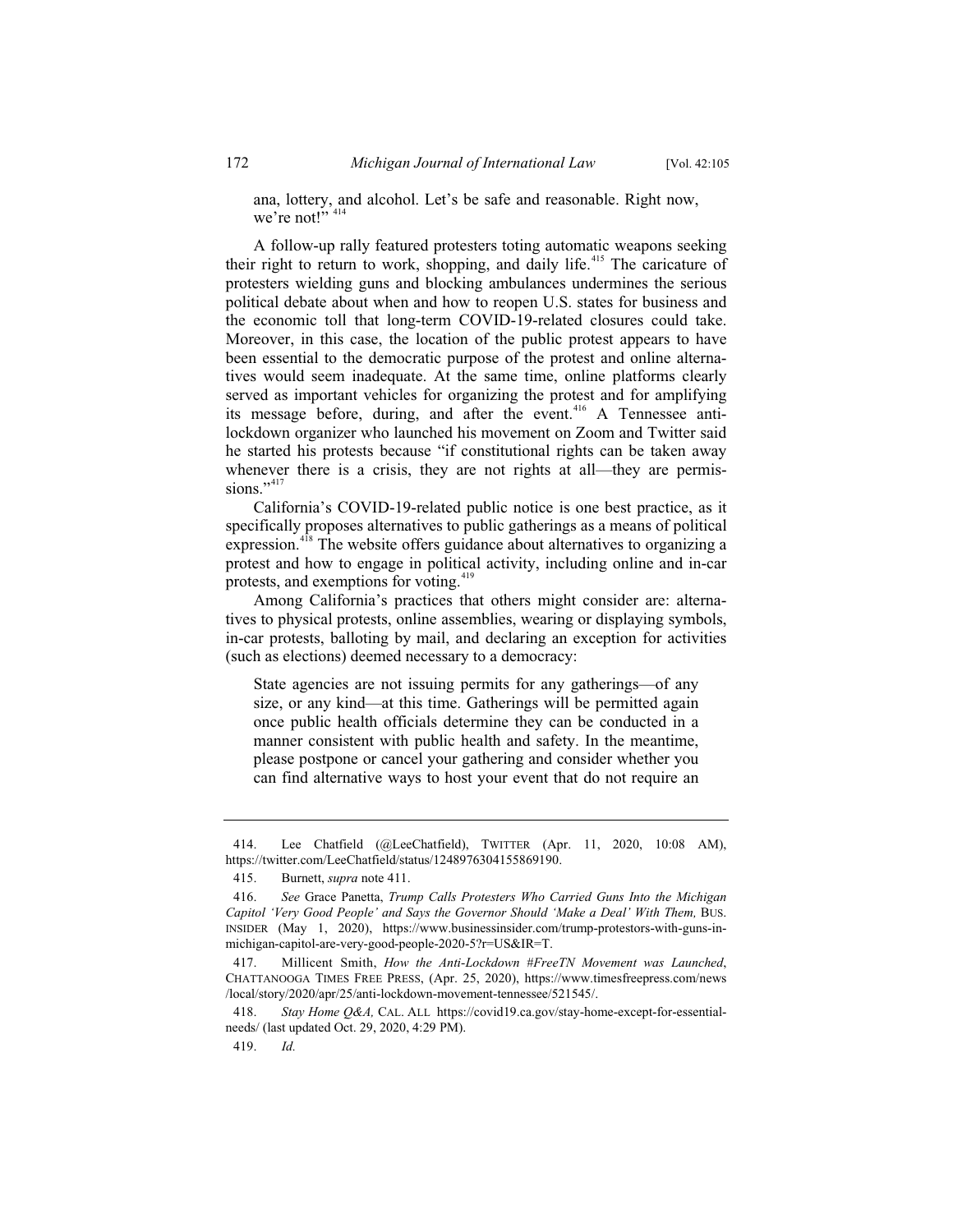in-person, physical gathering . . . . There are many ways for you to express your political views without holding a physical, in-person gathering. For example, you may continue to call or write elected officials, write letters to the editor of news publications, display lawn or window signs, or use online and other electronic media (including Zoom rooms, Twitter feeds, Facebook pages, and other digital forums) to express your views. Additionally, as noted above, you may leave your home as long as you do not gather with people who are not members of your household. When you are otherwise out in public, public health directives do not prevent you from engaging in political expressions—such as by wearing or carrying a sign—as long as you do not hold a gathering of any size, and otherwise maintain physical distancing. If collective action in physical space is important to you, consider whether you and other participants can safely protest from within your cars. $4$ 

Unfortunately, some countries not only fail to propose online alternatives when they restrict freedom of assembly but also use COVID-19 as a pretext to shut down the Internet altogether. If a state were to shut down Internet access—as has been done by Indian authorities in Kashmir, by Bangladeshi authorities in Rohingya migrant camps, $421$  and by others– the lawfulness of such a move merits strict scrutiny for its negative impact on online alternatives to freedom of assembly and other rights.<sup> $422$ </sup> In the first formal UN Special Rapporteur report about COVID-19, $423$  the Special Rapporteur on Freedom of Expression emphasized the importance of online alternatives

<sup>420.</sup> *Id*.

<sup>421.</sup> *See* Athar Parvaiz, *Kashmir Internet Blackouts Hinder Health Services, Contact Tracing,* REUTERS (May 19, 2020, 9:37 PM), https://www.reuters.com/article/us-healthcoronavirus-india-tech-trfn/kashmir-internet-blackouts-hinder-health-services-contact-tracingidUSKBN22W052; *Bangladesh: End Internet Blackout to Protect Public Health of Rohingya Refugees and Host Communities*, GLOB. JUST. CTR. (Apr. 2, 2020), http://www.globaljusticecenter.net/blog/19-publications/1239-bangladesh-end-internetblackout-to-protect-public-health-of-rohingya-refugees-and-host-communities; Phelim Kine, *Internet Curbs on Rohingya Risk Wider Virus Outbreak*, PHYSICIANS FOR HUM. RTS., (Mar. 30, 2020), https://phr.org/our-work/resources/internet-curbs-on-rohingya-risk-wider-virusoutbreak/; *UN Experts Concerned at Surge in Civilian Casualties in Northwest Myanmar After Internet Shutdown*, OFF. HIGH COMM'R FOR HUMAN RIGHTS ["OHCHR"] (Feb. 18, 2020) https://www.ohchr.org/en/NewsEvents/Pages/DisplayNews.aspx?NewsID=25572&LangID=.

<sup>422.</sup> Joseph J. Amon & Margaret Wurth*, A Virtual Roundtable on COVID-19 and Human Rights with Human Rights Watch Researchers*, HEALTH & HUM. RTS. J. (Apr. 16, 2020) https://www.hhrjournal.org/2020/04/a-virtual-roundtable-on-covid-19-and-human-rightswith-human-rights-watch-staff/ (describing where the internet has been shut down as a tool of repression during COVID-19). *But see* Adi Radhakrishnan*, COVID-19: Restricted Internet Impacts on Health in Kashmir*, HEALTH & HUM. RTS. J. (Apr. 15, 2020) https://www.hhrjournal.org/2020/04/covid-19-restricted-internet-impacts-on-health-inkashmir/ (describing what internet restrictions were in place prior to COVID-19)..

<sup>423.</sup> *See* Kaye, *supra* note 360, at 9.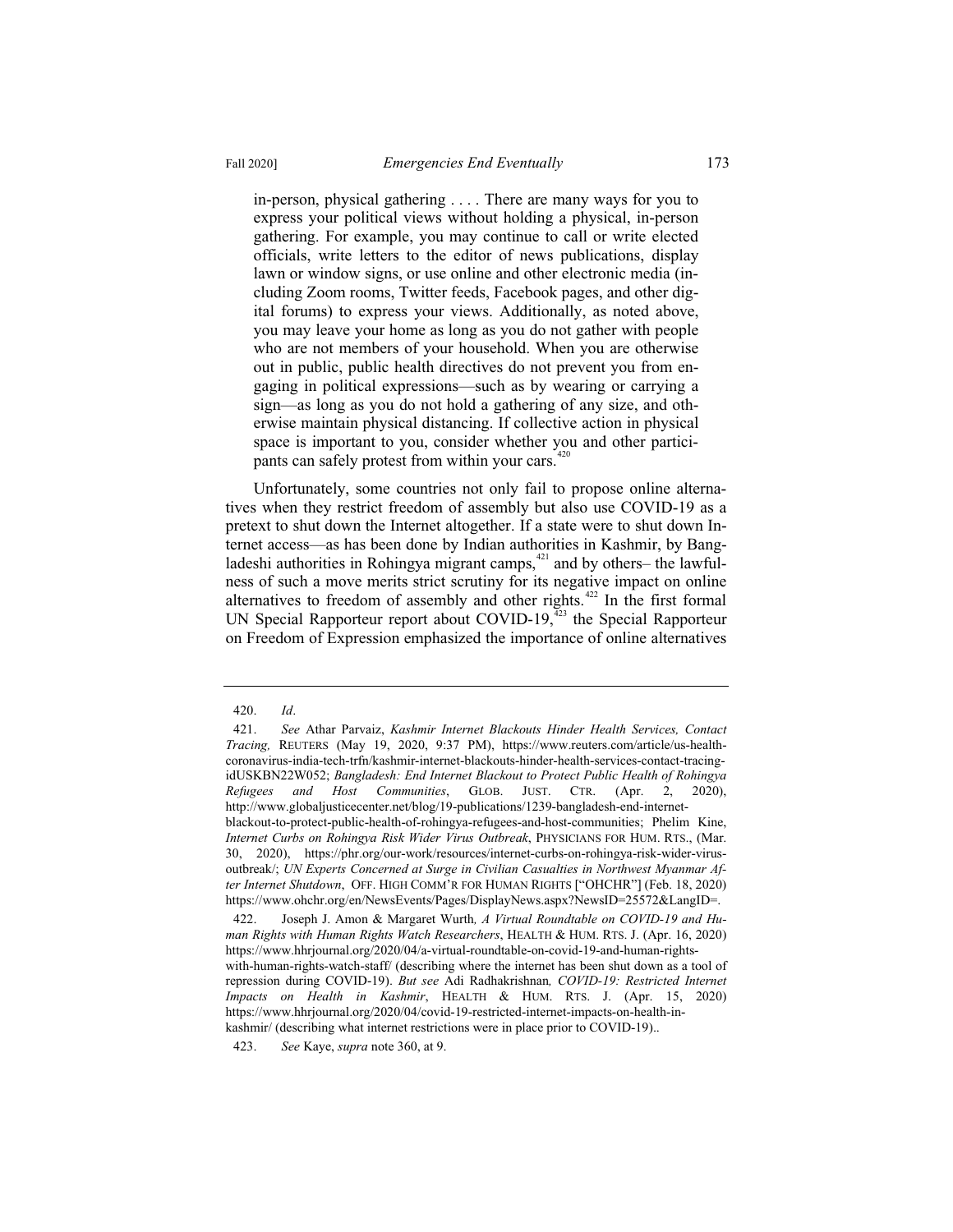for all human rights. He also noted the devastating impact of Internet shutdowns on the enjoyment of human rights during a pandemic:

Given the migration of all manner of essential services to online platforms, shutdowns not only restrict expression but also interfere with other fundamental rights (A/HRC/35/22, ¶ 15). In the context of the pandemic, it has been especially troubling to observe the continuation of several instances of Internet shutdowns. The most prominent has been the long-term disruption that the Government of India has imposed on Kashmir. . . . India has not been alone. The Government of Ethiopia imposed a shutdown of Internet services in the Oromia region at the beginning of 2020, reportedly promising only at the end of March to end the shutdown. Bangladesh imposed an Internet blackout affecting Rohingya refugees from Myanmar, prompting 50 organizations to call for a lifting of the blackout in the face of the COVID-19 pandemic. The persistence of Internet shutdowns in parts of Myanmar continues to be of serious concern, particularly in light of COVID-19. In other contexts, mandate holders have raised concerns related to Iraqi service disruptions. A growing number of shutdowns have been imposed during election periods, including in Cameroon, Chad, the Gambia, and Togo. Almost 200 Internet shutdowns of various varieties in 2018 have been documented, with almost two thirds occurring in India, and the remainder occurring principally in Asia, the Middle East, and Afri $ca^{424}$ 

The Special Rapporteur for Freedom of Association and Assembly made similar points among "Ten Key Principles," he announced in April  $2020.<sup>425</sup>$ 

Clearly, Internet shutdowns are at odds with the ICCPR requirement that restrictions are "necessary in a democratic society." Of course, many societies who have imposed these restrictions are not democracies, although India is the world's largest democracy and the country imposing the most Internet shutdowns.<sup>426</sup> The damage of Internet shutdowns underscores the importance of modernizing our limitations analysis to consider online alternatives not just for freedom of expression, but also for freedom of assembly

<sup>424.</sup> *Id.* at 9 (internal citations omitted).

<sup>425.</sup> *See* Clément Voule, *States Responses to Covid 19 Threat Should not Halt Freedoms of Assembly and Association*, OFF. HIGH COMM'R FOR HUMAN RIGHTS ["OHCHR"] (Apr. 14, 2020), https://www.ohchr.org/en/NewsEvents/Pages/DisplayNews.aspx?NewsID= 25788&LangID=E (emphasizing the importance of online assembly in principles 2, 5 and 7).

<sup>426.</sup> *See* Sage Chen & Berhan Taye, *Targeted, Cut Off, and Left in the Dark: How Internet Shutdowns Became an Even Greater Threat to Human Rights in 2019,* ACCESSNOW, (Feb. 24, 2020, 6:59 PM) https://www.accessnow.org/keepiton-2019-review/; Special Rapporteur on the Promotion and Protection of the Right of Freedom of Opinion and Expression, *Freedom of Expression and Elections in the Digital Age* Research Paper 1/2019 (June 2019).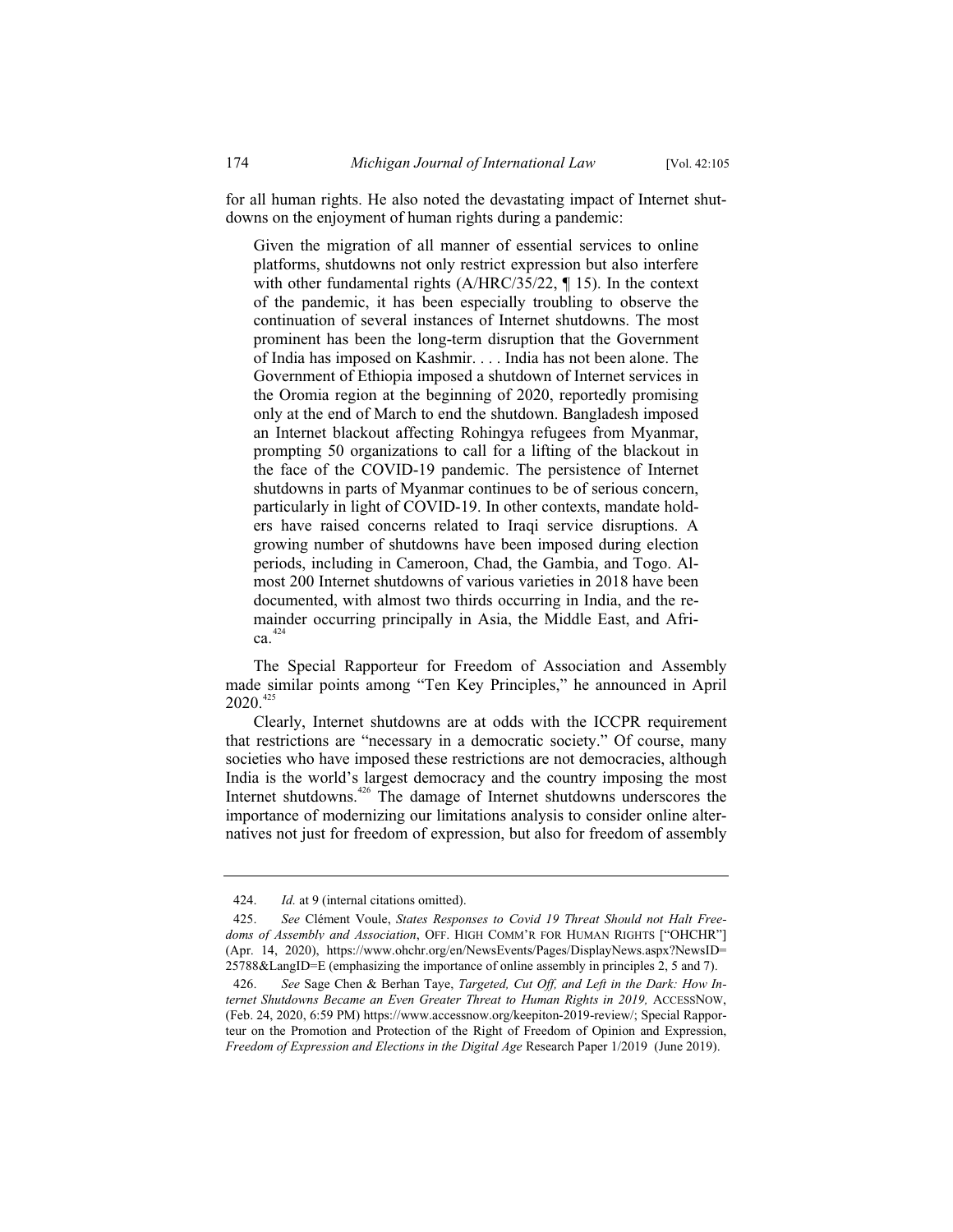and other rights. If a state considers online alternatives in analyzing proposed limitations, then the state should—as the Special Rapporteur suggests—judge Internet shutdowns particularly harshly. It is almost impossible to imagine how an Internet shutdown would be "necessary in a democratic society" or justified under tests of necessity or proportionality.<sup>427</sup>

#### 5. Need to Rebalance once the Emergency Ends

Perhaps most important, states need a legally rigorous and transparent analysis of restrictions on IHRL principles like freedom of assembly, because any balancing analysis needs to be updated as the circumstances of the virus-related emergency change. In the case of freedom of assembly, if states simply decide that, because of the limited nature of Article 21, it is acceptable to limit assemblies for public health purposes, those societies could lose the built-in opportunity for reconsideration of emergency measures a derogation provides. The ICCPR framework for derogation includes the idea that measures should be time-limited and that restrictions should go away when the emergency resolves. But, if states justify restrictions based on a limitations analysis, the law provides no such opportunity for reconsideration. It remains essential that restrictions continue only for the duration of the emergency and that opportunities for public assembly—particularly those related to political rights—are rapidly and comprehensively restored.<sup>428</sup> One core reason why states are encouraged to derogate under Article 4 rather than merely undertake a balancing test or limitations analysis is that restrictions, once put in place, often have inertia and momentum that makes them difficult to remove.

Even if a rigorous balancing analysis prioritizes rights necessary in a democracy, the end of an emergency means that all rights should be restored—including those that might not be considered necessary in a democracy. For example, religious congregants certainly enjoy elements of their rights to religious freedom and free expression from in-person meetings, which may be impossible or less intense when done via online platforms. As a result, the existence of video conferencing and other distance technologies should not be a justification for eroding their freedom of assembly once an emergency ends. Delaying exercise of rights might be justifiable in a health emergency, but rights should not be forever limited just because a state conducted a limitations analysis rather than following the clearly time-limited pathway of derogation. This is just one example of why full freedoms of

<sup>427.</sup> We view Internet shutdowns as almost always unjustified in a "limitations"-based balancing analysis but acknowledge that extreme cases of online incitement or hate speech could allow a state to plausibly argue in favor of restricting the Internet when using a limitations analysis and focusing on the non-discrimination requirement. This possibility highlights the article's underlying theme—the advisability of derogation over limitation, with its temporary nature and its prohibition on derogations that undermine non-discrimination principles.

<sup>428.</sup> *See, e.g.*, Sheeran *supra* note 30, at 544–46 (2013).